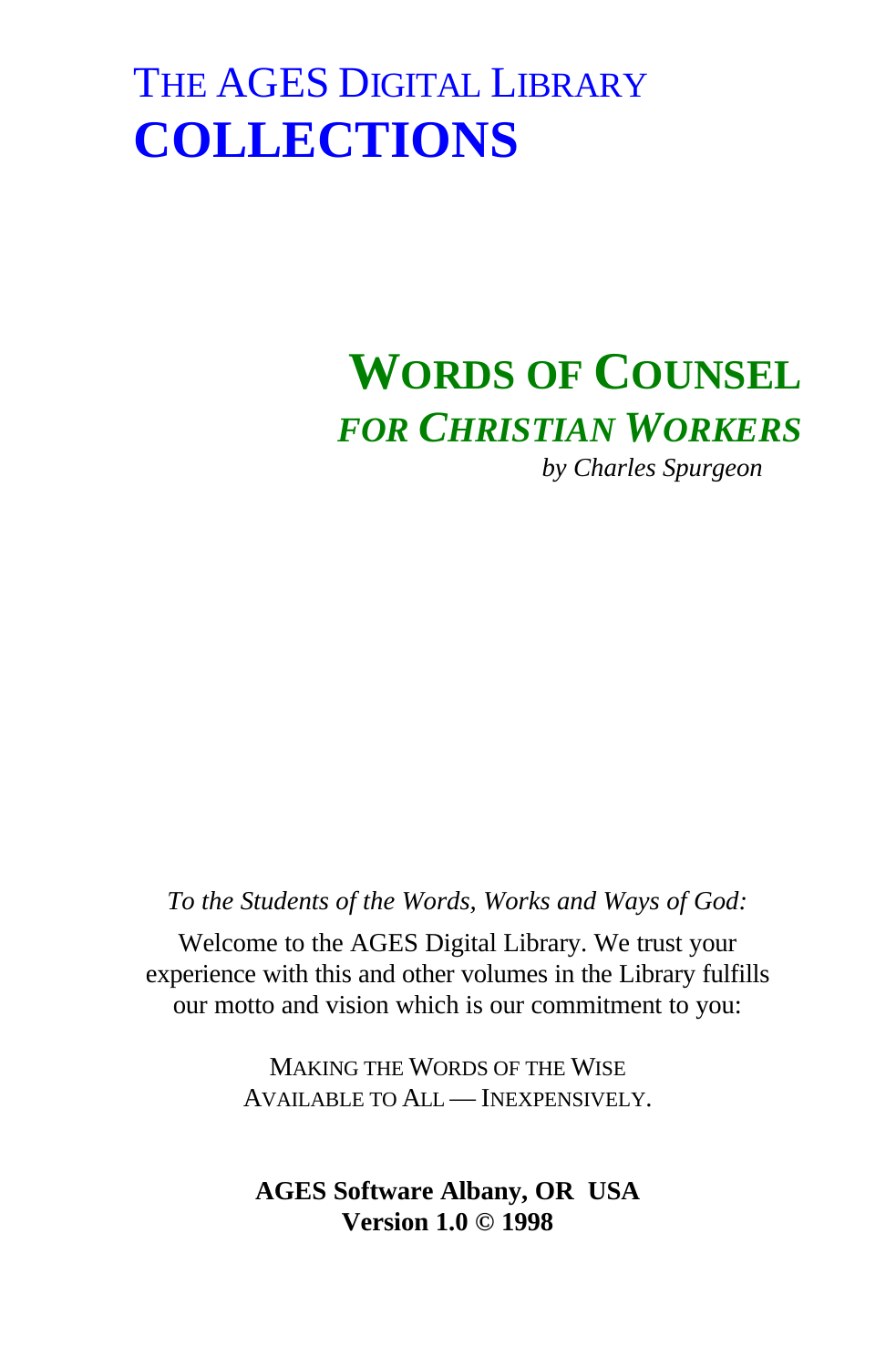### CONTENTS.

AN EARNEST MAN

ANGELS VISIT SODOM

WORKERS WHO ARE SUCCESSFUL

GIANTS AND DWARFS

**OBEDIENCE** 

"ONLY BE THOU STRONG AND VERY COURAGEOUS"

ACCORDING TO YOUR FAITH

THE KIND OF LABORERS WANTED

A YOUNG CONVERT AND SUCCESSFUL WORKER

"WITH GOOD WILL, DOING GOOD SERVICE"

A GREAT LEADER AND GOOD SOLDIERS

IN THE SUNDAY SCHOOL

HARD WORK AND ITS REWARD

WORKERS READING TO PROFIT

"THE HARVEST TRULY IS PLENTEOUS"

SAVE THE CHILDREN

SAVING A SOUL FROM DEATH

RESTORING THOSE WHO HAVE ERRED

THE WEEPING SOWER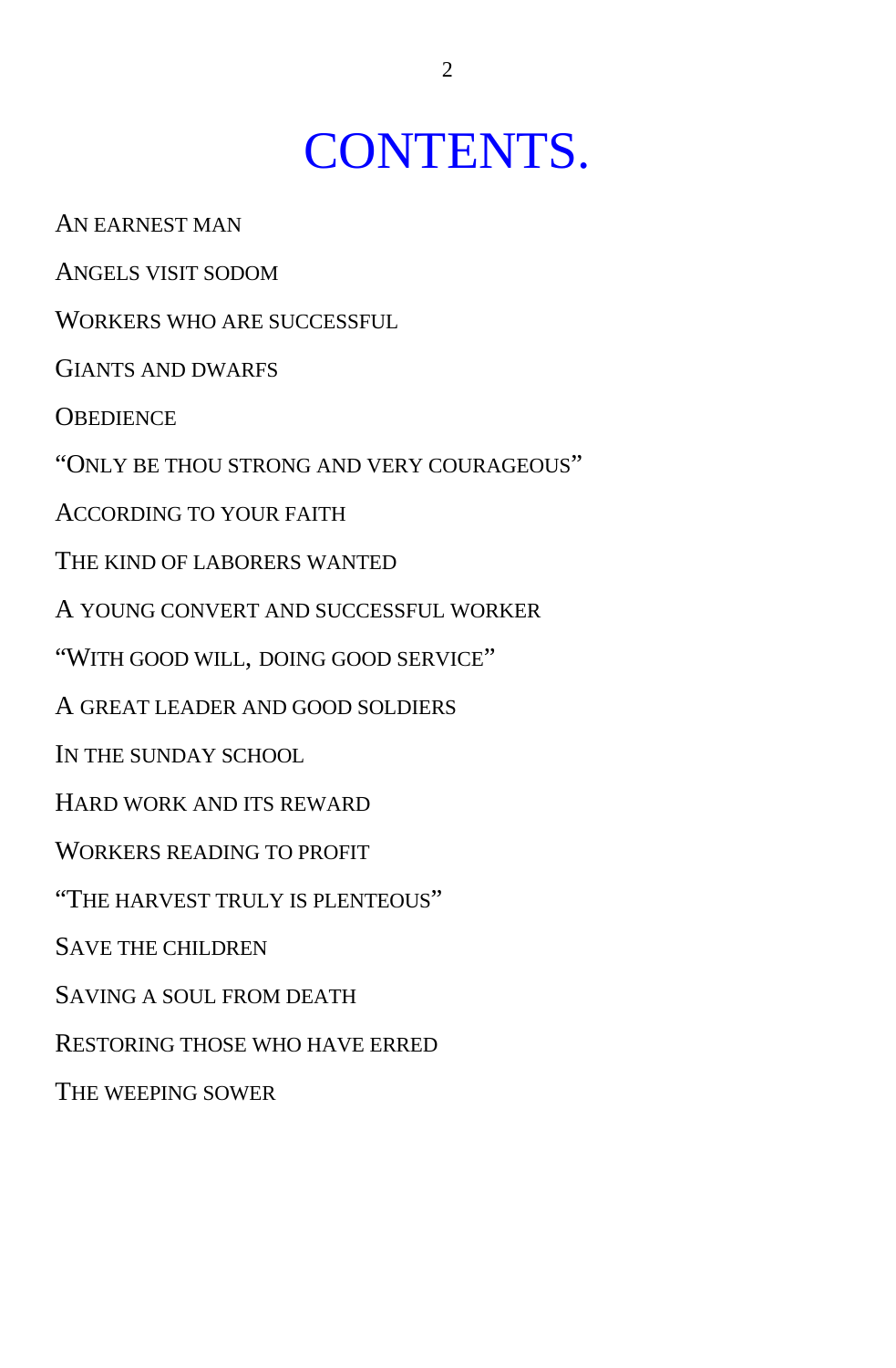# AN EARNEST MAN.

HALF-A-DOZEN words from a tender mother to a boy who is just leaving home for an apprenticeship, may drop like gentle dew from heaven upon him. A few sentences from a kind and prudent father given to the daughter, still unconverted, as she enters upon her married life, and to her husband, kindly and affectionately put, may make that household for ever a house of God. A kind word dropped by a brother to a sister, a little letter written from a sister to her brother, though it should be only a line or two, may be God's arrow of grace. I have known even such little things as a tear or an anxious glance work wonders.

You perhaps may have heard the story of Mr. Whitefield, who made it his wont wherever he stayed to talk to the members of the household about their souls — with each one personally; but stopping at a certain house with a Colonel, who was all that could be wished except a Christian, he was so pleased with the hospitality he received and so charmed with the general character of the good Colonel and his wife and daughters, that he did not like to speak to them about decision as he would have done if they had been less amiable characters. He had stopped with them for a week, and during the last night, the Spirit of God visited him so that he could not sleep. "These people," said he, "have been very kind to me, and I have not been faithful to them; I must do it before I go; I must tell them that whatever good thing they have, if they do not believe in Jesus they are lost." He arose and prayed. After praying he still felt contention in his spirit. His old nature said, "I cannot do it," but the Holy Spirit seemed to say, "Leave them not without warning." At last he thought of a device, and prayed God to accept it; he wrote upon a diamond-shaped pane of glass in the window with his ring these words: — "One thing thou lackest." He could not bring himself to speak to them, but went his way with many a prayer for their conversion. He had no sooner gone than the good woman of the house, who was a great admirer of him, said, "I will go up to his room: I like to look at the very place where the man of God has been." She went up and noticed on the window-pane those words, "One thing thou lackest." It struck her with conviction in a moment. "Ah!" said she, "I thought he did not care much about us, for I knew he always pleaded with those with whom he stopped, and when I found that he did not do so with us, I thought we had vexed him: but I see how it was; he was too tender in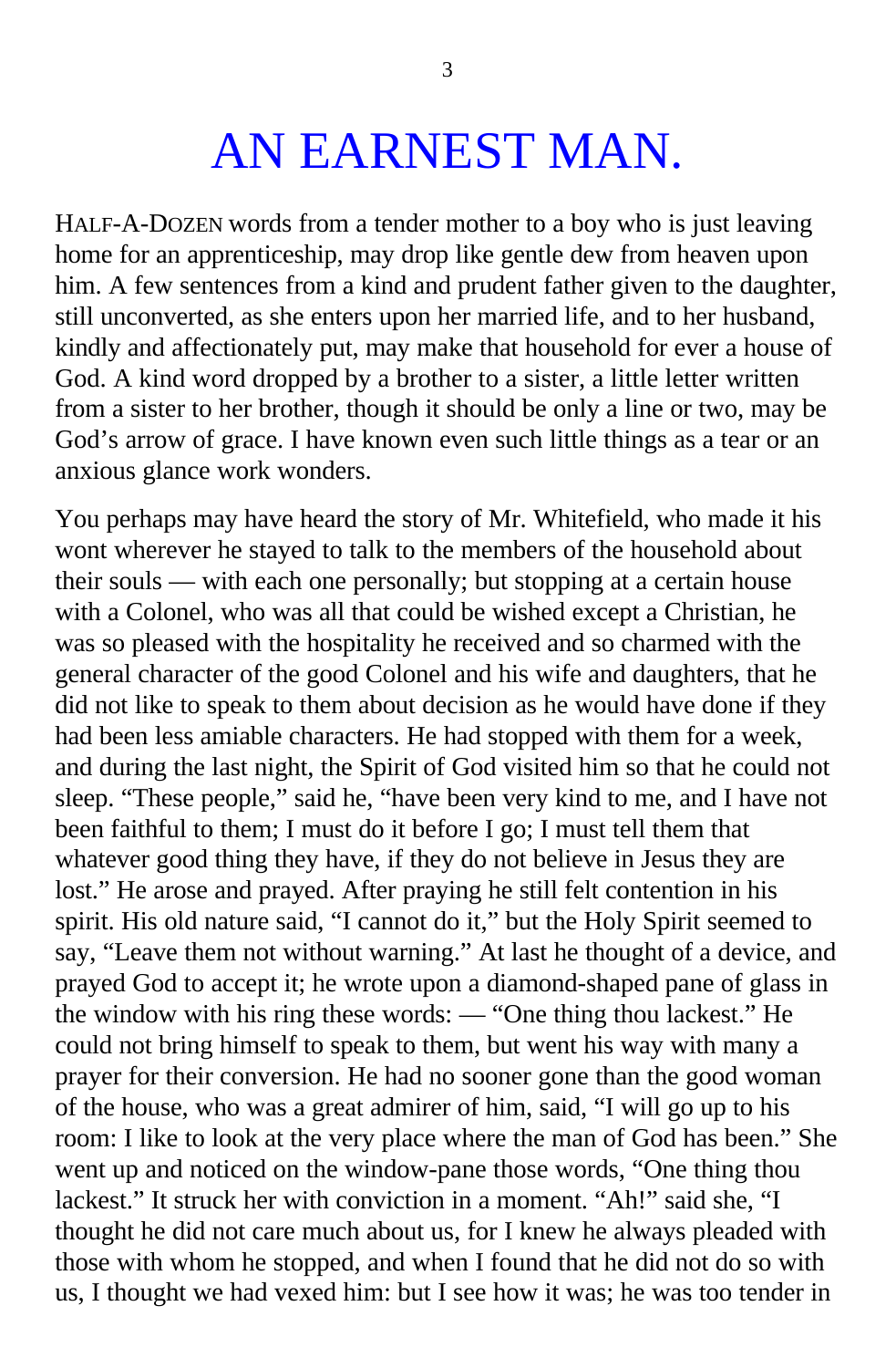mind to speak to us." She called her daughters up. "Look there, girls!" said she, "see what Mr. Whitefield has written on the window! 'One thing thou lackest.' Call up your father." And the father came up and read that too, "One thing thou lackest!" and around the bed whereon the man of God had slept they all knelt down and sought that God would give them the one thing they lacked, and ere they left that chamber they had found that one thing, and the whole household rejoiced in Jesus.

It is not long ago since I met with a friend, one of whose church members preserves that very pane of glass in her family as an heirloom. Now, if you cannot admonish and warn in one way, do it in another: but take care to clear your soul of the blood of your relatives and friends, so that it may never crimson your skirts and accuse you before God's bar. So live and so speak and teach, by some means or other, that you shall have been faithful to God and faithful to the souls of men.

Earnestness often gives prudence, and puts a man in the possession of tact, if not of talent. Andrew used what ability he had. If he had been as some young men are of my acquaintance, he, would have said, "I should like to serve God. How I should like to preach! And I should require a large congregation." Well, there is a pulpit in every street in London, there is a most wide and effectual door for preaching in this great city of ours beneath God's blue sky. But this young zealot would rather prefer an easier berth than the open air; and because he is not invited to the largest pulpits, does nothing. How much better it would be if, like Andrew, he began to use the ability he had among those who are accessible to him, and from that stepped to something else, and from that to something else, advancing year by year! If Andrew had not been the means of converting his brother, the probabilities are that he never would have been an apostle. Christ had some reason in the choice of His apostles to their office, and perhaps the ground of His choice of Andrew as an apostle was this: "He is an earnest man," said He, "he brought me Simon Peter; he is always speaking privately to individuals; I will make an apostle of him." Young men, if you become diligent in tract distribution, diligent in the Sundayschool, you are likely men to be made into ministers; but if you stop and do nothing until you can do everything, you will remain useless — an impediment to the Church instead of being a help to her. Dear sisters in Jesus Christ, you must none of you dream that you are in a position in which you can do nothing at all. That were such a mistake in providence as God cannot commit. You must have some talent entrusted to you, and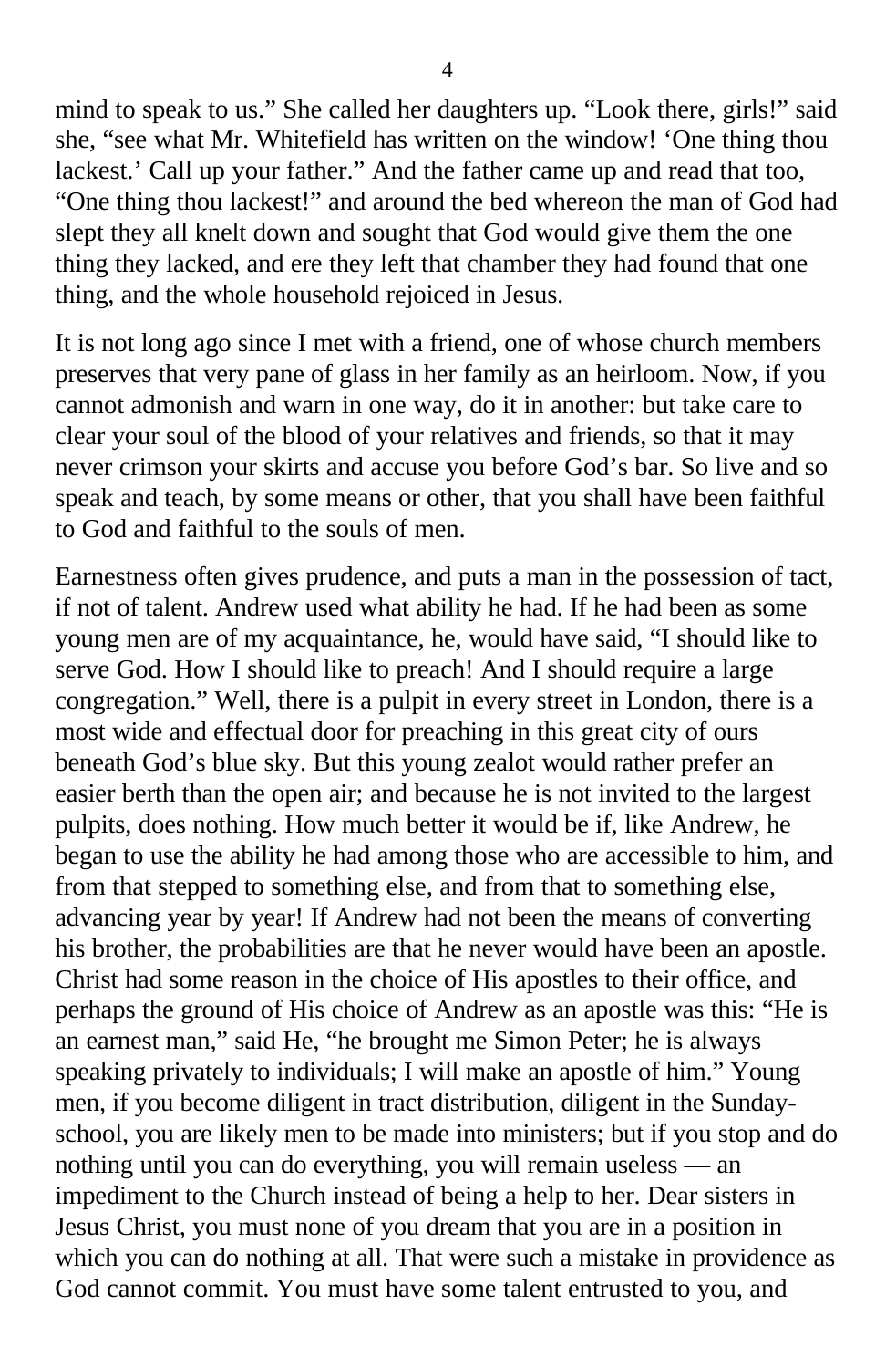something given you to do which no one else can do. Find out, then, what your sphere is, and occupy it. Ask God to tell you what is your niche, and stand in it, occupying the place till Jesus Christ shall come and give you your reward. Use what ability you have, and use it at once.

Andrew proved his wisdom in that he set great store by a single soul. He bent all his efforts at first upon one man. Afterwards, Andrew, through the Holy Spirit, was made useful to scores, but he began with one. What a task for the arithmetician, to value one soul! One soul sets all heaven's bells ringing by its repentance. One sinner that repenteth maketh angels rejoice. What if you spend a whole life pleading and laboring for the conversion of that one child? If you win that pearl it shall pay you your life worth. Be not therefore dull and discouraged because your class declines in numbers, or because the mass of those with whom you labor reject your testimony. If a man could earn but one in a day he might be satisfied. "One what?" saith one. I meant not one penny, but one thousand pounds. "Ah," say you, "that would be an immense reward." So if you earn but one soul you must reckon what that one is; it is one for numeration, but for value it exceeds all that earth could show. What would it profit a man if he gained the whole world and lost his soul? and what loss would it be to you, if you did lose all the world, and gained your soul, and God made you useful in the gaining of the souls of others? Be content, and labor in your sphere, even if it be small, and you will be wise.

You may imitate Andrew in *not going far afield to do good.* Many Christians do all the good they can five miles off from their own house, when the time they take to go there and back might be well spent in the vineyard at home. I do not think it would be a wise regulation of the parochial authorities if they required the inhabitants of St. Mary, Newington, to remove the snow from the pavement of St. Pancras, and the inhabitants of St. Pancras to keep clean the pavement of St. Mary, Newington. It is best and most convenient that each householder should sweep before his own door; so it is our duty to do, as believers, all the good we can in the place where God has been pleased to locate us, and especially in our own households. If every man has a claim upon me, much more my own offspring. If every woman has some demand upon me as to her soul, so far as my ability goes, much more such as are of my own flesh and blood. Piety must begin at home as well as charity. Conversion should begin with those who are nearest to us in ties of relationship. I stir you up, not to be attempting missionary labors for India, not to be casting eyes of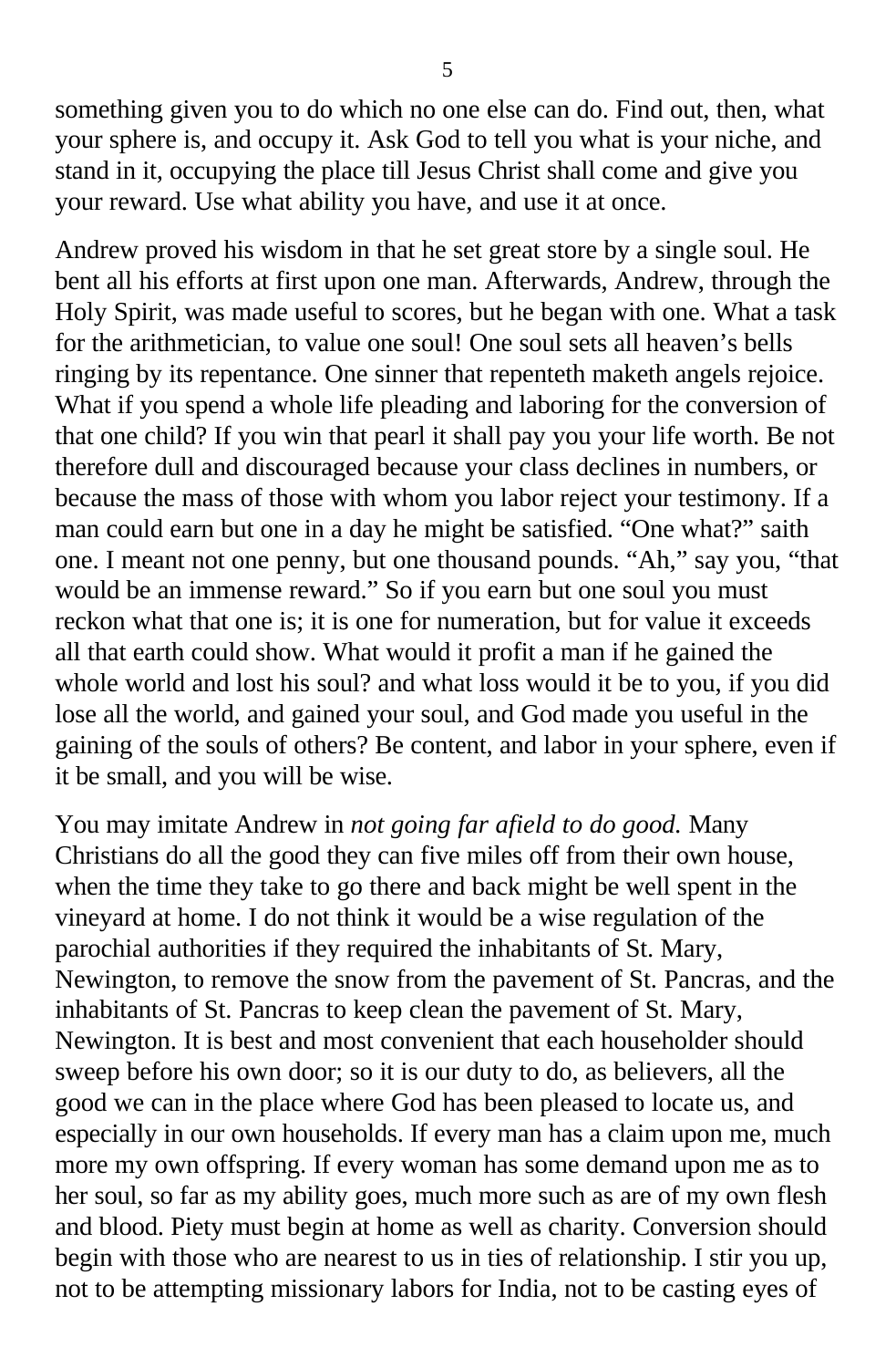pity across to Africa, not to be occupied so much with tears for popish and heathen lands, as for your own children, your own flesh and blood, your own neighbors, your own acquaintance. Lift up your cry to heaven *for them*, and then afterwards you shall preach among the nations. Andrew goes to Cappadocia in his after-life, but he begins with his brother; and you shall labor where you please in years to come, but first of all your own household, first of all those who are under your own shadow must receive your guardian care. Be wise in this thing; use the ability you have, and use it amongst those who are near at hand.

Perhaps somebody will be saying, "How did Andrew persuade Simon Peter to come to Christ?" He did so, first, by narrating his own personal experience: he said, "We have found the Messiah." What you have experienced of Christ tell to others. He did so next by intelligently explaining to him what it was he had found. He did not say he had found some one who had impressed him, but he knew not who he was; he told him he had found the Messiah, that is, Christ. Be clear in your knowledge of the gospel and your experience of it, and then tell the good news to those whose soul you seek. Andrew had power over Peter because of his own decided conviction. He did not say, "I hope I have found Christ," but, "I have found him." He was sure of that. Get full assurance of your own salvation. There is no weapon like it. He that speaks doubtingly of what he would convince another, asks that other to doubt his testimony. Be positive in your experience and your assurance, for this will help you.

Andrew had power over Peter because he put the good news before him in an earnest fashion. He did not say to him, as though it were a commonplace fact, "The Messiah has come," but no, he communicated it to him as the most weighty of all messages with becoming tones and gestures, I doubt not, "We have found the Messiah, which is called Christ." To your own kinsfolk tell your belief, your enjoyments, and your assurance, tell all judiciously, with assurance of the truth of it, and who can tell whether God may not bless your work?

Andrew won a soul, won his brother's soul, won such a treasure! He won no other than that Simon, who at the first cast of the gospel net, when Christ had made him a soul-fisherman, caught three thousand souls at a single haul! Peter, a very prince in the Christian Church, one of the mightiest of the servants of the Lord in all his usefulness, would be a comfort to Andrew. I should not wonder but what Andrew would say in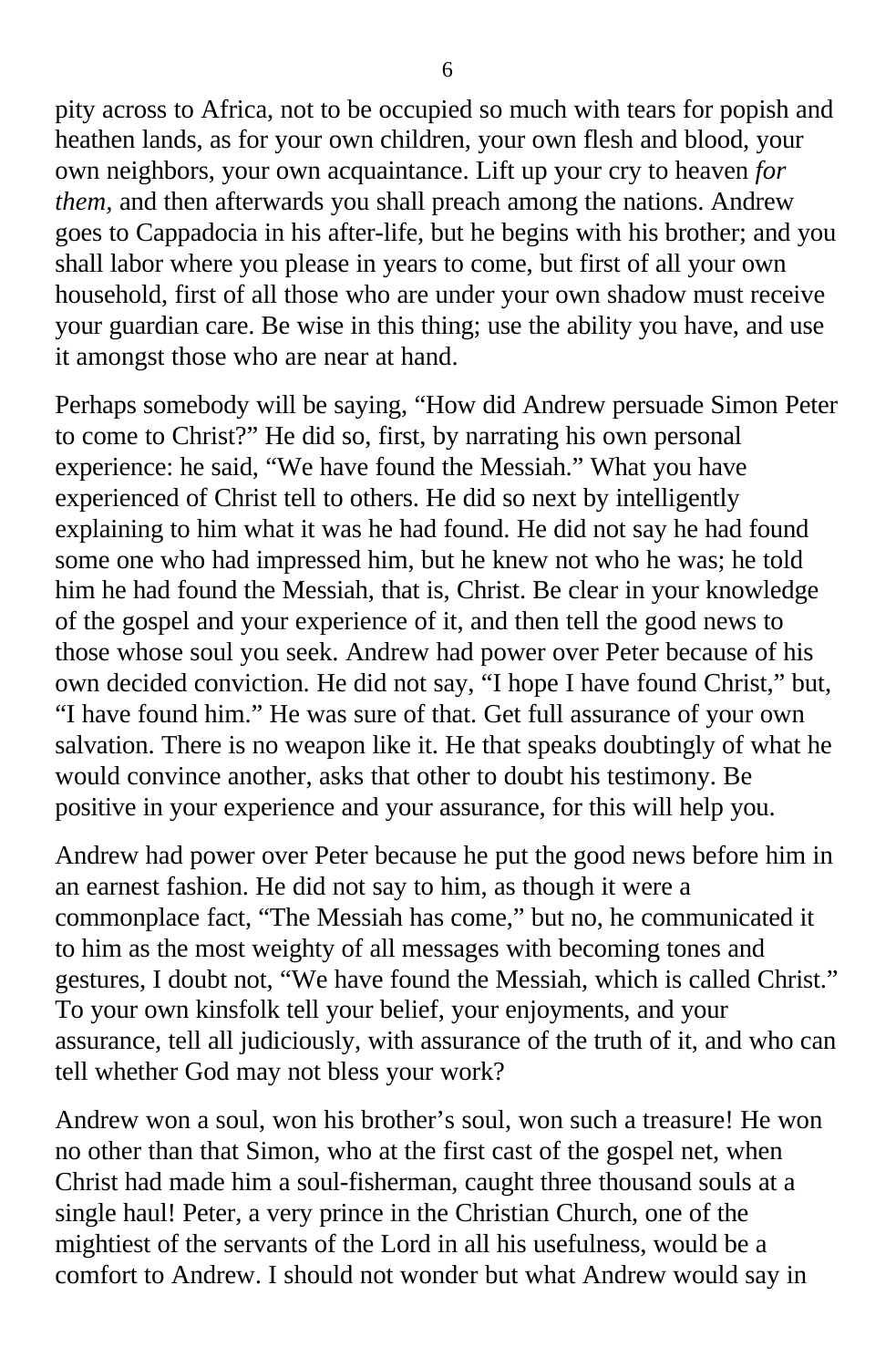days of doubt and fear, "Blessed be God that He has made Peter so useful! Blessed be God that ever I spoke to Peter! What I cannot do, Peter will help to do; and while I sit down in my helplessness, I can feel thankful that my dear brother Peter is honored in bringing souls to Christ." Your fingers are yet to wake to ecstasy the living lyre of a heart that up till now has not been tuned to the praise of Christ; you are to kindle the fire which shall light up a sacred sacrifice of a consecrated life to Christ. Only be up and doing for the Lord Jesus, be importunate and prayerful, be zealous and self-sacrificing. I make no doubt of it, that, when we have proved our God by prayer, He will pour down such a blessing that. we shall not have room to receive it.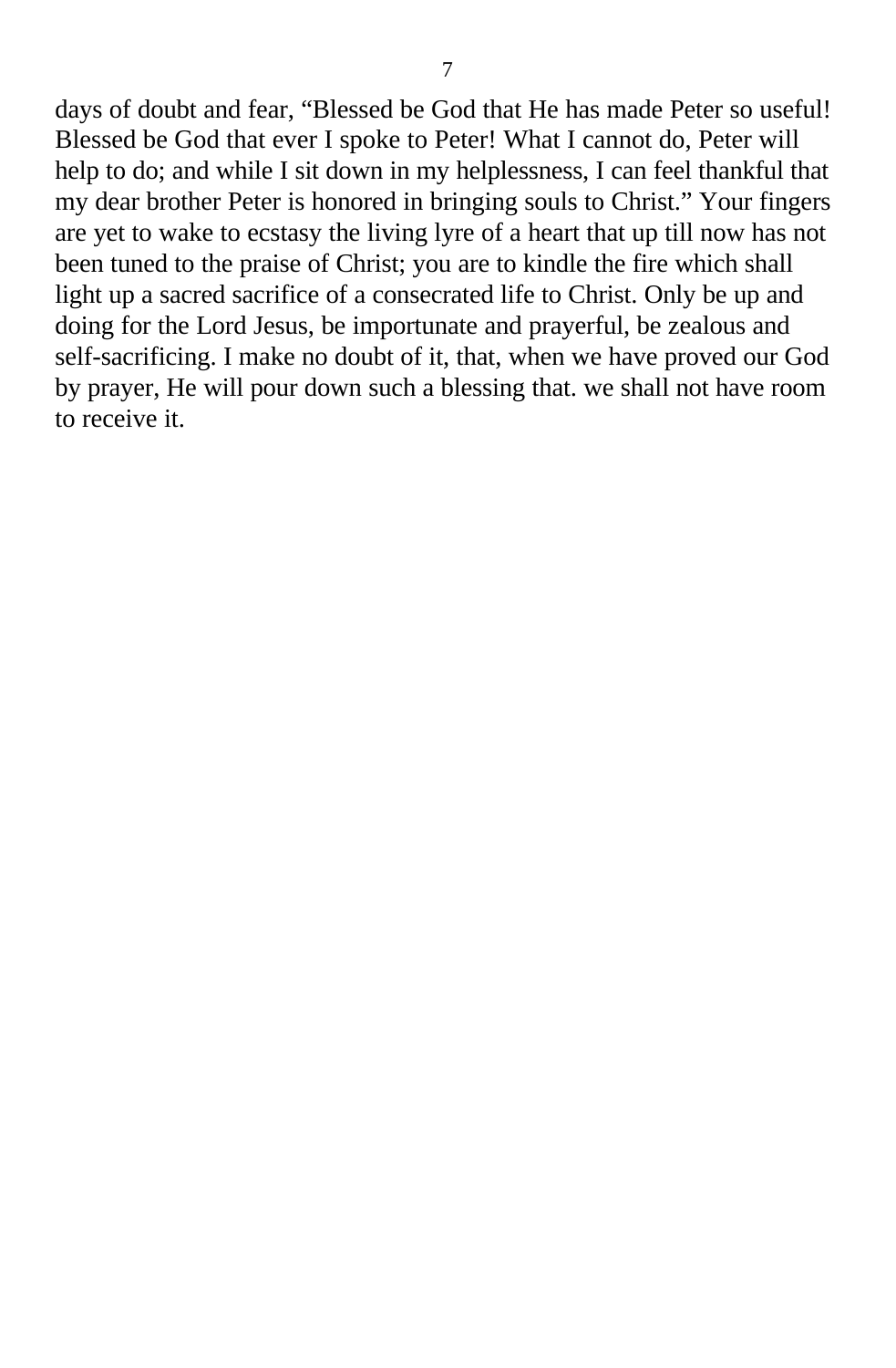# ANGELS VISIT SODOM.

EVERY believer should be an ambassador from heaven. "As My Father hath sent Me," said the Well-beloved, "even so send I you." You are sent to gather together the lost sheep of the house of Israel, and, like your Master, to seek and to save that which is lost. I speak solemnly to you who have wept over Jerusalem, and who are proving your true love to souls by your exertions for them, and I remind you that it is a glorious work to seek to save men, and that for its sake you should be willing to put up with the greatest possible inconveniences.

The angels newer hesitated when they were bidden to go to Sodom. They descended without demur and went about their work without delay. Although the report of Sodom's detestable iniquity had gone up to heaven, and the Lord would bear no longer with that filthy city, yet, from the purity of heaven, the angels did not hesitate to descend to behold the infamy of Sodom; where God sent them, they failed not to go. "There came two angels to Sodom at even." What, *angels?* Did angels come to Sodom? To *Sodom*, and yet angels? Ay, and none the less angelic because they came to Sodom, but all the more so, because in unquestioning obedience to their Master's high behests they sought out the elect one and his family, to deliver him and his from impending destruction. However near to Christ you may be, however much your character may be like that of your Lord, you who are called to such service, must never say, "I cannot talk to these people, they are so depraved and debased; I cannot enter that haunt of sin to tell of Jesus; I sicken at the thought; its associations are altogether too revolting to my feelings; but, because you are there wanted, men of God, you must there be found. To whom should the physician go but to the sick, and where can the distributor of the alms of mercy find such a fitting sphere as among those whose spiritual destitution is extreme. Be ye angels of mercy each one of you, and God speed you in your soul-saving work. As ye have received Christ Jesus into your hearts, so imitate Him in your lives. Let the woman that is a sinner receive of your kindness, for Jesus looked on her with mercy; let the man who has been most mad with wickedness be sought after, for Jesus healed demoniacs; let no type of sin, however terrible, be thought by you to be beneath your pity, or beyond your labor, but seek ye out those who have wandered farthest, and snatch from the flame the firebrands which are already smoking in it.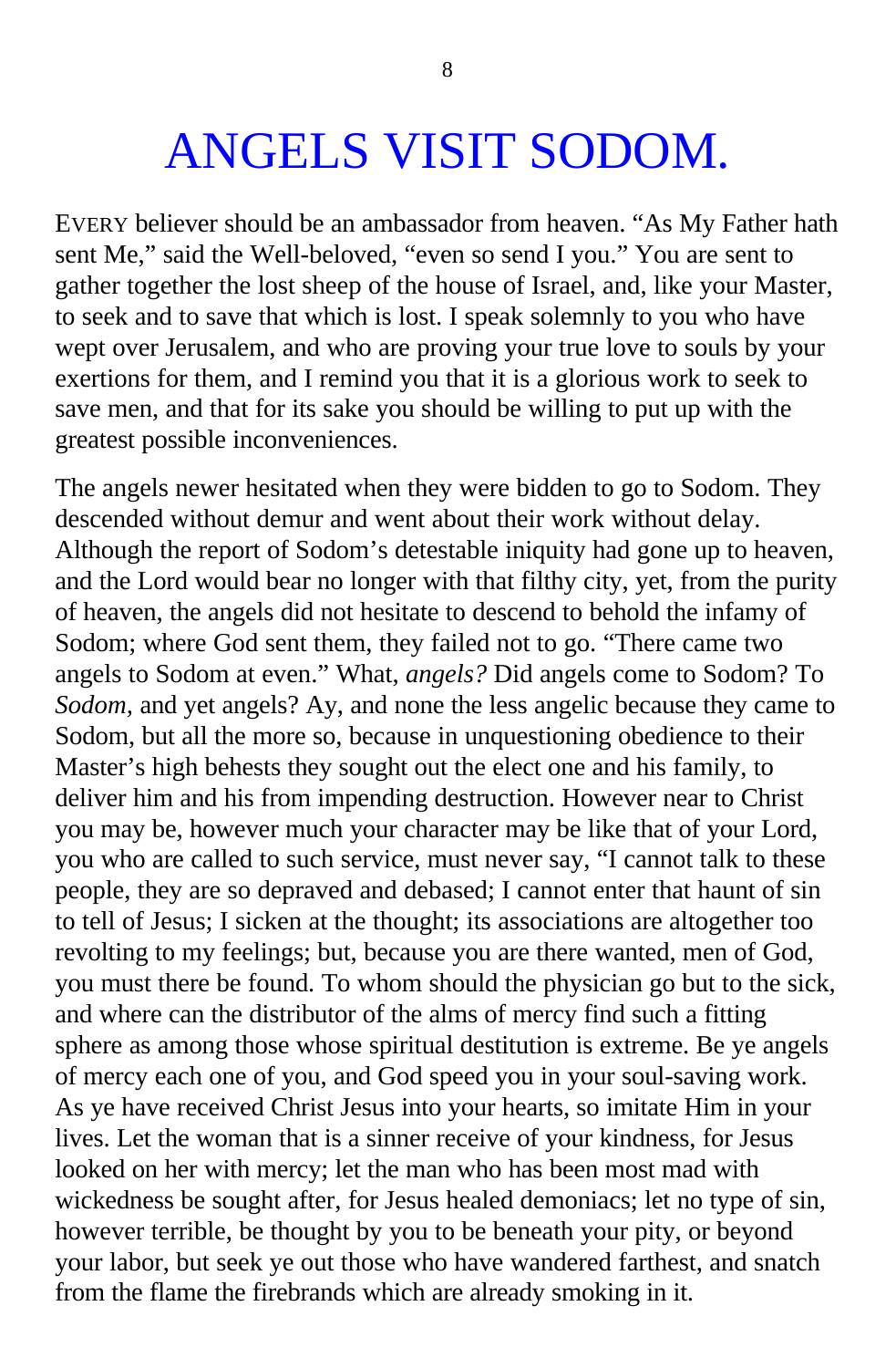When you go to lost souls, you must, as these angels did, tell them plainly their condition and their danger. "Up," said they, "for God will destroy this place." If you really long to save men's souls, you must tell them a great deal of disagreeable truth. The preaching of the wrath of God has come to be sneered at nowadays, and even good people are half-ashamed of it; a maudlin sentimentality about love and goodness has hushed, in great measure, plain gospel expostulations and warnings. But, if we expect souls to be saved, we must declare unflinchingly with all affectionate fidelity, the terrors of the Lord. "Well," said the Scotch lad, when he listened to the minister who told his congregation that there was no hell, or at any rate only a temporary punishment, "Well," said he, "I need not come and hear this man any longer, for if it be as he says, it is all right, and religion is of no consequence, and if it be not as he says, then I must not hear him again, because he will deceive me." "Therefore," says the apostle, "Knowing the terrors of the Lord we persuade men." Let not modern squeamishness prevent plain speaking. Are we to be more gentle than the apostles? Shall we be wiser than the inspired preachers of the word? Until we feel our minds overshadowed with the dread thought of the sinner's doom we are not in a fit frame for preaching to the unconverted. We shall never persuade men if we are afraid to speak of the judgment and the condemnation of the unrighteous. None so infinitely gracious as our Lord Jesus Christ, yet no preacher ever uttered more faithful words of thunder than He did. It was He who spoke of the place "where their worm dieth not and their fire is not quenched." It was He who said, "These shall go away into everlasting punishment." It was He who spake the parable concerning that man in hell who longed for a drop of water to cool his tongue. We must be as plain as Christ was, as downright in honesty to the souls of men, or we may be called to account for our treachery at the last. If we flatter our fellows into fond dreams as to the littleness of future punishment, they will eternally detest us for so deluding them, and in the world of woe they will invoke perpetual curses upon us for having prophesied smooth things, and having withheld from them the awful truth.

When we have affectionately and plainly told the sinner that the wages of sin will be death, and that woe will come because of his unbelief, we must go farther, and must in the name of our Lord Jesus, exhort the guilty to escape from the deserved destruction. The angels, though they understood that God had elected Lot to be saved, did not omit a single exhortation or leave the work to itself, as though it were to be done by predestination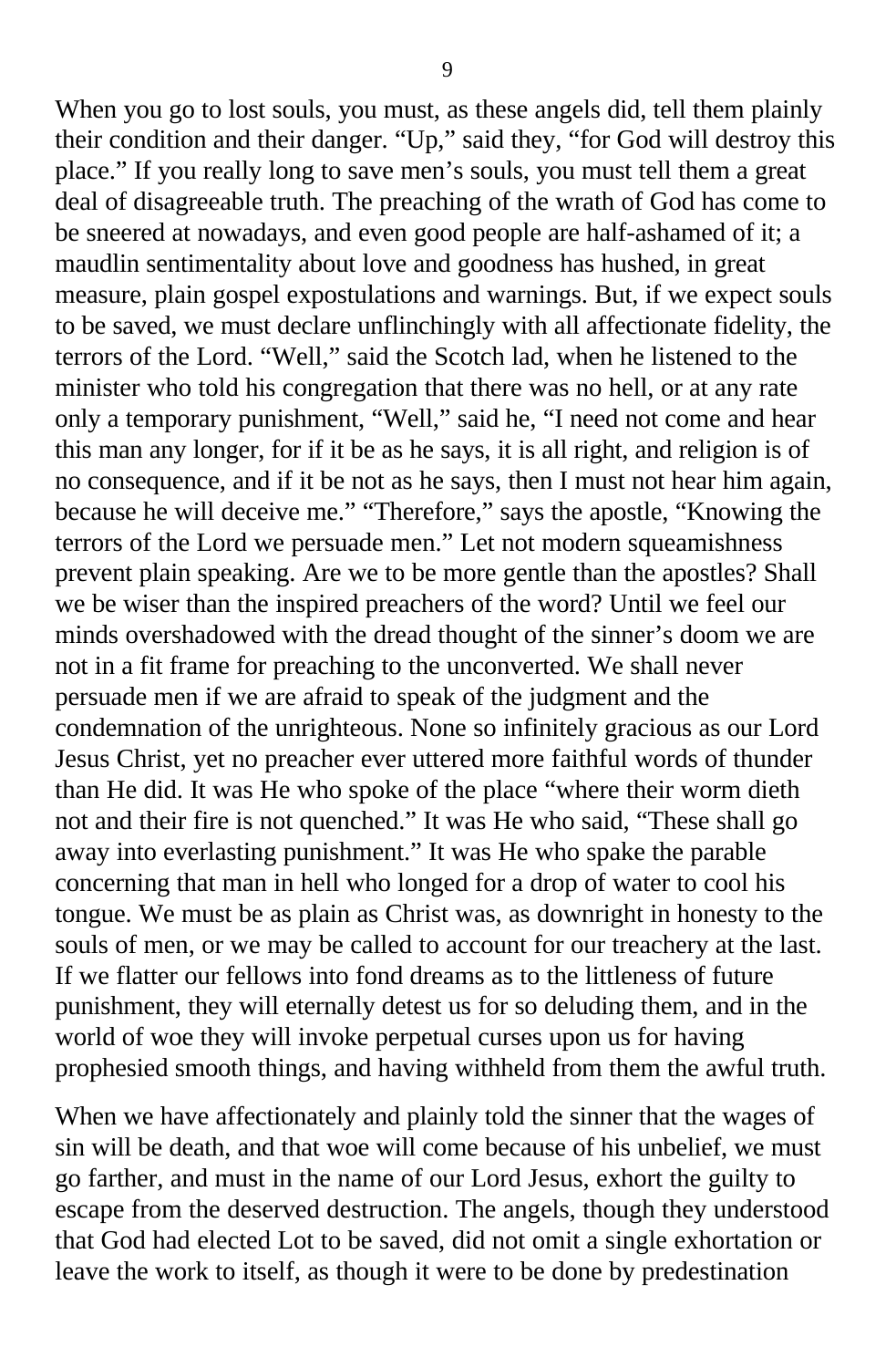apart from instrumentality. They said, "Arise, take thy wife and thy two daughters which are here, lest thou be consumed." How impressive is each admonition! What force and eagerness of love gleams in each entreaty! "Escape for thy life; look not behind thee; neither stay thou in all the plain; escape to the mountain, lest thou be consumed." Every word is quick and powerful decisive and to the point. Souls want much earnest expostulation and affectionate exhortation to constrain them to escape from their own ruin. Were they wise, the bare information of their danger would be enough, and the prospect of a happy escape would be sufficient; but they, as they are utterly unwise, as you and I know, for we were once such as they are, they must be urged, persuaded, and entreated to look to the Crucified that they may be saved. We should never have come to Christ unless divine constraint had been laid upon us, neither will they; that constraint usually comes by instrumentality; let us seek to be such instruments. If it had not been for earnest voices that spoke to us, and earnest teachers that beckoned us to come to the cross, we had never come. Let us therefore repay the debt we owe to the Church of God, and seek as much as lieth in us to do unto others as God in His mercy hath done to us. Be active to persuade men with all your powers of reasoning and argument, salting the whole with tears of affection. Do not let any doctrinal notions stand in the way of the freest persuading when you are dealing with the minds of men, for sound doctrine is perfectly reconcilable therewith.

I recollect great complaint being made against a sermon of mine, "Compel them to come in," in which I spake with much tenderness for souls. That sermon was said to be Armenian and unsound. It is a small matter to me to be judged of men's judgment, for my Master set His seal on that message; I never preached a sermon by which so many souls were won to God, as our church meetings can testify; and all over the world, where the sermon has been scattered, sinners have been saved through its instrumentality, and, therefore, if it be vile to exhort sinners, I purpose to be viler still. I am as firm a believer in the doctrines of grace as any man living, and a true Calvinist after the order of John Calvin himself; but if it be thought an evil thing to bid the sinner lay hold on eternal life, I will be yet more evil in this respect, and herein imitate my Lord and His apostles, who, though they taught that salvation is of grace, and grace alone, feared not to speak to men as rational beings and responsible agents, and bid them "strive to enter in at the strait gate," and "labor not for the meat which perisheth, but for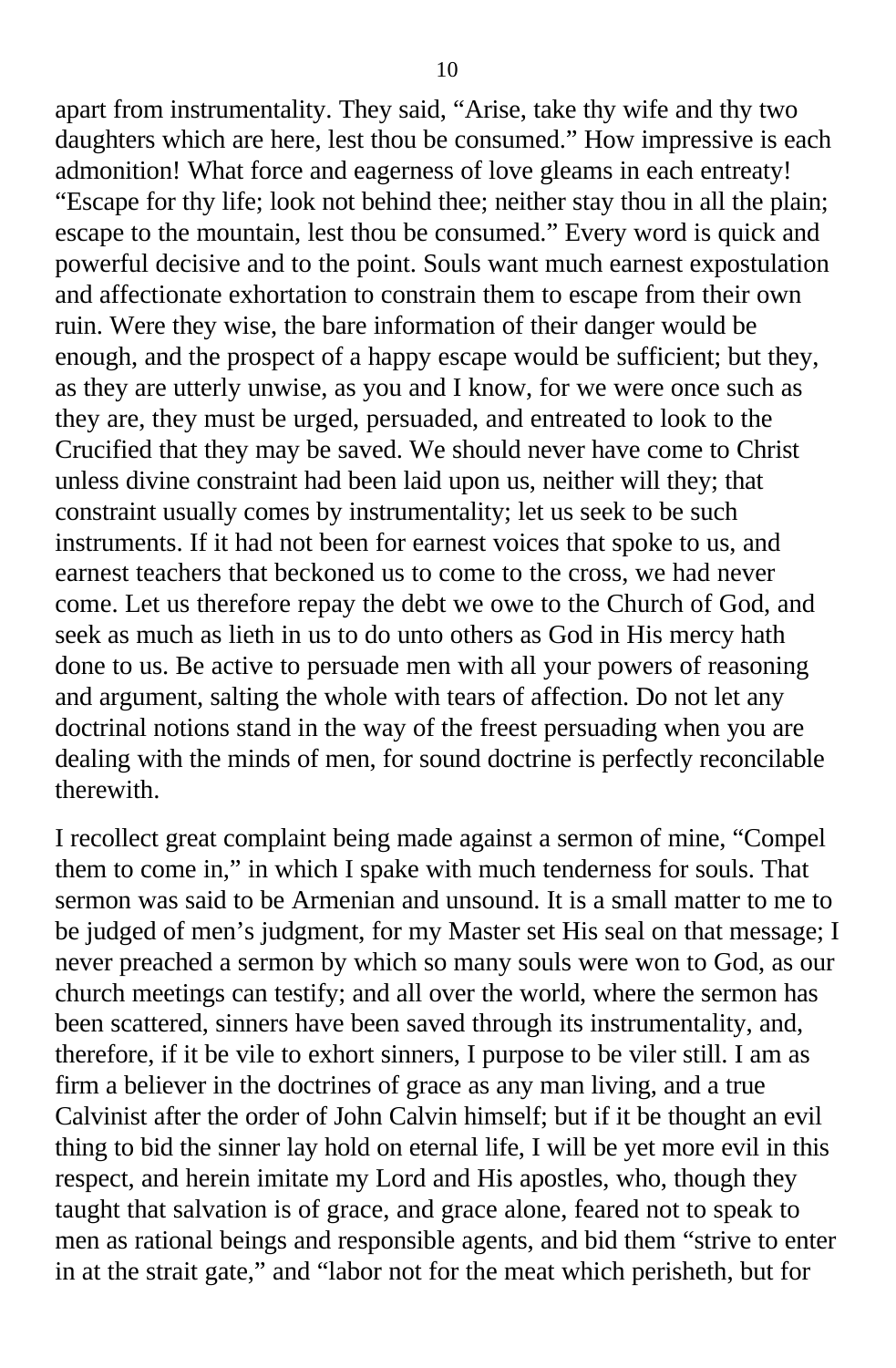that meat which endureth unto everlasting life." Cling to the great truth of electing love and divine sovereignty, but let not these bind you in fetters when, in the power of the Holy Ghost, you become fishers of men.

Where words suffice not, as they frequently will not, you must adopt other modes of pressure. The angel took them by the hand. I have much faith under God in close dealings with men; personal entreaties, by the power of the Holy Spirit, do wonders. To grasp a man's hand while you speak with him may be wise and helpful, for sometimes, if you can get one by the hand and show your anxiety by pleading with him, God will bless it. it is well to cast your words, as men drop pebbles into a well, right down into the depth of the soul, quietly, solemnly, when the man is alone. Often is such a means effectual where the preacher with his sermon has labored in vain. If you cannot win men by words, you must say to yourself, "What can I do?" and go to the Lord with the same inquiry. By the pertinacity of your earnestness you must trouble them into thoughtfulness. As by continual coming the woman wearied the unjust judge, so do you by your continual anxiety and perseverance weary them in their sins till they will fain give you a little heed in order, if possible, to be rid of you, if for nothing else. If you cannot reach them because they will not read the Bible, yet you can thrust a good book in their way, which may say to them what you cannot say; you can write them a letter, short but earnest, and tell them how you feel; you can continue in prayer for them; you can stir up the arm of God, and beseech the Most High to come to the rescue. There have been cases in which, when everything else has failed, a tear, a tear of disappointed love, has done the work. I think it was Mr. Knill who, one day, when distributing tracts amongst the soldiers, was met by a man who cursed him, and said to his fellow soldiers, "Make a ring round him, and I will stop his tract distributing once for all," and then he uttered such fearful oaths and curses that Knill, who could not escape, burst into a flood of tears. Years afterwards, when he was preaching in the streets, a grenadier came up and said, "Mr. Knill, do you know me?" "No, I do not," said he, "I don't know that I ever saw you." "Do you recollect the soldier who said, 'Make a ring round him and stop his tract-distributing,' and do you recollect what you did?" "No, I do not." "Why, you broke into tears, and when I got home those tears melted my heart, for I saw you were so in earnest, that I fell ashamed of myself, and now I preach myself that same Jesus whom once I despised." Oh that you might have such a strong love for perishing sinners that you will put up with their rebuffs and rebukes, and say to them,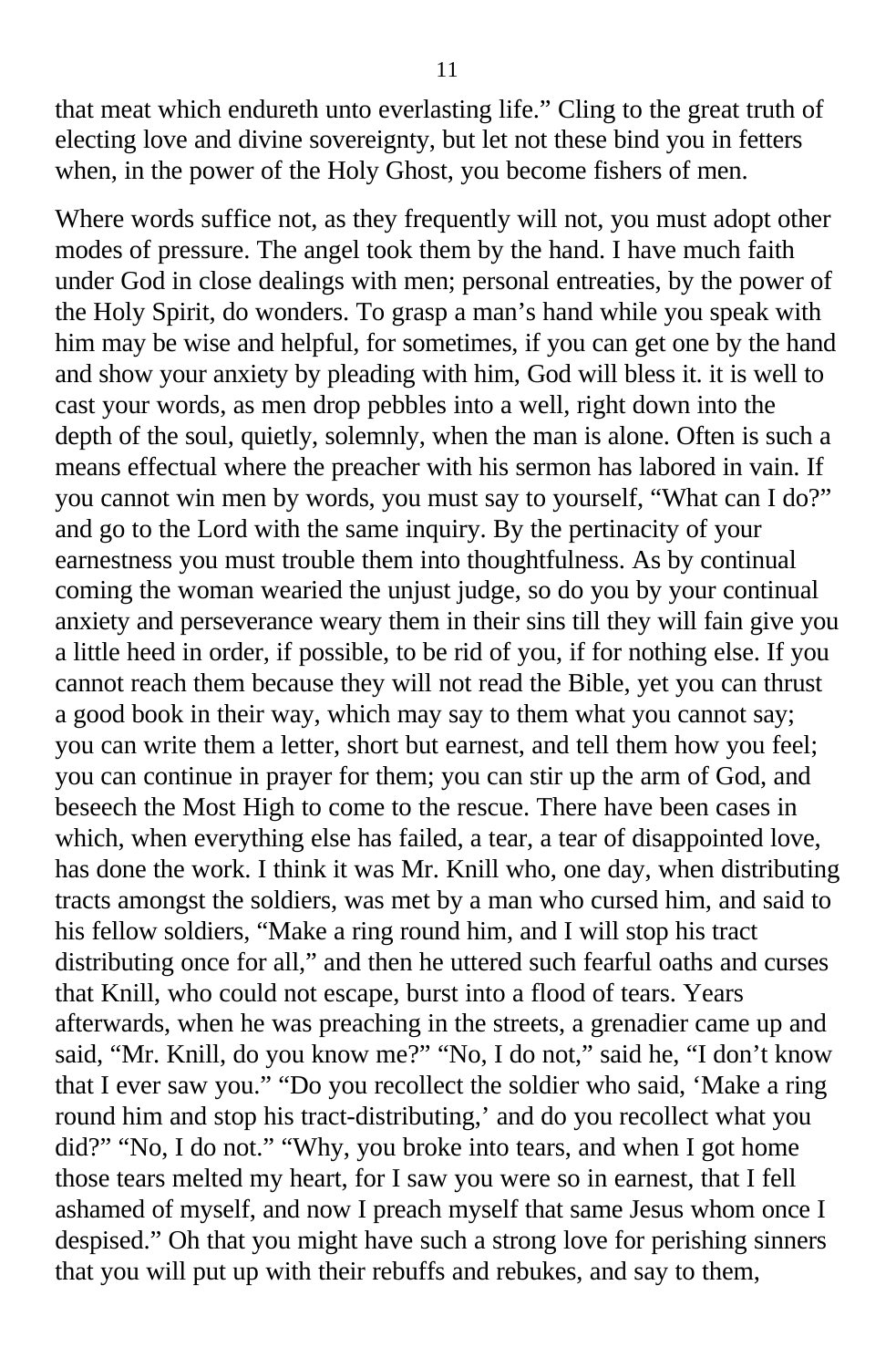"Strike me if you will, but hear me; ridicule me, but still I will plead with you; cast me under your feet as though I were the off-scouring of all things, but at any rate, I will not let you perish, if it be in my power to warn you of your danger."

We ought to remember that we are the messengers of God's mercy to the sons of men. "The Lord being merciful unto him." The angels had not come to Lot of themselves; they were the embodiment and outward display of God's mercy. Christians in the world should view themselves as manifestations of God's mercy to sinners, instruments of grace, servants of the Holy Spirit. Now mercy is a nimble attribute. Justice lingers; it is shod with lead, but the feet of mercy are winged. Mercy delights to perform its office. So should it be with us a delight to do good to men. God can save men without instruments, but He very seldom does it. His usual rule is to work by means. Oh that the mercy of God would work mightily by us! Let us remember, as we mingle with society, that God has committed to us the ministry of reconciliation. If angels were sent upon this ministry, surely they would be incessantly active; they would fly with all their might from place to place to do the Lord's will; shall we who are honored in this be less active than they? As much as lieth in us, let us redeem the time, because the days are evil; let us be instant in season and out of season, let us sow beside all waters, and let it be our earnest endeavor to make full proof of our service, whatever that service may be, that at last it may be said, "Well done, thou good and faithful servant thou hast been faithful over a few things, I will make thee ruler over many things."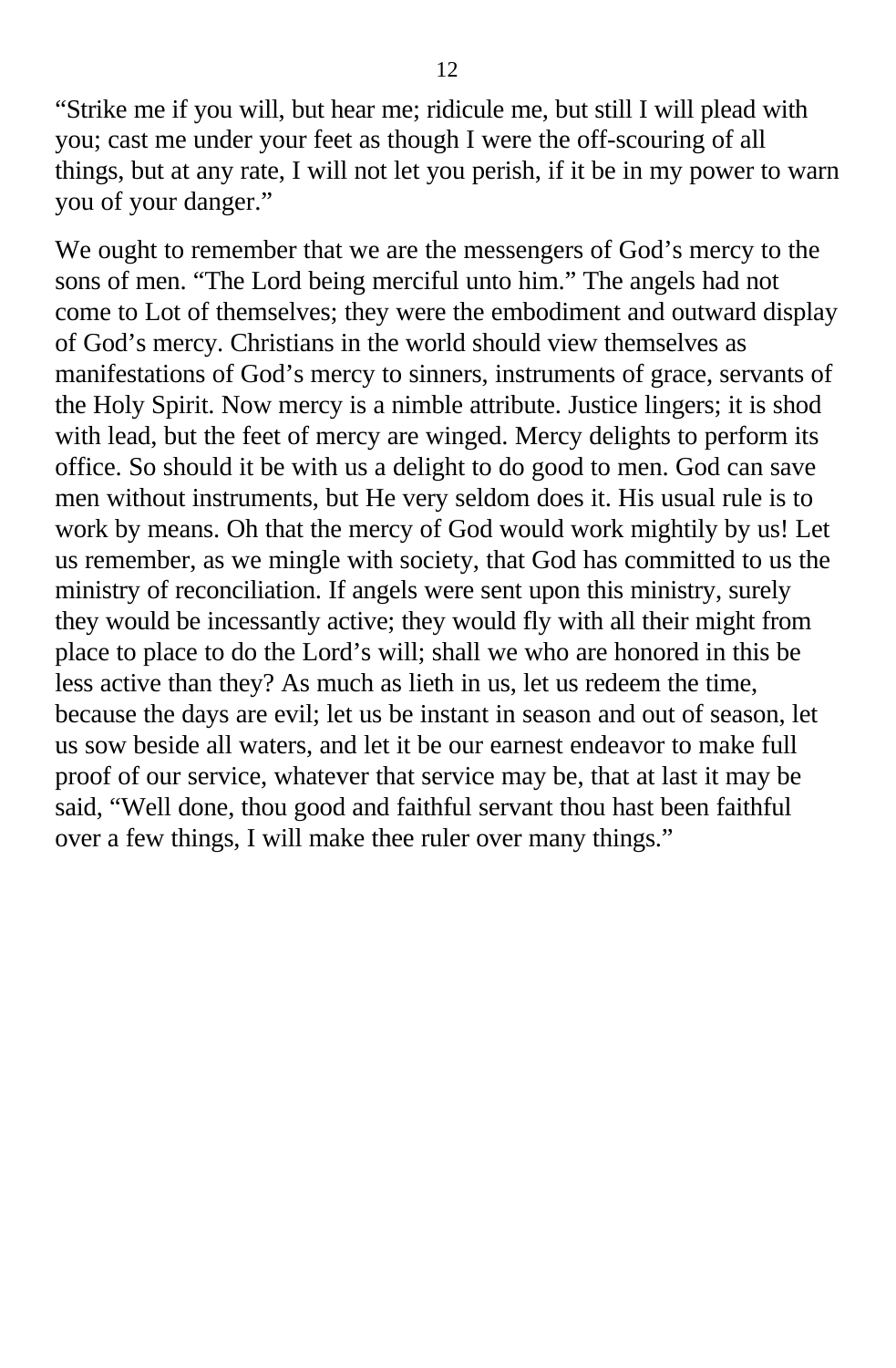# WORKERS WHO ARE SUCCESSFUL.

"HOW is it likely," says one, "that we can hope to make an impression upon the present age? What means have we but the simple gospel of Jesus Christ?" We are certainly not among the wealthy, and we count not amongst us the great ones of the land. Our membership has always been, and still is, among the poor. How shall we expect to tell upon so huge a city as this, or to exert any influence upon so great a country; and, above all, how shall we make any impress upon the population of the whole globe? We are weak, but we are not weaker than the first disciples of Christ. Neither were they learned, nor were they the wealthy of the earth: fishermen, the most of them, by no means men of cultivated ability — their tramp was that of a legion that went forth to conquer as well as to fight. Wherever they went and wielded the sword of the Spirit, which is the Word of God, their enemies were put to confusion. It is true they died in the conflict. Some of them were slain by the sword, and others of them were rent in sunder by wild beasts; but in all these things they were more than conquerors through Him that loved them. The primitive Church did tell upon its age, and left a seed behind which the whole earth could not destroy; and so shall we by God's grace if we are equally set upon it, equally filled with the divine life, equally resolved by any means and by all means to spread abroad the savor of Jesus Christ's name; our weakness shall be our strength, for God shall make it to be the platform upon which the omnipotence of His grace shall be displayed. Keep together, keep close to Christ; close up your ranks. Heed the battle cry; hold fast the faith; quit yourselves like men in the conflict, and the gates of hall shall not prevail against you. Only may the King Himself lead us onward to the fray, and we shall not fear the result.

If we pant to see the Word of God increase, multitudes added to the disciples, and a great company of those who are least likely to be saved brought in, there must be an adequate instrumentality. Nothing can avail without the operation of the Holy Spirit and the smile from heaven. Paul planteth, Apollos watereth, and God giveth the increase. We must never begin our catalogue of outward means without referring to that blessed and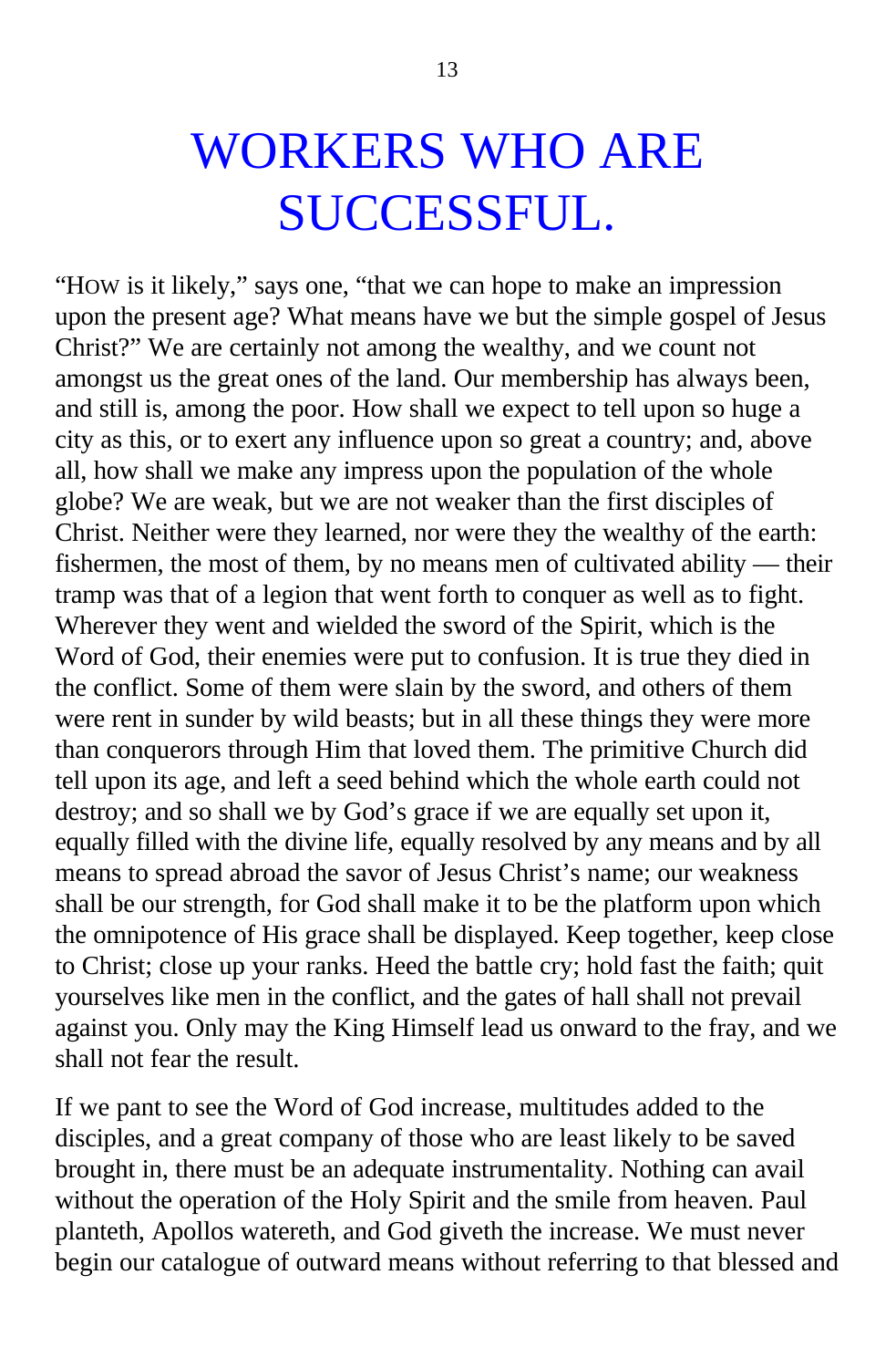mysterious potentate who abides in the Church, and without whom nothing is good, nothing efficient, nothing successful.

#### *" Come, Holy Spirit, heavenly dove, With all Thy quickening powers."*

This should be our first prayer whenever we attempt to serve God, for if not, we begin with pride, and can little hope to succeed by prowess. If we go the warfare at our own charges we must not marvel if we return stained with defeat. O Spirit of the living God, if it were not for Thy power we could not make the attempt, but when we rely upon Thee we go forward in confidence.

I have been struck lately, in looking through the history of the Reformation and of the times; before the Reformation, with the remarkable downrightness of the testimony of the early preachers, If you look at the life of Farren you find him not preaching *about* the gospel, but preaching *the gospel.* So it was with John Calvin. He is looked upon now, of course, as a theologian only, but he was really one of the greatest of gospel preachers. When Calvin opened the Book and took a text, you might be sure that he was about to preach "Through grace are ye saved, and that not of yourselves, it is the gift of God." And it was the same with Luther. Luther's preaching was just the ringing of a big bell, the note of which was always, "Believe on the Lord Jesus Christ and live! It is not of works, lest any man should boast, but by faith are ye saved, and by faith alone." They spake this, and they spake it again; neither did they couch the doctrine in difficult words, but they labored with all their might, so to speak, that the plowman at the plow-tail should understand, and that the fish-wife should comprehend the truth. They did not aim at lofty periods and flowing eloquence; of rhetoric they had a most contemptible opinion, but they just dashed right on with this one truth, "He that believeth hath everlasting life;" "Believe on the Lord Jesus Christ, and thou shalt be saved." If we are to see the Church of God really restored to her pristine glory, we must have back this plain, simple, gospel preaching. I do believe that the hiding of the cross beneath the veil of fine language and learned dissertation is half the cause of the spiritual destitution of our country. Jesus Christ came into the world to save sinners.

We must have not only plain preaching but plain teaching. Sunday-school teachers must teach this same gospel. A certain denomination has made the confession that after having had their schoolrooms crowded with children,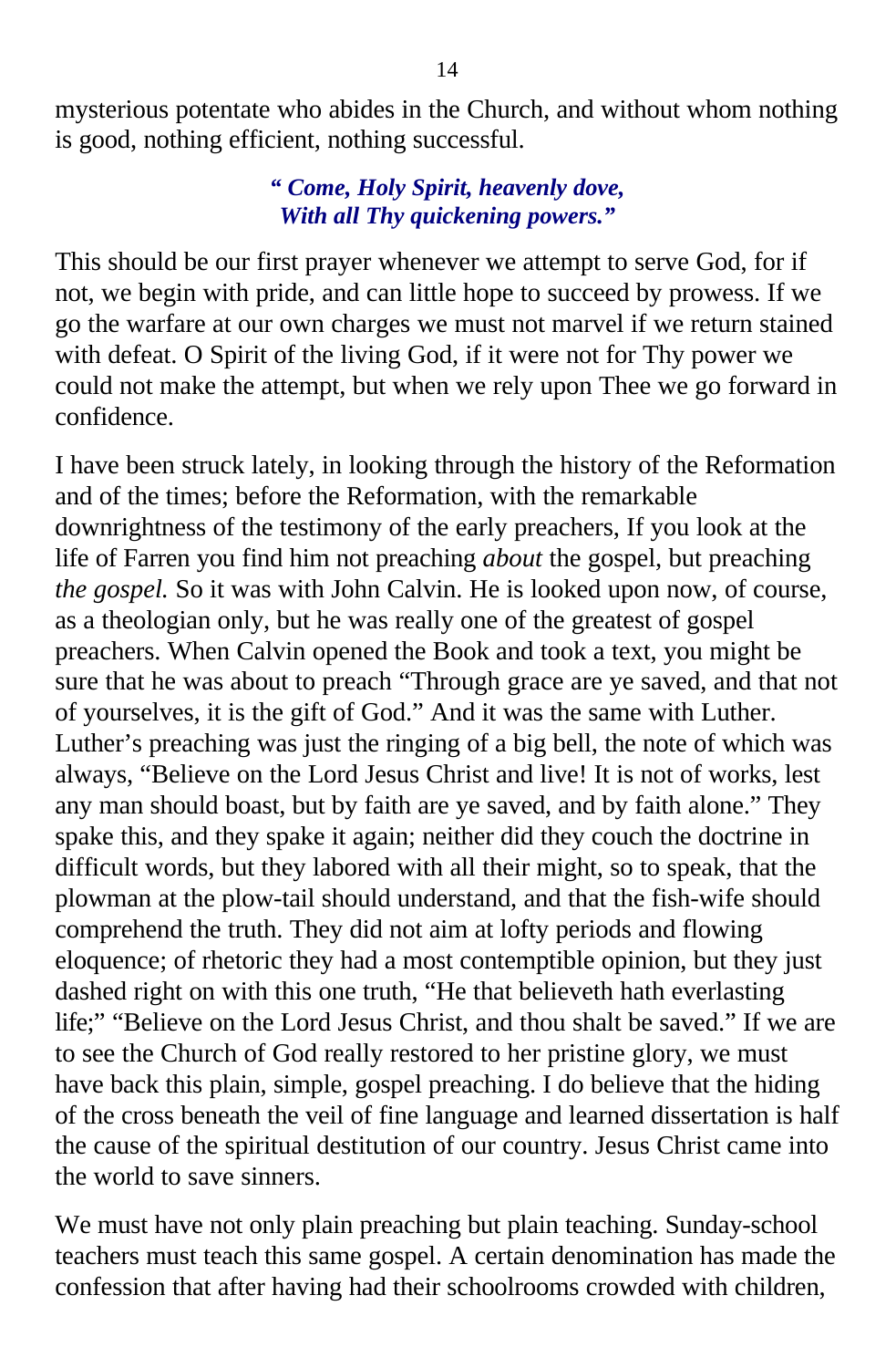they do not know that any of those children have afterwards come to be attendants at the places of worship. Miserable confession! Miserable teachers must they be! And have we not known teachers who believed in the doctrines of grace, and they would have fought earnestly for them, but in the schoolroom they have twaddled to the little children in this kind of way — "Be good boys and girls; keep the Sabbath; do not buy sweets on a Sunday; mind your fathers and your mothers; be good, and you will go to heaven!" — which is not true, and is not the gospel; for the same gospel is for little children as for grown-up men — not "Do this and live," which is after the law that was given by Moses, but "Believe and live," which is according to the grace and truth that came by Jesus Christ. Teachers must inculcate the gospel if they are to see the salvation of their classes; the gospel, the whole gospel, and nothing but the gospel, for without this no great thing will be done.

And if we would see the gospel spread abroad in London as once it did in Geneva, as once, under John Knox, it died in Scotland, as it did in Luther's day throughout Germany, we must have much holy living to back it all up. After we have done the sermon, people say, "How about the people that attend there? What about the church-members, are they upright? Are they such people as you can trust? What about their homes? Do they make good husbands? Are they good servants? Are they kind masters?" People will be sure to inquire this, and if the report of our character be bad, it is all over with our testimony. The doctor may advertise, but if the patients are not cured, he is not likely to establish himself as being well skilled in his art; and the preacher may preach, but if his people do not love the gospel, they kick down with their feet what he builds up with his hands.

Yet all this would not suffice unless we add individual personal exertion. According to Christ's law, every Christian is to be a minister in his own sphere; every member of the Church is to be active in spreading the faith which was delivered not to the ministers, but delivered to the saints, to every one of them, that they might maintain it and spread it according to the gift which the Spirit has given them.

Shall I venture a parable? A certain band of men, like knights, had been exceedingly victorious in all their conflicts. They were men of valor and of indomitable courage; they had carried everything before them, and subdued province after province for their king. But on a sudden they said in the council-chamber, "We have at our head a most valiant warrior, one whose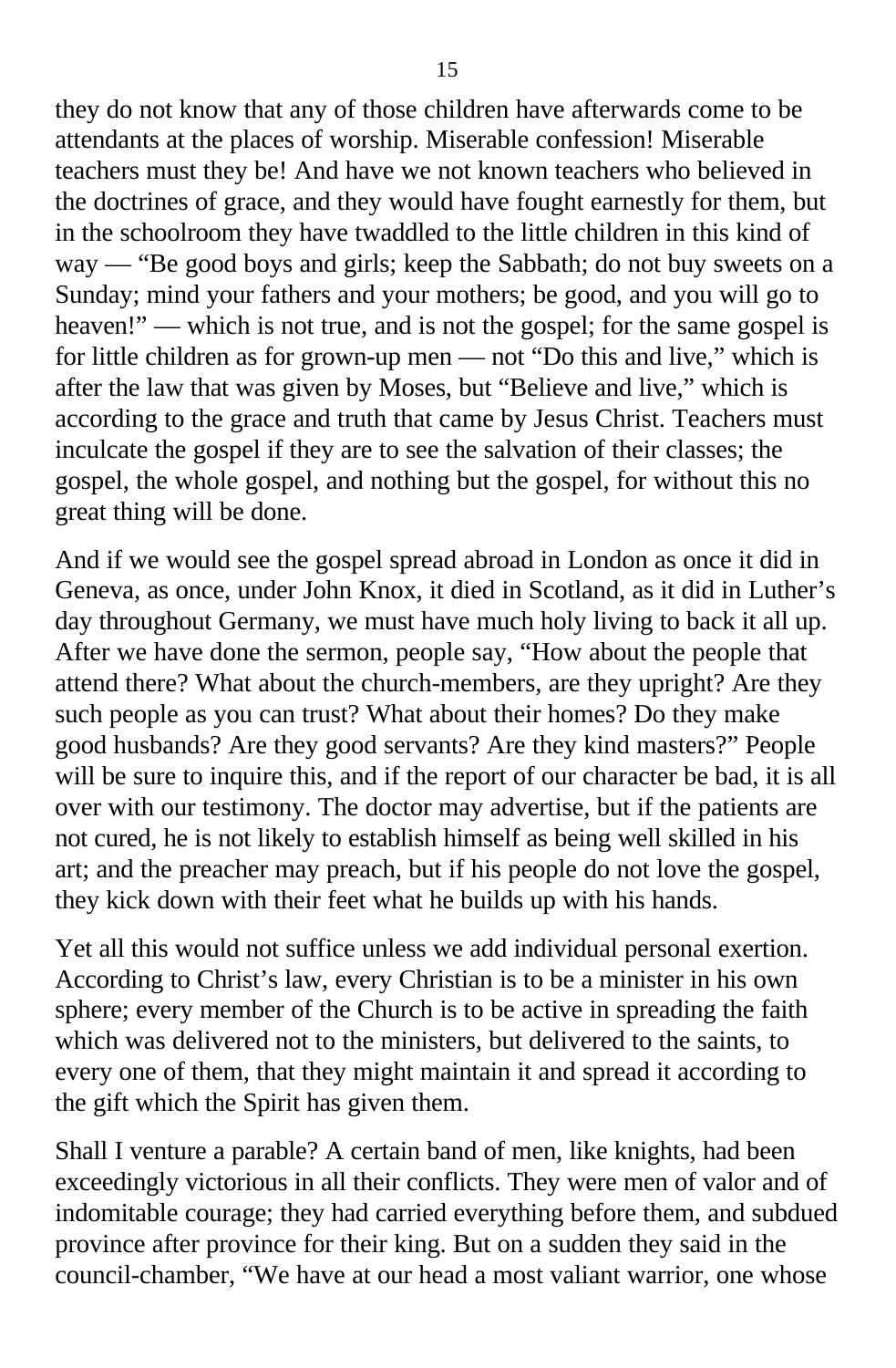arm is stout enough to smite down fifty of his adversaries; would it not be better if, with a few such as he to go out to the fight, the mere men-at-arms who make up the ordinary ranks, were to stop at home? We should be much more at our ease; our horses would not so often be covered with foam, nor our armor be bruised in returning from the fray, and no doubt great things would be done." Now, the foremost champions, with fear and trembling, undertook the task and went to the conflict, and they fought well, no one could doubt it; to the best of their ability they unhorsed their foe and they did great exploits. But still, from the very hour in which that scheme was planned and carried out, no city was taken, no province was conquered, and they met together and said, "How is this? Our former prestige is forgotten; our ranks are broken; our pennons are trailed in the dust; what is the cause of it?" When out spoke the champion, and said, "Of course it is so! How did you think that some twelve or fifteen of us could do the work of all the thousands? When you all went to the fight, and every man took his share, we dashed upon the foe like an avalanche, and crushed him beneath our tramp; but now that you stay at home and put us, but a handful, to do all the work, how can you expect that great things should be done?" So each man resolved to put on his helmet and his armor once again, and go to the battle, and so victory returned. We must not spare a single one, neither man nor woman, old nor young, rich nor poor, but you must each fight for the Lord Jesus according to your ability, and that His kingdom may come, and that His will may be done upon earth even as it is in heaven.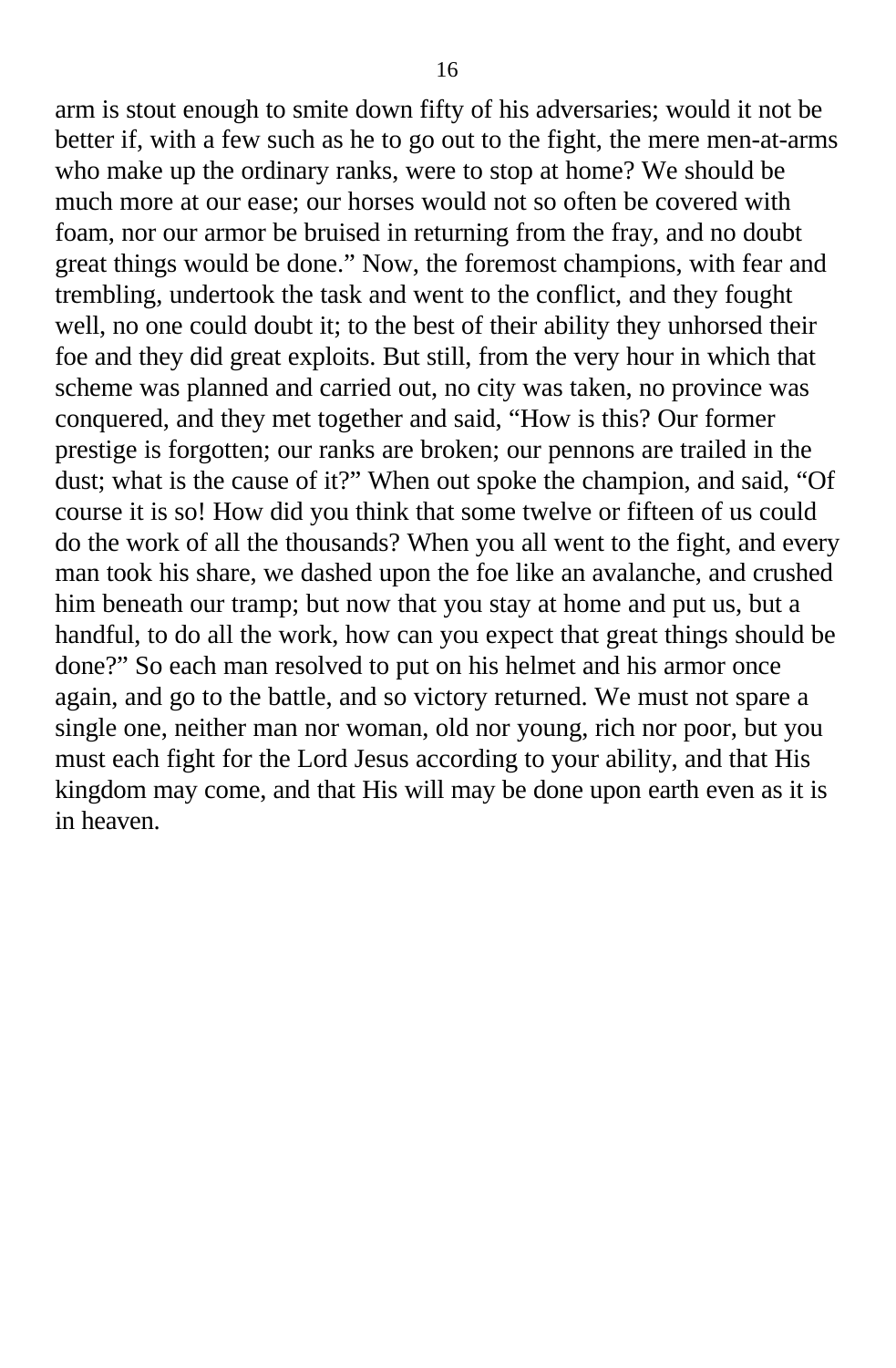### GIANTS AND DWARFS.

IT is needful, whenever any holy enterprise-is commenced, that it should be early watered by the helpful Spirit of God. Nothing beginneth well unless it beginneth in God. It cannot take root, it cannot spring up in hopefulness, except the Holy Spirit shall descend upon it; it will wither like the grass upon the housetops if the celestial dew of the morning fall not early upon it. The like grace is equally needful after years of growth; there is urgent need of the latter rain, the shower of revival, in which the old work shall be freshened, and the first verdure shall be restored; for without this latter rain, the period of harvest, which is the end aimed at, will be disappointing.

The same is true in connection with any sphere of labor in which any individual may happen to be engaged. I will trust that every believer has found something to do for him Lord and Master. In commencing any Christian work, novelty greatly assists enthusiasm, and it is very natural that under first impulses the beginner should achieve an easy success. The difficulty of the Christian is very seldom the commencement of the work; the true labor lies in the perseverance which alone can win the victory. Christians who have now been for years occupied with a service which the Holy Ghost laid upon them, I would remind of the early rain of their youthful labors, the moisture of which still lingereth on their memories, although it has been succeeded by long years of drought. Be encouraged; a latter rain is yet possible. Seek it. That ye need it so much is a cause for sorrow, but if you really feel your need of it, be glad that the Lord worketh in you such sacred desires. If you did not feel a need for more grace, it would be a reason for alarm; but to be conscious that all that God did by you in the past has not qualified you to do anything without Him now, to feel that you lean entirely upon His strength now as much as ever, is to be in a condition in which it shall be right and proper for God to bless you abundantly. Wait upon Him, then, for the latter rain; ask that if He has given you a little of blessing in past years, He would return and give you ten times as much now, even now; so that, at the last, if you have sown in tears, you may come again rejoicing, bringing your sheaves with you. Alas; the danger of every Christian worker is that of falling into routine and selfsufficiency. We are most apt to do what we have been accustomed to do, and to do it half asleep. One of the hardest tasks in all the world is to keep the Christian awake on the Enchanted Ground. The tendencies of this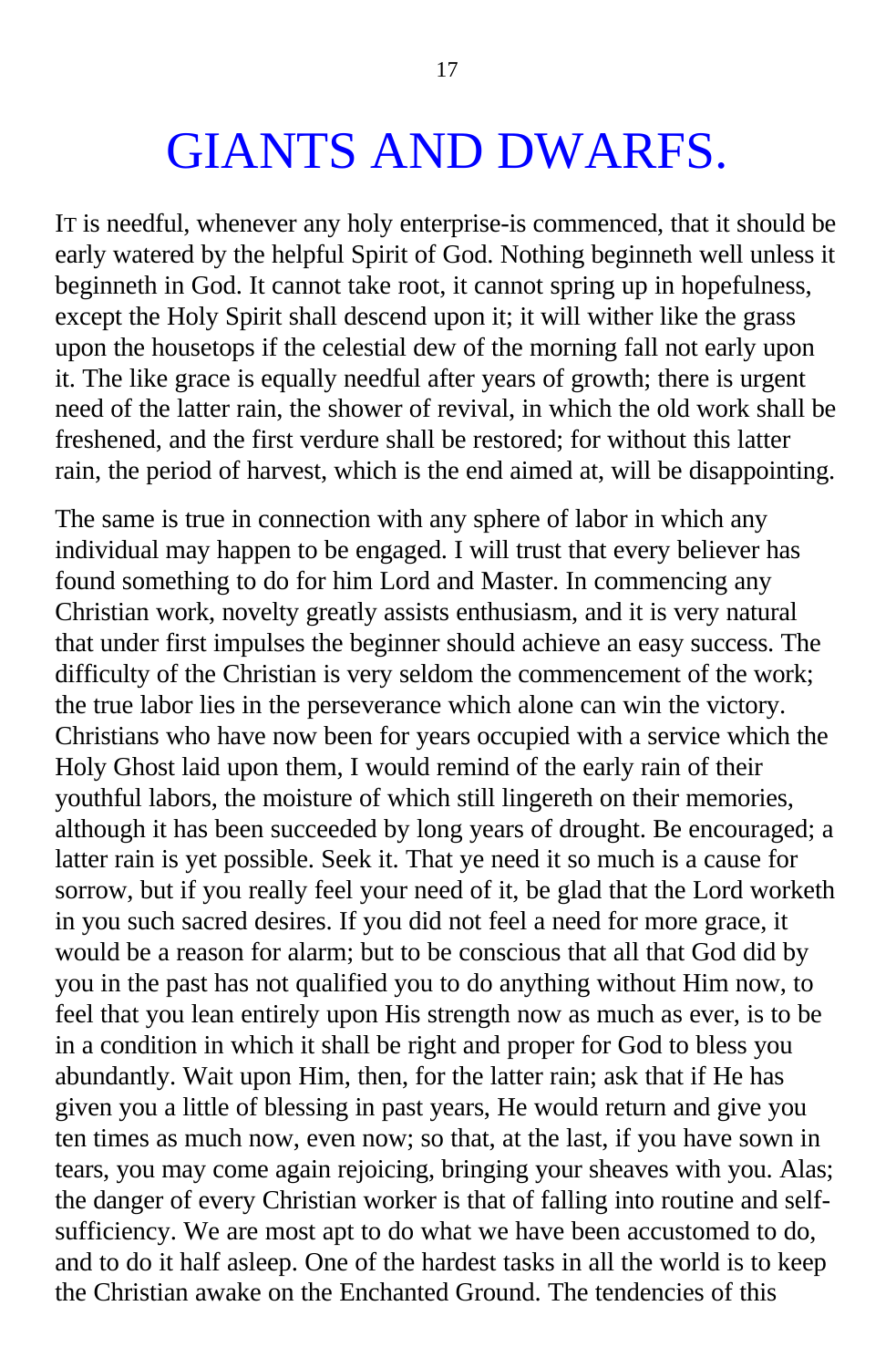present time, and of all times, are soporific. The life, the power of our public services and private devotion speedily evaporates; we pray as in a dream, and praise and preach like somnambulists. May God be pleased to stir us up to awaken and quicken us, by sending us the latter rain to refresh his weary heritage.

We have in this age but few giants in grace who rise head and shoulders above the common height, men to lead us on in deeds of heroism and efforts of unstaggering faith. After all, the work of the Christian Church, though it must be done by all, often owes its being done to single individuals of remarkable grace. In this degenerate time we are very much as Israel was in the days of the Judges, for there are raised up among us leaders who judge Israel, and are the terror of her foes. Oh, if the Church had in her midst a race of heroes; if our missionary operations could be attended with the holy chivalry which marked the Church in the early days; if we could have back apostles and martyrs, or even such as Carey and Judson, what wonders would be wrought! We have fallen upon a race of dwarfs, and are content, to a great extent, to have it so.

There was once in London a club of small men, whose qualification for membership lay in their not exceeding five feet in height; these dwarfs held, or pretended to hold, the opinion that they were nearer the perfection of manhood than others, for they argued that primeval men had been far more gigantic than the present race, and consequently the way of progress was to grow less and less, and that the human race as it perfected itself would become as diminutive as themselves. Such a club of Christians might be established in London, and without any difficulty might attain to an enormously numerous membership; for the notion is common that our dwarfish Christianity is after all the standard, and many even imagine that nobler Christians are enthusiasts, fanatical, and hot-blooded; while we are cool because we are wise, and indifferent, because intelligent. We must get rid of all this nonsense. The fact is, the most of us are vastly inferior to the early Christians, who, as I take it, were persecuted because they were thoroughly Christians, and we are not persecuted because we hardly are Christians at all. They were so earnest in the propagation of the Redeemer's kingdom, that they became the nuisance of the age in which they lived. They would not let errors alone. They had not conceived the opinion that they were to hold the truth, and leave other people to hold error without trying to intrude their opinions upon them, but they preached Christ Jesus right and left, and delivered their testimony against every sin.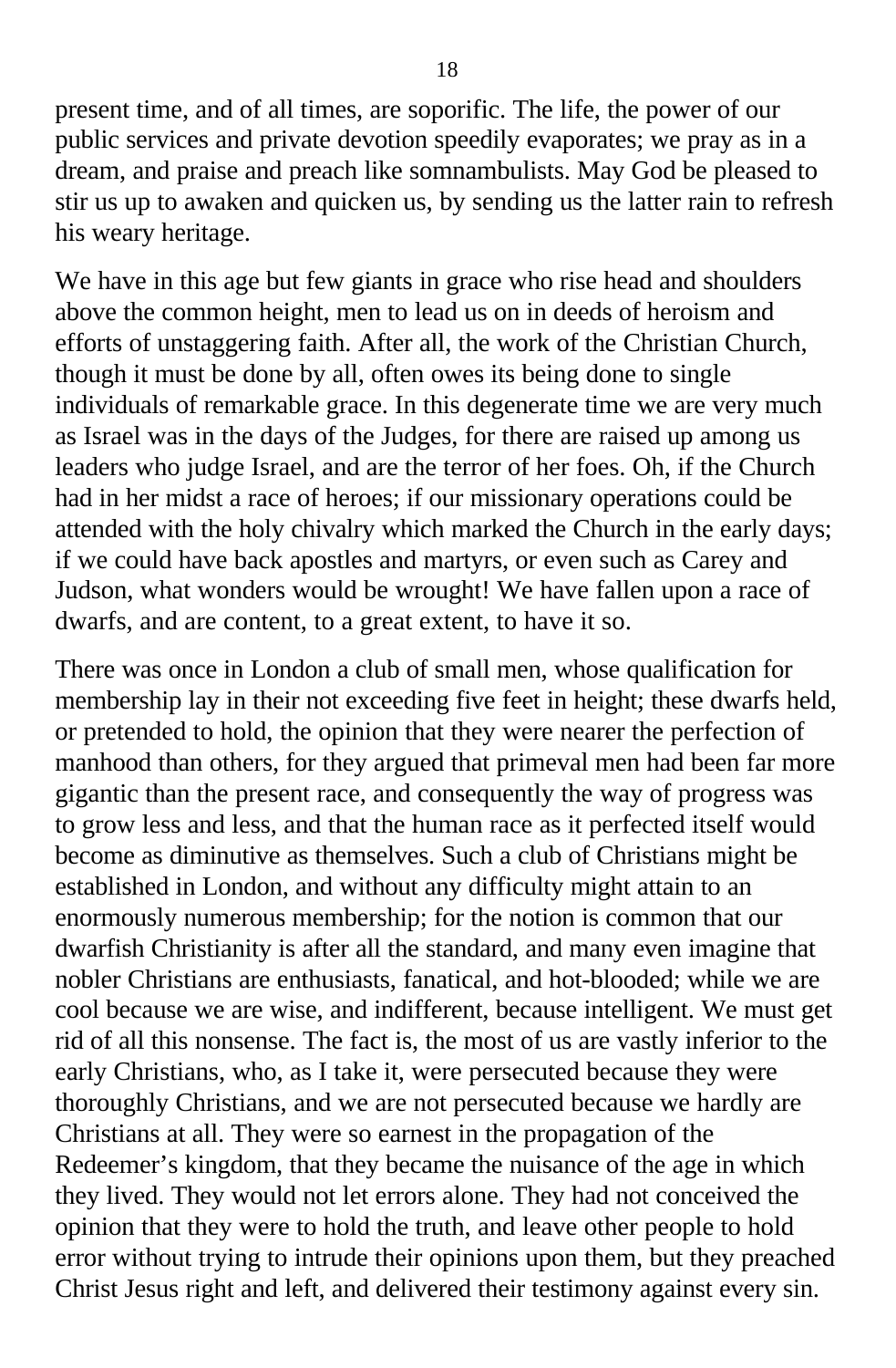They denounced the idols, and cried out against superstition, until the world, fearful of being turned upside down, demanded of them, "Is that what you mean? Then we will burn you, lock you up in prison, and exterminate you." To which the Church replied, "We will accept the challenge, and will not depart from our resolve to conquer the world for Christ." At last the fire in the Christian Church burned out the persecution of an ungodly world. But we are so gentle and quiet, we do not use strong language about other people's opinions; but let men go to hell out of charity to them. We are not at all fanatical, and for all we do to disturb him, the old manslayer has a very comfortable time of it. We would not wish to save any sinner who does not particularly wish to be saved. We shall be pleased to say a word to them in a mild way, but we do not speak with tears streaming down our cheeks, groaning and agonizing with God for them; neither would we thrust our opinions upon them, though we know they are being lost for want of the knowledge of Christ crucified. May God send the latter rain to His Church, to me, and to you, and may we begin to bestir ourselves, and seek after the highest form of earnestness for the kingdom of King Jesus. May the days come in which we shall no longer have to complain that we sow much and reap little, but may we receive a hundredfold reward, through the grace of our Lord Jesus Christ.

Very feebly, but still with the most earnest intentions, I have endeavored to excite in you an ambition after a higher lifts, and the setting up of a higher standard. Seek to love your Master more; pray to be filled with His Spirit. Do not be mere tradespeople who are Christianized, but be Christians everywhere; not plated goods, but solid metal. Be ye servants of Jesus Christ, whether ye eat or drink, or whatsoever ye do. Serve Him with both your hands, and all your heart. Get your manhood strung to the utmost tension, and throw its whole force into your Redeemer's service. Live while you live. Drivel not away your existence upon baser ends, but count the glory of Christ to be the only object worthy of your manhood's strength, the spread of the truth the only pursuit worthy of your mental powers. Spend and be spent in your Master's service.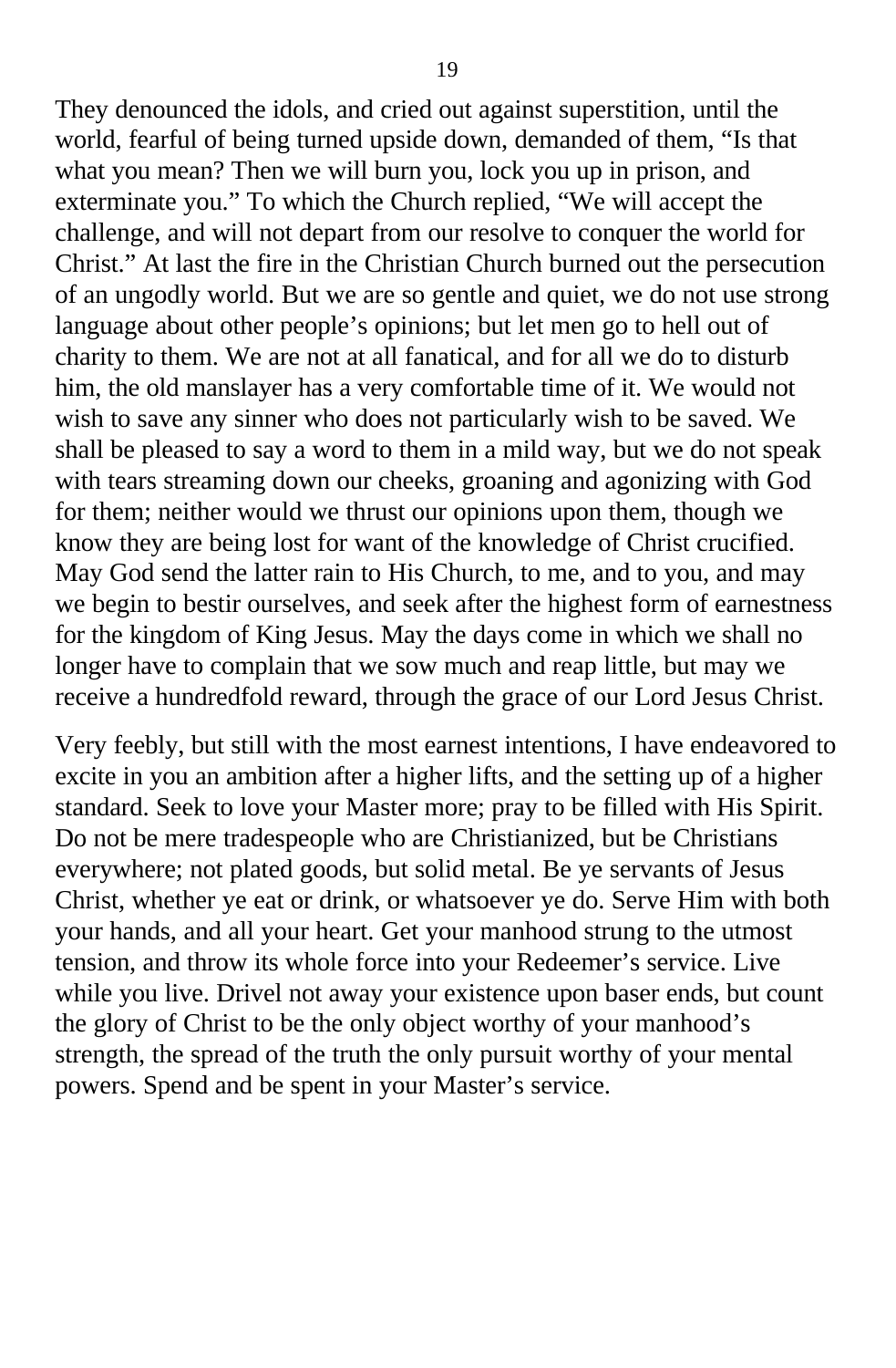### OBEDIENCE.

THE path of obedience is generally a middle path. "Turn not from it, to the right hand or to the left."

There is sure to be a right hand, there is sure to be a left hand, and both are probably wrong. There will be extremes on either side. I believe that this is true in ten thousand things in ordinary life, and also true, in spiritual things in very many respects.

The path of truth in doctrine is generally a middle one. There are certain tremendous truths, such as divine, sovereignty, the doctrine of election, covenant transactions, and so forth; and some men cast such a loving eye upon these truths that they desire to be, and are, quite blind to all other truths besides. These great and precious doctrines take up the whole field of their vision, and another and equally valuable part of God's Word is either left unread, or else twisted round into some supposed reconciliation with the first-named truths. Then, again, there are others who think much of man. They have deep sympathy with the human race. They see man's sin and ruin, and they are much charmed with the mercy of God and the invitations of the gospel which are given to sinners, and they become so entranced with these truths in connection with the responsibility of man, and man's free agency, that they will see nothing else, and declare all other doctrines, except these, to be delusions. If they admit the doctrines of grace to be true, they think them valueless, but they generally consider them to be untrue altogether. It seems to me that the path of truth is to believe them both; to hold firmly that salvation is by grace, and to hold with equal firmness that the ruin of any man is wholly and entirely his own fault; to maintain the sovereignty of God, and to hold the responsibility of man also; to believe in the free agency of both God and man; neither to dishonor God by making Him a lackey to His creatures' will, nor, on the other hand, to rid man of all responsibility, by making him to be a mere log or a machine. Take all that is in the Bible to be true. Never be afraid of any text that is written by the sacred pen. When you turn the pages over, I do hope you never feel as if you wish that any verse could be altered, I trust you never desire that any text might be amended so as to read a little more Calvinistic, or a little more like the teaching of Armenius. Always stand to it that your creed must bend to the Bible, and not the Bible to your creed,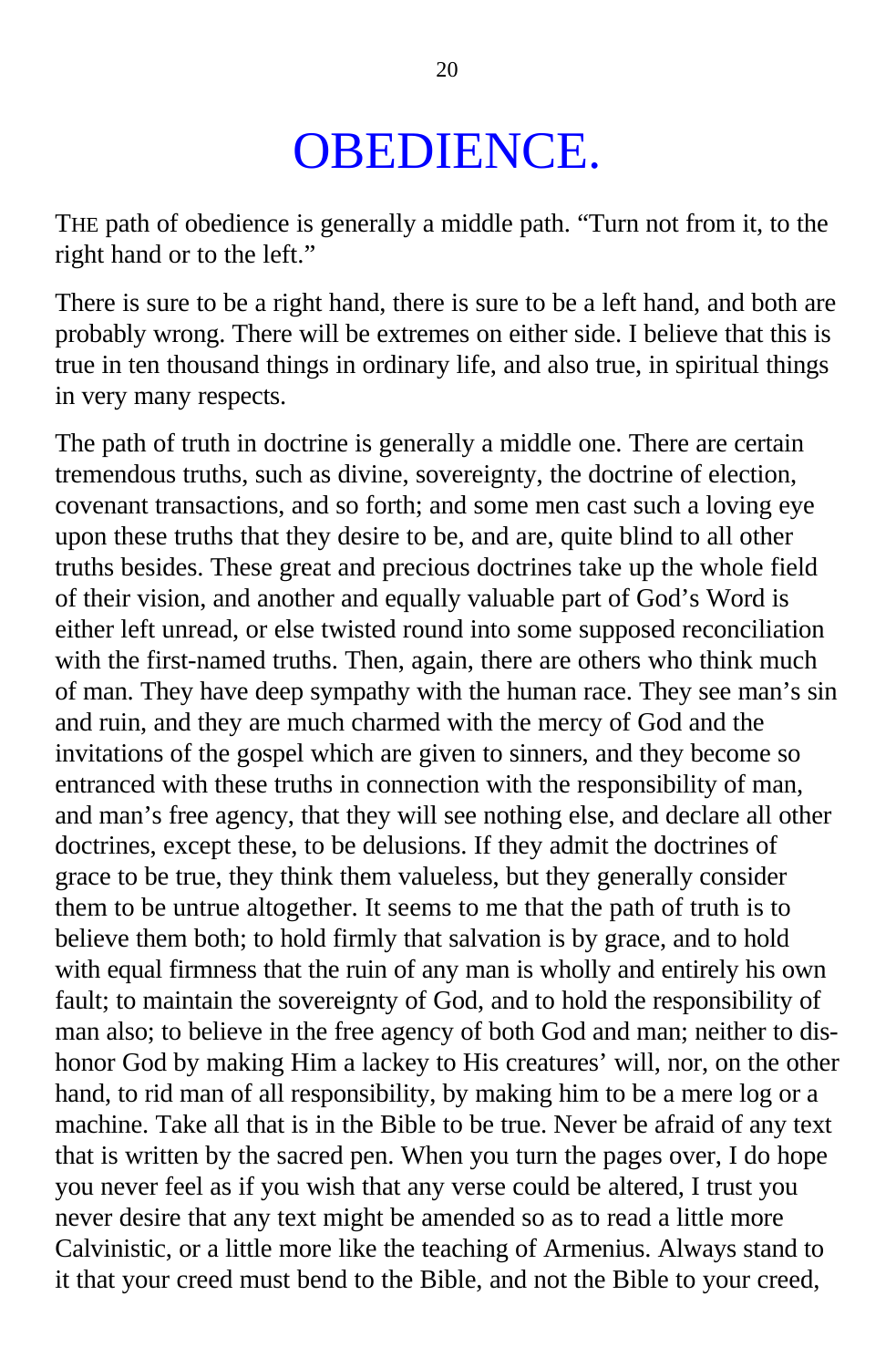and dare to be a little inconsistent with yourselves, if need be, sooner than be inconsistent with God's revealed truth.

With regard to our words; the course of speech generally is, on the one hand to say too much, or on the other hand to say too little; to be silent when the wicked are before us, or else to be rash with our lips and betray a good cause through our rashness in defending it. There is a time to speak, and there is a time to be silent, and he that judgeth well will mark his opportunities and take the middle course. He will neither be garrulous with advice that is not required, nor will he be cowardly and dumb when he ought to bear testimony for his Master. The, same holds good with regard to zeal.

Neither to the right hand nor to the left must the Christian turn, with regard to the reliance of his soul, in the matter of his eternal salvation. "None but Jesus" must be the constant watchword of our spirit. Some will call us in this direction, and some in that. The wrecker's beacons would entice us upon the rocks in a thousand directions, but let us steer by the sun or by the pole-star, and not trust to the treacherous guides of human fancy. Keep close to this, that "other foundation can no man lay than that which is laid, Jesus Christ the righteous."

So in *the matter of faith itself,* let us keep the middle place. Let us not be as some are — presumptuous, and refusing to examine themselves, declaring that they must be right. Let us remember that

> *"He who never doubted of his state, He may — perhaps he may too late."*

Let us not fall, on the other side, into constant doubting, imagining that we never can be fully assured, but must always be raising the question —

> *"'Tis a point I long to know, Oft it causes anxious thought; Do I love the Lord or no? Am I His, or am I not?"*

Let us ask God to guide us into the middle path, wherein we can say, "I know whom I have believed, and am persuaded that He is able to keep that which I have committed unto Him until that day"; careful, watchful, prayerful, as much as if our salvation depended upon our own vigilance; relying upon the sure promise, and the immutable oath, knowing that we stand in Christ, and not in ourselves, and are kept by the mighty God of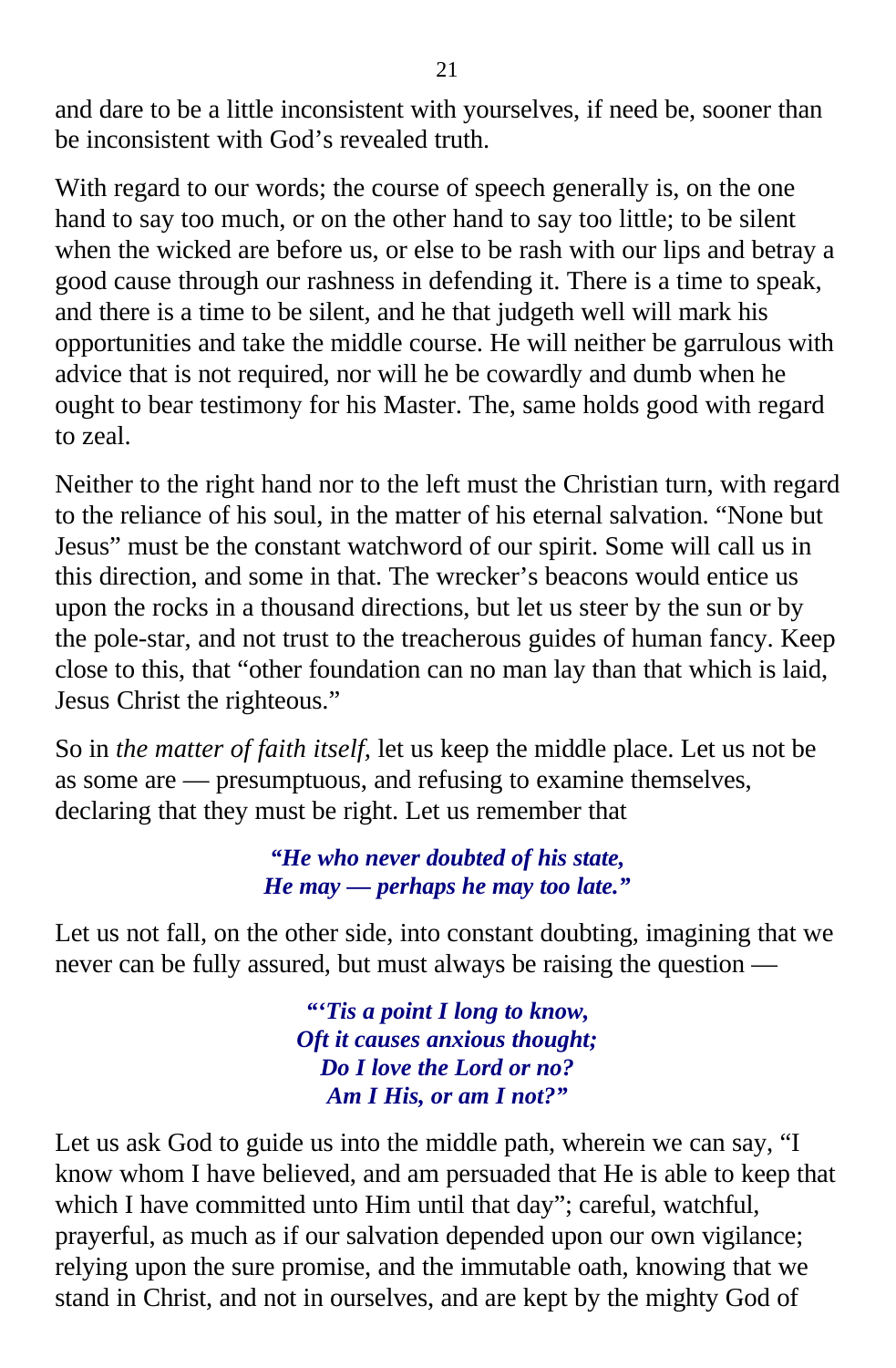Jacob, and not by any power of our own. This middle path, wherein we turn not to the right hand of presumption, nor to the left hand of unbelief, is the path which God would have us tread.

This rule, too, for I might continue to apply it in scores of ways, will *also hold good with you in your daily life in the matter of your general cheerfulness or otherwise.* Some people never smile. Dear souls! They pull the blinds down on Sunday. They are sorry that the flowers are so beautiful, and think that they ought to have been whitewashed; they almost believe that if the garden beds were of a little more serious color it would be advisable.

Let no man be deceived with the idea that if he carries out the right, by God's grace he will prosper in this world as the consequence. It is very likely that, for a time at least, his conscientiousness will stand in the way of his prosperity. God does not invariably make the doing of the right to be the means of pecuniary gain to us. On the contrary, it frequently happens that for a time men are great losers by their obedience to Christ. But the Scripture always speaks as to the long run; it sums up the whole of life there it promises true riches. If thou wouldst prosper, keep close to the Word of God, and to thy conscience, and thou shalt have the best prosperity. Thou wilt not see it in a week, nor a month, nor a year, but thou shalt enjoy it ere long. Hundreds have I seen, and I speak within bounds when I speak of that number, who in different times of dilemma have waited upon me, and asked my advice as to what they should do. I have almost always noticed that those persons who temporize, or attempt to find out a policy of going between, and doing as little wrong as possible, but still just a little, always blunder out of one ditch into another, and their whole life is a life of compromises, of sins, and of miseries; if they do get to heaven they go there slipshod, and with thorns piercing their feet all the way. But I have noticed others who have come right straight out, and rent away the cords which entangled them, and they have said, "I will do the right, if I die for it"; and though they have had to suffer (I could mention some cases where they have suffered for years, very much to the sorrow of him who gave them the advice upon which they acted, not because he regretted giving them the advice, but regretted that they had to suffer), yet always there has been a turn somewhere or other, and by-and-by they have had to say, "I thank God, after all, notwithstanding all my crosses and losses, that I was led to be faithful to my convictions, for I am a happier man, if not a richer man." In some cases they have absolutely been richer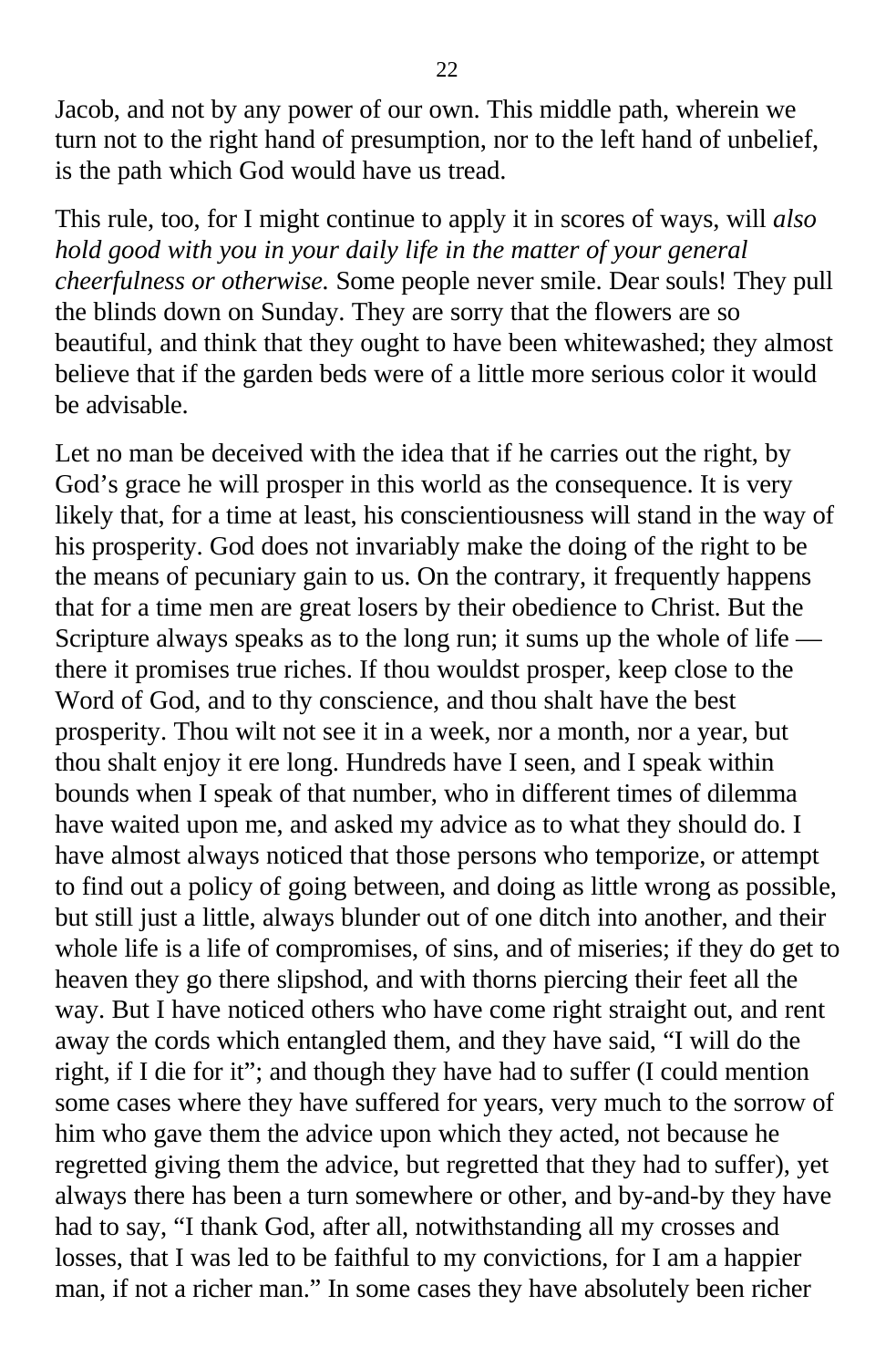men, for after all, even in this world, "honesty *is* the best policy." It is a very low way of looking at it, but right and righteousness do in the end, in the long run, get the respect and the esteem of men. The thief, though he takes a short way to get rich, yet takes such a dangerous way that it does not pay; but he who walks straight along the narrow road shall find it to be the shortest way to the best kind of prosperity, both in this world and in that which is to come.

One good brother, whose shoe-latchet I am not worthy to unloose, said, on one occasion, that when he went up the Rhine, he never looked at the rocks, or the old castles, or the flowing river, he was so taken up with other things! Why, to me, nature is a looking-glass in which I see the face of God. I delight to gaze abroad, and

#### *"Look through nature up to nature's God."*

But that was; all unholiness to him. I confess I do not understand that kind of thing; I have no sympathy with those who look upon this material world as though it were a very wicked place, and as if there were here no trace whatever of the Divine hand, and no proofs of the Divine wisdom, nor manifestations of the Divine care. I think we may delight ourselves in the works of God, and find much pleasure therein, and get much advanced towards God Himself by considering His works. That to which I have thus referred is one extreme. There are others who are all froth and levity, who profess to be Christians, and yet cannot live without the same amusements as worldlings; must be now at this party, and then at that; never comfortable unless they are making jokes, and following after all the levities and frivolities of the world. Ah! the first is a pardonable weakness, in which there is much that is commendable, but this is a detestable one, of which I can say nothing that is good. The Christian, I think, should steer between the two. He should be cheerful, but not frivolous. He should be sustained and happy under all circumstances; have a friendly and a kindly word for all, and be a man among men as the Savior was, willing to sit at the banquet, and to feast and rejoice with those that do rejoice; but still heavenly-minded in it all, feeling that a joy in which he cannot have Christ with him is no joy, and that places of amusement where he cannot take his Lord with him are no places of amusement, but scenes of misery to him. He should be constantly cheerful, happy, and rejoicing, and yet at the same time he should evince a deep solemnity of spirit which removes far from him everything that is sacrilegiously light and trifling.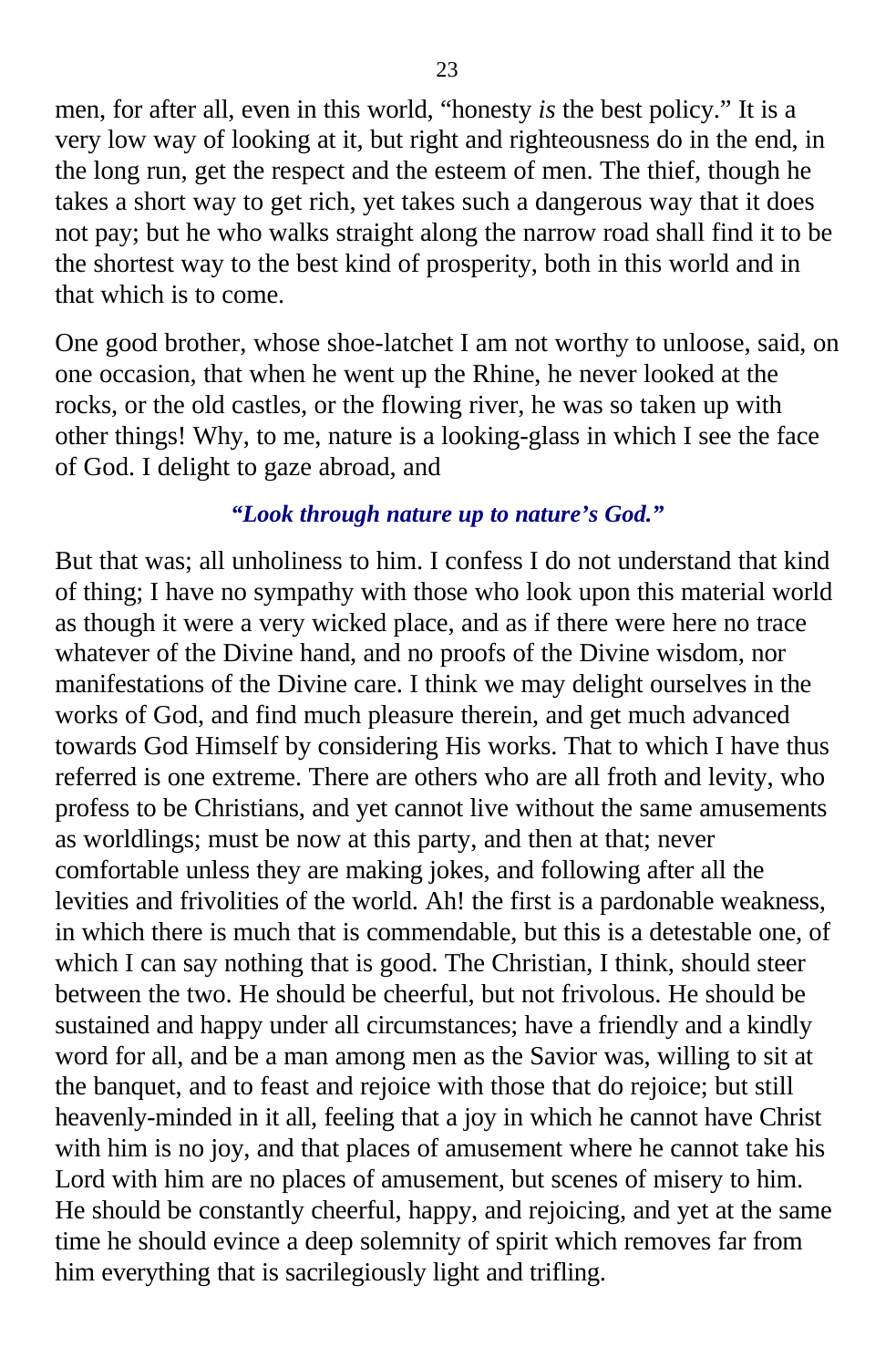By the same rule, *arrange your business.* Some men in business act in such a way that from morning till night they can think of nothing but business. I have had to mourn over some Christians who, when they have had enough, did not know it — when they were doing as much as they could do with health to their souls, and had no more need of gain, yet they must needs launch out into something else that would take away all opportunities of serving God's cause, and all time for reflection and thought, and that would thus bring barrenness and leanness into their souls. Others we have to complain of, who do not work enough at their callings. They are at a sermon when they ought to be behind the counter, or they are enjoying a prayer-meeting when they ought to be mending their husbands' stockings. They go out preaching in the villages when they had better be earning; money to pay their creditors. There are extremes, but the true Christian is diligent in business, and is also fervent in spirit, seeking to combine the two. The believer would be like one of old, "a just man and devout," not having one duty smeared with the blood of another duty.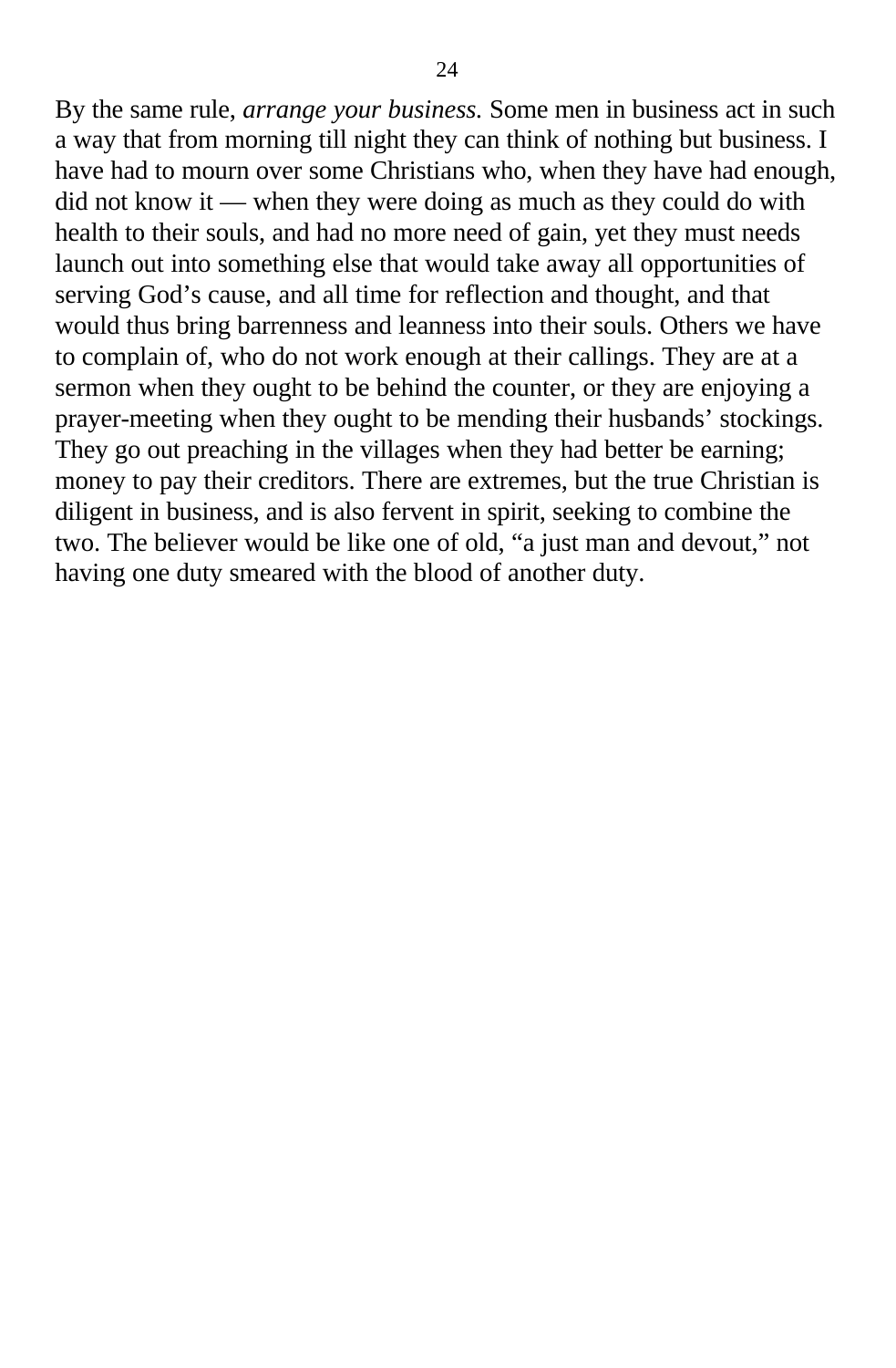# "ONLY BE THOU STRONG AND VERY COURAGEOUS."

#### **JOSHUA 1:7**

JOSHUA was very highly favored in the matter of promises. The promises given him by God were broadly comprehensive and exceedingly encouraging. But Joshua was not therefore to say within himself, "These covenant engagements will surely be fulfilled, and I may therefore sit still and do nothing." On the contrary, because God had decreed that the land should be conquered, Joshua was to be diligent to lead the people onward to battle. He was not to use the promise as a couch upon which his indolence might luxuriate, but as a girdle wherewith to gird up his loins for future activity.

As a spur to energy, let us always regard the gracious promises of our God. We should sin against Him most ungratefully and detestably were we to say within ourselves, "God will not desert His people; therefore let us venture into sin"; and we are almost equally wicked if we whisper in our minds, "God will assuredly fulfill His own decrees, and give the souls of His redeemed as a reward to His Son Jesus, therefore let us do nothing, and refrain altogether from zealous Christian service." This is not proper language for true children. This is the talk of the indolently ignorant, or of mere pretenders who do but mock God while they pretend to reverence His decrees. By the oath, by the promise, by the covenant, and by the blood which sealeth it, we are exhorted continually to be at work for Christ, since we are saved in order that we may serve Him, in the power of the Holy Ghost, with heart, and soul, and strength.

Joshua was especially exhorted to continue in the path of obedience. He was the captain, but there was a great Commander-in-Chief who gave him his marching orders. Joshua was not left to his own fallible judgment, or fickle fancy, but he was to do according to all that was written in the book of the law. So is it with us who are believers. We are not under the law, but under grace; yet still there is a gospel rule which we are bound to follow, and the law in the hand of Christ is a delightful rule of life to the believer.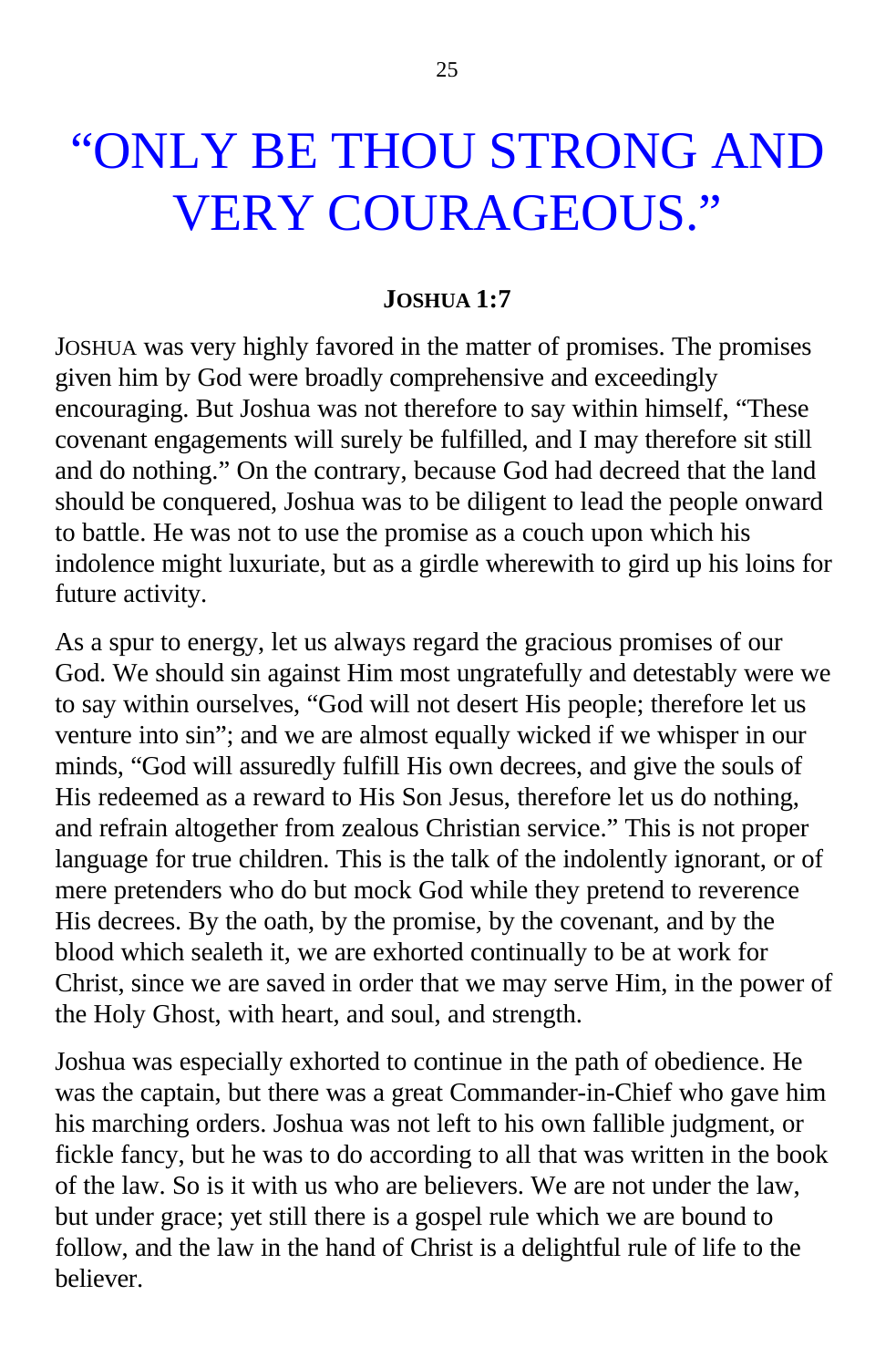"Only be thou strong and very courageous, that thou mayest observe to do according to all the law, which Moses My servant commanded thee." You supposed when you heard the words, "Only be thou strong and very courageous," that some great exploit was to be performed, and the supposition was correct, for all exploits are comprehended in that one declaration, "That thou mayest observe to do according to all the law, which Moses My servant commanded thee." The highest exploit of the Christian life is to obey Christ. This is such an exploit as shall never be performed by any man, except he has learned the rule of faith, has been led to rest upon Christ, and to advance upon the path of obedience in a strength which is not his own, but which he has received from the work of the indwelling Holy Ghost. The world counts obedience to be a meanspirited thing, and speaks of rebellion as freedom. We have heard men say, "I will be my own master; I shall follow my own will." To be a free-thinker and a free-liver seems to be the worldling's glory, and yet if the world could but have sense enough to convict itself of folly, upon indisputable proof being afforded it, it were not difficult to prove that a reveler of the obedient is a fool. Take the world's own martial rule. Who is accounted to be the boldest and the best soldier but the man who is most thoroughly obedient to the captain's command?

There is a story told of the old French wars which has been repeated hundreds of times. A sentinel is set to keep a certain position, and at nightfall, as he is pacing to and fro, the emperor himself comes by. He does not know the pass-word. Straightway the soldier stops him. "You cannot pass," says he. "But I must pass," says the emperor. "No," replies the man, "if you were the little corporal in grey himself you should not go by," by which, of course, he meant the emperor. Thus the autocrat himself was held in check by order. The vigilant soldier was afterwards handsomely rewarded, and all the world said that he was a brave fellow. Now, from that instance, and there are hundreds of such which are always; told with approbation, we learn that obedience to superior commands, carried out at all hazards, is one of the highest proofs of courage that a man can possibly give; to this the world itself gives its assent. Then surely it is not a mean and sneaking thing for a man to be obedient to Him who is the Commander-in-chief of the universe, the King of kings, and Lord Of lords. He who would do the right and the true thing in cold blood in the teeth of ridicule, is a bolder man than he who flings himself before the cannon's mouth for fame; ay, and let me add, to persist in scrupulous obedience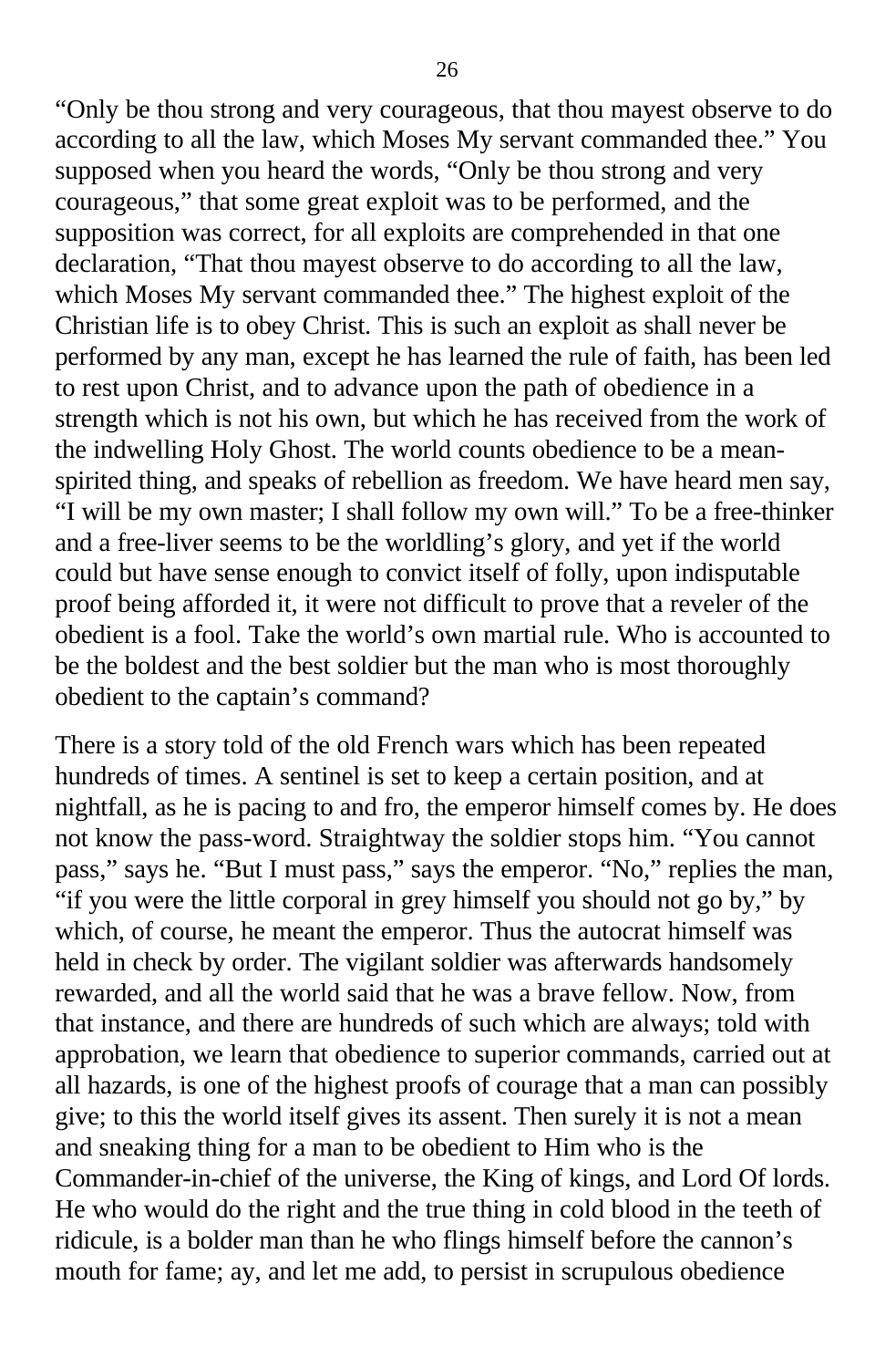throughout life may need more courage than even the martyr evinces when once for all he gives himself to burn at the stake.

In Joshua's case, full obedience to the divine common involved innumerable difficulties. The command to him was, that he should conquer the whole of the land for the favored tribes, and to the best of his ability he did it; but he had to besiege cities which were walled up to heaven, and to fight with monarchs whose warriors came to battle in chariots of iron, armed with scythes. The first conflicts were something terrible. If he had not been a bold and able soldier, he would have put up his sword and desisted from the strife; but the spirit of obedience sustained him. Though you and I have no Hivites and Jebusites to kill, no cities to pull down, no chariots of iron to encounter, yet we shall find it no easy thing to keep to the path of Christian consistency.

Moreover, Joshua had not only difficulties to meet with, but he made a great many enemies through his obedience. This was naturally so. As soon as it was known that Jericho had been taken, that Ai had been carried by assault, then we read of first one confederation of kings, and then of another, their object being to, destroy the power of Joshua, since these kings well knew that he would crush them if they did not crush him. Now, the Christian man is in a like plight. He will be sure to make enemies. It will be one of his objects to make none; but, on the other hand, if to do the right, and to believe the true, and to carry out the honest, should make him lose every earthly friend, he will count it but a small loss, since his great Friend in heaven will be yet more friendly and reveal Himself to him more graciously than ever.

Joshua, in his obedience, needed much courage, because he had undertaken a task which involved, if he carried it out, long years of perseverance. After he had captured one city, he must go on to attack the next fortress. The days were not long enough for his battles. He bids the sun stand still, and the moon is stayed; and even when that long day has passed, yet the morning sees him sword in hand still. Joshua was like one of those old knights who slept in their armor. He was always fighting. His sword must have been well hacked, and often must his armor have been blood-red. He had before him a life-long enterprise. Such is the life of the Christian, a warfare from end to end. As soon as you are washed in Christ's blood and clothed in His righteousness, you must begin to hew your way through a lane of enemies, right up to the eternal throne. Every foot of the way will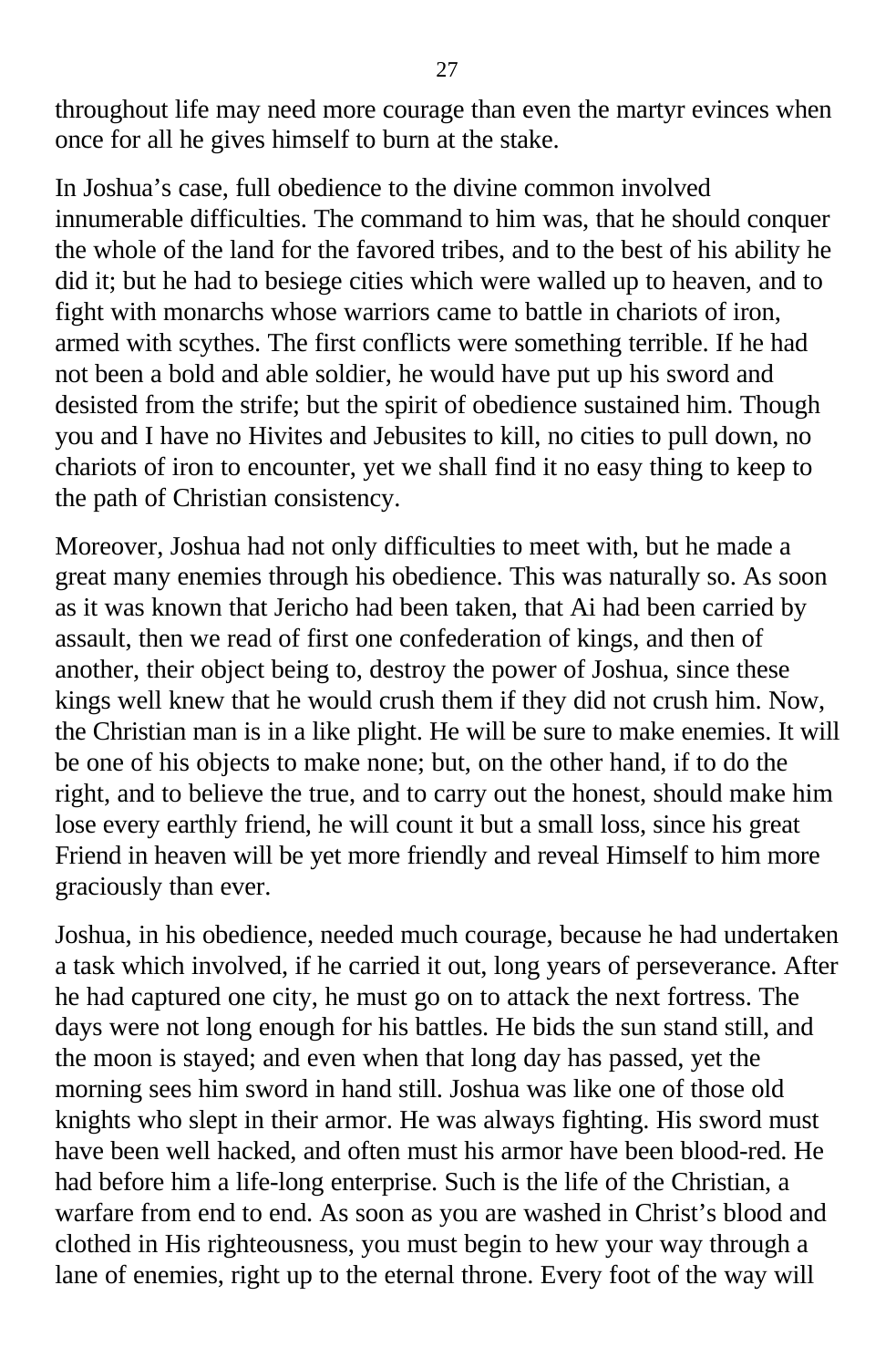be disputed; not an inch will Satan yield to you. You must continue daily to fight. "He that endureth to the end, the same shall be saved"; not the beginner who commences in his own strength, and soon comes to an end, but he who, girt about with divine grace, with the Spirit of God within him, determines to hold on till he has smitten the last foe, and never leaves the battlefield till he has heard the word, "Well done, good and faithful servant!" Let the man who says that the Christian's life is mean, and devoid of manliness, let him go and learn wisdom before he speaketh; for of all men the persevering believer is the most manly. Thou who boastest of thyself, of thy courage in sinning, thou yieldest to the foe; thou art a cringing car; thou turnest tail upon the enemy; thou courtest the friendship of the world; thou hast not courage enough to dare to do the right and the true; thou hast past under the yoke of Satan and thine own passions, and to conceal thine own cowardice thou art base enough to call the brave Christian man a coward. Out on thee, for adding lying to thine other vices!

Oftentimes, if we follow Christ we shall need to be brave indeed in facing the world's customs. You will find it so, young man, in a mercantile house. You will find it so, husband, even in connection with your own wife and children, if they are unsaved. Children have found this so in the school. Traders find it so in the market-place. He that would be a true Christian had need wear a stout heart. There is a story told of Dr. Adam Clarke, which shows the courage which the youthful Christian sometimes needs. When he was in a shop in the town of Coleraine, they were preparing for the annual fair, and some rolls of cloth were being measured. One of them was too short, and the master said, "Come, Adam, you take that end, and I will take the other, and we will soon pull it, and stretch it till it is long enough." But Adam had no hands to do it with, and no ears to hear his master's dishonest order, and at last he flatly refused, whereupon the master said, "You will never make a tradesman; you are good for nothing here; you had better go home, and take to something else." Now, that thing may not be done now, for men do not generally cheat in that open downright kind of way nowadays, but they cheat after more roguish fashions. The records of the Bankruptcy Court will tell you what I mean. Bankruptcies one after another of the same person are doubled-distilled thieving, generally; not old-fashioned thieving like that which once brought men to transportation and to the gallows, but something worse than highway robbery and burglary. The genuine Christian will every now and then have to put his foot down, and say, "No, I cannot, and I will not be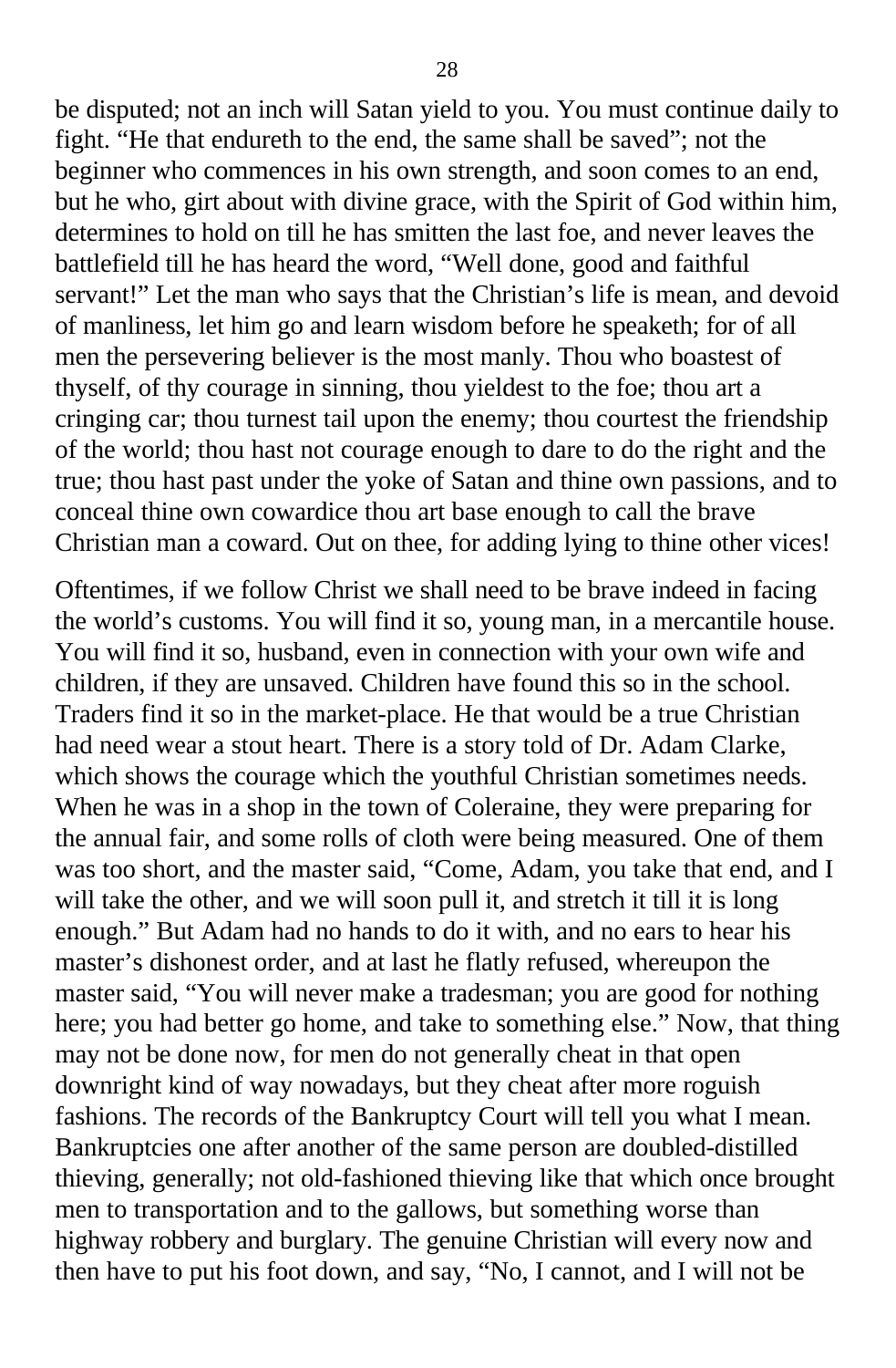mixed up with such a thing as that," and will have to say this to his master, to his father, to his friend, whose respect he desires to gain, and who may be of the greatest possible assistance to him in life. But if it be your duty, my dear brother and sister, thus to do the right, do it if the skies fall. Do it if poverty should stare you in the face. Do it if you should be turned into the streets to-morrow. You shall never be a loser by God in the long run; and if you have to Suffer for righteousness' sake, blessed are you! Count yourselves to be happy that you have the privilege of making any sacrifice for the sake of conscience, for in these days we have not the power to honor God as they did who went to prison, and to the rack, and to the stake; let us not, therefore, cast aside other opportunities which are given to us of showing how much we love the Lord, and how faithfully we desire to serve Him. Be very courageous to do what the Lord Jesus bids you in all things, and let men judge you to be an idiot if they will, you shall be one of the Lord's champions, a true Knight of the Cross.

The world saith, "We must not be too precise." Hypocritical world! The world means that it would be glad to get rid of God's law altogether, but as it scarcely dares to say that point-blank, it cants with the most sickening of all cant, "We must not be too particular, or too nice." As one said to an old Puritan once, "Many people have rent their consciences in halves could not you just make a little nick in yours?" "No," he said, "I cannot, for my conscience belongs to God." "We must live, you know," said a moneyloving shopkeeper, as his excuse for doing what he could not otherwise defend. "Yes, but we must die," was the reply, "and therefore we must do no such thing." There is no particular necessity for any of us living. We are probably better dead, if we cannot live without doing wrong.

The very essence of obedience, I have said, lies in exactness. Probably your child, if sometimes disobedient, would still, as a general rule, do what you told him. It would be in the little things that thorough-going and commendable obedience would appear. Let the world judge of this for itself. Here is an honest man. Do people say of him, "He is such an honest man that he would not steal a horse"? No, that would not prove him to be very honest; but they say, "He would not even take a pin that did not belong to him." That is the world's own description of honesty, and surely when it comes to obedience to God it ought to be the same. Here is a merchant, and he boasts, "I have a clerk, who is such a good accountant that you would not find a mistake of a single penny in six months' reckoning." It would not have meant much if he had said, "You would not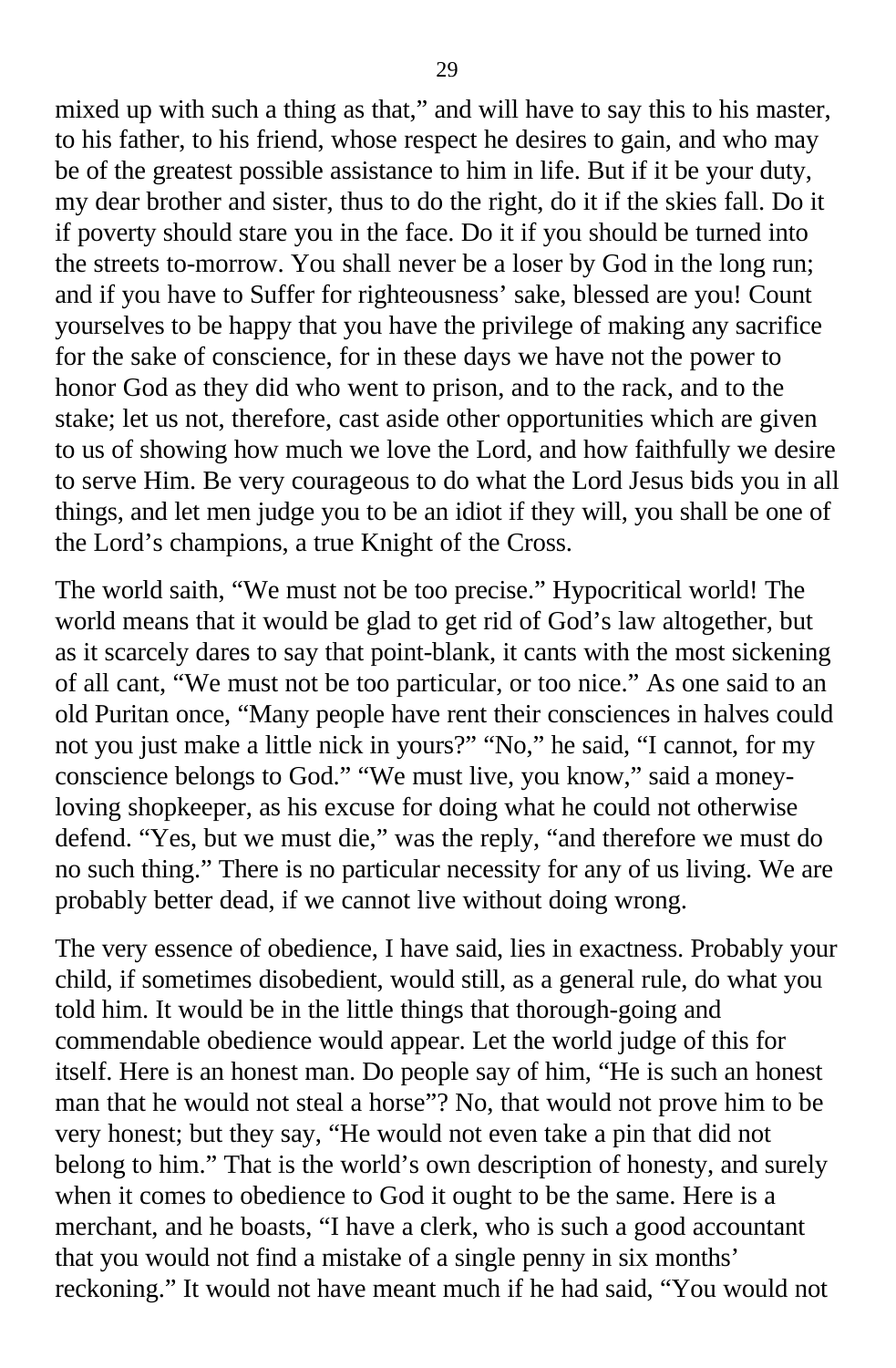find a mistake of ten thousand pounds in six months' reckoning." And yet if a man stands to little things, and is minute and particular, worldlings charge him with being too stringent, too strict, too straitlaced, and I know not what besides; while all the time, according to their own showing, the essence of honesty and of correctness is exactness in little things.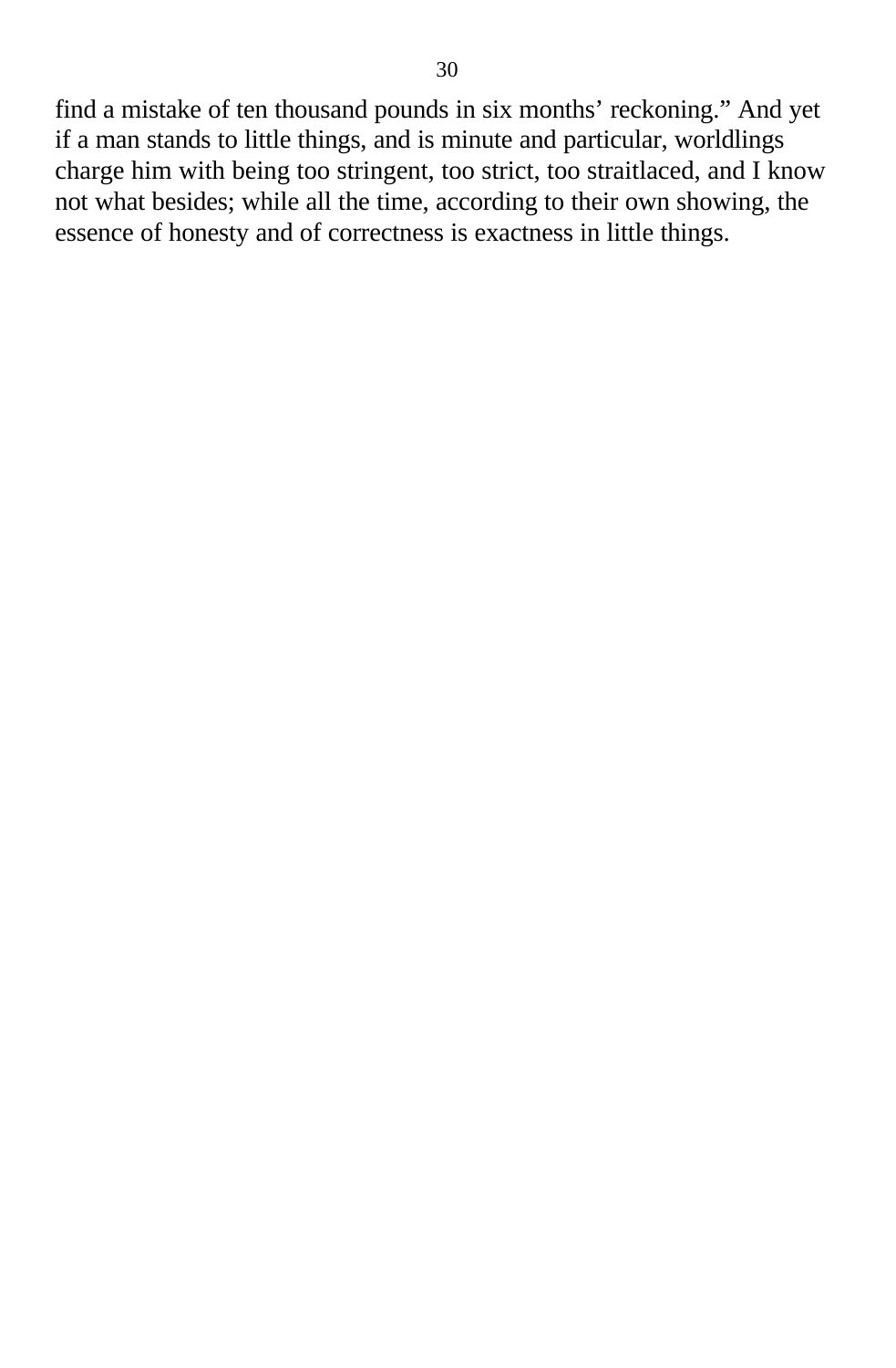# ACCORDING TO YOUR FAITH.

NOTHING is impossible to the man who knows how to overcome heaven by wrestling intercession. When we have seen one, two, or ten, or twenty penitents converted, and when we have sometimes been heartily thankful that a hundred have been added to the church in a month, ought we ever to have been satisfied? Should we not have felt that the prayer which was blessed to the conversion of a hundred, had it been more earnest, might, in the Divine purpose, have been answered with the conversion of a thousand? Why not? I do not know why London should not be shaken from end to end with gospel truth before this day twelve months. You will say, "We have not enough ministers." But God can make them. He can find ministers for His truth  $\frac{dy}{dx}$  and  $\frac{dy}{dx}$  are willed it, among the very offscourings of the earth. He can take the worst of men, the vilest of the vile, and change their hearts, and make them preach the truth, if He pleases. We are not to look to what we have. The witness of the senses only confuses those who would walk by faith. See what He did for the Church in the case of Saul of Tarsus. He just went up to the Devil's army, and took out a ringleader, and said to him, "Now, sir, you preach the gospel which once you despised." And who preached it better? Why, I should not wonder if ere long in answer to prayer we see the Ritualistic clergy preaching the gospel! Who can tell — the Romish priests may yet do it, and repeat the tale of Luther and Melancthon. Were not Luther, and Melancthon, and Calvin, and their comrades, brought out of Papal darkness to show light unto the people? We have heard with our ears, why may we not see with our eyes, the mighty works of God? The Lord can find His men where we know nothing about them. "Of these stones," said the Baptist, as he pointed to the banks of the Jordan, "of these stones God can raise up children unto Abraham"; and as He could then, so He can now. Let us not despair. If we will but pray for it, our heavenly Father will deny His children nothing. Come, do but come, in simplicity of heart, and *according to your faith* shall it be done unto you.

There are two persons yonder. They are both alive, but one of them lies in bed. He wakes, but he says, with the sluggard —

*"You have woke me too soon, I must slumber again,"*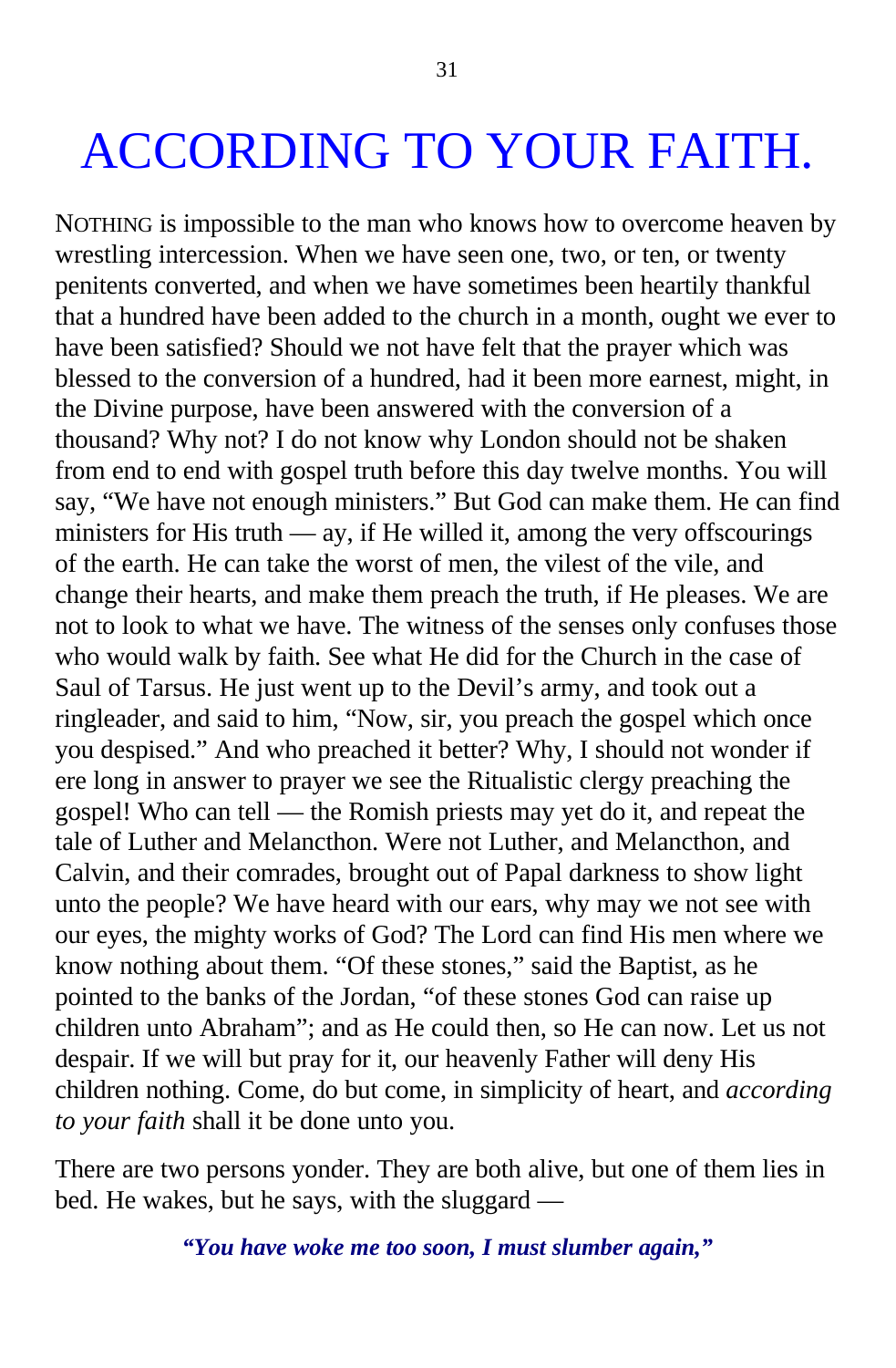and when he gets up he gazes round with vacant wonder and strange bewilderment. He has no energy, he is listless, and we say of him, "What a lifeless creature he is! He is living, but with how little vitality?" Now, you see another man. His sleep is short; he wakes soon; he is out to his business; takes down the shutters; he is standing behind the counter waiting upon this customer and that; he is all active; he is here, there, and everywhere, nothing is neglected; his eyes are wide open, his brain is active, his hands are busy, his limbs are all nimble. Well, what a different man that is! you are glad to get this second man to be your servant; he is worth ten times the wages of the first. There is life in them both, but what a difference there is between them! The one is eagerly living, the other is drawling out an insipid existence. And how many Christians there are of this sort! They wander in on a Sunday morning, sit down, get their hymn book, listen to the prayer without joining in it, hear the sermon, but might almost as well not have heard it, go home, get through the Sunday, go in to business. With them there is never any secret prayer for the conversion of men; no trying to talk to children, or servants, or friends, about Christ; no zeal, no holy jealousy, no flaming love, no generosity, no consecrating of the substance to God's cause! This is too faithful a picture of a vast number of professing Christians. Would it were not so? On the other hand, we see another kind of man — one that is renewed in the spirit of his mind; though he has to be in the world, his main thoughts are how he can use the world to promote the glory of Christ. If he goes into business, he wants to make money that he may have wherewith to give bountifully for the spread of the gospel. If he meets with friends, he tries to thrust a word in edgeways for his Master; and whenever he gets an opportunity, he will speak, or write, but he will be aiming to do something for Him who has bought him with His precious blood. Why, I could pick out, if it were right to mention names, some here who are all alive, till their bodies seem scarcely strong enough for the real vitality and energy of their souls. Oh! these are the cream of the Church, the pick and choice of the flock, the men who are true men, and the women who are the true daughters of Jerusalem.

So, it is not the great man who is loaded with learning that will achieve great work for God; it is the man who, however small his ability, is filled with force and fire, and who rushes forward in the energy which heaven has given him, that will accomplish the work — the man who has the most intense spiritual life, who has real vitality at its highest point of tension, and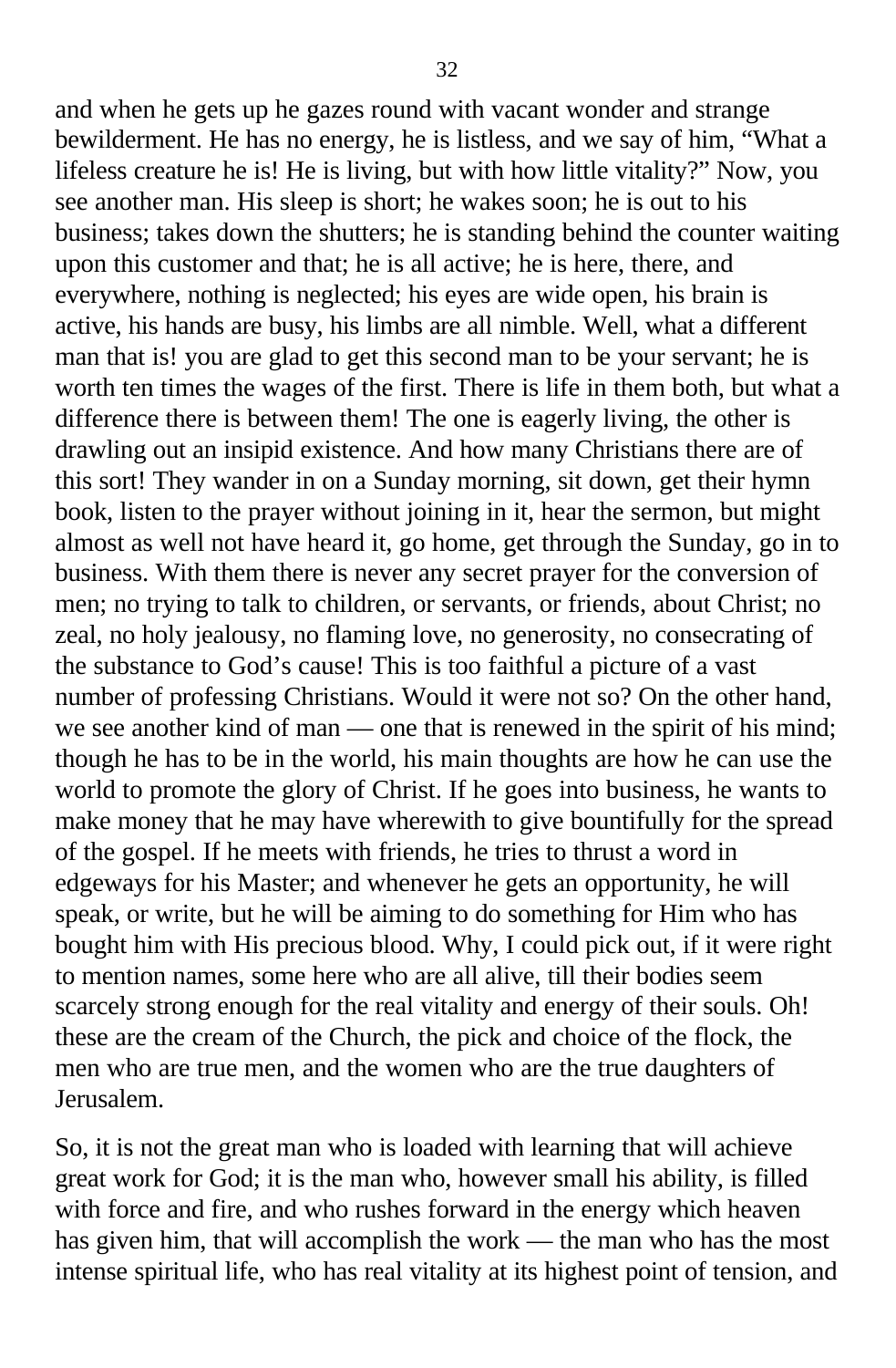living, while he lives, with all the force of his nature for the glory of God. Put these three or four things together, and I think you have the means of prosperity.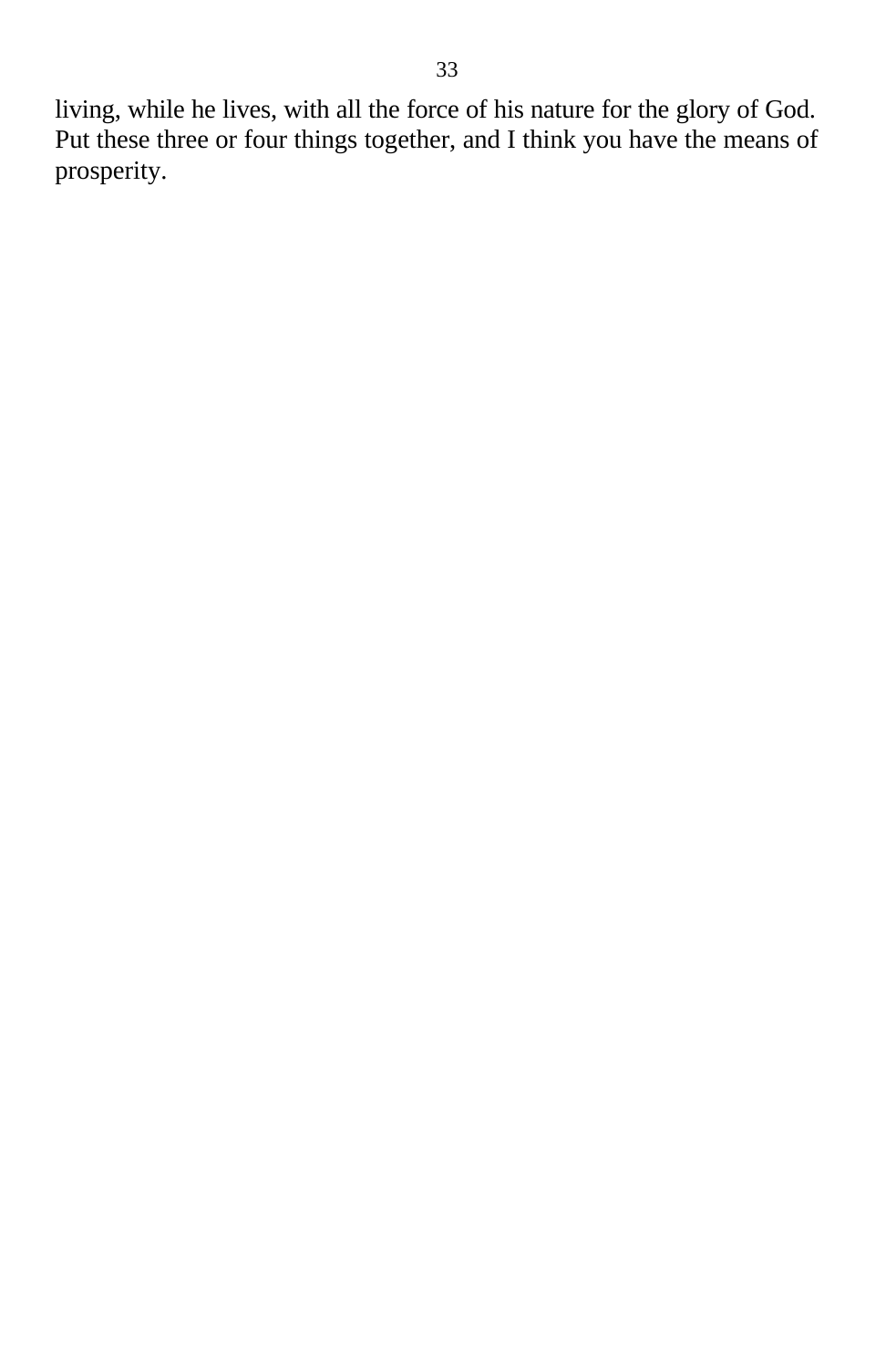# THE KIND OF LABORERS WANTED.

WHAT kind of men does the Master mean to use? They must be *laborers.* The man who does not make hard work of his ministry will find it very hard work to answer for his idleness at the last great day. A gentleman who wants an easy life should never think of occupying the Christian pulpit, he is out of place there, and when he gets there the only advice I can give him is to get out of it as soon as possible; and if he will not leave the position voluntarily, I call to mind the language of Jehu concerning Jezebel, "Fling her down," and think the advice applicable to a lazy minister. An idler has no right in the pulpit. He is an instrument of Satan in damning the souls of men. The ministry demands brain labor; the preacher must throw his thought into his teaching, and read and study to keep his mind in good trim. He must not weary the people by telling them the truth in a stale, unprofitable manner, with nothing fresh from his own soul to give force to it. Above all, he must put heart work into his preaching. He must feel what he preaches it must never be with him an easy thing to deliver a sermon, he must feel as if he could preach his very life away ere the sermon is done. There must be soul work in it, the entire man must be stirred up to effort, the whole nature that God has endowed him with must be concentrated with all its vigor upon the work in hand. Such men we want. To stand and drone out a sermon in a kind of articulate snoring to a people who are somewhere between awake and asleep must be wretched work. I wonder what kind of excuse will be given by some men at last for having habitually done this. To promulgate a dry creed, and go over certain doctrines, and expound and enforce them logically, but never to deal with men's consciences, never to upbraid them for their sins, never to tell them of their danger, never to invite them to a Savior with tears and entreaties! What a powerless work is this! What will become of such preachers? God have mercy upon them! We want laborers, not loiterers. We need men on fire, and I beseech you ask God to send them. The harvest never can be reaped by men who will not labor; they must off with their coats and go at it in their shirt-sleeves; I mean they must doff their dignities and get to Christ's work as if they meant it, like real harvest men. They must sweat at their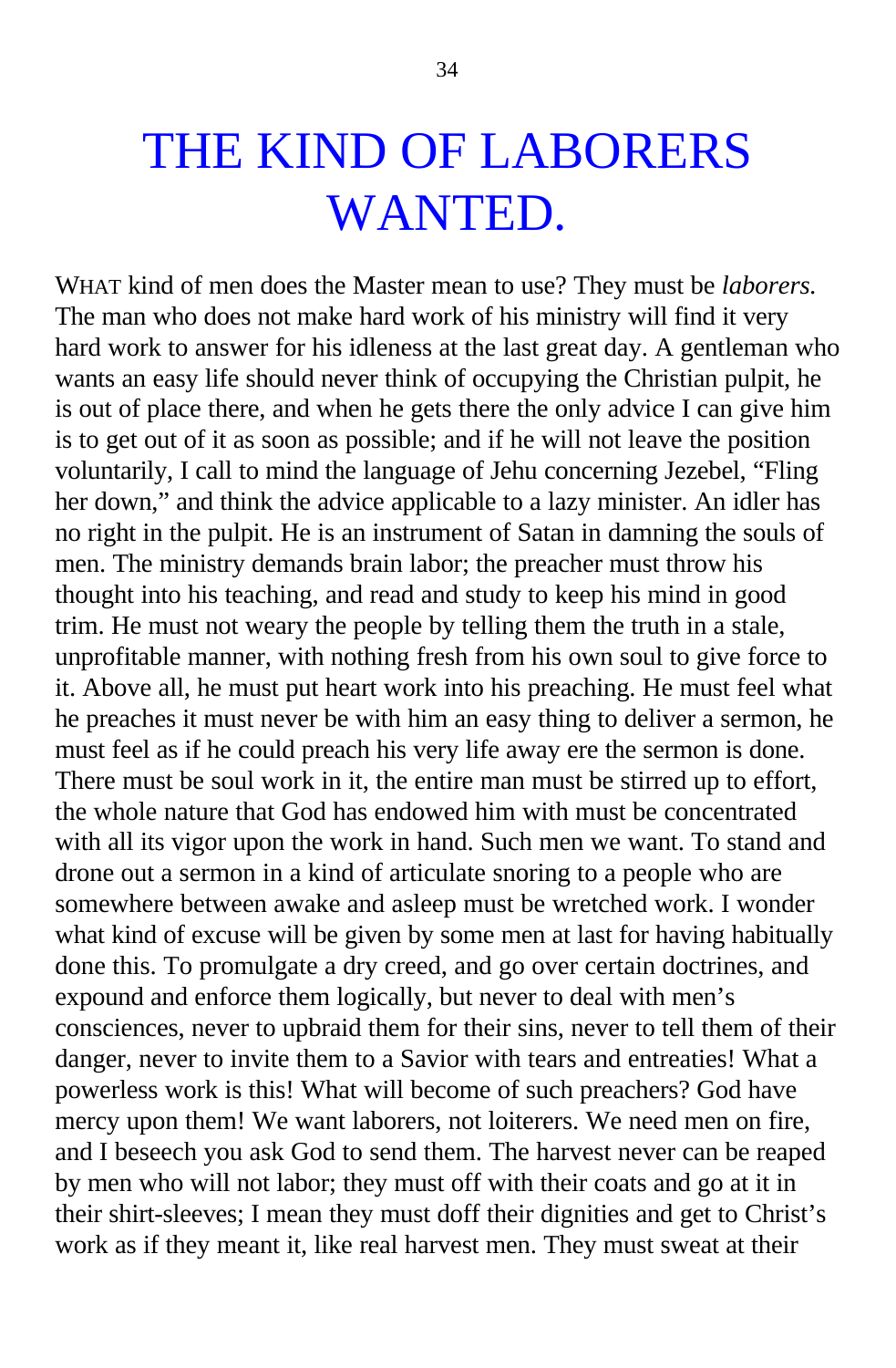work, for nothing in the harvest-field can be done without the sweat of the face, nor in the pulpit without the sweat of the soul.

But what kind of laborers are required? They must be *men who will go down into the wheat.* You cannot reap wheat by standing a dozen yards off and beckoning to it you must go up close to the standing stalks; every reaper knows that. And you cannot move people's hearts, and bring men to Christ, by imagining yourself to be a superior being, who condescends wonderfully when he shakes hands with a poor man. There is a very genteel order of preaching which is as ridiculous as reaping with a lady's ivory-handled pocket knife, with kid gloves on; and I do not believe in God's ever blessing it. Get among the wheat, like men in earnest! God's servants ought to feel that they are one with the people; whoever they are they should love them, claim kinship with them, feel glad to see them, and look them in the face and say, Brother. Every man is a brother of mine; he may be a very bad one, but for all that I love him, and long to bring him to Jesus. Christ's reapers must get among the wheat.

Now, see what the laborer brings with him. It is a sickle. His communications with the corn are sharp and cutting. *He cuts right through,* cuts the corn down, and casts it on the ground. The man whom God means to be a laborer in His harvest must not come with soft and delicate words, and flattering doctrines concerning the dignity of human nature, and the excellence of self-help, and of earnest endeavors to rectify our lapsed condition, and the like. Such mealy-mouthedness may God curse, for it is the curse of this age. The honest preacher calls a sin a sin, and a spade a spade, and says to men, "You are ruining yourselves; while you reject Christ you are living on the borders of hell, and ere long you will be lost to all eternity. There shall be no mincing the matter, you must escape from the wrath to come by faith in Jesus, or be driven for ever from God's presence, and from all hope of joy." The preacher must make his sermons cut. He is not to the off the edge of his scythe for fear it should hurt somebody. The gospel is intended to wound the conscience, and to go right through the heart, with the design of separating the soul from sin and self, as the corn is divided from the soil. Our object is to cut the sinner right down, for all the comeliness of the flesh must be slain, all his glory, all his excellence must be withered, and the man must be as one dead ere he can be saved. Ministers who do not aim to cut deep are not worth their salt. God never sent the man who never troubles men's consciences. Such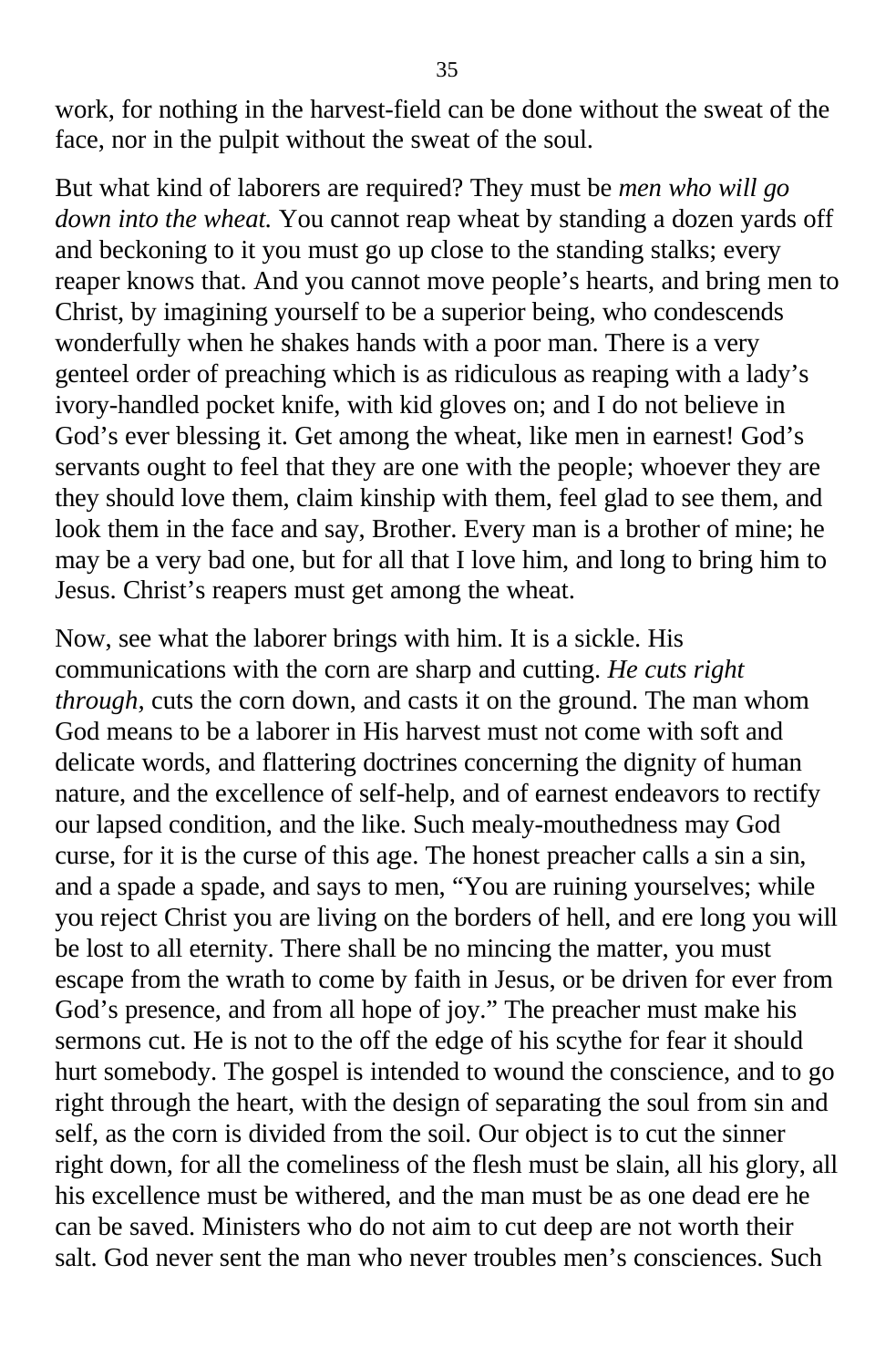a man may be an ass treading down the corn, but a reaper he certainly is not. We want faithful ministers; pray God to send them.

But then a laborer has only begun when he cuts the corn much more is wanted. As he cuts, he lets the corn fall on to his arm, and then he lays it along in rows, but afterwards *he binds it together* and makes it into bundles that it may be ingathered. So the laborer whom God sends into the field must be a gathering laborer; he must be one who brings God's people together, who comforts those that mourn, and picks up from the earth those who were cut down by the sharp sickle of conviction. He must bind the saints together, edifying them in their most holy faith.

Remember also that the laborer's work is never done in harvest time till he sees the corn housed, — until it is made into a stack or put into a barn, his toil is not over; and the Christian minister, if God has truly anointed him to His work, never leaves caring for souls till they get to heaven. He is like Mr. Greatheart, with Christiana and Mercy, and the children; he goes with them from the City of Destruction, right up to the River Jordan; and if he could he would go through the river with them. It is his business to march in front with his shield, to meet the dragons and giants with his sword, and protect the little ones. It is his to be tender to them as a shepherd with the lambs and a nurse with her children, for he longs to present them at the last to his Master and say, "Here am I, and the children that Thou hast given me."

We are to pray *to the Lord,* for it is the Lord's business. Only the Lord can send us the right men. He has a right to send whom He pleases, for it is His own harvest, and a man may employ whom he wills in, his own field. It would be all in vain to appeal to anybody else. It is of no use to appeal to bishops to find us laborers. God alone has the making of ministers, and the raising up of true workers, and therefore the petition must be addressed to Him. "Pray ye therefore the Lord of the harvest," The Lord's Prayer, in its first three petitions, contains this prayer: "Our Father which art in heaven, hallowed be thy name. Thy kingdom come, thy will be done, in earth, as it is in heaven." Does not that mean, "Lord, send forth men who may teach this world to hallow Thy name, that they through Thy Spirit's power may be the means of making Thy kingdom come, and causing Thy will to be done in earth as it is in heaven." We ought to pray continually to the great Lord of the harvest for a supply of earnest laborers.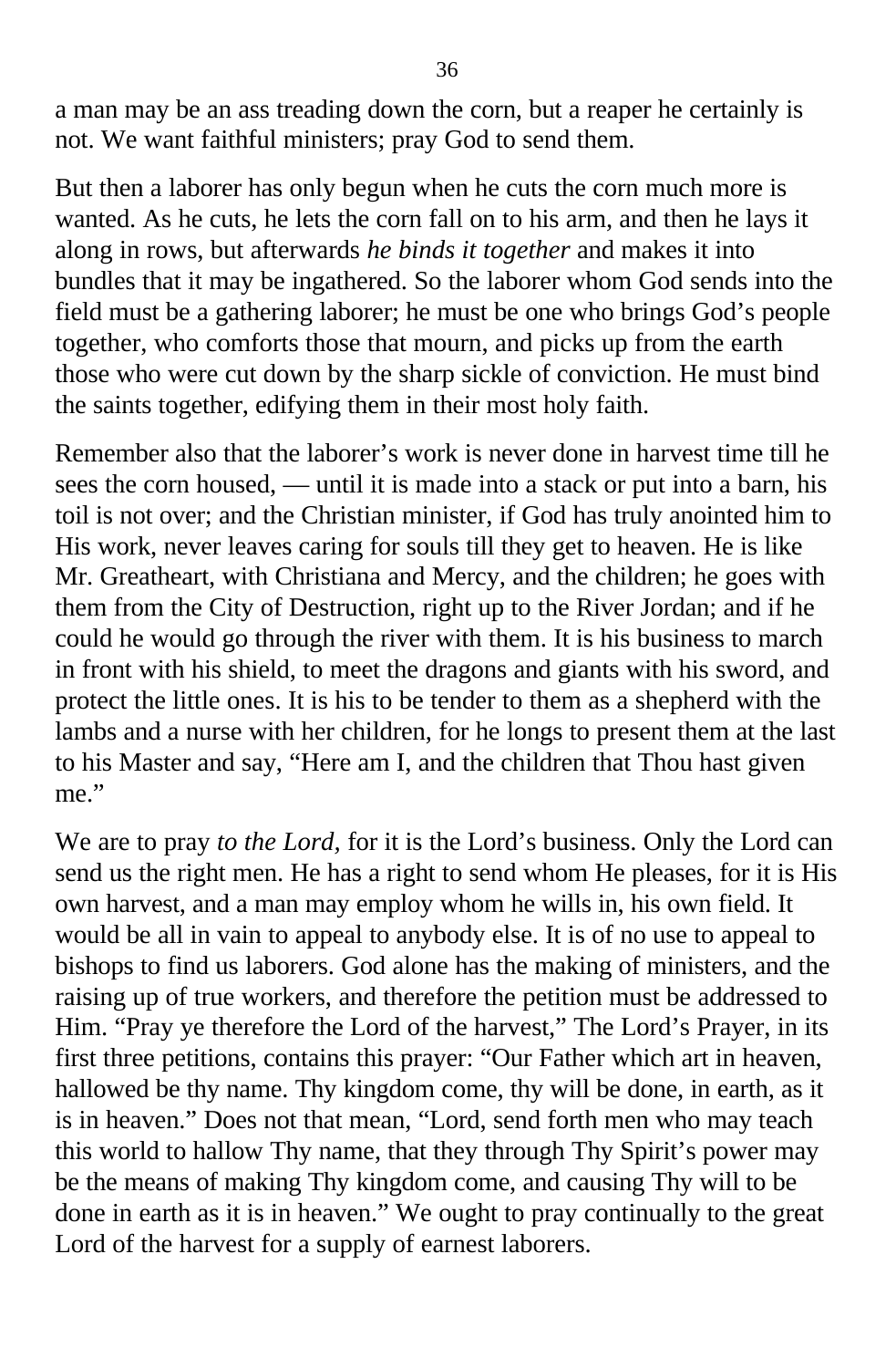And do you notice the expression used here, "that he would *send forth* laborers." Now, the Greek is much more forcible, it is that He would push them forward, and thrust them out; it is the same word which is used for the expulsion of a devil from a man possessed. It takes great power to drive a devil out, it will need equal power from God to drive a minister out to his work. I always say to young fellows who consult me about the ministry, "Don't be a minister if you can help it;" because, if the man can help it, God never called him, but if he cannot help it, and he must preach or die, then he is the man. May the Lord push men out, thrust them out, drive them out, and compel them to preach the gospel; for unless they preach by a divine compulsion, there will be no spiritual compulsion in their ministry upon the hearts of others. "Pray ye therefore the Lord of the harvest, that he would thrust out laborers into his harvest."

Our Lord said, "into *His* harvest." I like that, because the harvest is not ours. If that harvest shall perish, it is our heavenly Father's harvest that perishes. This makes it weigh upon my soul. If they told me that the harvest of some harsh, overbearing tyrant was perishing, I might say, "Let it! If he had it, what good would it be to him or anybody else? He grinds the faces of the poor; who wants to see him rich?" But when it is our gracious God, our blessed loving Father, one cannot bear the thought, and yet Jesus puts it before us that it is God's harvest which is perishing for want of reaping. Suppose an angel should take you upon his wing and poise you in mid-space some hundreds of miles above the earth, where you could look down on the globe with strengthened eyesight; suppose you rested there and the world revolved before you in twenty-four hours, the sunlight gradually coming upon all portions of it, and suppose that with the sunlight there should be rendered visible certain colors which would mark where there was grace, where there was idolatry, where there was atheism, where there was popery; you would grieve to see only here and there upon our globe, like little drops of dew, bright marks of the grace of God, but various shades of darkness would show you that the whole world lieth in the Wicked One still. And if the vision changed, and you saw the two hemispheres spread out like a map and transformed into a corn-field with corn all white for the harvest; how sad would you be to see here and there men reaping their little patches, doing the best they can, but the great mass of the corn untouched by the sickle. You would see leagues of land where never an ear was reaped that we know of, from the foundations of the world. You would be grieved to think that God's corn is spoiling, men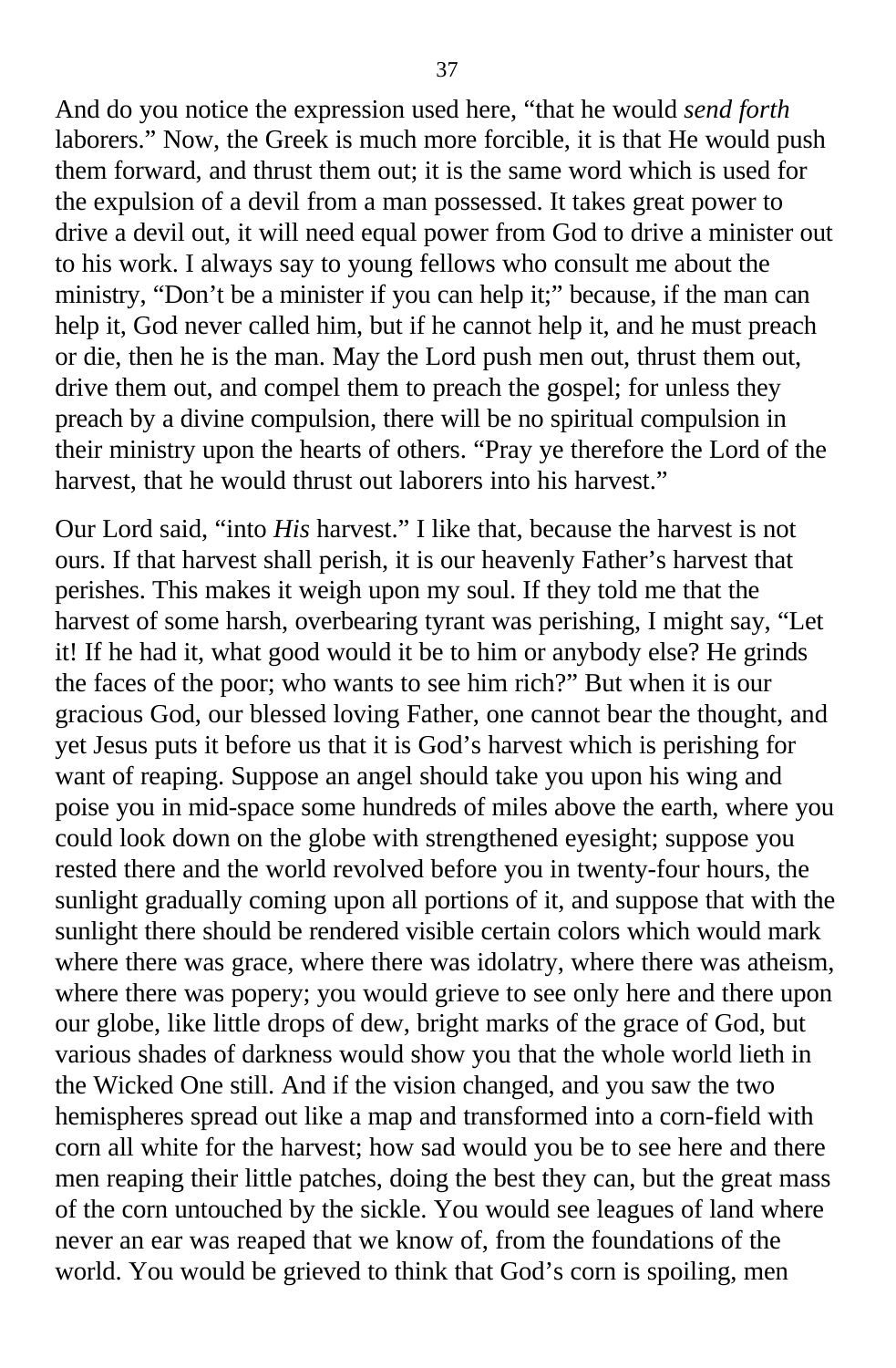whom He has made in His own image, and made for immortality, perishing for lack of the gospel. "Pray ye," that is the stress of the whole text — "Pray ye therefore the Lord of the harvest, that he would, thrust forth laborers into his harvest," that these fields may not rot before our eyes.

"But I shall never preach," saith one. If you do not preach you can serve God somehow else. Could you not start a prayer-meeting in your house? Some of you live in different parts of London, could not you commence new interests? Do something for Jesus. Some of you, good women, could you not get young women together and talk to them about the Savior? Ay, but perhaps some brother has been smothering in his heart a desire to go into the missionary field. Do not quench the Spirit. You may be missing your vocation while trying to suppress that desire. I would sooner you should burst into fanaticism, and become right-down fools in enthusiasm, than remain in a dead coolness, caring little for the souls of men. What do Christian people nowadays think of? If they hear about Japan, they say, "Oh, we shall have a new trade there;" but do they say, "Who among us can go to Japan to tell them of the gospel?" Do you not think that merchants, and soldiers, and sailors, and such-like people who trade with distant parts of the world, are the very persons to spread the gospel? Should not a Christian man say, "I shall try and find a trade for myself which will bring me into contact with a class of persons that need the gospel, and I will use my trade as the stalking-horse for Christ; since hypocrites use religion as a stalking-horse for gain, I will make my trading subservient to my religion." "Oh," says one, "we can leave that to the society." God bless the society, and, I was going to say, smother the society, rather than allow it to smother personal effort. We want our godly merchants, working men, soldiers, and sailors everywhere to feel, "I cannot go and get a proxy in the shape of a society to do this for me; in the name of God, I will do it myself, and have a share in this great battle." If you cannot labor yourself, the society is the grandest thing conceivable, for you may help others thereby; but still the main cry from Christ is that you yourself should go into the highways; and hedges, and as many as you find compel them to come in to the gospel feast.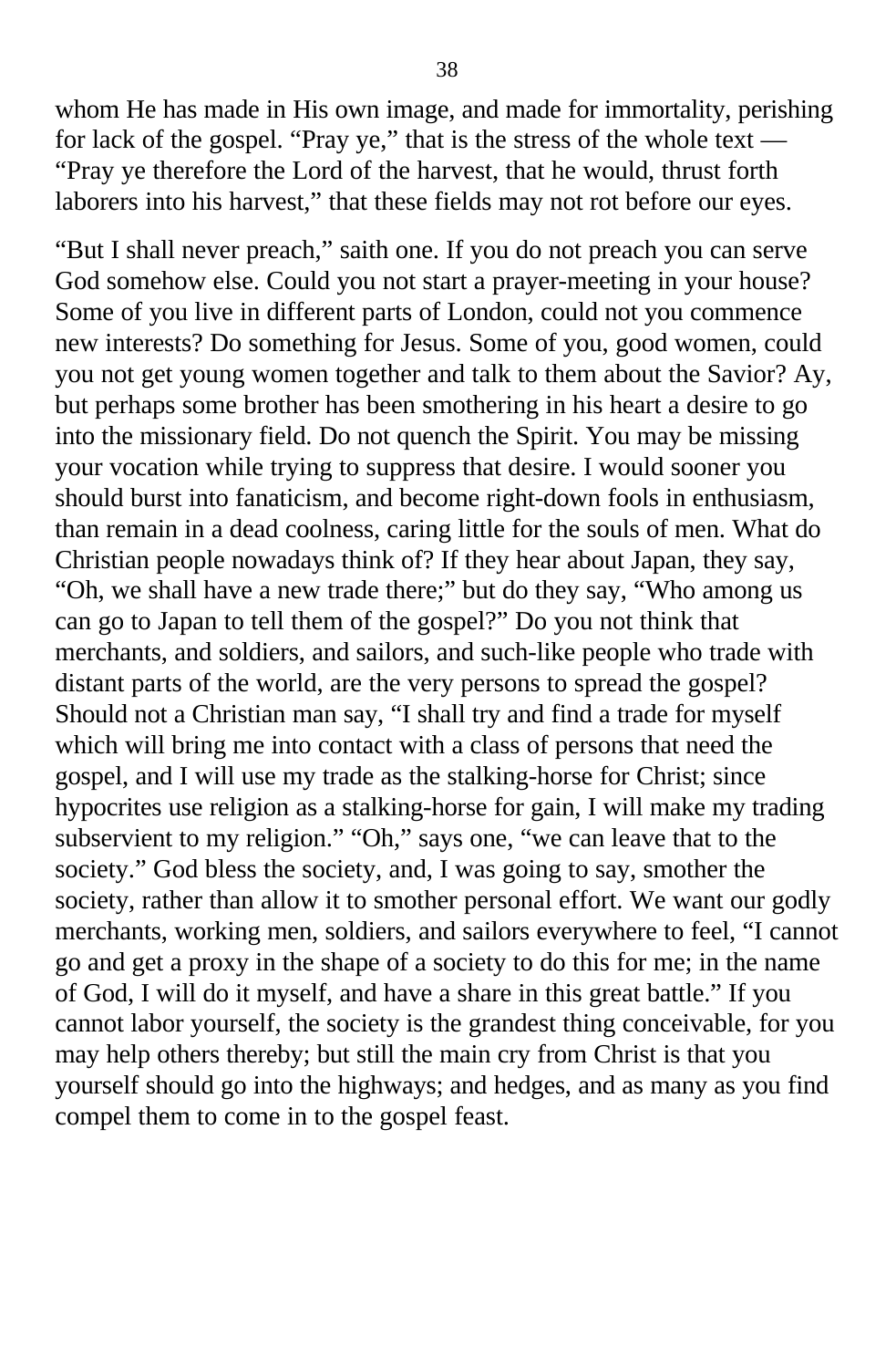# A YOUNG CONVERT AND SUCCESSFUL WORKER.

IT has very frequently happened that while men have been sketching out imaginary designs, they have missed actual opportunities. They would not build because they could not erect a palace; they therefore shiver in the winter cold. They would not be clothed in homespun, for they looked for scarlet and fine linen ere long; they were not content to do a little, and therefore did nothing. It is vain for us to be praying for an extensive revival of religion, and comforting each other in the hope of it, if meanwhile we suffer our zeal to effervesce, and sparkle, and then to be dissipated our proper plan is, with the highest expectations, and with the largest longings, to imitate the woman of whom it is written, "She hath done what she could," by laboring diligently in such holy works as may be within our reach, according to Solomon's precept, "Whatsoever thy hand findeth to do, do it with thy might." While believers are zealously doing what God enables them to do, they are in the high road to abundant success; but if they stand all the day idle, gaping after wonders, their Spiritual want shall come upon them as an armed man.

Andrew is the picture of what all disciples of Christ should be. To begin, then. This first successful Christian missionary was Himself a sincere follower of Jesus. While so many will wantonly thrust themselves into the offices of Christ's Church, having no concern for the glory of His kingdom, and no part or lot in it, it will be always needful to repeat that warning, "Unto the wicked God saith, What hast thou to do to declare My statutes?" Men who have never seen the beauties of Emmanuel are not fit persons to describe them to others.

Andrew was earnest for the souls of others, though he was but a young convert. He appears to have beheld Jesus as the Lamb of God one day, and to have found out his brother Peter the next. Far be it from us to forbid you who but yesterday found joy and peace, to exert your new-born zeal and youthful ardor. No, delay not, but make haste to spread abroad the good news which is now so fresh and so full of joy to you. It is right that the advanced and the experienced should be left to deal with the captious and the skeptical, but you, even you, young as you are, may find some with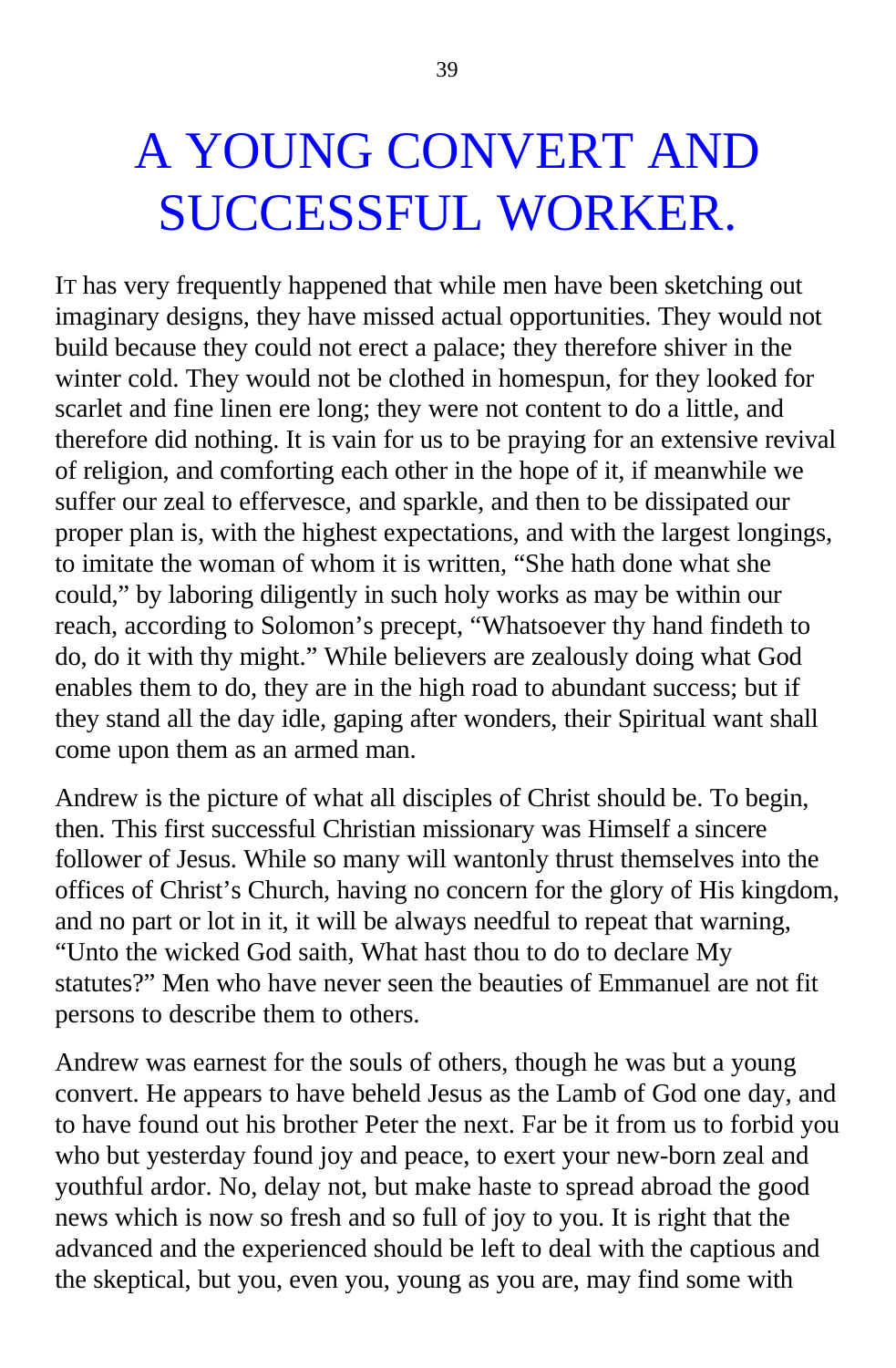whom you can cope some brother like Simon Peter, some sister dear to you, who will listen to your unvarnished tale, and believe in your simple testimony.

Andrew was a disciple, a new disciple, a commonplace disciple, a man of average capacity. He was not at all the brilliant character that Simon Peter his brother turned out to be. Throughout the life of Jesus Christ Andrew's name occurs, but no notable incident is connected therewith. Though in afterlife he no doubt became a most useful apostle, and according to tradition sealed his life's ministry by death upon a cross, yet at the first Andrew was, as to talent, an ordinary believer, one of that common standard and nothing remarkable. Yet Andrew became a useful minister, and thus it is clear that servants of Jesus Christ are not to excuse themselves from endeavoring to extend the boundaries of His kingdom by saying," I have no remarkable talent, or singular ability." I very much disagree with those who decry ministers of slender gifts, sneering at them, as though they ought not to occupy the pulpit at all. Are we, after all, as servants of God, to be measured by mere oratorical ability? Is this after the fashion of Paul, when he renounced the wisdom of words lest the faith of the disciples should stand in the wisdom of man, and not in the power of God? If you could blot out from the Christian Church all the minor stars, and leave nothing but those of the first magnitude, the darkness of this poor world would be increased sevenfold. How often the eminent preachers, which are the Church's delight, are brought into the Church by those of less degree, even as Simon Peter was converted by Andrew! Who shall tell what might have become of Simon Peter if it had not been for Andrew? Who shall say that the Church would ever have possessed a Peter if she had closed the mouth of Andrew? And who shall put their finger upon the brother or sister of inferior talent and say. "These must hold their peace"? Nay, if thou hast but one talent, the more zealously use it. God will require it of thee let not thy brethren hold thee back from putting it out to interest. If thou art but as a glowworm's lamp, hide not thy light, for there is an eye predestinated to see by thy light, a heart ordained to find comfort by thy faint gleam. Shine thou, and the Lord accept thee.

Every single professor of the faith of Christ is bound to do something for the extension of the Redeemer's kingdom. I would that all, whatever their talents, would be like Andrew in promptness. He is no sooner a convert than he is a missionary; no sooner taught than he begins to teach. I would have them like Andrew, *persevering,* as well as prompt. He first finds Peter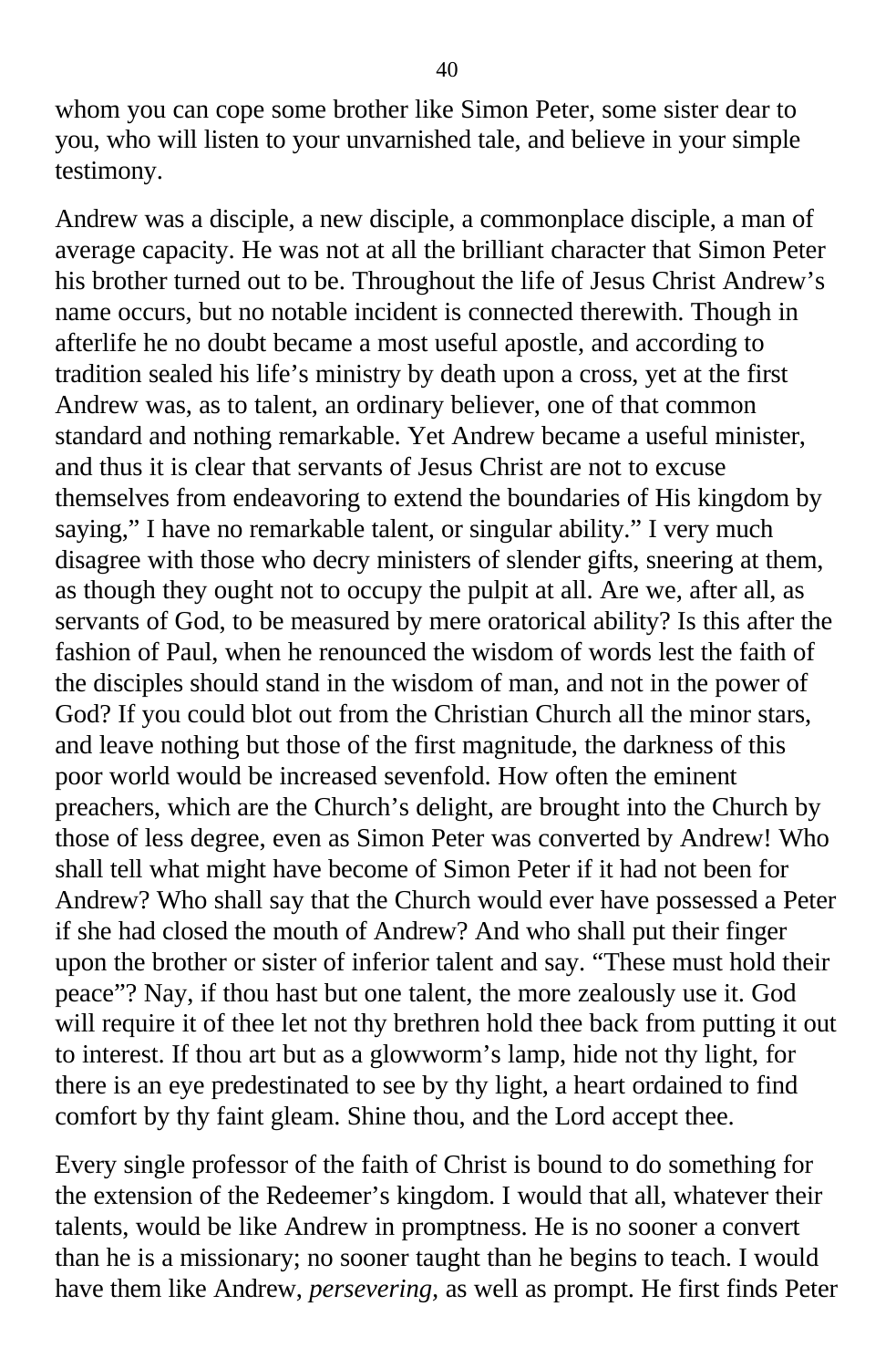— that is his first success, but how many afterwards he found, who shall tell? Throughout a long life of usefulness it is probable that Andrew brought many stray sheep to the Redeemer's fold, yet certainly that first one would be amongst the dearest to his heart. "He first findeth Peter" he was the spiritual father of many sons, but he rejoiced most that he was the father of his own brother Peter — his brother in the flesh, but his son in Christ Jesus.

The object of the soul-winner is not to bring men to an outward religiousness merely. Little will you have done for a man if you merely make the Sabbath-breaker into a Sabbath-keeper, and leave him a selfrighteous Pharisee. Little will you have done for him if you persuade him, having been prayerless, to be a mere user of a form of prayer, his heart not being in it. You do but change the form of sin in which the man lives; you prevent him being drowned in the salt water, but you throw him into the fresh; you take one poison from him, but you expose him to another. The fact is, if you would do real service to Christ, your prayer and your zeal must follow the person who has become the object of your attention, till you bring him absolutely to close with grace and lay hold on Jesus Christ, and accept eternal life as it is found in the atoning sacrifice. Anything short of this may have its usefulness for this world, but must be useless for the world to come. To bring men to Jesus — O, be this your aim — not to bring them to baptism, nor to the meeting-house, but to bring them to His feet who alone can say, "Go in peace; thy sins which are many are all forgiven thee."

To bring men to Jesus you can adopt the next means, with most of them, namely, that of instructing them, or putting them in the way of being informed concerning the gospel. It is a very wonderful thing that while to us the light of the gospel is so abundant, it should be so very partially distributed in this country. When I have expounded my own hope in Christ to two or three in a railway carriage, I have found myself telling my listeners perfect novelties. I have seen the look of astonishment upon the face of many an intelligent Englishman when I have explained the doctrine of the substitutionary sacrifice of Christ; persons who have even attended their parish church from their youth up, I have met with, who were totally ignorant of the simple truth of justification by faith; ay, and some who have been to dissenting places of worship do not seem to have laid hold of the fundamental truth that no man is saved by his own doing, but that salvation is procured by faith in the blood and righteousness of Jesus Christ. This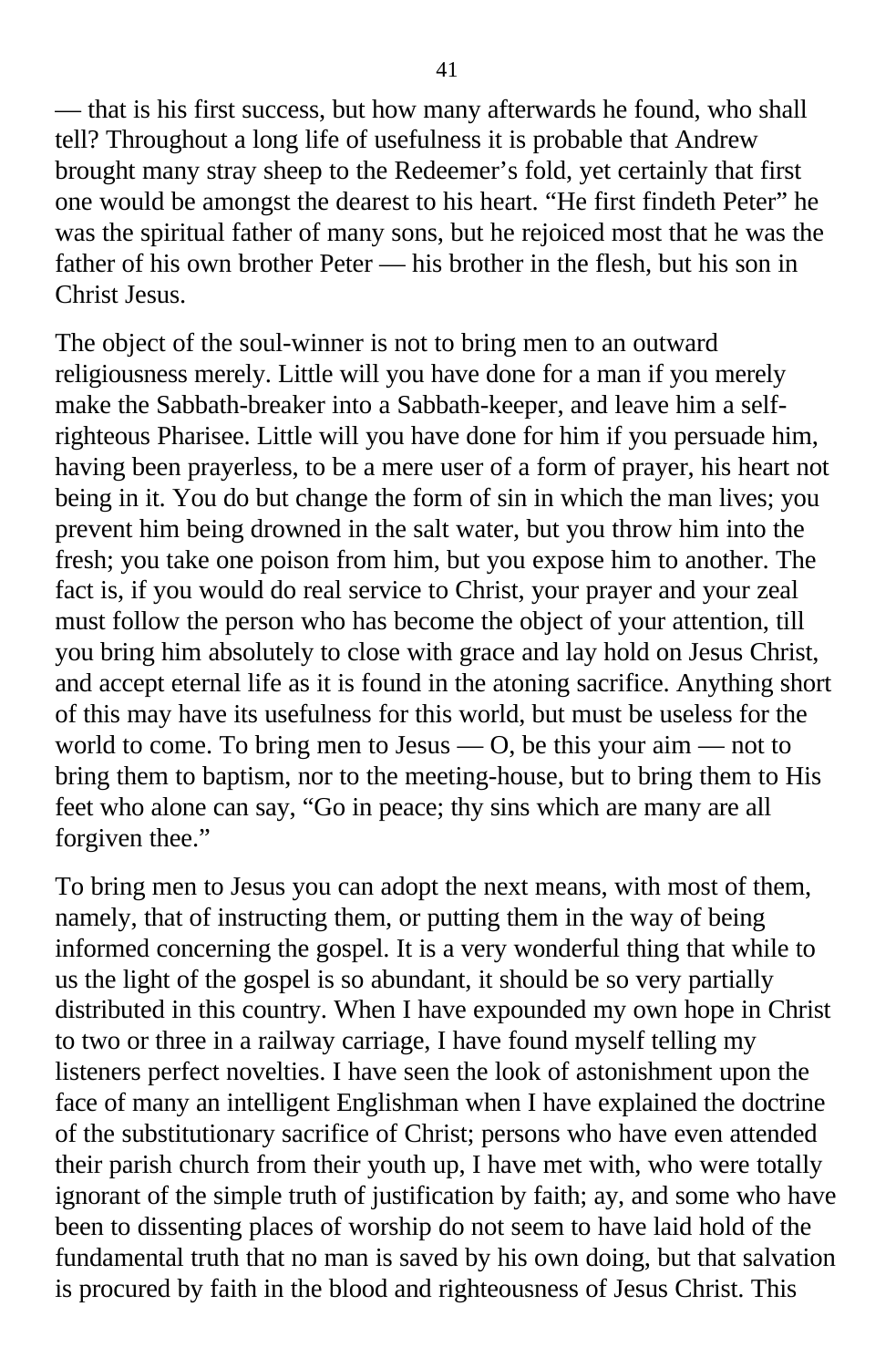nation is steeped up to the throat in self-righteous doctrine, and the Protestantism of Martin Luther is very generally unknown. The truth is held by as many as God's grace has called, but the great outlying world still talk of doing your best, and then hoping in God's mercy, and! know not what beside of legal self-confidence, while the master-doctrine that he who believes in Jesus is saved by Jesus' finished work, is sneered at as enthusiasm, or attacked as leading to licentiousness. Tell it, then, tell it on all sides, take care that none under your influence shall be left in ignorance of it; I can bear personal witness that the statement of the gospel has often proved in God's hand enough to lead a soul into immediate peace.

Not many months ago I met with a lady holding sentiments of almost undiluted popery, and in conversing with her I was delighted to see how interesting and attractive a thing the gospel was to her. She complained that she enjoyed no peace of mind as the result of her religion, and never seemed to have done enough. She had a high idea of priestly absolution, but it had evidently been quite unable to yield repose to her spirit. Death was feared, God was terrible, even Christ an object of awe rather than love. When I told her that whosoever believeth on Jesus is perfectly forgiven, and that I knew I was forgiven — that I was as sure of it as of my own existence; that I feared neither to live nor to die, for it would be the same to me, because God had given me eternal life in His Son, I saw that a new set of thoughts were astonishing her mind. She said, "If could believe that, I should be the happiest person in the world." I did not deny the inference, but claimed to have proved its truth, and I have reason to believe that the little simple talk we had has not been forgotten. You cannot tell how many may be in bondage for want of the simplest possible instruction upon the plainest truths of the gospel of Jesus Christ.

Many, too, may be brought to Christ through your example. Believe me, there is no preaching in this world like the preaching of a holy life. It shames me sometimes, and weakens me in my testimony for my Master, when I recollect that some professors of religion are a disgrace not only to their religion, but even to common morality. It makes me feel as though I must speak with bated breath and trembling knees, when I remember the damnable hypocrisy of those who thrust themselves into the Church of God, and by their abominable sins bring disgrace upon the cause of God and eternal destruction upon themselves. In proportion as a church is holy, in that proportion will its testimony for Christ be powerful. Oh! were the saints immaculate, our testimony would be like fire among the stubble, like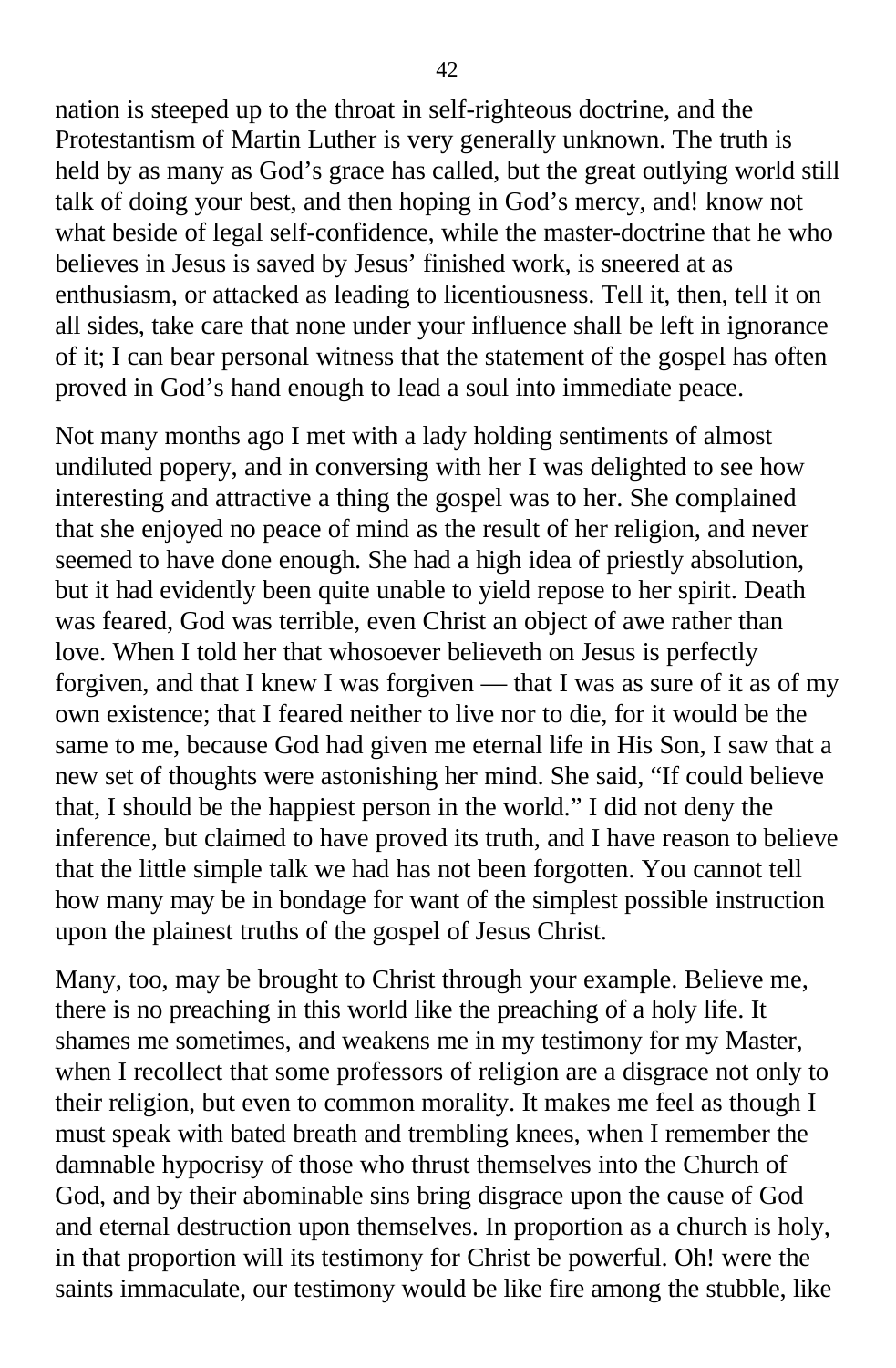the flaming firebrand in the midst of the sheaves of corn. Were the saints of God less like the world, more disinterested, more prayerful, more godlike, the tramp of the armies of Zion would shake the nations, and the day of the victory of Christ would surely dawn.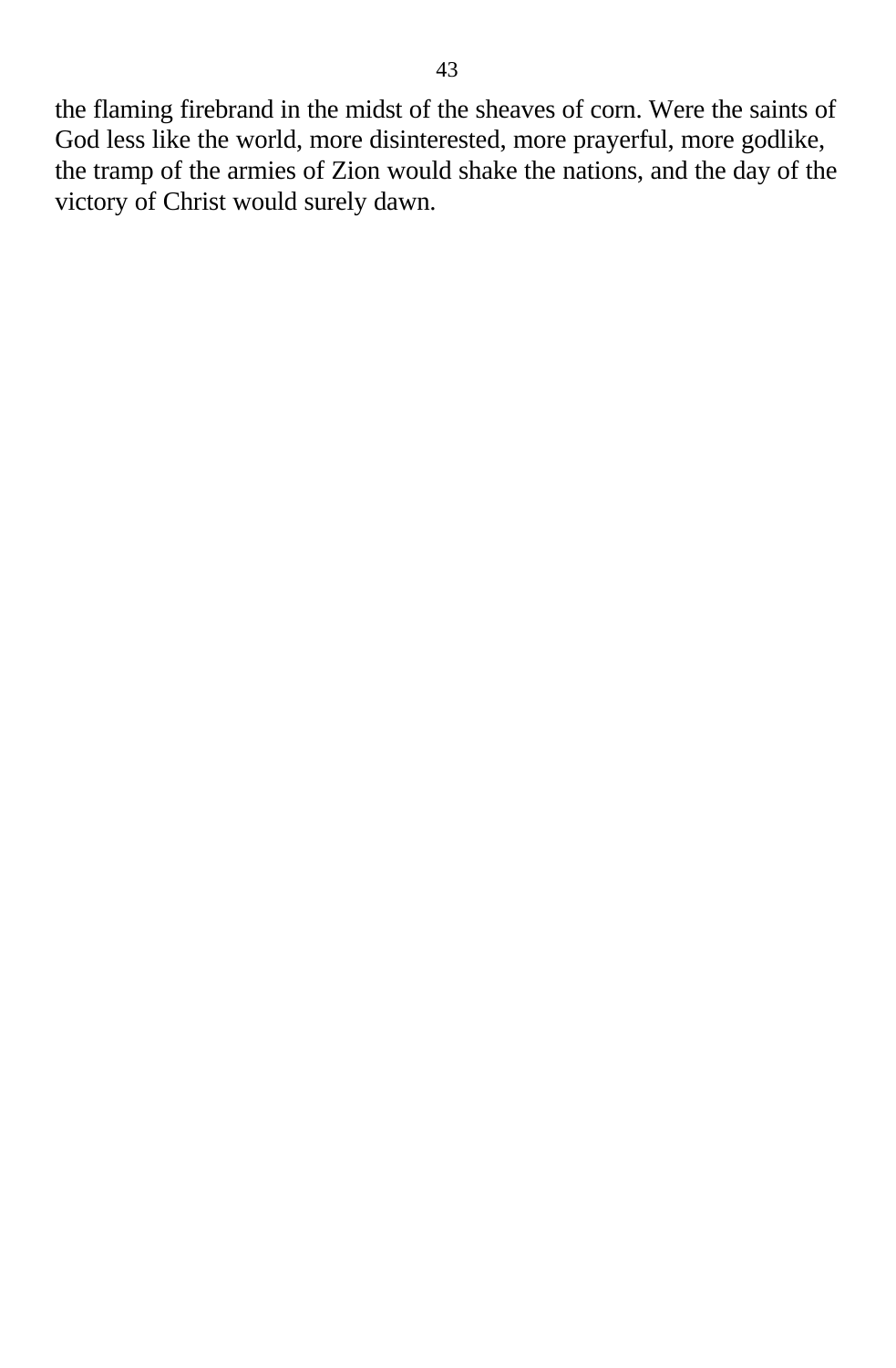### WITH GOOD WILL DOING GOOD SERVICE."

#### **EPHESIANS 6:7**

THE Holy Spirit does not bid us leave our stations in order to serve the Lord. He does not bid us forego the domestic relations which make us husbands or wives, parents or children, masters or servants; He does not suggest to us to put on a peculiar garb, and seek the seclusion of a hermitage, or the retirement of monastic or conventual life. Nothing of the kind is hinted at, but He bids the servant continue in his or her service — "with good will doing service." Our great Captain would not have you hope to win the victory by leaving your post. He would have you abide in your trade, calling, or profession, and all the while serve the Lord in it, doing the will of God from the heart in common things. This is the practical beauty of our holy faith, that when it casts the devil out of a man it sends him home to bless his friends by telling them how great things the Lord has done for him. Grace does not transplant the tree, but bids it overshadow the old house at home as before, and bring forth good fruit where it is. Grace does not make us unearthly, though it makes us unworldly. True religion distinguishes us from others, even as our Lord Jesus was separate from sinners, but it does not shut us up or hedge us round about as if we were too good or too tender for the rough usage of everyday life. It does not put us in the salt-box and shut the lid down, but it casts us in among our fellow-men for their good. Grace makes us the servants of God while still we are the servants of men: it enables us to do the business of heaven while we are attending to the business of earth: it sanctifies the common duties of life by showing us how to perform them in the light of heaven. The love of Christ makes the lowliest acts sublime. As the sunlight brightens a landscape and sheds beauty over the commonest scene, so does the presence of the Lord Jesus. The spirit of consecration renders the offices of domestic servitude as sublime as the worship which is presented upon the sea of glass before the eternal throne, by spirits to whom the courts of heaven are their familiar home.

Whether we are servants or masters, whether we are poor or rich, let us take this as our watchword, "*As to the Lord, and not to men."* Henceforth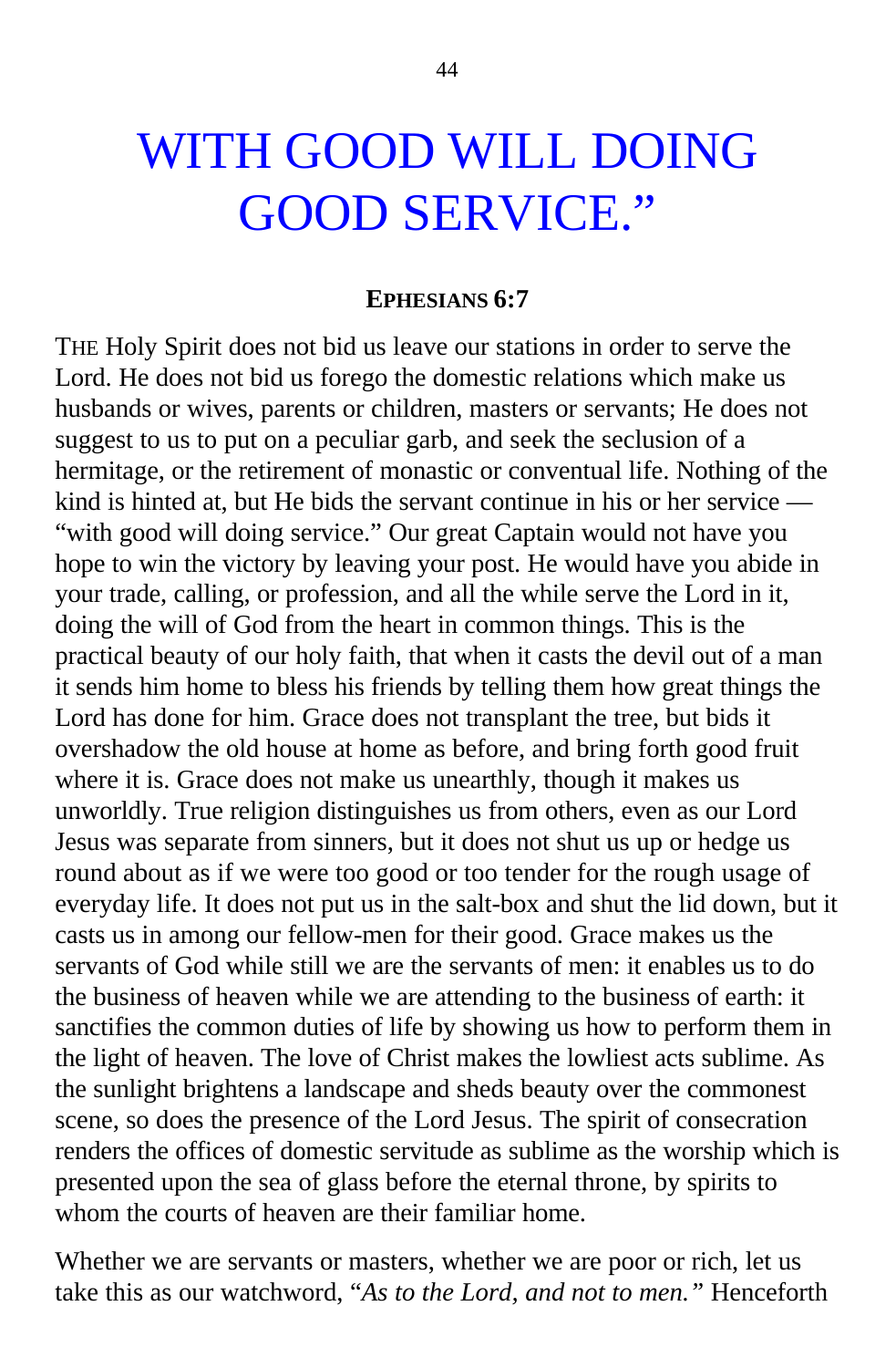may this be the engraving of our seal and the motto of our coat-of-arms; the constant rule of our life, and the sum of our motive. In advocating this gracious aim of our being, let me say that if we are enabled to adopt this motto it will, first of all, influence our work itself; and, secondly, it will *elevate* our spirit concerning that work. Yet let me add that if the Lord shall really be the all-in-all of our lives, it is after all only what He has a right to expect, and what we are under a thousand obligations to give to Him.

If we do indeed live "as to the Lord," we must needs live wholly to the Lord. The Lord Jesus is a most engrossing Master. He has said, "No man can serve two masters," and we shall find it so. He will have everything or nothing. If, indeed, He be our Lord, He must be sole Sovereign, for He will not brook a rival. It comes to pass, then, O Christian, that you are bound to live for Jesus and for Him alone. You must have no co-ordinate or even secondary object or divided aim: if you do divide your heart, your life will be a failure. As no dog can follow two hares at one time, or he will lose both, certainly no man can follow two contrary objects and hope to secure either of them. No, it behooves a servant of Christ to be a concentrated man: his affections should be bound up into one affection, and that affection should not be set on things on the earth, but on things above; his heart must not be divided, or it will be said of him as of those in Hosea," Their heart is divided; now shall they be found wanting." The chamber of the heart is far too narrow to accommodate the King of kings and the world, or the flesh, or the devil, at the same time.

In the service of God we should use great care to accomplish our very best, and we should feel a deep anxiety to please Him in all things. There is a trade called paper-staining, in which a man flings colors upon the paper to make common wall decorations, and by rapid processes acres of paper can be speedily finished. Suppose that the paper-stainer should laugh at an eminent artist. because he had covered such a little space, having been stippling and shading a little tiny piece of his picture by the hour together, such ridicule would itself be ridiculous. Now the world's way of religion is the paper-stainer's way, the daubing way; there is plenty of it, and it is quickly done; but God's way, the narrow way, is a careful matter; there is but little of it, and it costs thought, effort, watchfulness, and care. Yet see how precious is the work of art when it is; done, and how long it lasts, and you will not wonder that a man spends his time upon it: even so true godliness is acceptable with God, and endures for ever, and therefore it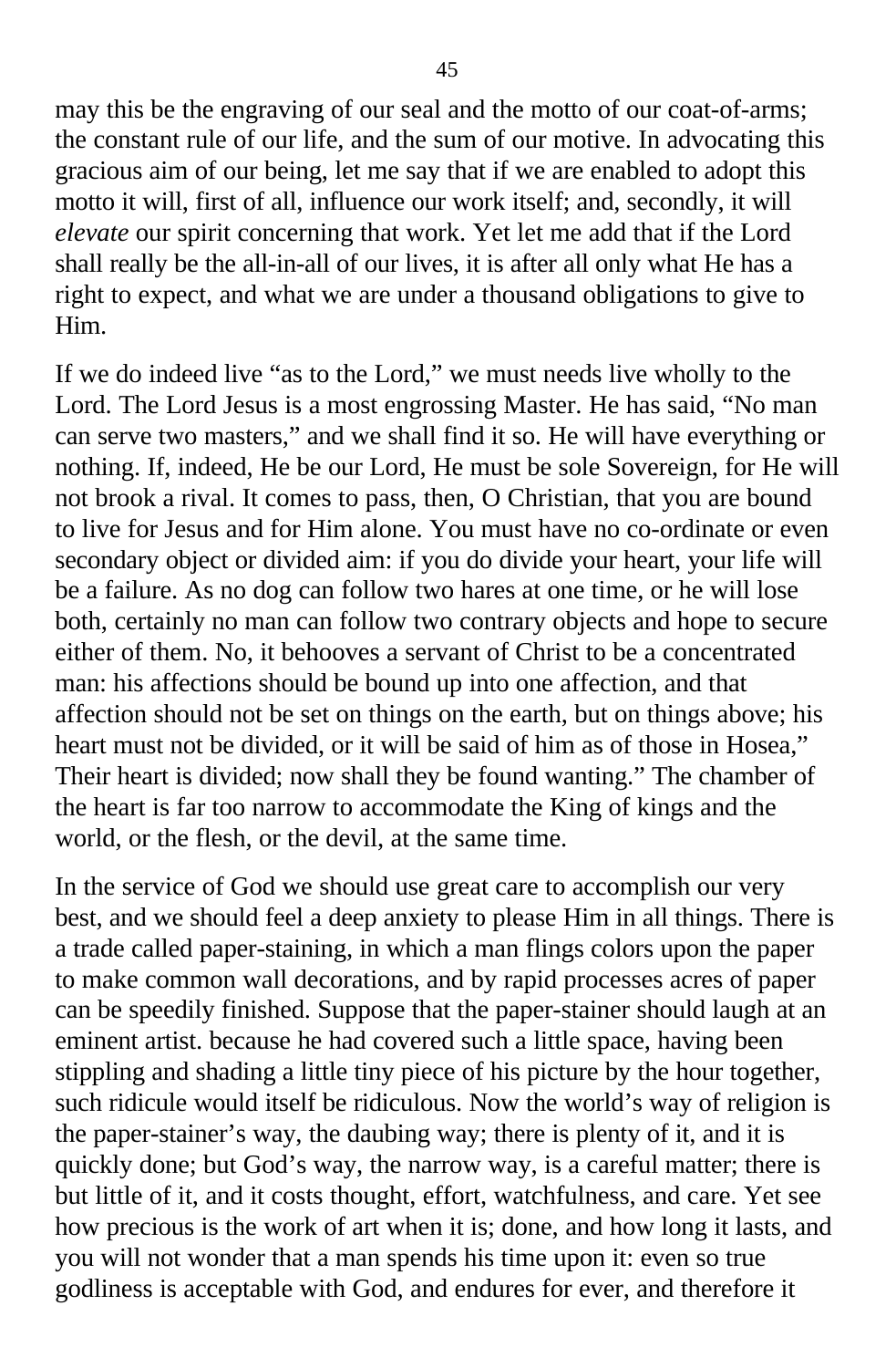well repays the earnest effort of the man of God. The miniature painter has to be very careful of every touch and tint, for a very little may spoil his work; let our life be a miniature painting: "with fear and trembling" let it be wrought out. We are serving the thrice Holy God, who will be had in reverence of them that come near to Him, let us mind what we do. Our blessed Master never made a faulty stroke when He was serving His Father; He never lived a careless hour, nor let drop an idle word. Oh it was a careful life He lived: even the night watches were not without the deep anxieties which poured themselves forth in prayer unto God; and if you and I think that the first thing which comes to hand will do to serve our God with, we make a great mistake, and grossly insult His name. We must have a very low idea of His infinite majesty if we think that we can honor Him by doing His service half-heartedly, or in a slovenly style. No, if you will indeed live "as to the Lord and not unto man," you must watch each motion of your heart and life, or you will fail in your design.

Our work for Jesus must be the outgrowth of the soil of the heart. Our service must not be performed as a matter of routine: there must be vigor, power, freshness, reality, eagerness, and warmth about it, or it will be good for nothing. No fish ever came upon God's altar, because it could not come there alive; the Lord wants none of your dead, heartless worship. You know what is meant by putting heart into all that we do; explain it by your lives. A work which is to be accepted of the Lord must be heart-work throughout; not a few thoughts of Christ occasionally, and a few chill words, and a few chance gifts, and a little done by way of by-play, but as the heart beats so must we serve God: it must be our very life. We are not to treat our religion as though it were a sort of off-hand farm which we were willing to keep going but not to make much of, our chief thoughts being engrossed with the home farm of self and the world, with its gains and pleasures. Our Lord will be *aut Carsar aut nullus,* either ruler or nothing. My Master is a jealous husband: He will not tolerate a stray thought of love elsewhere, and He thinks it scorn that they who call themselves His beloved should love others better than Himself. Such unchastity of heart can never be permitted, let us not dream of it.

What a mean and beggarly thing it is for a man only to do his work well when he is watched. Such oversight is for boys at school and mere hirelings. You never think of watching noble-spirited men. Here is a young apprentice set to copy a picture: his master stands over him and looks over each line, for the young scapegrace will grow careless and spoil his work,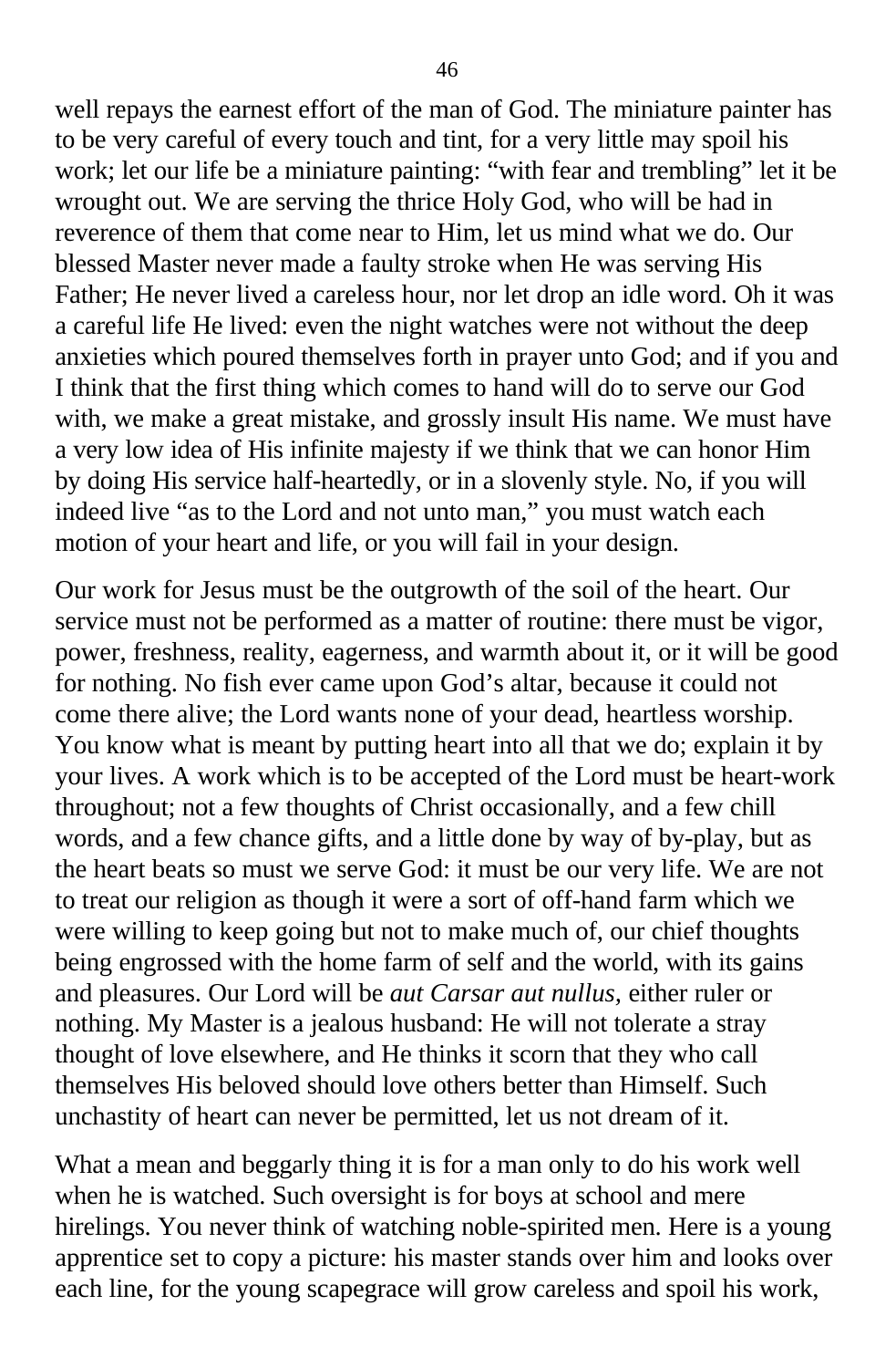or take to his games if he be not well looked after. Did anybody thus dream of supervising Raphael and Michael Angelo to keep them to their work? No, the master artist requires no eye to urge him on. Popes and emperors came to visit the great painters in their studios, but did they paint the better because these grandees gazed upon them? Certainly not; perhaps they did all the worse in the excitement or the worry of the visit. They had regard to something better than the eye of pompous personages. So the true Christian wants no eye of man to watch him. There may be pastors and preachers who are the better for being looked after by bishops and presbyters; but fancy a bishop overseeing the work of Martin Luther, and trying to quicken his zeal; or imagine a presbyter looking after Calvin to keep him sound in the faith. Oh, no; gracious minds outgrow the governance and stimulus which comes of the oversight of mortal man. God's own Spirit dwells within us, and we serve the Lord from an inward principle, which is not fed from without. There is about a real Christian a prevailing sense that God sees him, and he does not care who else may set his eye upon him; it is enough for him that God is there. He hath small respect to the eye of man, he neither courts nor dreads it. Let the good deed remain in the dark, for God sees it there, and that is enough; or let it be blazoned in the light of day to be pecked at by the censorious, for it little matters who censures since God approves. This is to be a true servant of Christ; to escape from being an eye-servant to men by becoming in the sublimest sense an eye-servant, working ever beneath the eye of God.

Wage? Is that the motive of a Christian? Yes, in the highest sense, for the greatest of the saints, such as Moses, have "had respect unto the recompense of the reward," and it were like despising the reward which God promises to his people if we had no respect whatever unto it. Respect unto the reward which cometh of God kills the selfishness which is always expecting a reward from men. We can postpone our reward, and we can be content, instead of receiving present praise, to be misunderstood and misrepresented: we can postpone our reward, and we can endure instead thereof to be disappointed in our work, and to labor on without success, or when the reward does come how glorious it will be! An hour with Jesus will make up for a lifetime of persecution! One smile from Him will repay us a thousand times over for all disappointments and discouragements.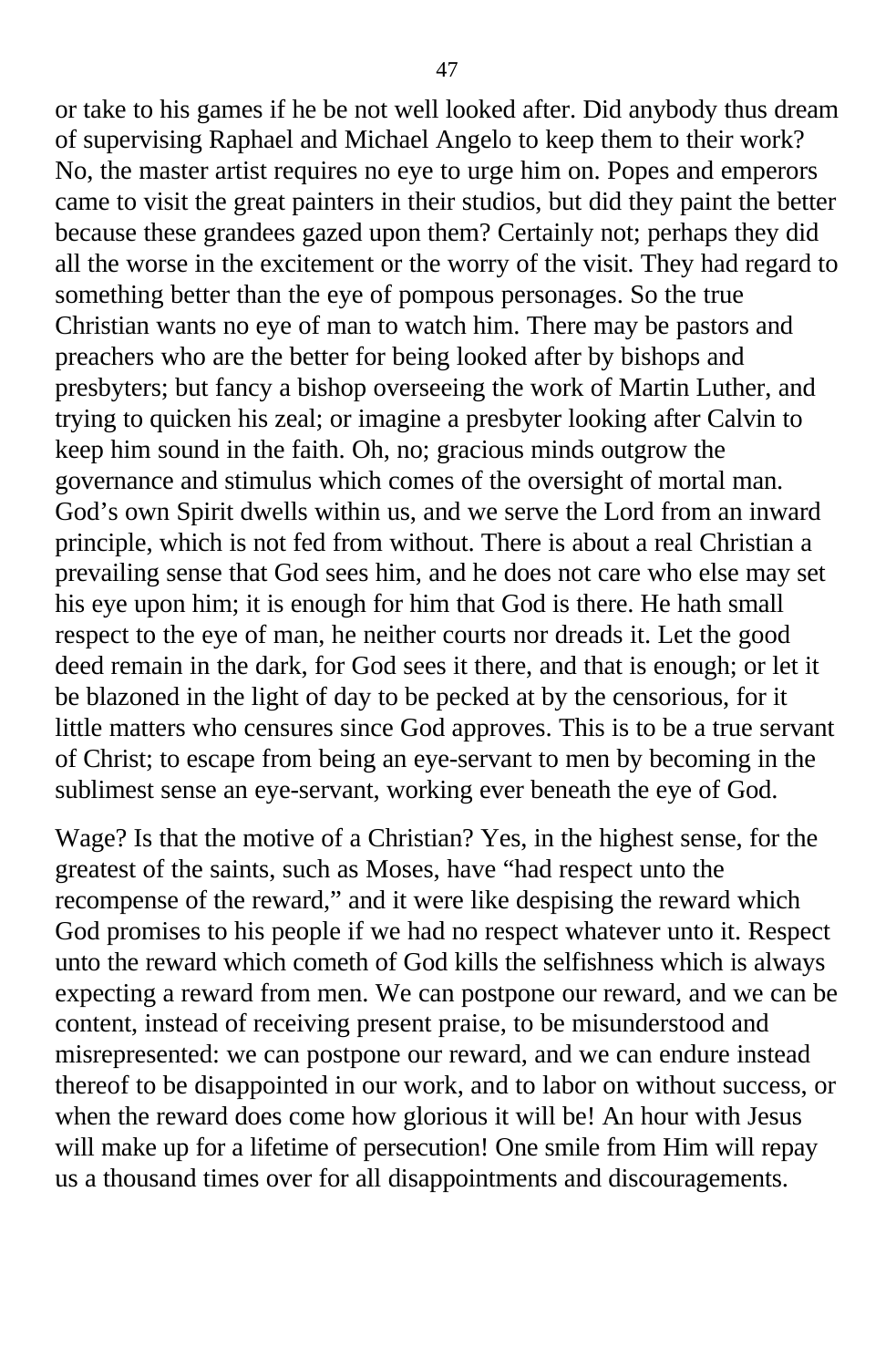# A GREAT LEADER AND GOOD SOLDIERS.

WHAT wonders men can do when they are influenced by enthusiastic love for a Leader! Alexander's troops marched thousands of miles on foot, and they would have been utterly wearied had it not been for their zeal for Alexander. He led them forth conquering and to conquer. Alexander's presence was the life of their valor; the glory of their strength. If there was a very long day's march over burning sands, one thing they knew, — that Alexander marched with them; if they were thirsty, they knew that he thirsted too, for when one brought a cup of water to the king, he put it aside, thirsty as he was, and said, "Give it to the sick soldier." Once it so happened that they were loaded with the spoil which they had taken, and each man had become rich with goodly garments and wedges of gold; then they began to travel very slowly with so much to carry, and the king feared that he should not overtake his foe. Having a large quantity of spoil which fell to his own share, he burned it all before the eyes of his soldiers, and bade them do the like, that they might pursue the enemy and win even more. "Alexander's portion lies beyond," cried he, and seeing the king's own spoils on fire his warriors were content to give up their gains also and share with their king. He did himself what he commanded others to do: in self-denial and hardship he was a full partaker with his followers. After this fashion our Lord and Master acts towards us. He says, "Renounce pleasure for the good of others. Deny yourself, and take up your cross. Suffer, though you might avoid it; labor, though you might rest, when God's glory demands suffering or labor of you. Have not I set you an example?" "Who, though He was rich, yet for our sakes He became poor, that we through His poverty might be rich." He stripped Himself of all things that He might clothe us with His glory. When we heartily serve such a Leader as this, and are fired by His spirit, then murmuring, and complaining, and weariness, and fainting of heart are altogether fled: a divine passion carries us beyond ourselves.

I believe great numbers of working men  $- I$  am not going to judge them for it — always consider how little they can possibly do to earn their wages, and the question with them is not, "How much can we give for the wage?" that used to be; but, "How little can we give? How little work can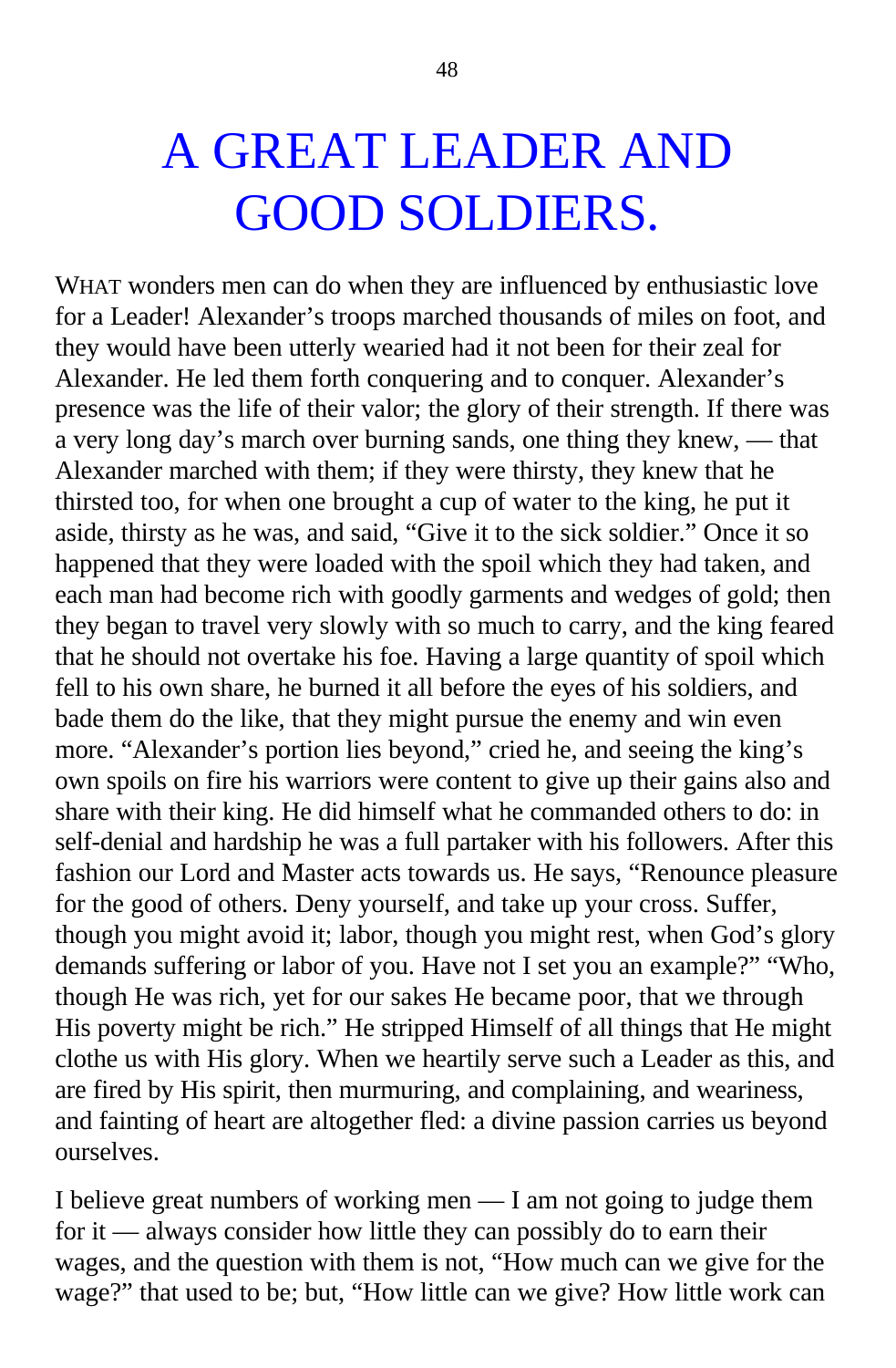we do in the day, without being discharged for idleness?" Many men say, "We must not do all the work to-day, for we shall need something to do tomorrow: our masters will not give us more than they can help, and therefore we will not give them more than we are obliged to." This is the general spirit on both sides, and as a nation we are going to the dogs because that spirit is among us; and we shall be more and more beaten by foreign competition if this spirit is cultivated. Among Christians such a notion cannot be tolerated in the service of our Lord Jesus. It never does for a minister to say, "If I preach three times a week it is quite as much as anybody will expect of me; therefore I shall do no more." It will never be right for you to say, "I am a Sabbath-school teacher; if I get into the class to the minute — some of you do not do that — and if I stop just as long as the class lasts, I need not look after the boys and girls through the week; I cannot be bothered with them: I will do just as much as I am bound to do, but no more." In a certain country town it was reported that the grocer's wife cut a plum in two, for fear there should be a grain more than weight in the parcel, and the folks called her Mrs. Split-plum. Ah, there are many Split-plums in religion. They do not want to do more for Jesus than may be absolutely necessary. They would like to give good weight, but they would be sorry to be convicted of doing too much. Ah, when we get to feel we are doing service for our Lord Jesus Christ, we adopt a far more liberal scale. Then we do not calculate how much ointment will suffice for His feet, but we give Him all that our box contains. Is this your talk, "Here, bring the scales, this ointment cost a great deal of money, we must be economical. Watch every drachma, yea, every scruple and grain, for the nard is costly?" If this be your cool manner of calculation your offering is not worth a fig. Not so spake that daughter of love of whom we read in the, gospels, for she brake the box and poured out all the contents upon her Lord. "To what purpose is this waste?" cried Judas. It was Judas who thus spoke, and you know therefore the worth of the observation. Christ's servants delight to give so much as to be thought wasteful, for they feel that when they have in the judgment of others done extravagantly for Christ, they have but begun to show their heart's love for His dear name. Thus the elevating power of the spirit of consecration lifts us up above the wretched parsimony of mere formality.

"Is the work good enough?" said one to his servant. The man replied, "Sir, it is good enough for the price: and it is good enough for the man who is going to have it." Just so, and when we "serve" men we may perhaps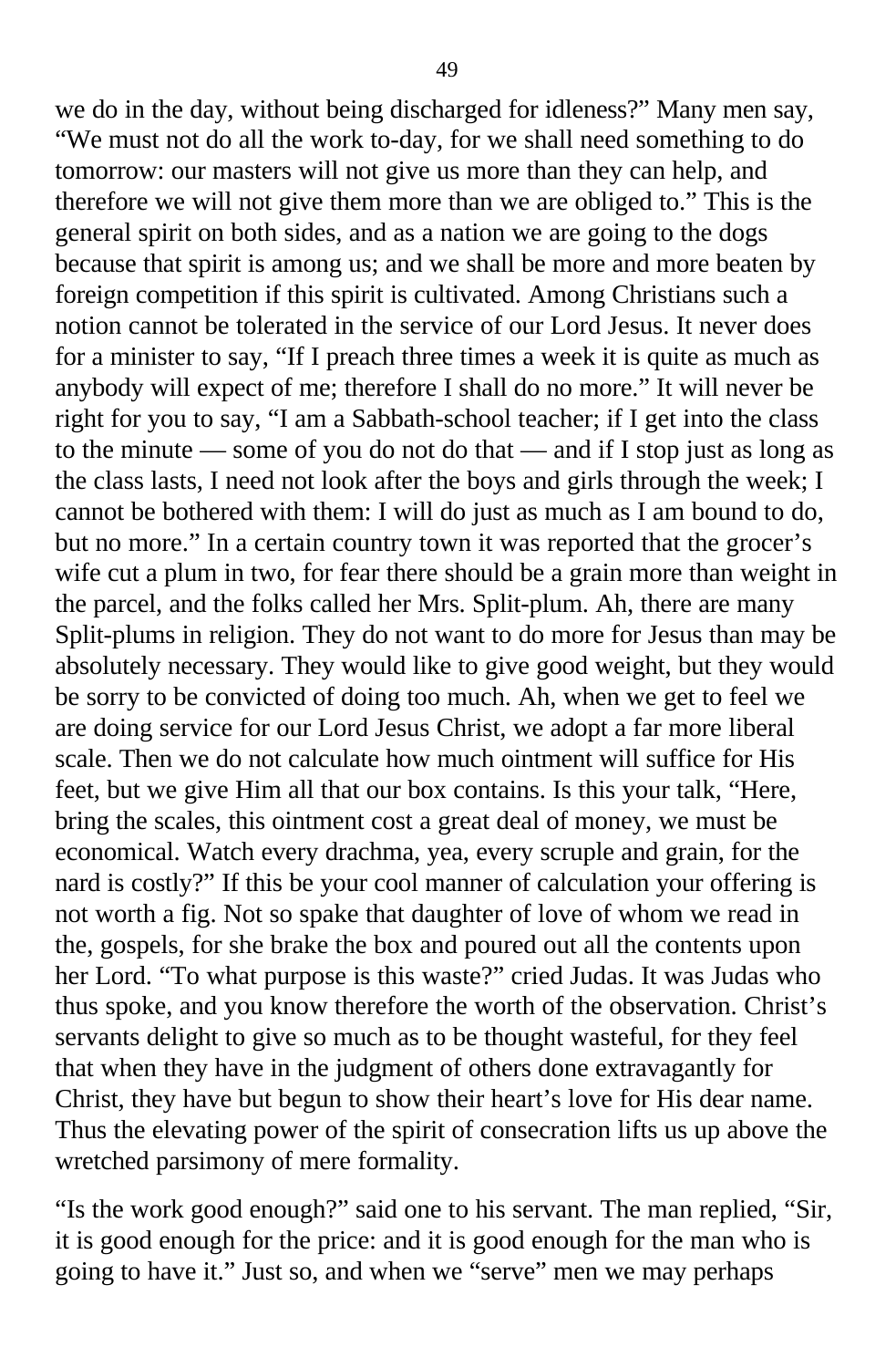rightly judge in that fashion, but when we come to serve Christ, is anything good enough for Him? Could our zeal know no respite, could our prayers know no pause, could our efforts know no relaxation, could we give all we have of time, wealth, talent, and opportunity, could we die a martyr's death a thousand times, would not He, the Best Beloved of our souls, deserve far more? Ah, that He would. Therefore is self-congratulation banished for ever. When you have done all, you will feel that it is not worthy of the matchless merit of Jesus, and you will be humbled at the thought. Thus, while doing all for Jesus stimulates zeal, it fosters humility, a happy blending of useful effects.

The resolve to do all as unto the Lord will elevate you above that craving for recognition. which is a disease with many. It is a sad fault in many Christians that they cannot do anything unless all the world is told of it. The hen in the farm-yard has laid an egg, and feels so proud of the achievement that he must cackle about it: everybody must know of that one poor egg, till all the country round resounds with the news. It is so with some professors: their work must be published, or they can do no more. "Here have I," said one, "been teaching in the school for years, and nobody ever thanked me for it; I believe that some of us who do the most are the least noticed, and what a shame it is." But if you have done your service unto the Lord you should not talk so, or we shall suspect you of having other aims. The servant of Jesus will say, "I do not want human notice. I did it for the Master; He noticed me, and I am content. I tried to please Him, and I did please Him, and therefore I ask no more, for I have gained my end. I seek no praise of men, for I fear lest the breath of human praise should tarnish the pure silver of my service."

If you seek the praise of men you will in all probability tail in the present, and certainly you will lose it in the future sooner or later. Many men are more ready to censure than to commend; and to hope for their praise is to seek for sugar in a root of wormwood. Man's way of judging is unjust, and seems fashioned on purpose to blame all of us one way or another. Here is a brother who sings bass, and the critics say, "Oh, yes, a very fine bass voice, but he could not sing treble." Here is another who excels in treble, and they say, "Yes, yes, but we prefer a tenor." When they find a tenor they blame him because he cannot take the bass. No one can be candidly praised, but all must be savagely censured. What will the great Master say about it? Will He not judge thus — "I have given this man a bass voice, and he sings bass, and that is what I meant him to do I gave that man a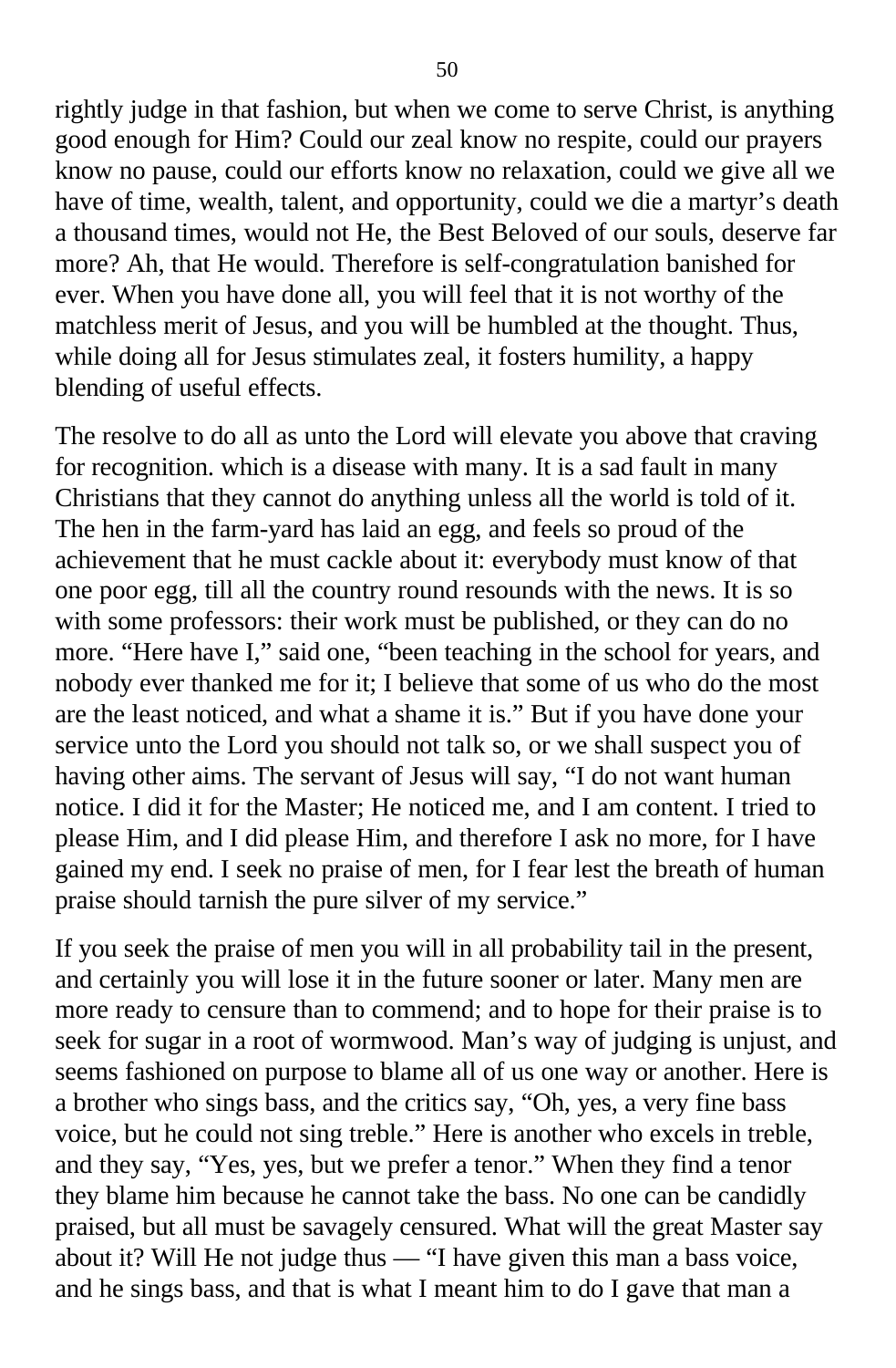tenor voice, and he sings tenor, and that is what I meant him to do I gave that man a treble voice, and he sings treble, and so takes the part I meant him to take. All the parts blended together make up sweet music for My ears?" Wisdom is justified of her children, but folly blames them all round. How little we ought to care about the opinions and criticisms of our fellow-men when we recollect that He who made us what we are, and helps us by His grace to act our part, will not judge us after the mode in which men carp or flatter, but will accept us according to the sincerity of our hearts. If we feel, "I was not working for you; I was working for God," we shall not be much wounded by our neighbors' remarks. The nightingale charms the ear of night. A fool passes by, and declares that he hates such distracting noises. The nightingale sings on, for it never entered the little minstrel's head or heart that it was singing for critics: it sings because He who created it gave it this sweet faculty. So may we reply to those who condemn us, — "We live not unto you, O men; we live unto our Lord." Thus do we escape the discouragements which come of ungenerous misapprehension and jealous censure.

If those you seek to bless be not saved, yet you have not altogether failed, for you did not teach or preach having the winning of souls as the absolute ultimatum of your work, you did it with the view of pleasing Jesus, and He is pleased with faithfulness even where it is not accompanied with success. Sincere obedience is His delight even if it lead to no apparent result. If the Lord should set His servant to plow the sea or sow the sand He would accept his service. If we should have to witness for Christ's Name to stocks and stones, and our hearers should be even worse than blocks of marble, and should turn again and rend us, we may still be filled with contentment, for we shall have done our Lord's will, and what more do we want? To plod on under apparent failure is one of the most acceptable of all works of faith, and he who can do it year after year is assuredly wellpleasing unto God.

We shall have to go away from our work soon, so men tell us, and we are apt to fret about it. The truth is we shall go on with our work for ever if our service is pleasing to the Lord. We shall please Him up yonder even better than we do here. And what if our enterprise here should seem to end, as far as man is concerned, we have done it unto the Lord, and our record is on high, and therefore it is not lost. Nothing that is done for Jesus will be destroyed: the flower may fade, but its essence remains; the tree may fall, but its fruit is stored; the cluster may be crushed, but the wine is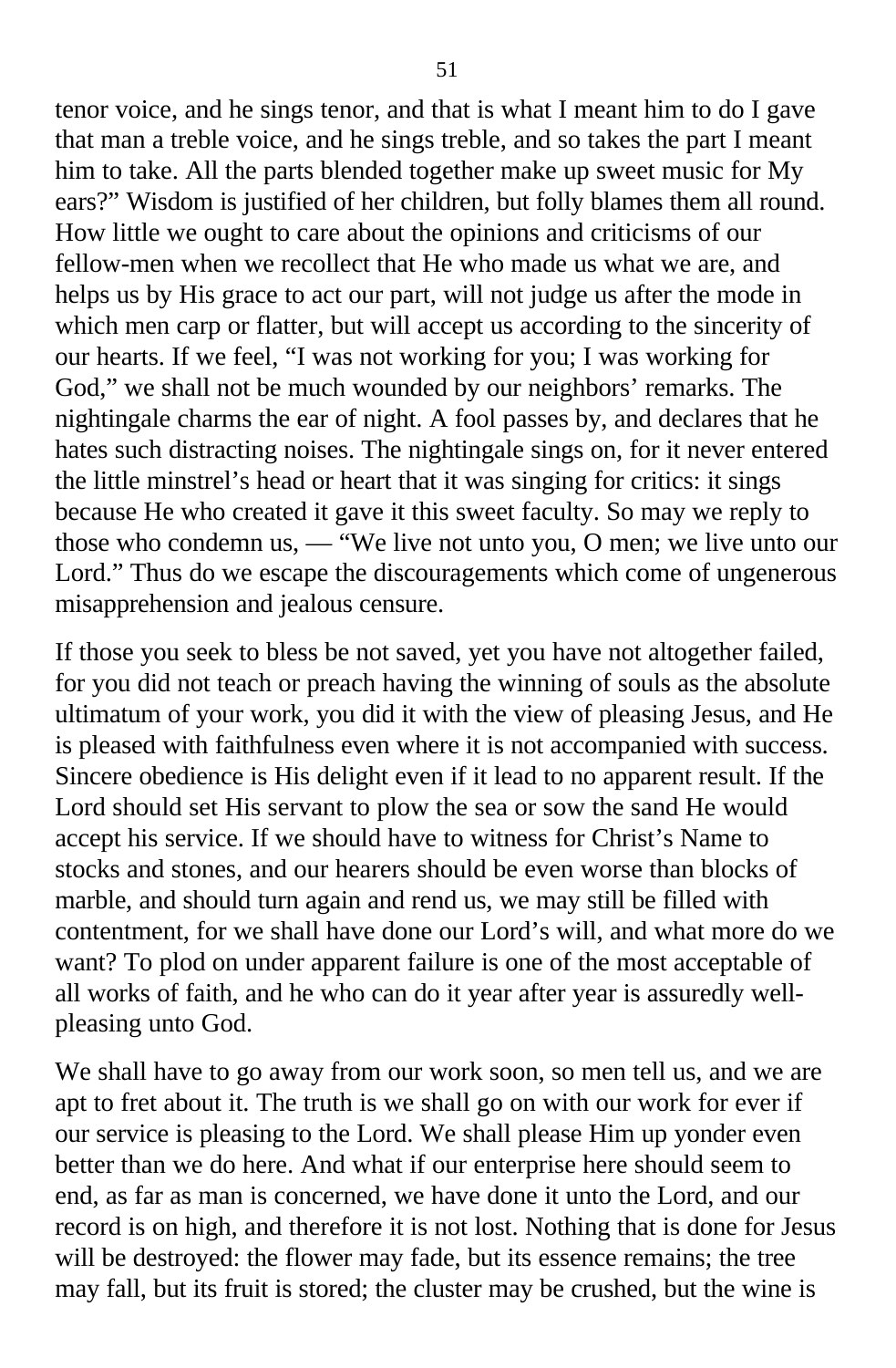preserved; the work and its place may pass away, but the glory which it brought to Jesus shines as the stars for ever and ever.

A due sense of serving the Lord would ennoble all our service beyond conception. Think of working *for Him, —* for Him, the best of Masters, before whom angels count it glory to bow. Work done for Him is in itself the best work that can be, for all that pleases Him must be pure and lovely, honest and of good report. Work for the eternal Father and work for Jesus are works which are good and only good. To live for Jesus is to be swayed by the noblest of motives. To live for the incarnate God is to blend the love of God and the love of men in one passion. To live for the ever-living Christ is elevating to the soul, for its results will be most enduring. When all other work is dissolved this shall abide. Men spake of painting for eternity, but we in very deed serve for eternity.

Soon shall all worlds behold the nobility of the service of Christ, for it will bring with it the most blessed of all rewards, When men look back on what they have done for their fellows, how small is the recompense of a patriotic life! The world soon forgets its benefactors. Many and many a man has been borne aloft in youth amidst the applause of men, and then in his old age he has been left to starve into his grave. He who scattered gold at first, begs pence at last: the world called him generous while he had something to give, and when he had bestowed all it blamed his imprudence. He who lives for Jesus will never have ground of complaint concerning his Lord, for He forsaketh not His saints. Never man regretted ought he did for Jesus yet, save that he may regret that he has not done ten times more. The Lord will not leave His old servants. "O God, thou hast taught me from my youth and hitherto have I declared Thy wondrous works; now also when I am old and grey-headed, O God, forsake me not," such was the prayer of David, and he was confident of being heard. Such may be the confidence of every servant of Christ. He may go down to his grave untroubled; he may rise and enter the dread solemnities of the eternal world without a fear, for service for Christ creates heroes to whom fear is unknown.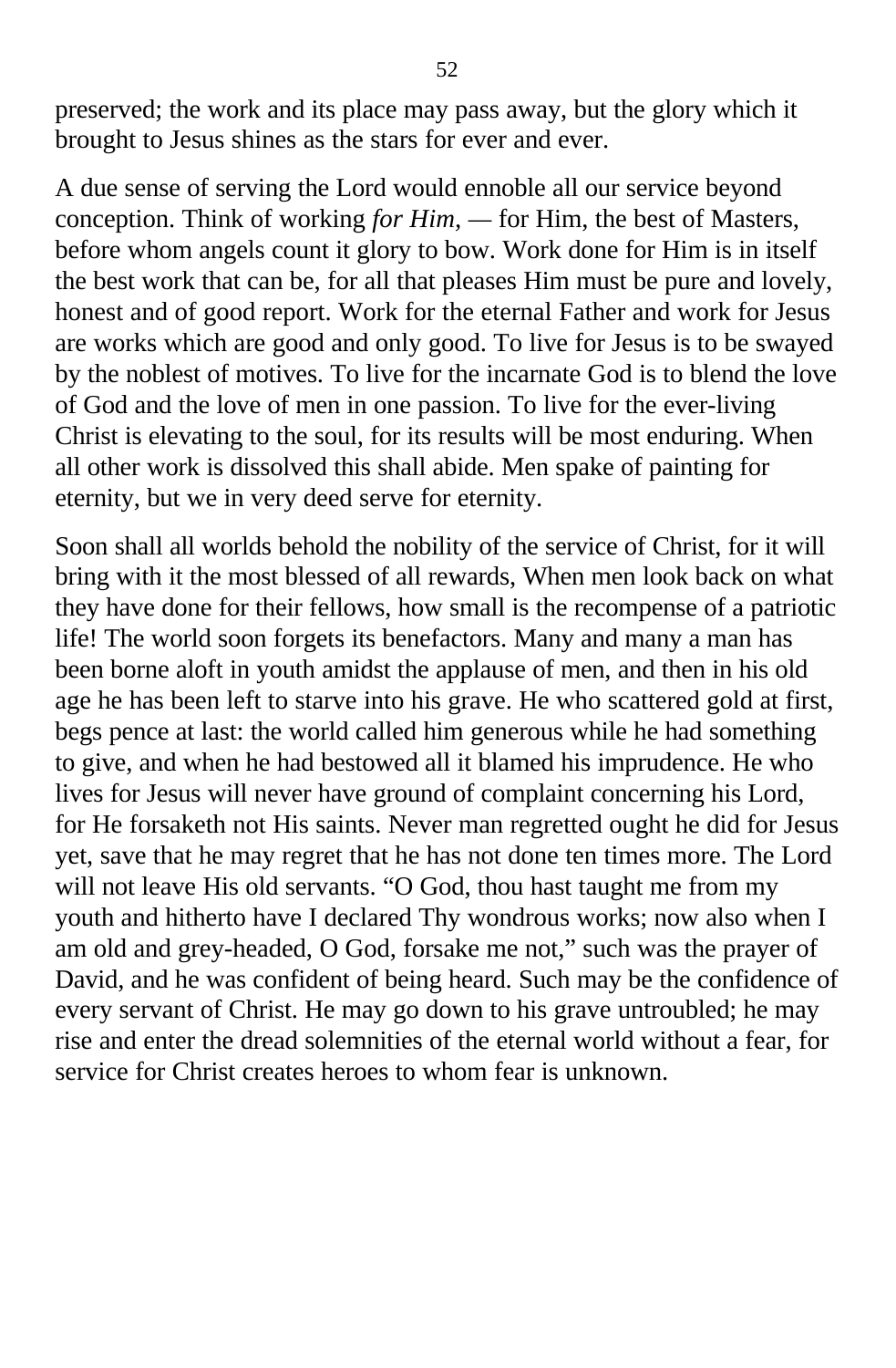## IN THE SUNDAY SCHOOL.

SUNDAY-SCHOOL work is *well-doing.* How can it be otherwise, for it is an act of obedience? I trust you have entered upon it because you call Jesus your Master and Lord, and you wish to fulfill the great command, "Go ye into all the world, and preach the gospel to every creature." You find children to be creatures, fallen creatures, but still lovable little things, full of vigor and life, and glee. You see them to be a component part of the race, and you conclude at once that your Master's command applies to them. You are not like the disciples who would put them back, for you have learned from their mistake, and you remember the words of their Master and yours, "Suffer the little children to come unto me, and forbid them not." You know, too, that out of the mouths of babes and sucklings he hath ordained strength because of the adversary; so that you are sure that He included the little ones in the general commission when He said, "Preach the gospel, to every creature."

You are doubly sure that you are obeying His will because you have certain special precepts which relate to the little ones, such as "Feed my lambs," and "Train up a child in the way he should go, and when he is old he shall not depart from it." You know that it is our duty to preserve alive a testimony in the world, and therefore you are anxious to teach the Word to your children that they may teach it to their children, that so, from generation to generation, the Word of the Lord may be made known. Be the task pleasant or irksome to you, it is not yours to hesitate, but to obey. The love which has redeemed you also constrains you. You feel the touch of the sacred hand upon your shoulder, the hand which once was pierced, and you hear your Redeemer say, "As my Father hath sent me, even so send I you;" and because of that sending, you go forth to the little ones in obedience to His will. He who obeys is doing well, and in this sense your service among; the little ones is well-doing.

Well-doing it is, again, because *it brings glory to God.* We must always continue to receive from God, who is the great fountain of goodness and blessing, but yet, in infinite condescension, he permits us to make Him some return. As the dewdrop reflects the beam with which the great sun adorns it, so may we, in our measure, make the light of our great Father to sparkle before the eyes of men. Our lives may be as the rivers which run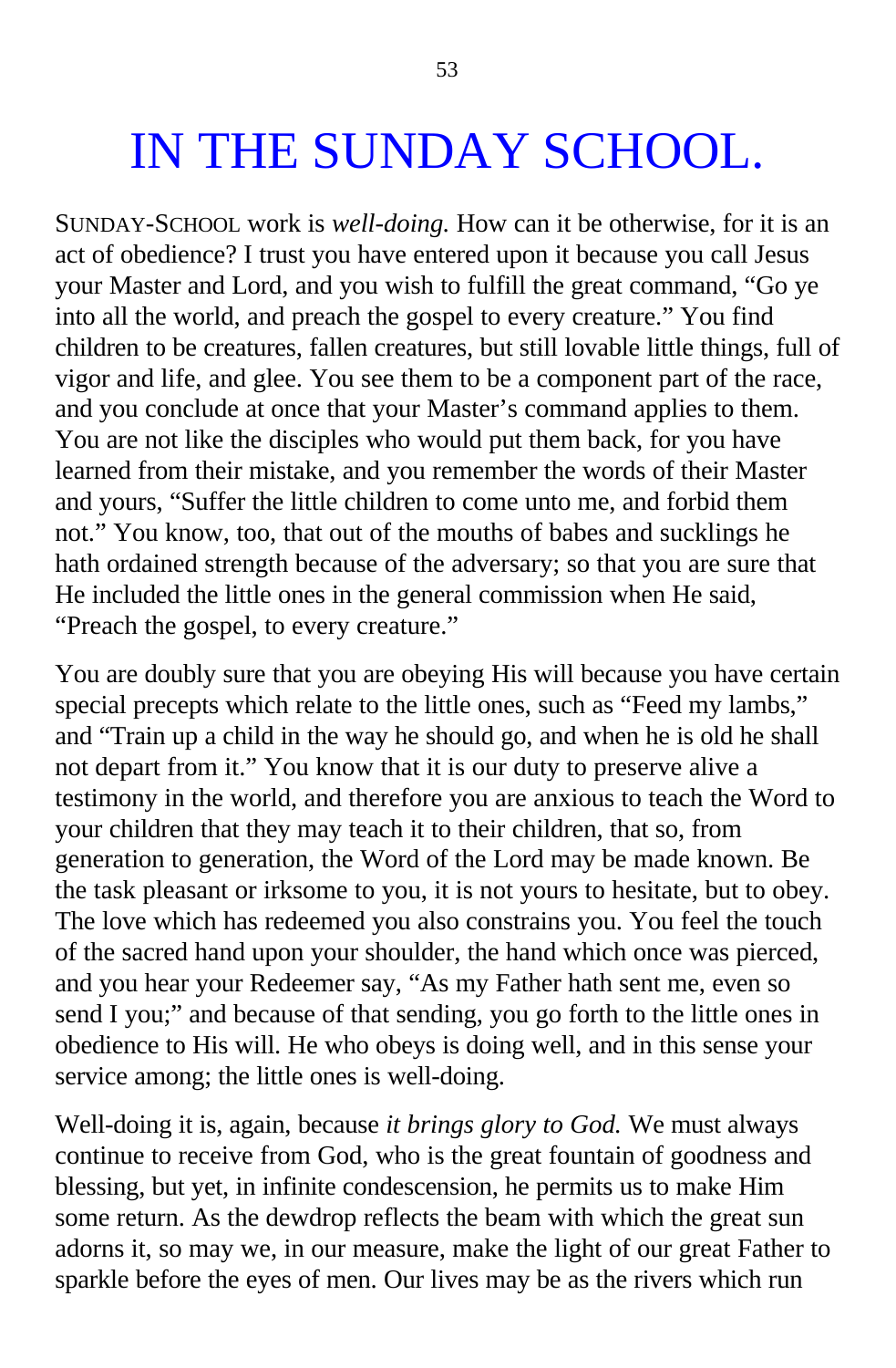into the sea from whence they originally came. Whenever we attempt that which will clearly promote the divine glory, we are well-doing. When we make known Jehovah's grace, when we work in accordance with His purposes of love, when we speak forth the truth which honors His beloved Son; whenever, indeed, the Holy Spirit through us bears witness to the eternal verities of the gospel, there is well-doing towards God. We cannot increase His intrinsic glory, but through His Spirit we can make His glory to be more widely seen and among the choicest ways of doing this we give a high place to the teaching of children the fear of the Lord, in order that they may be a seed to serve Him, and to rejoice in His salvation.

And who shall doubt that Sabbath-school work is *well-doing towards man?* The highest form of charity is to teach our fellow-man the gospel of Jesus Christ. Thou mayest give bread to thy fellow, but when he has eaten, it is gone; if thou givest him the bread of life, it abides with him for ever. Thou mayest give him bread in plenty, but in due time he will die, as his fathers have done before him; but if thou givest him the bread of heaven, and he eat thereof, he shall live for ever. God has enabled thee to hand out to him immortal food, even Jesus, who is "that bread from heaven." What a blessing it is to a man if you are the instrument of changing his heart, and so of emancipating him from vice and making him free unto holiness? To lead a soul to Christ is to lead it to heaven. It is assuredly a noble part of benevolence to deliver the gospel to the sons of men; and, if possible, this benevolence is of a still higher kind when you deliver the truth of God to children, for as prevention is better than a cure, so is it better to prevent a life of vice than to rescue from it; and as the earlier a soul has light the shorter is its night of darkness, so the earlier in life salvation comes to the heart the better, and greater is the benediction To receive the dew of grace while we are yet in the dew of youth is a double boon.

Your work is; one of well-doing, of the most thorough and radical kind, for you strike at the very root of sin in the child by seeking his regeneration. You desire, by the grace of God, to win the heart for Christ at the beginning of life, and this is; the best of blessings. I hope you are not among those who only hope to see your children converted when they, are grown up, and feel satisfied to let them remain in their sins while they are children. I hope that you pray for the conversion of children as children, and are working to that end by the Spirit's gracious aid. If you are doing so, I know not of any service more fit to engage the angels of heaven, if they could be permitted to undertake it. Surely, if they could teach the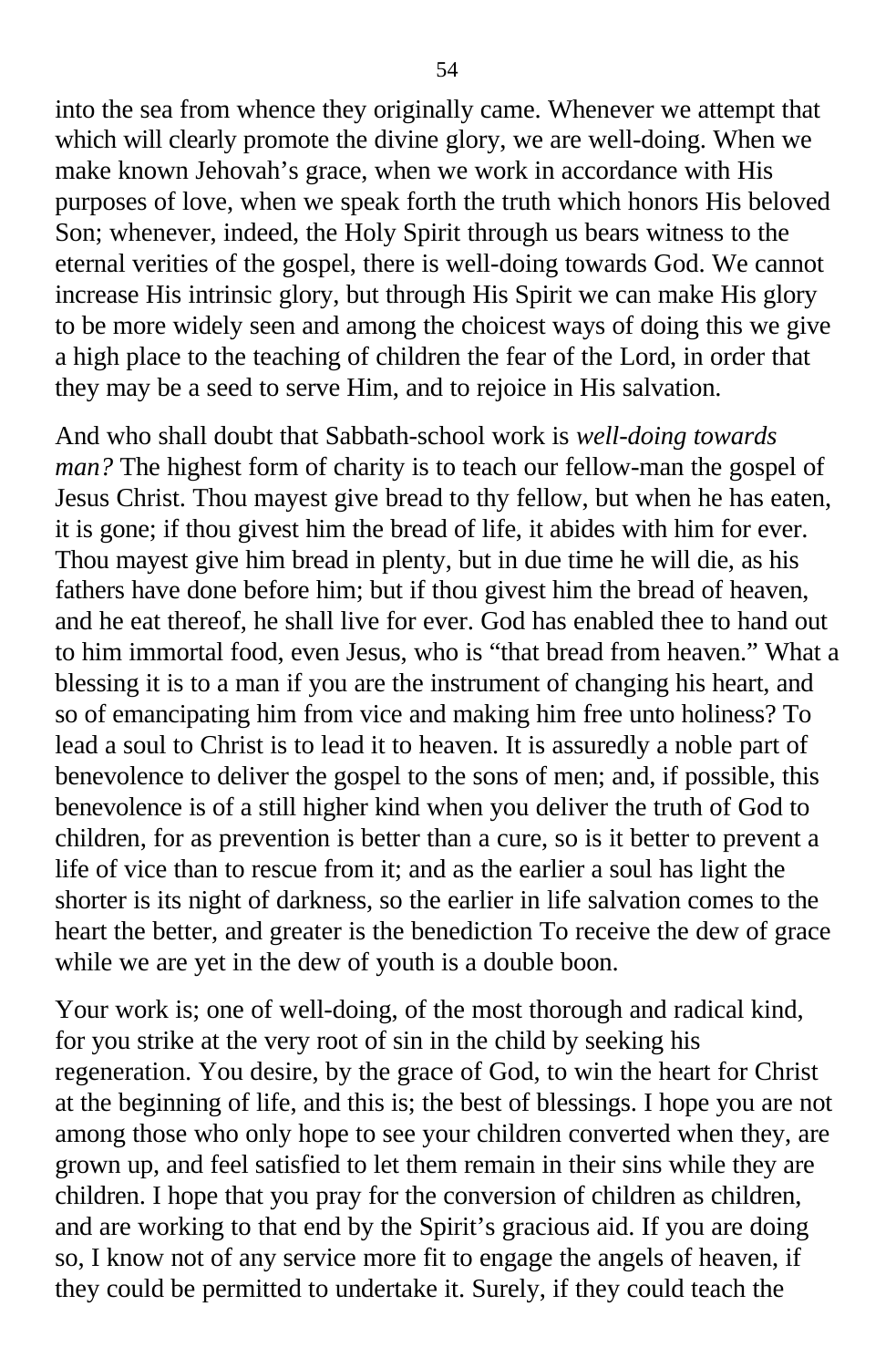gospel to mankind, and had their choice of learners, they might, well pass those by who are already hardened in sin, and who can only give their tottering age to Christ; and gather for Him the young whose day is but dawning. We may not set one work against another, but at any rate, we may count ourselves happy if our sphere is among the young. Let us gather the rosebuds for Jesus. Let us bring to Him the virgin in her earliest beauty, and the young man in his first vigor, before sin and age have quite despoiled them of their charms. Let us find for Him those who can give Him a whole life, and honor Him from dawn till its eve. Oh, it is glorious to have such work for Jesus! Go ye to your youthful charges, rejoicing in your work, for it is well-doing.

When I had a little garden of my own, and put in mustard and cress, I went the next morning to see if it was sprouting, and was; not satisfied to wait for the due season. I turned over the mould, and I daresay I checked the growth of the seed by my over haste. It is quite possible for teachers to commit the same folly by art unbelieving hurry, expecting to reap tomorrow what they have sown to-day. Immediate fruit may come, for God worketh marvelously, but whether it does or not, your plain duty is to sow. Reap you shall, but meanwhile you must be satisfied to go on sowing, sowing, sowing, even to the end. Reaping is your *reward,* but sowing is your work. Sowing, sowing, ever sowing, till the hand is palsied in death, and the seed basket is carried on another arm. Well-doing by sowing the seed is your work.

You will be tempted to grow weary. Hard work, this teaching children. Some, good souls seem born to it, do it splendidly, and enjoy it; to others it is a stern labor. Some are by constitution exceedingly inapt at it, but I do not think that they should excuse themselves by that fact, but should educate themselves into loving the work: many people around us are very inapt at anything which would cause them a perspiration, but we call them lazy, and goad them on. It is no new thing for men to attempt to escape the army by pretending to be in bad health, but we must have none of this cowardly malingering in Christ's army; we must be ready for anything and everything. We must compel ourselves to duty when it goes against the grain, When it is a clear duty, obedience must master our aversion. I have no doubt whatever that teaching is, to some, very toilsome work, but then it has to be done all the same. I delight to hear you speak with holy enthusiasm of the privilege of teaching children, and I fully believe in it; but I know also. that it requires no small degree of self-denial on your part,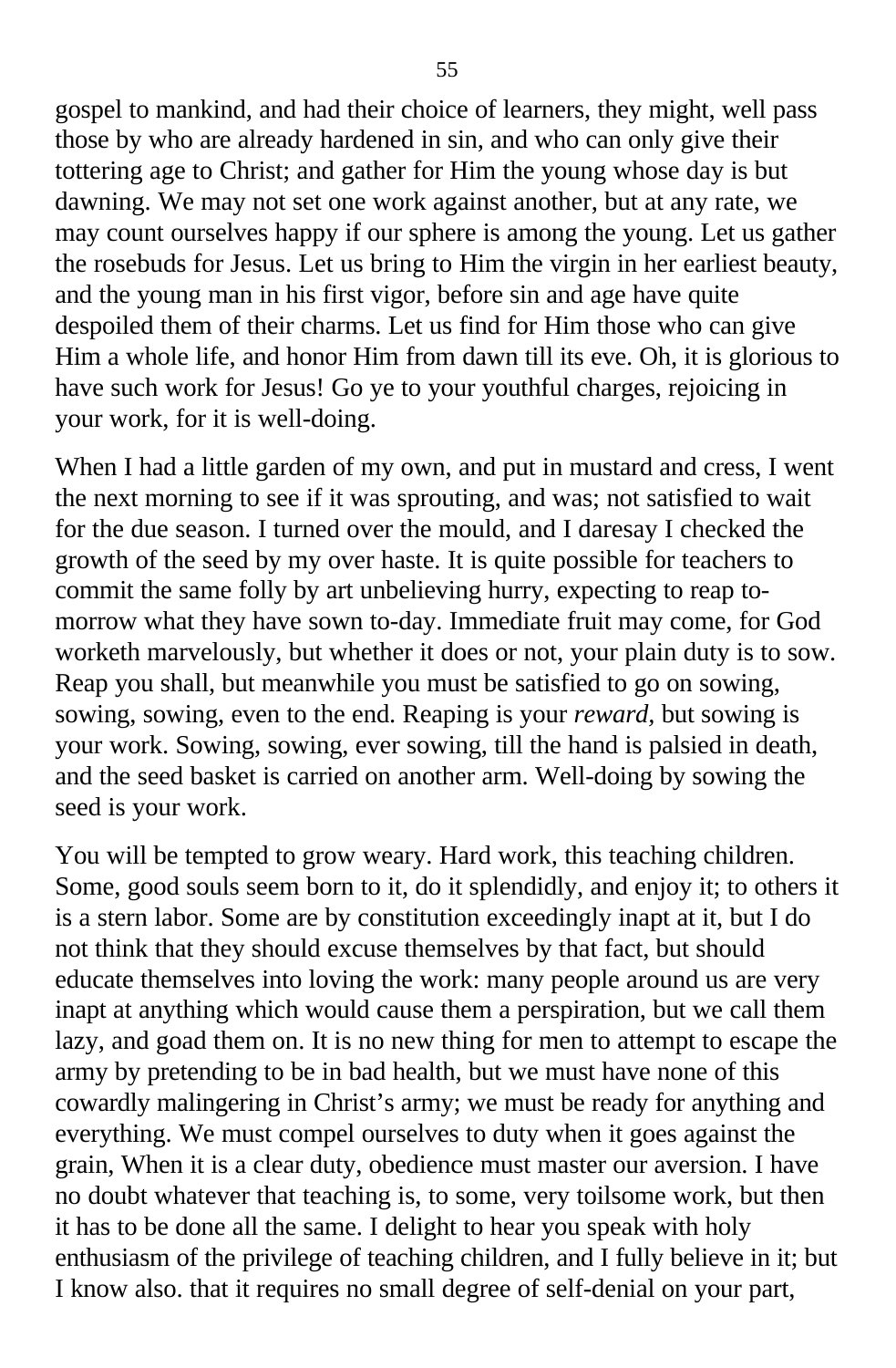self-denial for which the Church does not always give you due credit. To continue from Sabbath to Sabbath drilling some little Biblical knowledge into those noisy boys, and trying to sober down those giddy girls, is no light amusement or pretty pastime. It must be a toil, and therefore it is not difficult to become weary.

Teachers may the more readily tire because the work lasts on year after year. I admire the veterans of your army. There ought to be an Old Guard as well as new regiments. Why leave this work to young beginners? Did not David say, "Come, ye children, hearken unto me, and I will teach you the fear of the Lord," when he was in the prime of life? Why, then, do so many cease to teach when they are best qualified to do so? Have not many aged persons a gentleness and an impressiveness which peculiarly qualify them to arrest the attention of the young? As they know more by experience than most of us, should they not be all the readier to impart instruction? It was always my delight to sit at my grandfather's feet when he told out his experience of the grace of God. When he was eighty years old or more his witness to the faithfulness of God was worth going many miles to hear. There are scores of aged men and women whose life-story ought to be often told among children; with their loving ways and cheerful manners they would be an acquisition to any school for the children's sake, while to the teachers their weight and wisdom would be an incalculable benefit. Die in harness if your mental and physical vigor will permit. Still, the long round of many years' labor must tend to make the worker weary; and the more so if the work is allowed to become monotonous, as in some schools it certainly is. You go to the same dingy room and sit on the same chair before the same class of boys. It is true the boys are not the same boys, for though the proverb says, "Boys will be boys," I find that they will *not* be boys, but that they will be men; but still one boy is so much like another boy that the class is evermore the same. The lessons vary but the truth is the same, and the work of teaching is like the sowing of seed very much the same thing over and over again. Lovers of change will hardly find in regular Sunday-school work a field for their fickleness. The text says, "Be not weary." Are you tired out? How long have you been teaching? A thousand years? You smile; and I smile, too, and say — Do not be weary with any period of service short of that. Our Lord deserves a whole eternity to be spent in His praise, and we hope so to spend it; and, therefore, let us not be weary with the few years which constitute the ordinary life of man.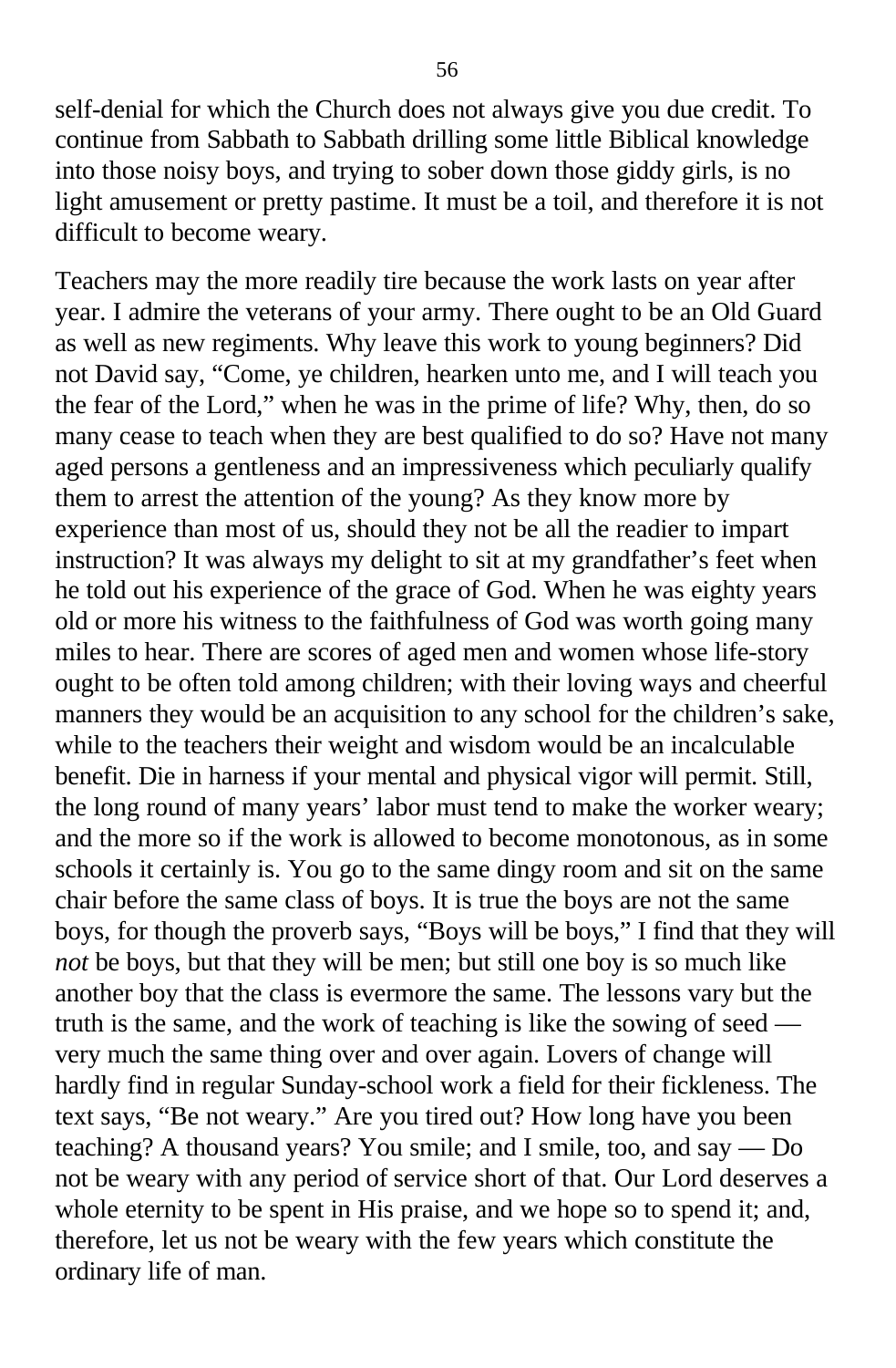# HARD WORK AND ITS REWARD.

DO you not think that at times our getting lax in Christian work arises from our being very low in grace? As a rule, you cannot get out of a man that which is not in him. You cannot go forth yourself to your class and do your work vigorously if you have lost inward vigor. You cannot minister before the Lord with the unction of the Holy One if that unction is not upon you. If you are not living near to God and in the power of God, then the power of God will not go forth through you to the children of your care; so that I think we should judge, when we become discontented and down-hearted, that we are out of sorts spiritually. Let us say to ourselves, "Come! my soul! What aileth thee? This faint heart is a sign that thou art out of health. Go to the great Physician, and obtain from Him a tonic which shall brace thee. Come, play the man. Have none of these whims! Away with your idleness! The reaping-time will come, therefore thrust in the plow."

'Is not another reason why we become down-hearted to be found in the coldness and indifference of our fellow-Christians? We see others doing the Lord's work carelessly and when we are all on fire ourselves we find them to be cold as ice: we get among people in the church who do not seem to care whether the souls of the children are saved or not, and thus we are apt to be discouraged. The idleness of others should be an argument for our being more diligent ourselves. If our Master's work is suffering at the hands of our fellow-servants should we not try to do twice as much ourselves to make up for their deficiencies? Ought not the laggards to be warnings to us lest we also come into the same lukewarm condition? To argue that I ought to be a sluggard because others loiter is poor logic.

Sometimes, too  $\overline{\phantom{a}}$  am ashamed to mention it  $\overline{\phantom{a}}$  I have heard of teachers becoming weary from want of being appreciated. Their work has not been sufficiently noticed by the pastor, and praised by the superintendent, and sufficient notice has not been taken of them and their class by their fellowteachers. I will not say much about this cause of faintness, because it is so small an affair that it is quite below a Christian. Appreciation! Do we expect it in this world? The Jewish nation despised and rejected their King, and even if we were as holy as the Lord Jesus we might still fail to be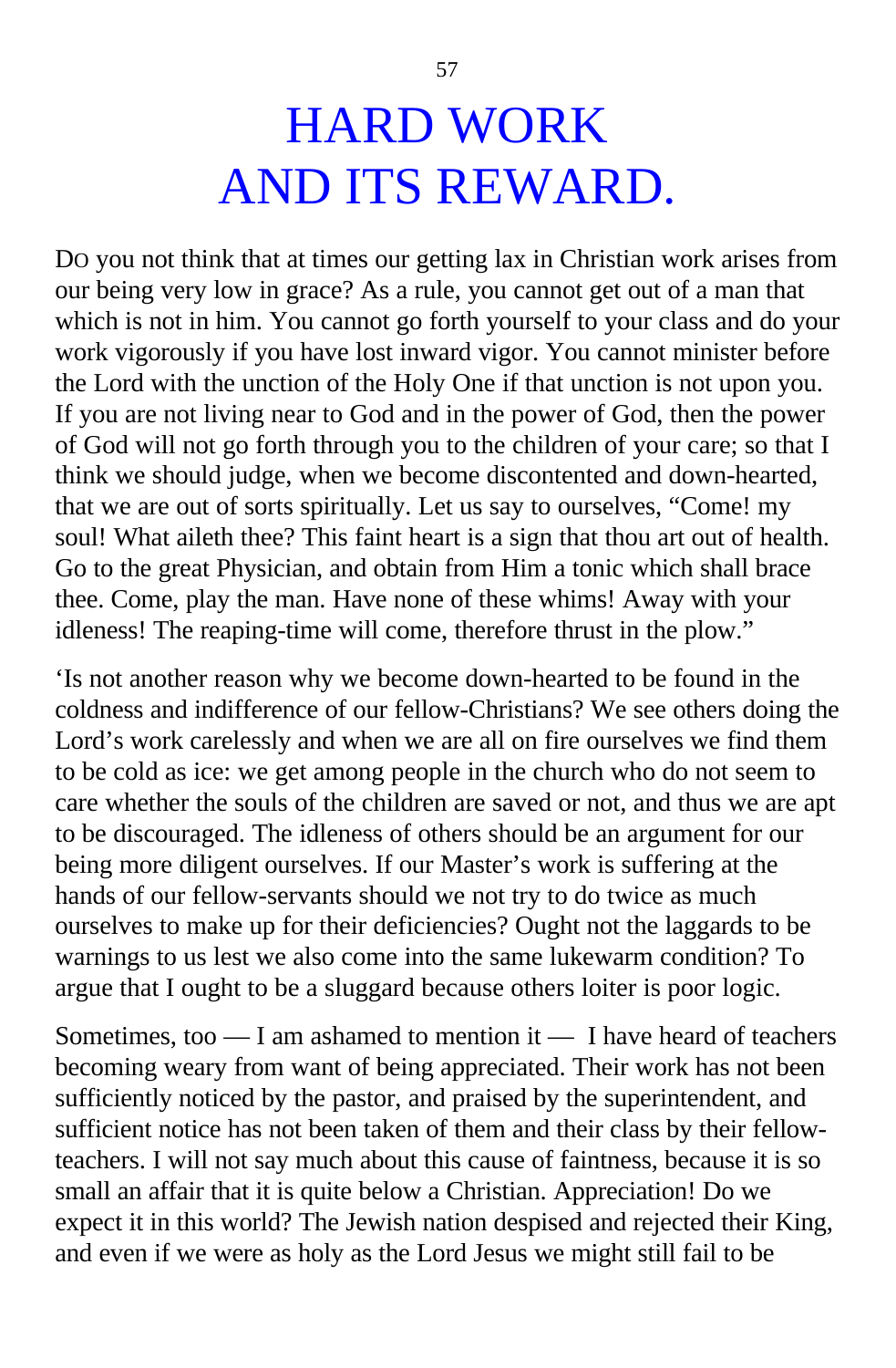rightly judged and properly esteemed. What matters it? If God accepts us we need not be dismayed, though all should pass us by.

Perhaps, however, the work itself may suggest to us a little more excuse for being weary. It is hard work to sow on the highway, and amidst the thorns — hard work to be casting good seed upon the rock year after year. Well, if I had done so for many years, and was enabled by the Holy Ghost, I would say to myself: "I shall not give up my work because I have not yet received a recompense in it, for I perceive that in the Lord's parable three sowings did not succeed, and yet the one piece of good ground paid for all. Perhaps I have gone through my three unsuccessful sowings, and now is my time to enjoy my fourth, in which the seed will fall upon good ground." It is a pity, when you have had some years of rough work, to give all up now. Why, now you are going to enjoy the sweets of your former labor. It would be a pity, just when you have mastered your class, and prepared the way for a blessing, for you to run away from it. There is so much less of difficulty for you to overcome by as much as you have already overcome. He who has passed so many miles of a rough voyage will not have to go over those miles again: do not let him think of going back. To go back, indeed, in this pilgrimage were shameful and as we have no armor for our back, it would be dangerous. Putting our hand to this plow and looking back will prove that we were unworthy of the kingdom. If there be a hundred reasons for giving up your work of faith, there are fifty thousand for going on with it. Though there are many arguments for fainting, there are far more arguments for persevering. Though we might be weary, and do sometimes feel so, let us wait upon the Lord and renew our strength, and we shall mount up with wings as eagles, forget our weariness, and be strong in the Lord and in the power of His might.

We have abundant encouragement in the prospect of reward. "In due season we shall reap, if we faint not."

The reaping time will come. Our chief business is to glorify God by teaching the truth whether souls are saved or not; but still I demur to the statement that we may go on preaching the gospel for years and years, and even all our life-time, and yet no result may follow. They say, "Paul *may* plant and Apollos *may* water, but God giveth the increase." I should like them to find that passage in the Bible. In my English Bible it runs thus: "I (Paul) have planted, Apollos watered; but God gave the increase." There is not the slightest intent to teach us that when Paul planted and Apollos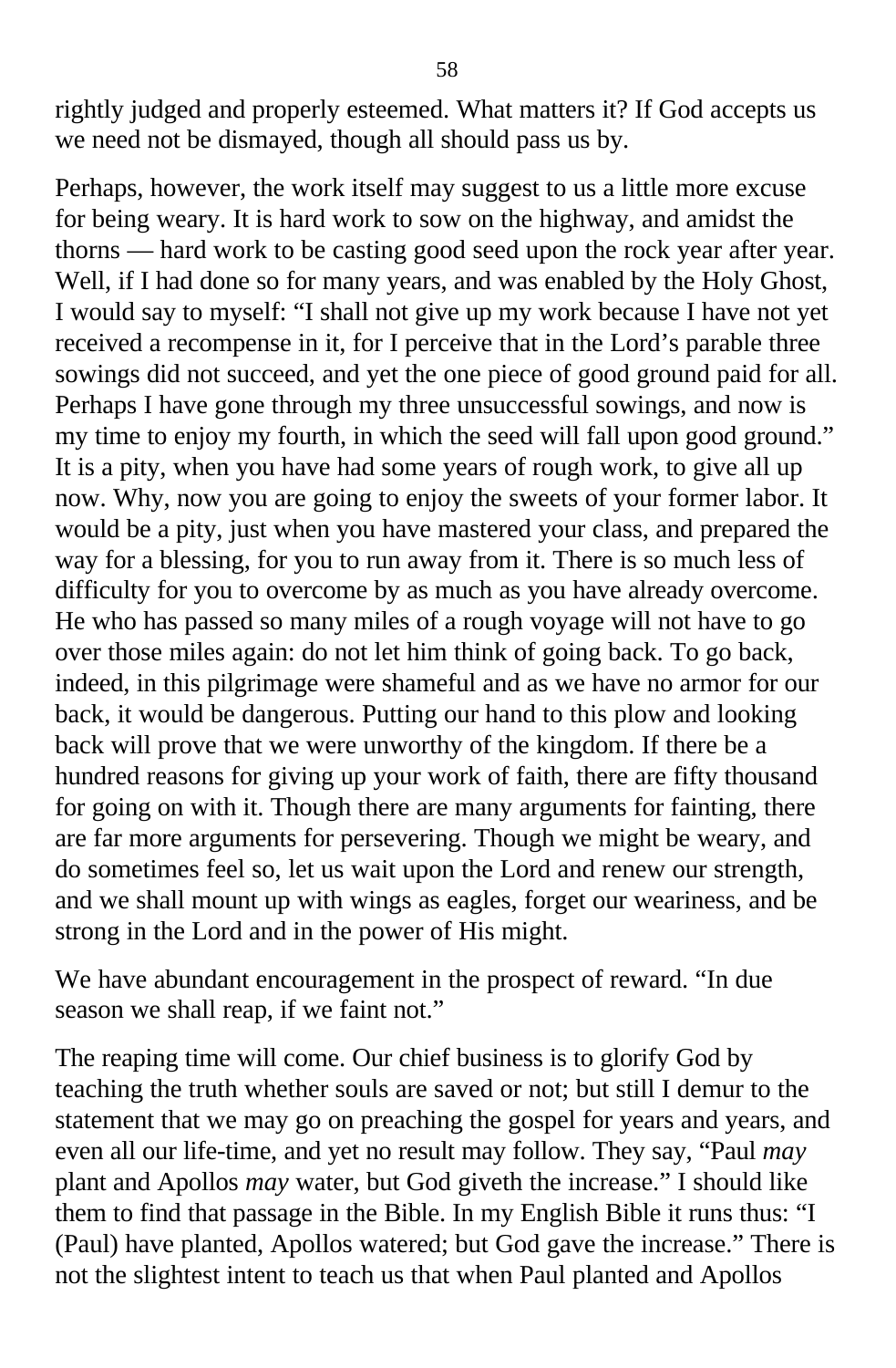watered, God would arbitrarily refuse the increase. All the glory is claimed for the Lord, but honest labor is not despised. I do not say that there is the same relation between teaching the truth and conversion as there is between cause and effect, so that they are invariably connected; but I will maintain that it is the rule of the kingdom that they should be connected, through the power of the Holy Ghost. Some causes will not produce effects because certain obstacles intervene to prevent. A person may teach the gospel in a bad spirit; that *must* spoil it. A person may teach only part of the gospel, and he may put that the wrong way upwards. God may bless it somewhat, but yet the good man may greatly retard the blessing by the mistaken manner in which he delivers the truth. Take it as a rule that the truth of God prayed over, spoken in the fear of the Lord, with the Holy Spirit dwelling in the man who speaks it, will produce the effect which is natural to it. As the rain climbs not up to the skies, and the snow-flakes never take to themselves wings to rise to heaven, so neither shall the Word of God return unto Him void, but it shall accomplish that which He pleases. We have not spent our strength in vain. Not a verse taught to a little girl, nor a text dropped into the ear of a careless boy, nor an earnest warning given to an obdurate young sinner, nor a loving farewell to one of the senior girls, shall be without some result or other to the glory of God. And, taking it all together as a mass, though this handful of seed may be eaten of the birds, and that other seed may die on the hard rock, yet, as a whole, the seed shall spring up in sufficient abundance to plentifully reward the sower and the giver of the seed. We know that our labor is not in vain in the Lord. Go to your classes with this persuasion, "I shall not labor in vain, or spend my strength for nought." "According to your faith, so be it unto you." Take a little measure, and you shall have it filled with the manna of success, but take a great omer, and in its fullness you shall have abundance. Believe in the power of the truth you teach. Believe in the power of Christ about whom you speak. Believe in the omnipotence of the Holy Ghost, whose help you have invoked in earnest prayer. Go to your sowing, and reckon upon reaping.

"Let *us* not be weary, for we shall reap." We shall reap. It is not, "We shall do the work, and our successors shall reap after we are gone." We ought to be very pleased even with that, and no doubt such is often the case. But we shall reap too. Yes, I shall have my sheaves, and you will have yours The plot which I have toiled and wept over shall yield me my sheaves of harvest, and I shall personally gather them. I shall reap. "I never thought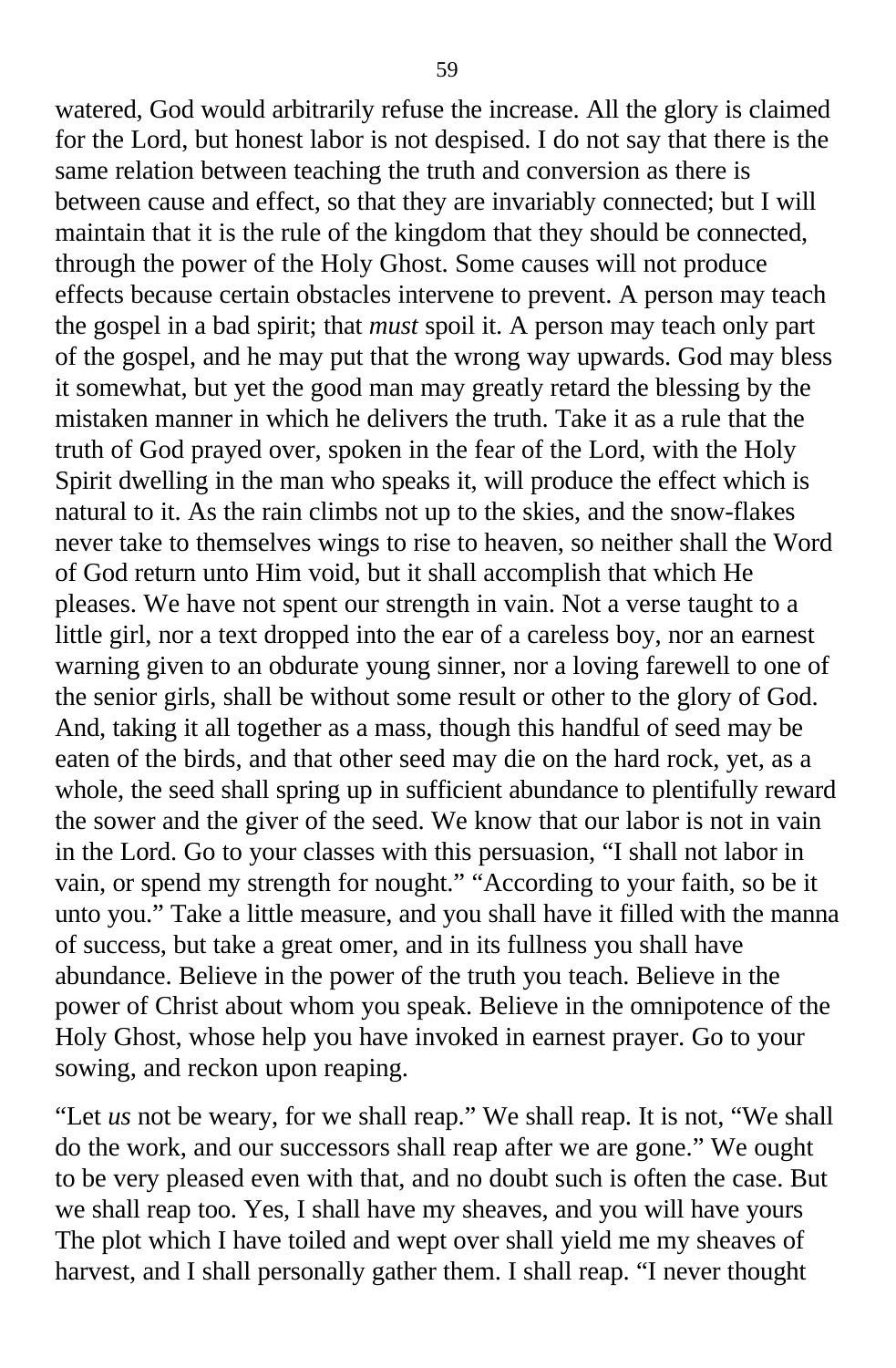much of myself as a teacher," says one, "I always feel that I am hardly competent, and I notice that the superintendent has only trusted me with the little children; but I am so glad to hear that I shall reap. I shall reap. I shall have a dear little one, saved in the Lord, to be my portion." I pray you, if you have never reaped yet, begin to hope. You teachers who are always punctual, I mean of course, if you do not come in time, you do not care whether you reap or not; but I speak to punctual teachers, I speak also to earnest teachers — for if you are not earnest you will never reap: you punctual, earnest, prayerful teachers shall reap. Some teachers do not go in for reaping, and they will not enjoy it. But I am speaking now to real, hardworking, earnest Sunday-school teachers who give their hearts to it, and yet have seen no results. According to the text, you shall reap. Come, my persevering comrades, let us not be discouraged: In due season we shall reap," even we. You shall have your share with others. Though you feel as though you must give it up, you shall yet reap. After sowing all this while, do not cease from labor when reaping time is so near. If I were a farmer, if I did give up my farm, it should be before I sowed my wheat, but if I had done all the plowing and the sowing, I should not say to my landlord, "There are six weeks and then cometh harvest, and I desire to let another tenant come in." No, no. I should want to stop and see the harvest gathered and the wheat taken to market. I should want to have my reward. So wait for your recompense, specially you that have been discouraged, — In due time we shall reap, if we faint not." We who have thought least of our service, and perhaps have exercised least faith, and endured most searchings of heart and most groaning and crying before the Lord, we also "in due season shall reap, if we faint not." What reward can equal the conversion of these young immortals? Is it not the highest felicity that we can enjoy on earth, next to communion with our Lord, to see these little ones saved? Taking the Sunday-school, however; on a broad scale, I think your reward partly lies in rearing up a generation of worship-loving people. We cannot get at the great masses of London, do what we may. Go into what evangelistic assembly you may, you will soon detect from the manner of the singing that the bulk of the people have been accustomed to sacred song. We do not know how to get at the great tens of thousands; but you do. You reach them while they are little, and you send them home to sing their hymns to their fathers, who will not come and sing them. They go and tell their mothers all about Jesus, so that the children of London are the missionaries of our city. They are Christ's heralds to the families where ministers would be totally shut out. You are training them up, and if you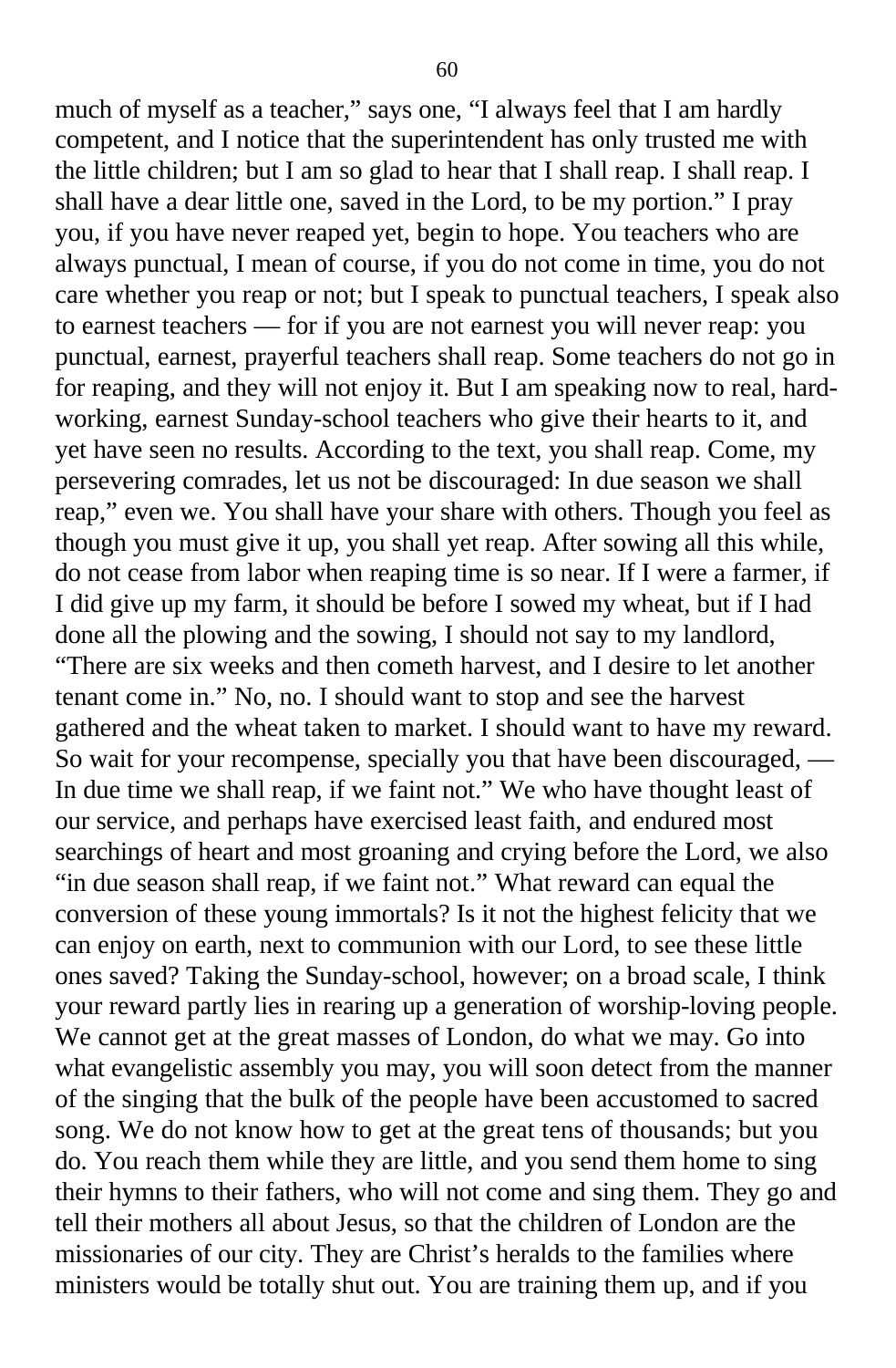do this work well (and I charge you to look well to the connecting link between your senior classes and the church), if you do this work well, we shall require more places of worship, and more earnest ministers, for the people will take to coming to the house of prayer. When that day arrives there will be a grand time for the preachers of the Word. In some villages of England, and especially in Scotland, you will scarcely find a single person absent when the house of God is open! They all go to the kirk, or to the meeting-house. Alas, it is not so in London. We have hundreds of thousands who forget the Sabbath. We have, I fear, more than a million of our fellow-citizens who go so seldom to a place of worship that they may be said to be habitually absent. It will be a grand thing if you can change all this, and give us church-going millions.

And then, I believe that to you there will be another reward, namely, that of saturating the whole population with religious truth. All children are now to be taught to read. Shall they read so as to grow up highwaymen and thieves, or shall they read so as to become servants of the living God?

Very much of that must depend upon you. You will, in due subordination to all other objects, take care to introduce your children to interesting but sound literature. Your boys must read and if you are the teacher of a boy who reads "Jack Sheppard," you will be sadly to blame if he continues to delight in such an abomination. I trust that your leaven will leaven the whole lump of our country; that you will be the means of improving the moral tone of society, and as generation, follows generation I trust we shall see a nation bright with religious knowledge, devout with religious thought, and in all things exalted by justice and truth.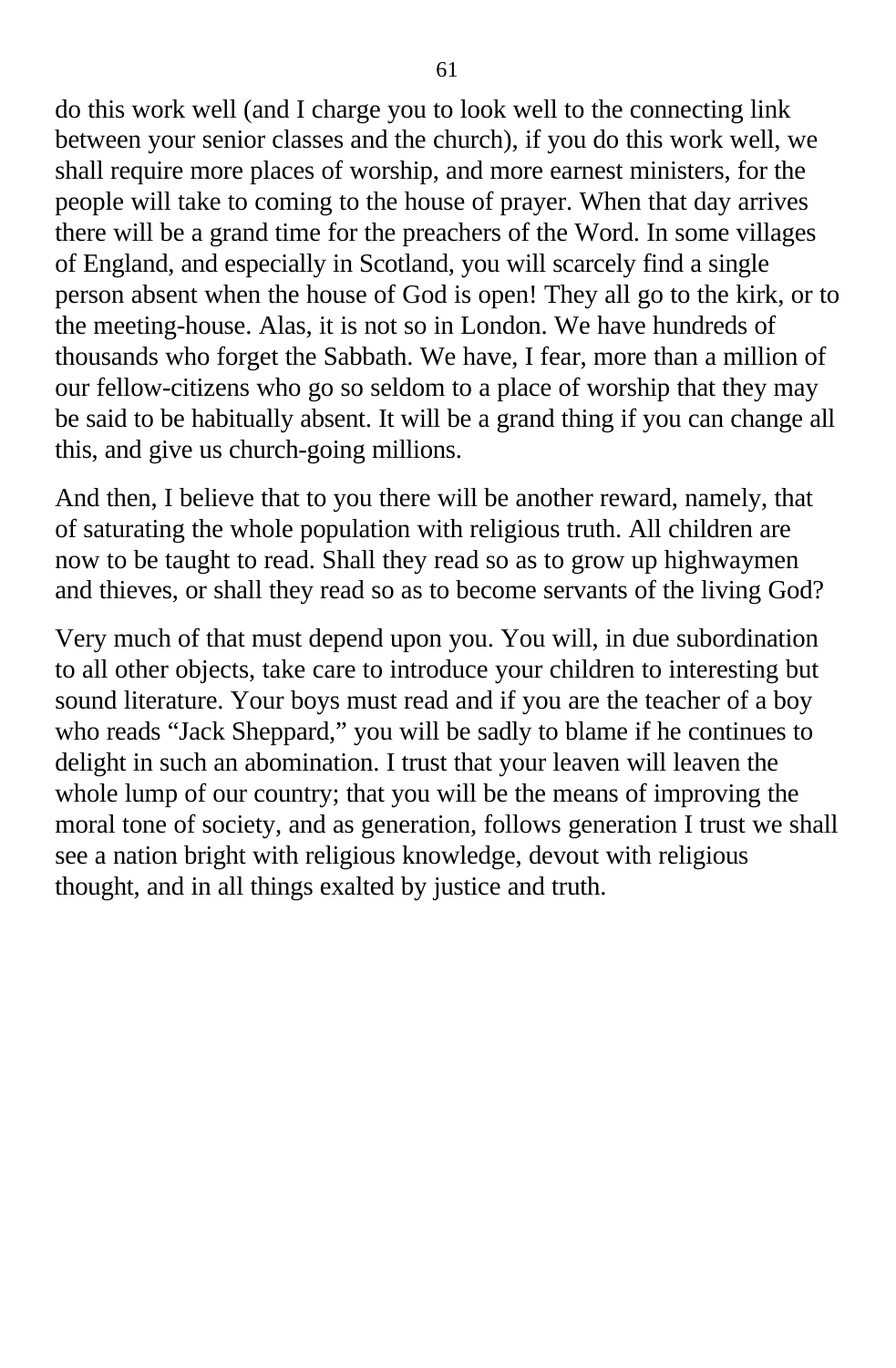I AM afraid that this is a magazine-reading age, a newspaper-reading age, a periodical-reading age, but not so much a Bible-reading age as it ought to be. In Puritanic times men used to have a scant supply of other literature, but they found a library enough in the one Book, the Bible. And how they did read the Bible? How little of Scripture there is in modern sermons compared with the sermons of those masters of theology, the Puritanic divines! Almost every sentence of theirs seems to cast side-lights upon a text of Scripture; not only the one they are preaching about, but many others as well are set in a new light as the discourse proceeds. They introduce blended lights from other passages which are parallel or semiparallel thereunto, and thus they educate their readers to compare spiritual things with spiritual. I would to God that we ministers kept more closely to the grand old Book! We should be instructive preachers if we did so, even if we were ignorant of "modern thought," and were not "abreast of the times." I warrant you we should be leagues ahead of our times if we kept closely to the Word of God. As for you who have not to preach, the best food for you is the Word of God itself. Sermons and books are well enough, but streams that run for a long distance above ground gradually gather for themselves somewhat of the soil through which they flow, and they lose the cool freshness with which they started from the spring head. Truth is sweetest where it breaks from the smitten Rock, for at its first gush it has lost none of its heavenliness and vitality. It is always best to drink at the well and not from the tank. You shall find that reading the Word of God for yourselves, reading *it* rather than notes upon it, is the surest way of growing in grace. Drink of the unadulterated milk of the Word of God, and not of the skim milk, or the milk and water of man's word.

Much apparent Bible reading is not Bible reading at all. The verses pass under the eye, and the sentences glide over the mind, but there is no true reading. An old preacher used to say, the Word has mighty free course among many nowadays, for it goes in at one of their ears and out at the other; so it seems to be with some readers — they can read a very great deal, because they do not read anything. The eye glances, but the mind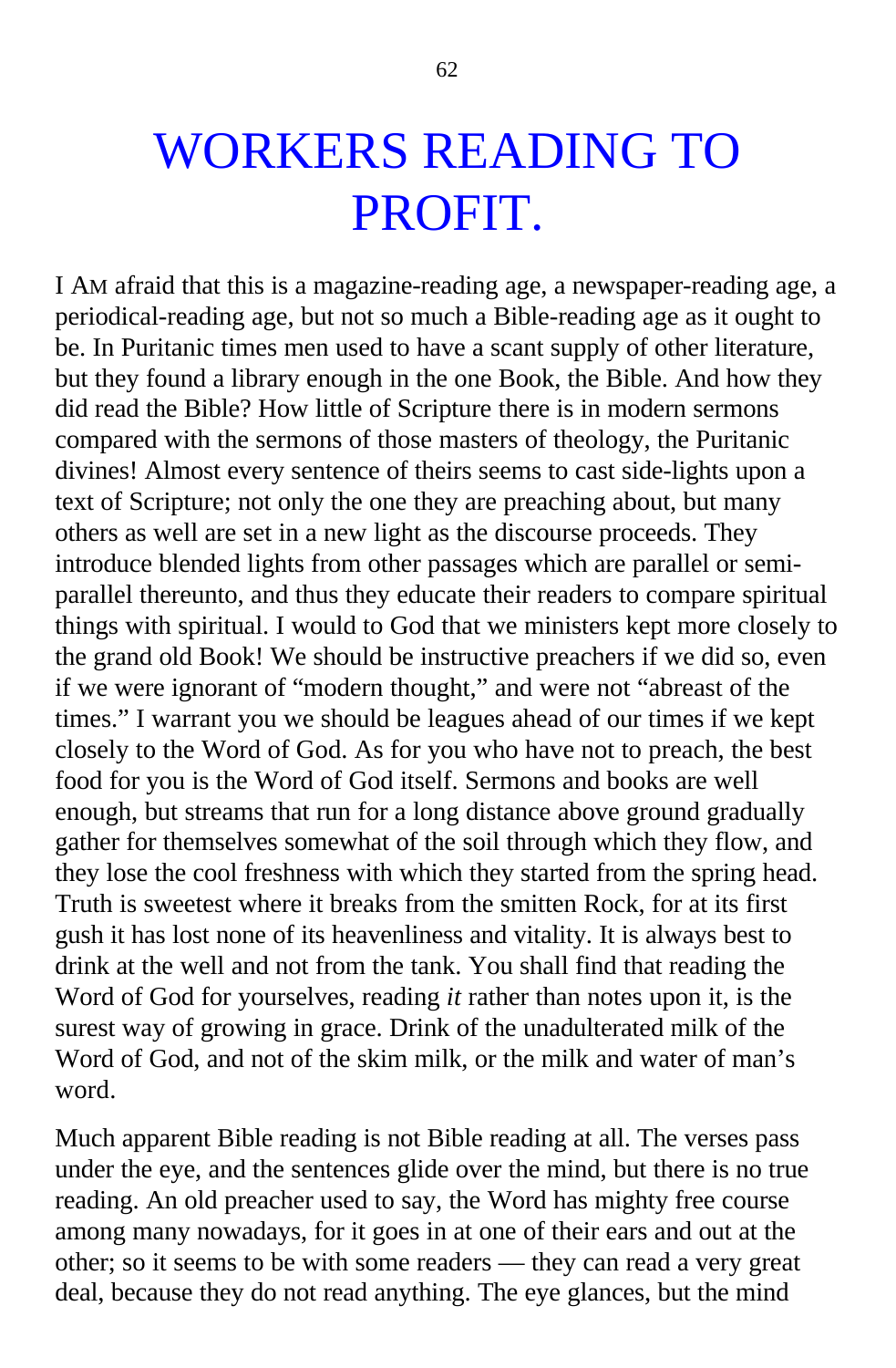never rests. The soul does not light upon the truth and stay there. It flits over the landscape as a bird might do, but it builds no nest therein, and finds no rest for the sole of its foot. Such reading is not reading. Understanding the meaning is the essence of true reading. Reading has a kernel to it, and the mere shell is little worth. In prayer there is such a thing as praying in prayer. So in praise there is a praising in song, an inward fire of intense devotion which is the life of the hallelujah. It is so in fasting: there is a fasting which is not fasting, and there is an inward fasting, a fasting of the soul, which is the soul of fasting. It is even so with the reading of the Scriptures. There is an interior reading, a kernel reading — a true and living reading of the Word. This is the soul of reading; and, if it be not there, the reading is a mechanical exercise, and profits nothing.

Certainly, the benefit of reading must come to the soul by the way of the understanding. When the high priest went into the holy place he always lit the golden candlestick before he kindled the incense upon the brazen altar, as if to show that the mind must have illumination before the affections can properly rise towards their divine object. There must be knowledge of God before there can be love to God there must be a knowledge of divine things, as they are revealed, before there can be an enjoyment of them. We must try to make out, as far as our finite mind can grasp it, what God means by this and what He means by that; otherwise we may kiss the Book and have no love to its contents, we may reverence the letter and yet really have no devotion towards the Lord who speaks to us in these words. You will never get comfort to your soul out of what you do not understand, nor find guidance for your life out of what you do not comprehend; nor can any practical bearing upon your character come out of that which is not understood by you.

When we come to the study of Holy Scripture we should try to have our mind well awake to it. We are not always fit, it seems to me, to read the Bible. At times it were well for us to stop before we open the volume. "Put off thy shoe from thy foot, for the place whereon thou standest is holy ground." You have just come in from careful thought and anxiety about your worldly business, and you cannot immediately take that book and enter into its heavenly mysteries. As you ask a blessing over your meat before you fall to so it would be a good rule for you to ask a blessing on the Word before you partake of its heavenly food. Pray the Lord to strengthen your eyes before you dare to look into the eternal light of Scripture. As the priests washed their feet at the laver before they went to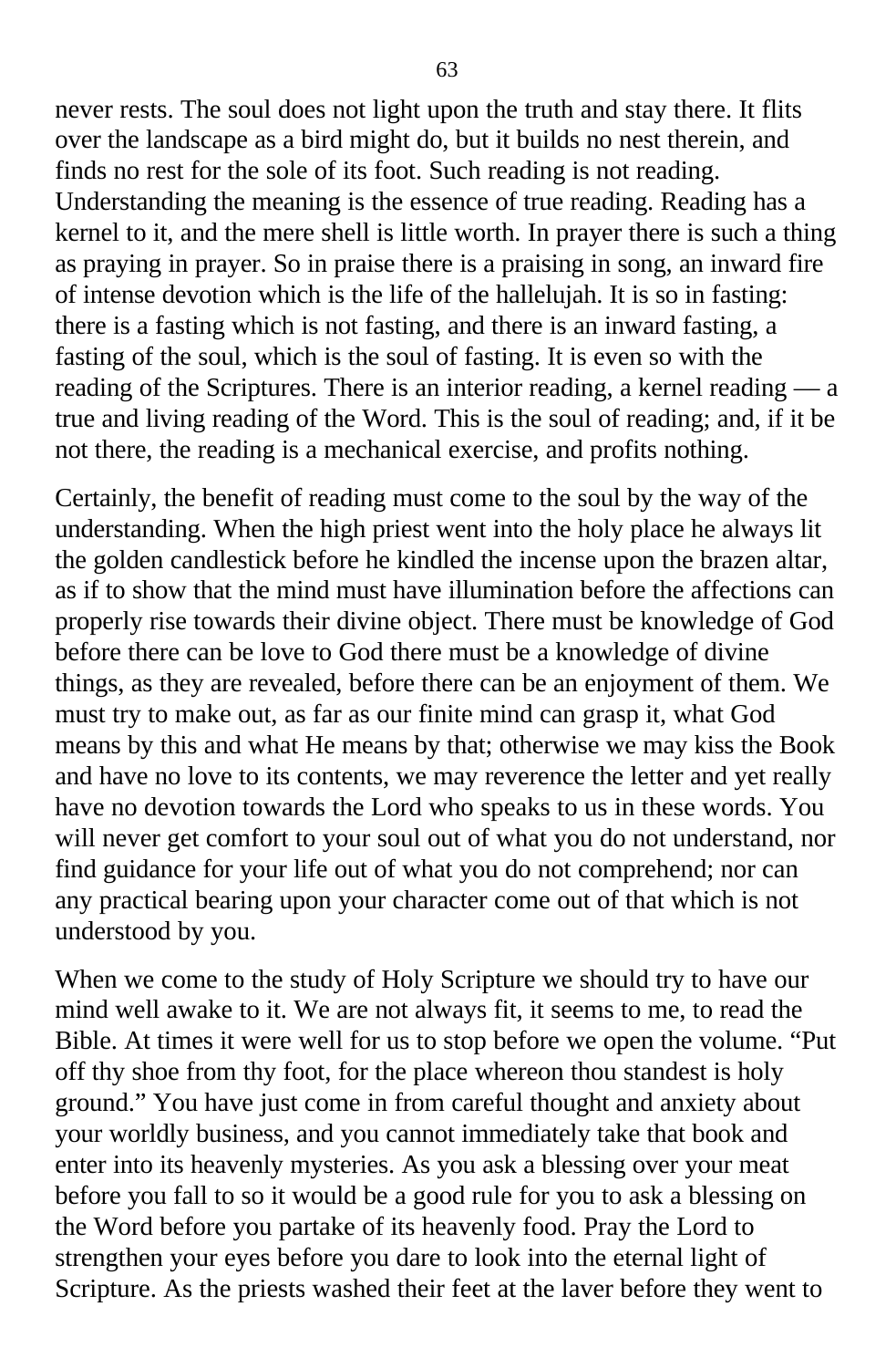their holy work, so it were well to wash the soul's eyes with which you look upon God's Word, to wash even the fingers, if I may so speak — the mental fingers with which you will turn from page to page, — that with a holy book you may deal after a holy fashion. Say to your soul — "Come, soul, wake up: thou art not now about to read the newspaper; thou art not now perusing the pages of a human poet, to be dazzled by his flashing poetry; thou art coming very near to God, who sits in the Word like a crowned monarch in his halls. Wake up, my glory; wake up all that is within me. Though just now I may not be praising and glorifying God, I am about to consider that which should lead me so to do, and therefore it is an act of devotion. So be on the stir, my soul be on the stir, and bow not sleepily before the awful throne of the Eternal." Scripture reading is our spiritual meal-time. Sound the gong and call in every faculty to the Lord's own table to feast upon the precious meat which is now to be partaken of; or, rather, ring the church-bell as for worship, for the studying of the Holy Scripture ought to be as solemn a deed as when we lift the psalm upon the Sabbath day in the courts of the Lord's house.

To understand what you read, you will need to meditate upon it. Some passages of Scripture lie clear before us — blessed shallows in which the lambs may wade; but there are deeps in which our mind might rather drown herself than swim with pleasure, if she came there without caution. There are texts of Scripture which are made and constructed on purpose to make us think. By this means, among others, our heavenly Father would educate us for heaven — by making us think our way into divine mysteries. Hence He puts the Word in a somewhat involved form to compel us to meditate upon it before we reach the sweetness of it. He might, you know, have explained it to us so that we might catch the thought in a minute, but He does not please to do so in every case. Many of the veils which are cast over Scripture are not meant to hide the meaning from the diligent, but to compel the mind to be active, for oftentimes the diligence of the heart in seeking to know the divine mind does the heart more good than the knowledge itself. Meditation and careful thought exercise us and strengthen the soul for the reception of the yet more lofty truths. I have heard that the mothers in the Baleric isles, in the old times, who wanted to bring their boys up to be good slingers, would put their dinners up above them where they could not get at them until they threw a stone and fetched them down: our Lord wishes us to be good slingers, and He puts up some precious truth in a lofty place where we cannot get it down except by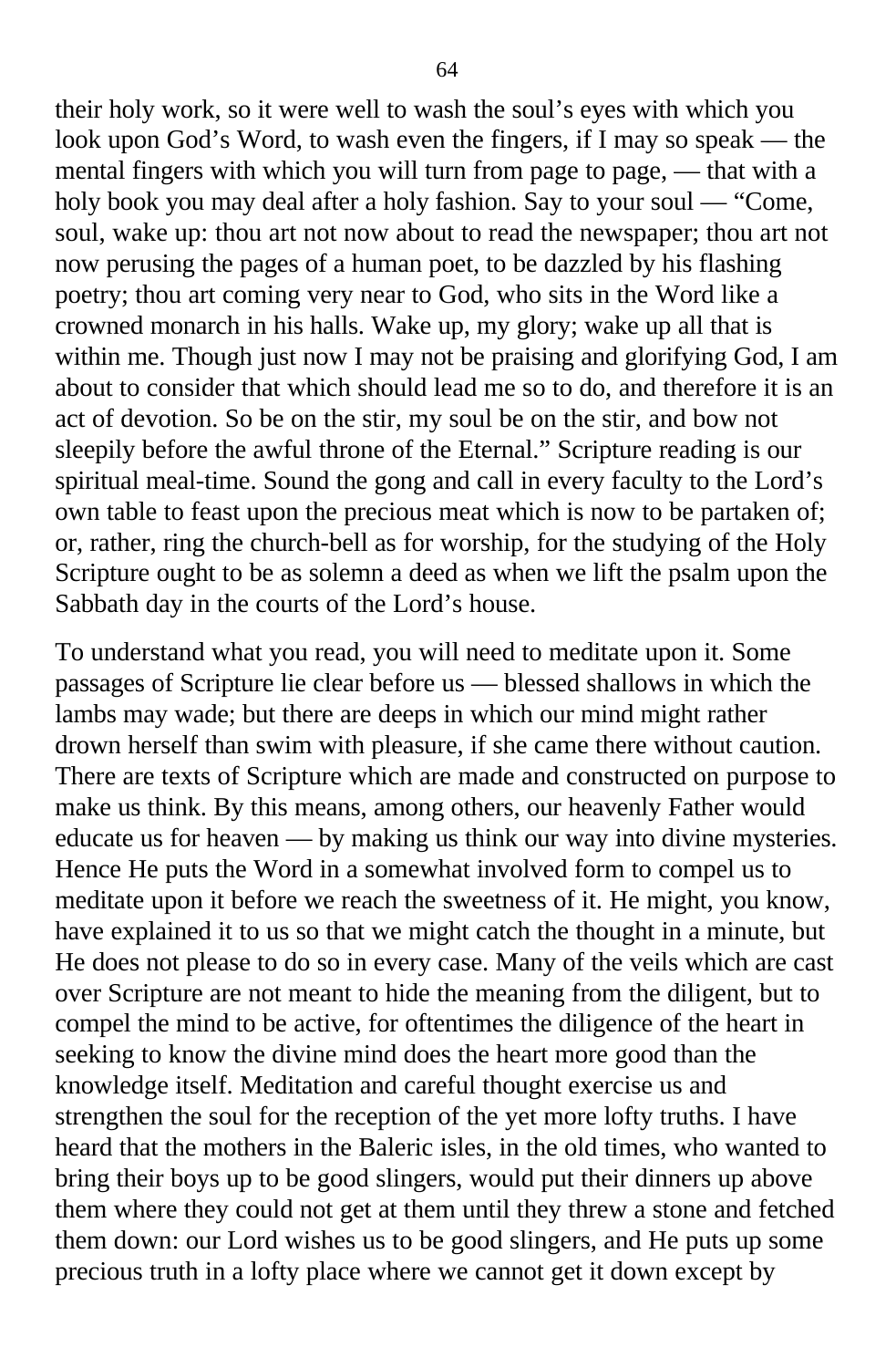slinging at it; and, at last, we hit the mark and find food for our souls. Then have we the double benefit of learning the art of meditation and partaking of the sweet truth which it has brought within our reach. We must meditate. These grapes will yield no wine till we tread upon them. These olives must be put under the wheel, and pressed again and again, that the oil may flow therefrom. In a dish of nuts, you may know which nut has been eaten, because there is a little hole which the insect has punctured through the shell — just a little hole, and then inside there is the living thing eating up the kernel. Well, it is a grand thing to bore through the shell of the letter, and then to live inside feeding; upon the kernel. I would wish to be such a little worm as that, living within and upon the Word of God, having bored my way through the shell, and having reached the innermost mystery of the blessed gospel. The Word of God is always most precious to the man who most lives upon it. As I sat under a wide-spreading beech, I was pleased to mark with prying curiosity the singular habits of that most wonderful of trees, which seems to have an intelligence about it which other trees have not. I wondered and admired the beech, but I thought to myself, I do not think half as much of this beech tree as yonder squirrel does. I see him leap from bough to bough, and I feel sure that he dearly values the old beech tree, because, he has his home somewhere inside it in a hollow place, these branches are his shelter, and those beech-nuts are his food. He lives upon the tree. It is his world, his playground, his granary, his home; indeed, it is everything to him, and it is not so to me, for I find my rest and food elsewhere. With God's Word it is well for us to be like squirrels, living in it and living on it. Let us exercise our minds by leaping from bough to bough of it, find our rest and food in it, and make it our all in all. We shall be the people that get the profit out of it if we make it to be our food; our medicine, our treasury, our armory, our rest, our delight. May the Holy Ghost lead us to do this, and make the Word thus precious to our souls.

Use all means and helps towards the understanding of the Scriptures. When Philip asked the Ethiopian eunuch whether he understood the prophecy of Isaiah he replied, "How can I, unless some man should guide me?" Then Philip went up and opened to him the Word of the Lord. Some, under the pretense of being taught of the Spirit of God, refuse to be instructed by books or by living men. This is no honoring of the Spirit of God; it is a disrespect to Him, for if He gives to some of His servants more light than to others — and it is clear He does — then they are bound to give that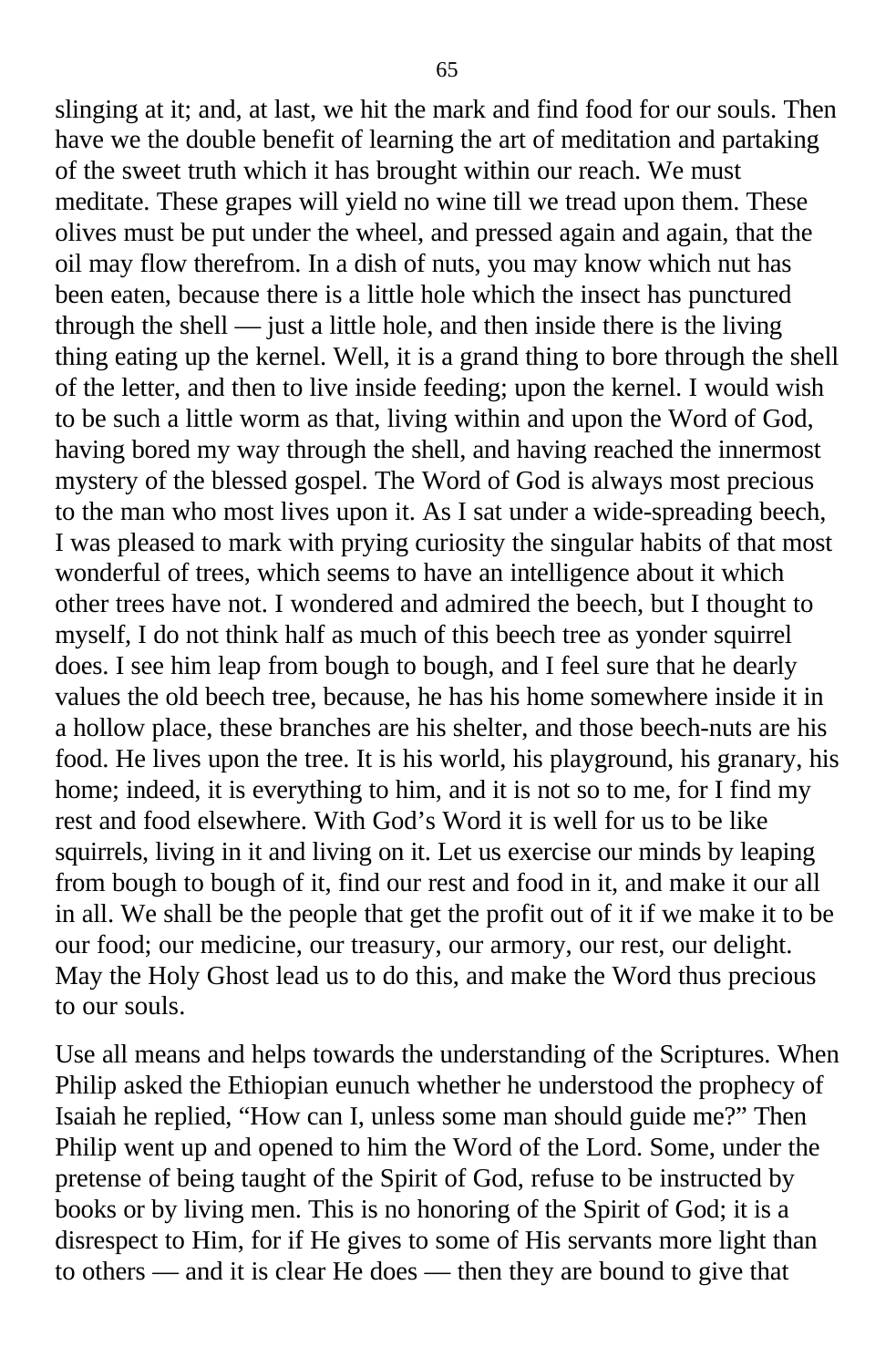light to others, and to use it for the good of the church. But if the other part of the church refuse to receive that light, to what end did the Spirit of God give it? This would imply that there is a mistake somewhere in the economy of gifts and graces, which is managed by the Holy Spirit. It cannot be so. The Lord Jesus Christ pleases to give more knowledge of His Word and more insight into it to some of His servants than to others, and it is ours joyfully to accept the knowledge which He gives in such ways as He chooses to give it. It would be most wicked of us to say, "We will not have the heavenly treasure which exists in earthen vessels. If God will give us the heavenly treasure out of His own hand, but not through the earthen vessel, we will have it; but we think we are too wise, too heavenly minded, too spiritual altogether to care for jewels when they are placed in earthen pots. We will not hear anybody, and we will not read anything except *the Book* itself, neither will we accept any light, except that which comes in through a crack in our own roof, We will not see by another man's candle, we would sooner remain in the dark. Do not let us fall into such folly. Let the light come from God, and though a child shall bring it, we will joyfully accept it.

In reading we ought to seek out the spiritual teaching of the word. Our Lord says, "Have ye not read?" Then, again, "Have ye not read?" and then He says, "If ye had known what this meaneth," and the meaning is something very spiritual. The text he quoted was, "I will have mercy, and not sacrifice" — a text out of the prophet Hosea. Now, the scribes and Pharisees were all for the letter — the sacrifice, the killing of the bullock, and so on. They overlooked the spiritual meaning of the passage, "I will have mercy, and not sacrifice" — namely, that God prefers that we should care for our fellow-creatures rather than that we should observe any ceremonial of His law, so as to cause hunger or thirst, and thereby death, to any of the creatures that His hands have made. They ought to have passed beyond the outward into the spiritual, and all our readings ought to do the same.

This should be the case when we read the historical passages, "Have ye not read what David did, when he was an hungered, and they that were with him; how he entered into the house of God, and did eat the shew-bread, which was not lawful for him to eat, neither for them which were with him, but only for the priests?" This was a piece of history, and they ought so to have read it as to have found spiritual instruction in it. I have sometimes found even a greater depth of spirituality in the histories than I have in the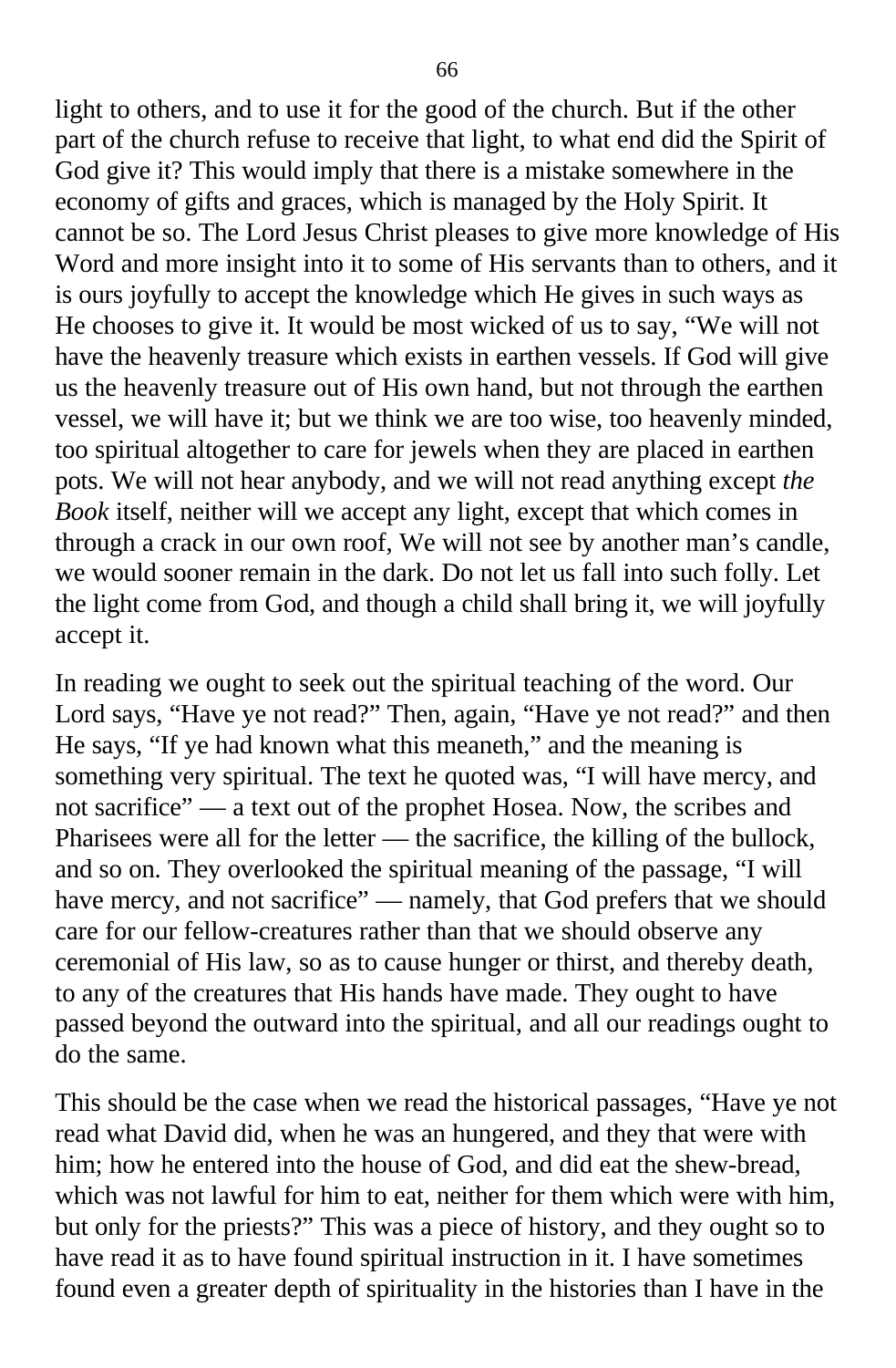Psalms. When you reach the inner and spiritual meaning of a history you are often surprised at the wondrous clearness — the realistic force — with which the teaching comes home to your soul. Some of the most marvelous mysteries of revelation are better understood by being set before our eyes in the histories than they are by the verbal declaration of them. When we have the statement to explain the illustration, the illustration expands and vivifies the statement. For instance, when our Lord Himself would explain to us what faith was, He sent us to the history of the brazen serpent and who that has ever read the story of the brazen serpent has not felt that he has had a better idea of faith through the picture of the dying snake-bitten persons looking to the serpent of brass and living, than from any description which even Paul has given us, wondrously as he defines and describes.

Just the same thing is true with regard to all *the ceremonial precepts,* because the Savior goes on to say, "Have ye not read in the law, how that on the Sabbath days the priests in the temple profane the Sabbath, and are blameless?" There is not a single precept in the old law but has an inner sense and meaning; therefore do not turn away from Leviticus, or say, "I cannot read these chapters in the Books of Exodus and Numbers. They are all about the tribes and their standards, the stations in the wilderness and the halts of the march, the tabernacle and furniture, or about golden knops and bowls, and boards, and sockets, and precious stones, and blue and scarlet and fine linen." No, but look for the inner meaning. Make thorough search; for as in a king's treasure that which is the most closely locked up and the hardest to come at is the choicest jewel of the treasure, so is it with the Holy Scriptures.

Did you ever go to the British Museum Library? There are many books of reference there which the reader is allowed to take down when he pleases. There are other books for which he must write a ticket, and he cannot get them without the ticket; but they have certain choice books which you will not see without a special order, and then there is an unlocking of doors, and an opening of cases, and there is a watcher with you while you make your inspection. You are scarcely allowed to put your eye on the manuscript, for fear you should blot a letter out by glancing at it; it is such a precious treasure; there is not another copy of it in all the world, and so you cannot get at it easily. Just so, there are choice and precious doctrines of God's Word which are locked up in such cases as Leviticus or Solomon's Song, and you cannot get at them without a deal of unlocking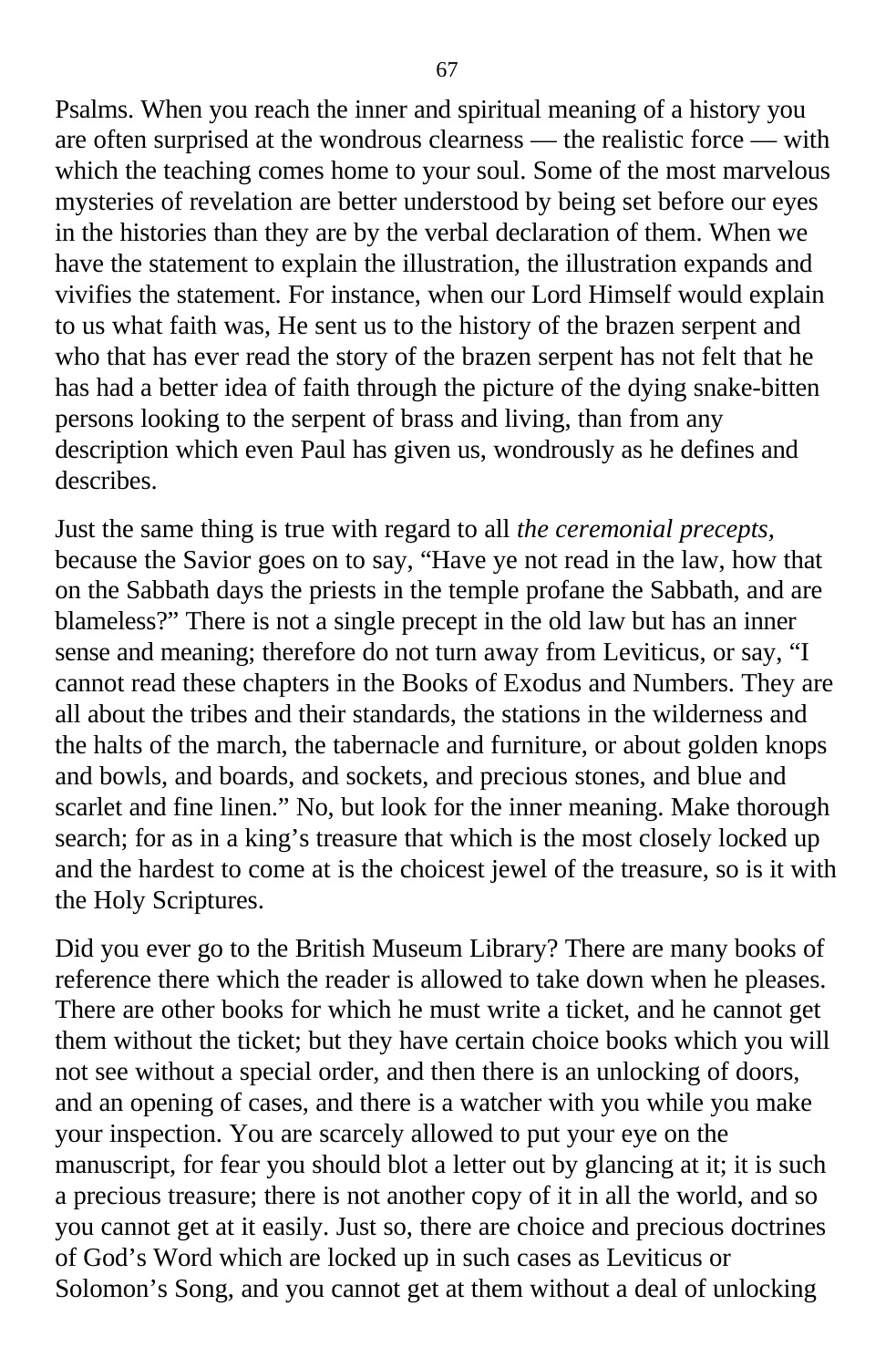of doors; and the Holy Spirit Himself must be with you, or else you will never come at the priceless treasure. The higher truths are as choicely hidden away as the precious regalia of princes; therefore *search* as well as read. Do not be satisfied with a ceremonial precept till you reach its spiritual meaning, for that is true reading. You have not read till you understand the spirit of the matter.

You will get a thousand helps out of that wondrous book if you do but read it; for, understanding the words more, you will prize it more, and, as you get older, the Book will grow with your growth, and turn out to be a grey-beard's manual of devotion just as it was aforetime a child's sweet story book. Yes, it will always be a new book — just as new a Bible as if it was printed yesterday, and nobody had ever seen a word of it till now; and yet it will be a deal more precious for all the memories which cluster round it. As we turn over its pages how sweetly do we recollect passages in our history which will never be forgotten to all eternity, but will stand for ever intertwined with gracious promises. The Lord teach us to read His book of life which He has opened before us here below, so that we may read our titles clear in that other book of love which we have not seen as yet, but which will be opened at the last great day.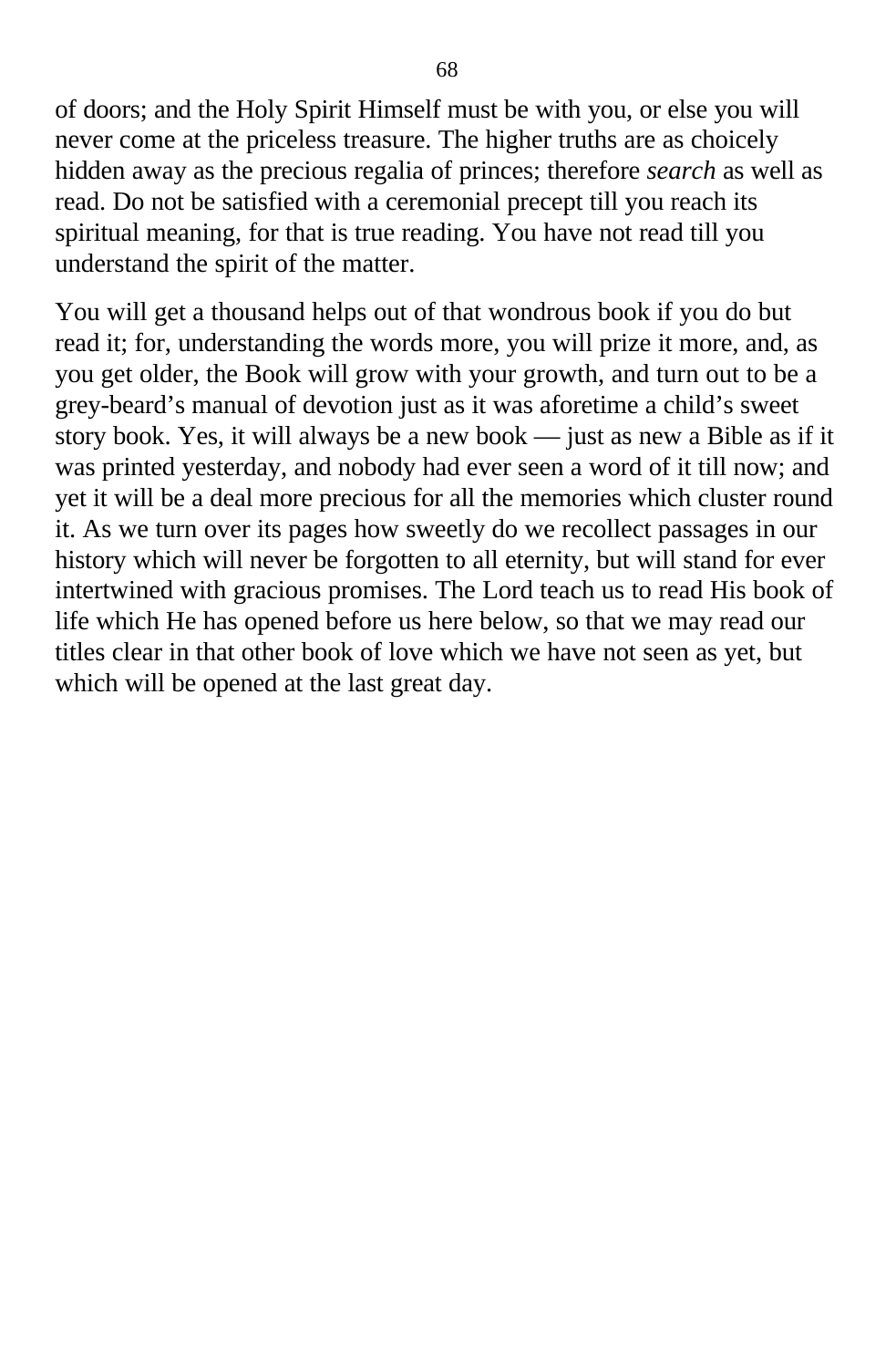### "THE HARVEST TRULY IS PLENTEOUS."

#### **MATTHEW 4**

OUR Savior looked upon the people among whom He moved in a manner worthy of our imitation. He was a Man of great feeling, He was "moved with compassion," His sympathies were awakened; He could not look upon a mass of men with an indifferent countenance, His inmost soul was stirred; but at the same time He was no mere enthusiast, He was as calmly practical as if He had been a cool calculator. If He sighed, He did something more than sigh; He proceeded to aid those He pitied. He had practical compassion on the crowd, and, therefore, He turned to His disciples and said, "Pray ye the Lord of the harvest, that He will send forth laborers into His harvest." He did not go about among the masses with an undiscerning admiration of them; I do not hear Him praising them as "the finest peasantry," or "the sinew of the nation," as some will do; but neither do we see in Him any trace of aversion to them, as though He felt out of place in their society. He was often saddened by their follies, and grieved by their sins, but He never loathed them, or spoke contemptuously of them. The common people heard Him gladly, because they saw that He had sympathy with them. Though in character grandly aristocratic, He was in manner and life profoundly democratic; He was a King, and yet "one chosen out of the people," who loved them with all His heart. It is clear also that He never grew discouraged in laboring for their good; you never hear Him say that it is useless to preach to the multitude, that they are too degraded, too priest-ridden, or too ignorant. No discouragement ever damped His ardor; He persevered till His work was done. A brave, glorious heart was that of Jesus, always melted to tenderness, but, at the same time, always practical; never influenced either by admiration, or aversion, or discouragement, so as to cease from practical methods of bettering the condition of the people among whom he dwelt.

The thought of *multitude* rises naturally from the sight of a harvest-field, and when the crop is plenteous the idea of multitude forces itself upon you at once. You cannot count the ears of corn, neither will you be able to count the sons of men. I suppose our Savior alluded first of all to the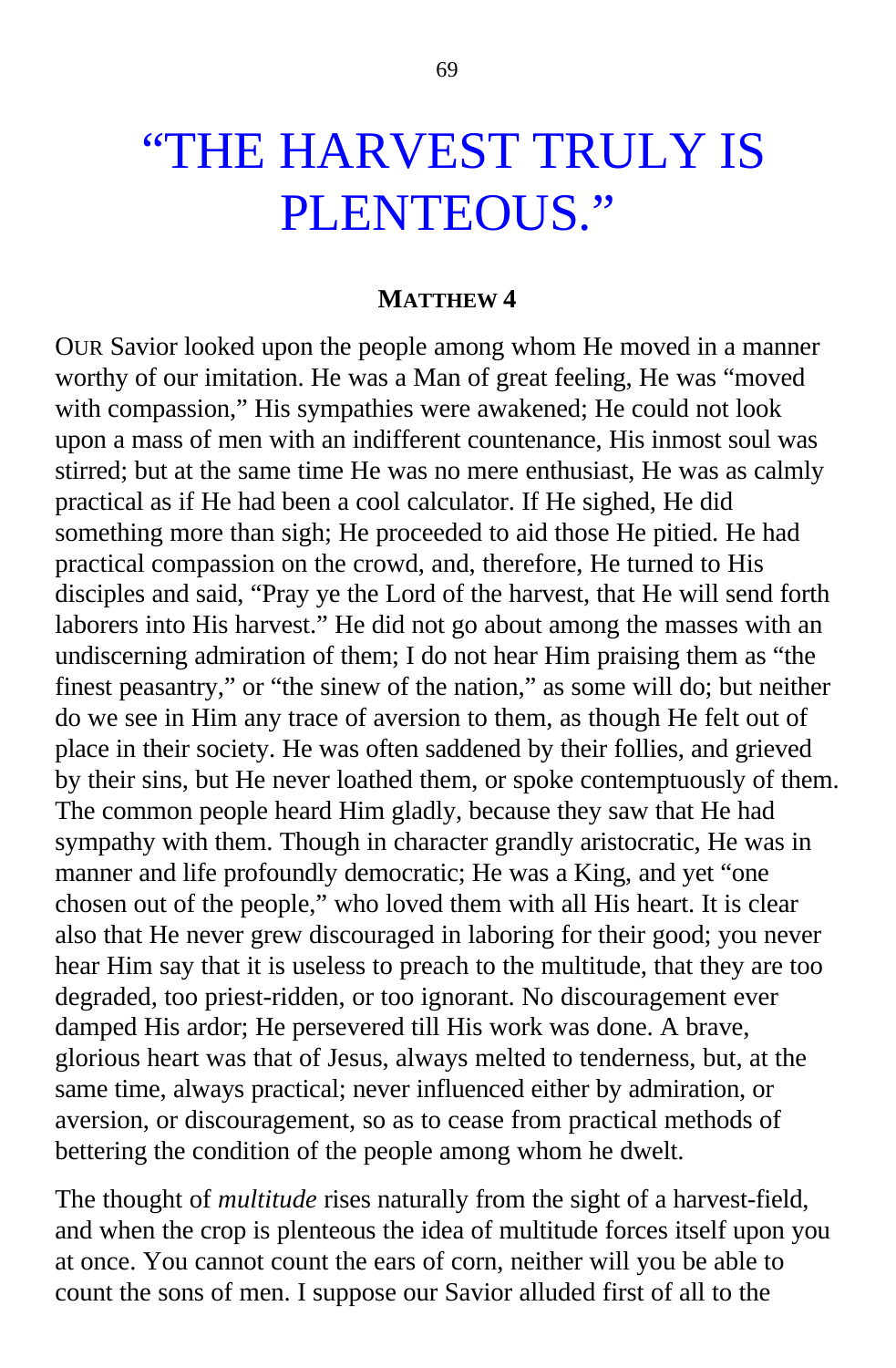crowds around Himself. but His mind being much more capacious than ours, He remembered all the thousands of Israel; nay, methinks He could not have restricted His heart to the little country of Israel, He glanced across the seas and beyond the mountains to the myriads of mankind swarming upon this globe. It crushes one to think of the millions of our species. Nobody yet has been able to obtain an idea of the vast extent of this one city of London; you shall traverse it from end to end as long as you will, and you shall study its statistics, but you have no conception what the population of London is, and you never will have, — the mass is too great. But what is London compared with our nation, and with the millions that speak our mother tongue all over the world? Yet even these are but a small portion of the innumerable host. We never shall be able to obtain even a fringe of a conception of China with its teeming millions, or of that other populous nation which owns our scepter, Hindostan. Multitudes are in the valley of existence, as the drops from the rain-cloud and as the leaves upon the forest trees; such are the sons of men.

But when the Lord spake of them as a harvest, He had before His mind the idea of *danger* to them. Suppose the owner of some large estate should walk through his broad acres and should say, "I have a great harvest look at those far-reaching fields but the country has become depopulated, the people have emigrated, and I have no laborers. There are one or two yonder, they are reaping with all their might, they make long days, and they toil till they faint; but over yonder there are vast ranges of my farm unreaped, and I have not a sickle to thrust in. The corn is being wasted, and it grieves me sorely. See how the birds are gathering in troops to prey upon the precious ears! Meanwhile the season is far advanced, the autumn damps are already upon us, and the chill, frosty nights which are winter's vanguard are on their way. Mildew is spoiling the grain, and what remains sound will shell out upon the ground, or swell with the moisture and become of no service." Behold in this picture the Redeemer. He looks upon the world to-day, and He says within Himself, "All these multitudes of precious souls will be lost, for there are so few reapers to gather them in. Here and there are men who, with prodigious energy, are reaping all they can, and all but fainting as they reap, and I am with them, and blessed sheaves are taken home, but what are these among so many?" Look, can your eye see it? Can even an eagle's wing fly over the vast fields, unreaped plains, without growing weary in the flight? There are the precious ears, they decay, they rot, they perish, they are ruined, to the loss of God and to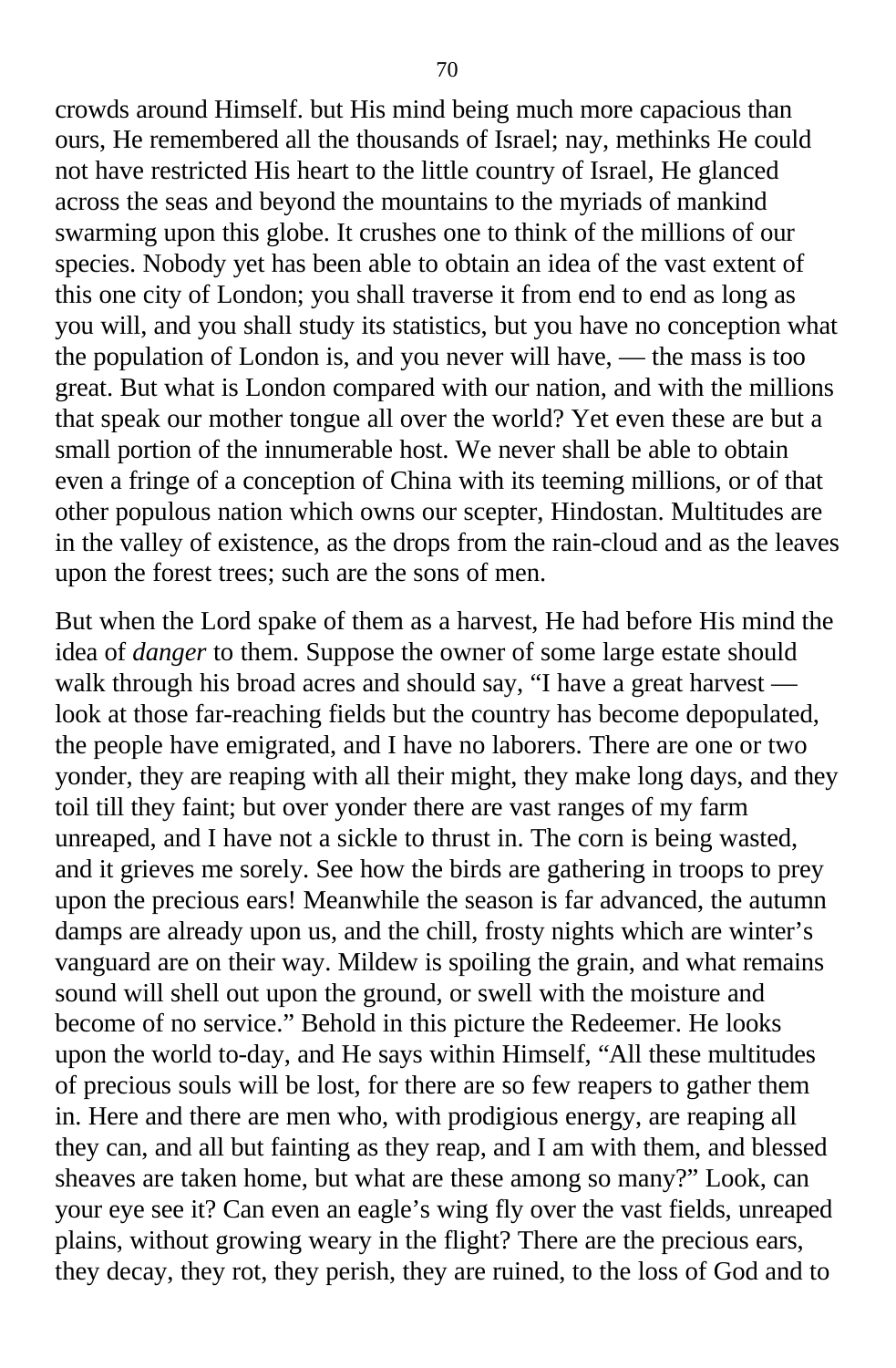their own eternal injury; and it grieves the Great Husbandman that it should be so. That is still the case to-day, and it ought to grieve us that it should be so, for His sake, and for the sake of our fellow-men. A multitude of precious souls were perishing, and this the Savior lamented.

The Savior had yet another thought, namely, that the masses were *accessible,* for He used the same expression when the people came streaming out of Samaria to the well to hear Him, drawn out by curiosity created by the woman's story. He said to His disciples, "Lift up your eyes, and look on the fields; for they are white already to harvest." Now, when people are ready to hear the Word, then it is that the fields are ripe; and our Lord meant that as the wheat-ears do not oppose the sickle, but stand there, and a man has but to enter into the field, and use the sickle, and the result will surely follow, so there are times when nothing is wanted but to preach the gospel, and the souls which otherwise would perish, will surely be ingathered. I do not believe that at any time the world has had a dull ear to the gospel. Who have gathered the crowds? Such men as Augustine and Chrysostom. And what was their preaching but the gospel of Jesus Christ. Who have gathered them? Such men as John Huss, and Jerome, and Luther, and Calvin, and the like, about whom there was ever a sweet savor of Christ. Who have gathered them in this land? Who but our Wycliffe and our Knox? Who gathered them in later days but our Whitefield and our Wesley, men who spoke the common language of the people, and who had no theme but Jesus crucified. They will not go to hear your philosophies, they leave you and your philosophies to the spiders and the dry-rot; but preach Jesus, and His precious blood, and tell men that whosoever believeth in Christ shall be saved, and they will hear you gladly. I heard from a missionary, who spends nights in working for his Lord in ginpalaces and the lowest resorts of the people, that he has scarcely ever met with an insult; the people received his tracts, and thanked him for his kindly words. I find it continually asserted by our city missionaries and those who visit cab ranks, or omnibus yards, or work among other public servants, that in general there is a willing attention to the gospel. The fields stand asking us to reap them, but there are not reapers enough; the grain perishes for want of laborers. The people *are* accessible. What country is there where the gospel cannot be preached? Fast closed was China, but you may go throughout the length and breadth of the land and talk of Christ, if you will. Japan is open to you, and Africa has laid bare her central secret; Spain, fast shut as with a seal, is this day set free, and Italy rejoices in the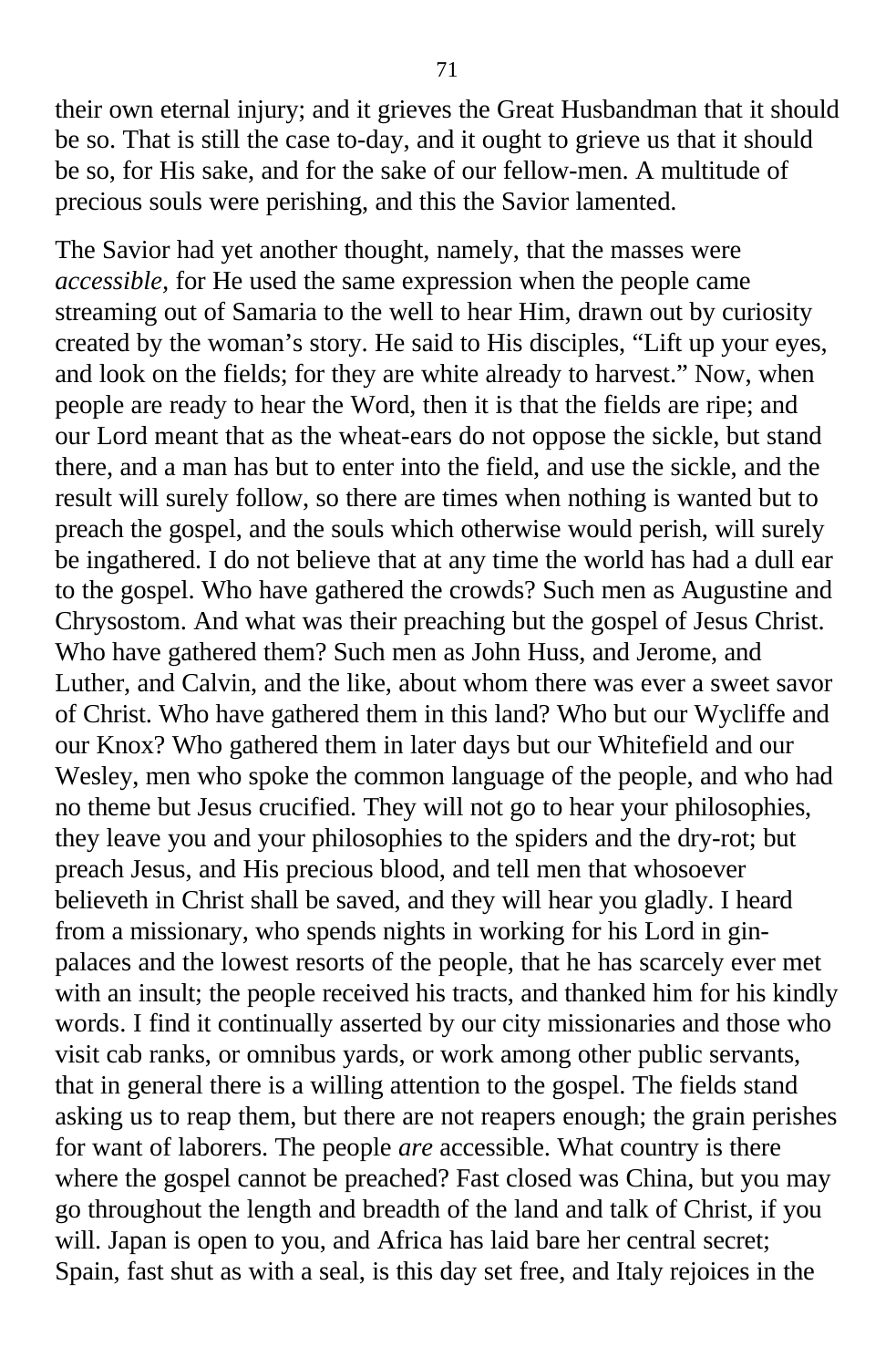same liberty. All the world lies before the reapers of the Most High, but where are they? "The harvest truly is plenteous, but the laborers are few."

The idea *of immediate need* is contained in the figure, for the reaping of the harvest is to a considerable extent with the farmer a matter of now or never. "Ah," says he, "if I could postpone the harvest, if I could let it be gathered in by slow degrees, if we could work on fill the harvest moon has gone and then through November and December till winter closes the year, then the scantiness of laborers would be a small evil; but there is a limited time in which the wheat can be safely housed, and it must be got in ere winter begins, or it is lost to us." There is no time for us to waste in the salvation of the sons of men. They will not live for ever; yon grey head will not tarry till you have told him the gospel, if you postpone the good news for the next ten years. We speak of what we hope may be accomplished for our race in half a century, but this generation will be buried ere that time. You must reap you harvest at once, or it will be destroyed; it must be ingathered speedily, or it will perish. To-day, to-day, to-day, the imperative necessities of manhood appeal to the benevolence of Christians. To-day the sure destruction of the unbeliever speaks with pleading voice to the humanity of every quickened heart. "We are perishing, will you let us perish? You can only help us by bringing us the gospel *now;* will you delay?"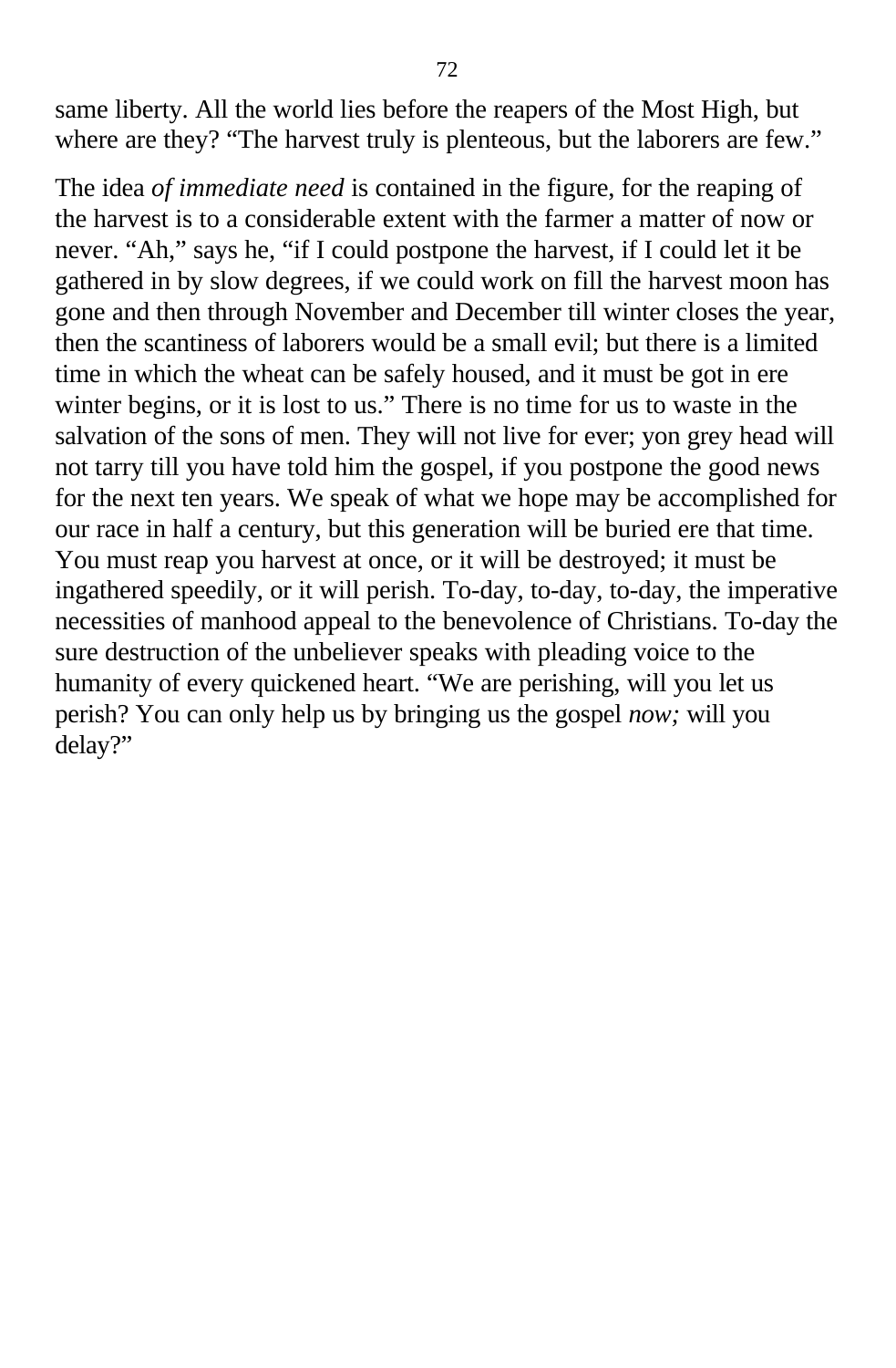# SAVE THE CHILDREN.

I HOPE you do not altogether forget the Sabbath-school, and yet I am afraid a great many Christians are scarcely aware that there are such things as Sabbath-schools at all; they know it by hearsay but not by observation. Probably in the course of twenty years they have never visited the school, or concerned, themselves about it. They would be gratified to hear of any success accomplished, but though they may not have heard anything about the matter one way or the other, they are well content. In most churches you will find a band of young and ardent spirits giving themselves to Sunday-school work; but there are numbers of others who might greatly strengthen the school who never attempt anything of the sort. In this they might be excused if they had other work to do; but, unfortunately, they have no godly occupation, but are mere killers of time, while this work which lies ready to hand, and is accessible, and demands their assistance, is entirely neglected. I will not say there are any such sluggards here, but I am not able to believe that we are quite free from them, and therefore I will ask conscience to do its work with the guilty parties.

Children need to be saved; children may be saved; children are to be saved by instrumentality. Children may be saved while they are children, He who said, "Suffer the little children to come unto Me, and forbid them not, for of such is the kingdom of heaven," never intended that His church should say, "We will look after the children by-and-by when they have grown up to be young men and women." He intended that it should be a subject of prayer, and earnest endeavor that children as children should be converted to God. The conversion of a child involves the same work of divine grace, and results in the same blessed consequences as the conversion of the adult. There is the saving of the soul from death in the child's case, and the hiding of a multitude of sins, but there is this additional matter for joy, that a great preventive work is done when the young are converted. Conversion saves a child from a multitude of sins. If God's eternal mercy shall bless your teaching to a little prattler, how happy that boy's life will be compared with what might have been if it had grown up in folly, sin, and shame, and had only been converted after many days! It is the highest wisdom and the truest prudence to pray for our children that while they are yet young their hearts may be given to the Savior. To reclaim the prodigal is well, but to save him from ever being a prodigal is better. To bring back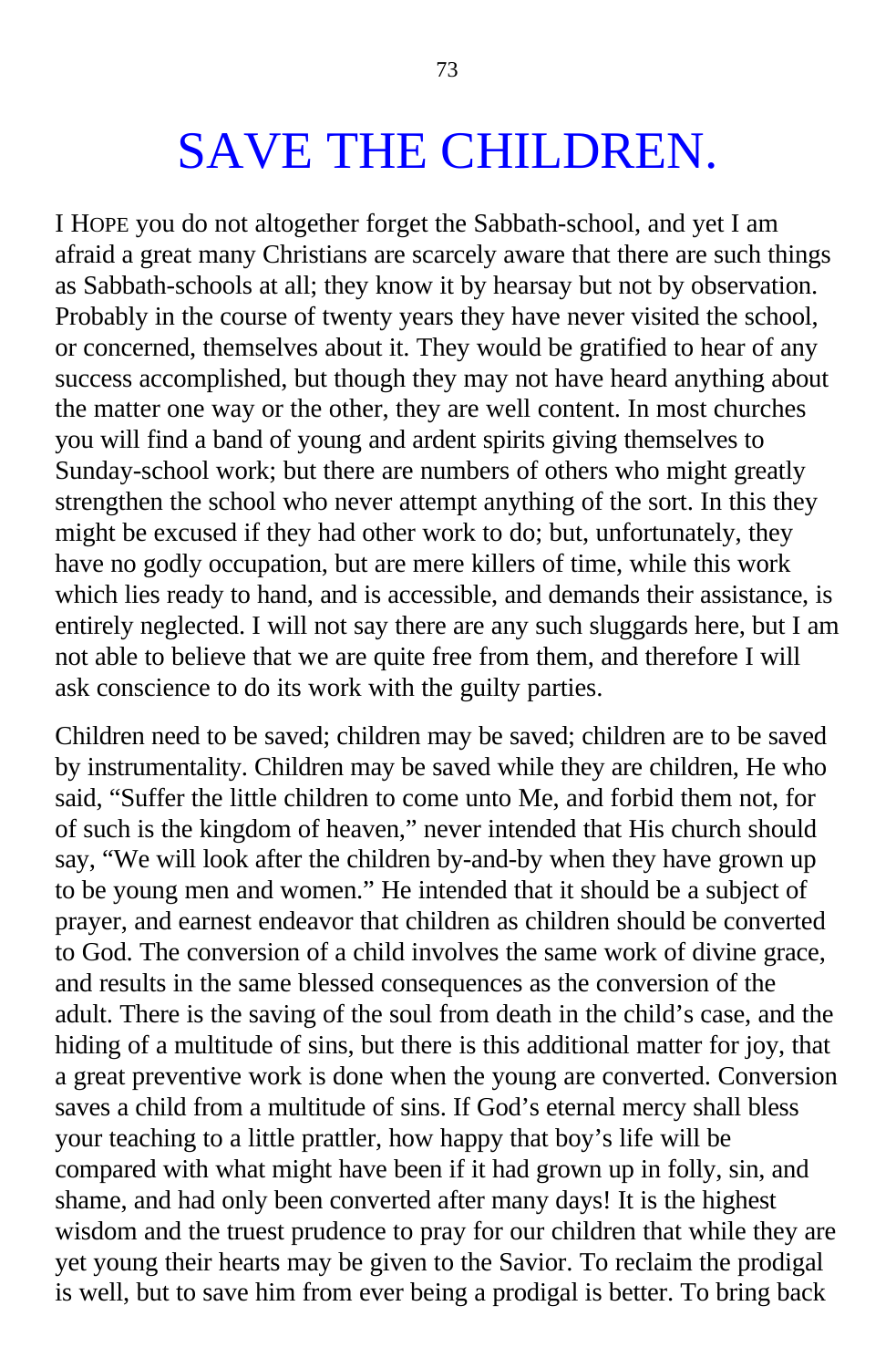the thief and the drunkard is a praiseworthy action, but so to act that the boy shall never become a thief nor a drunkard is far better hence Sabbathschool instruction stands very high in the lists of philanthropic enterprises, and Christians ought to be most earnest in it. He who converts a child from the error of his way, prevents as well as covers a multitude of sins.

And, moreover, it gives the church the hope of being furnished with the best of men and women. The church's Samuels and Solomons are made wise in their youth; Davids and Josiahs were tender of heart when they were tender in years. Read the lives of the most eminent ministers and you shall usually find that their Christian history began early. Though it is not absolutely needful, yet it is highly propitious to the growth of a welldeveloped Christian character, that its foundation should be laid on the basis of youthful piety. I do not expect to see the churches of Jesus Christ ordinarily built up by those who have through life lived in sin, but by the bringing up in their midst, in the fear and admonition of the Lord, young men and women who become pillars in the house of our God. If we want strong Christians we must look to those who were Christians in their youth; trees must be planted in the courts of the Lord while yet young if they are to flourish well and long.

The work of teaching the young has at this time an importance superior to any which it ever had before, for at this time there are abroad those who are creeping into our houses and deluding men and women with their false doctrine. Let the Sunday-schools of England teach well the children. Let them not merely occupy their time with pious phrases, but let them teach them the whole gospel and the doctrines of grace intelligently, and let them pray over the children, and never be satisfied unless the children are turned to the Lord Jesus Christ, and added to the church, and then I shall not be afraid of popery. Popish priests said of old that they could have won England back again to Rome if it had not been for the catechizing of the children. We have laid aside catechisms I think with too little reason, but at any rate, if we do not use godly catechisms we must bring back decided, plain, simple teaching, and there must be pleading and praying for the conversion of the children, the immediate conversion of children unto the Lord Jesus Christ. The Spirit of God waits to help us in this effort. He is with us if we be with Him. He is ready to bless the humblest teacher, and even the infant classes shall not be without a benediction. He can give us words and thoughts suitable to our little auditory. He can so bless us that we shall know how to speak a word in season to the youthful ear. And oh,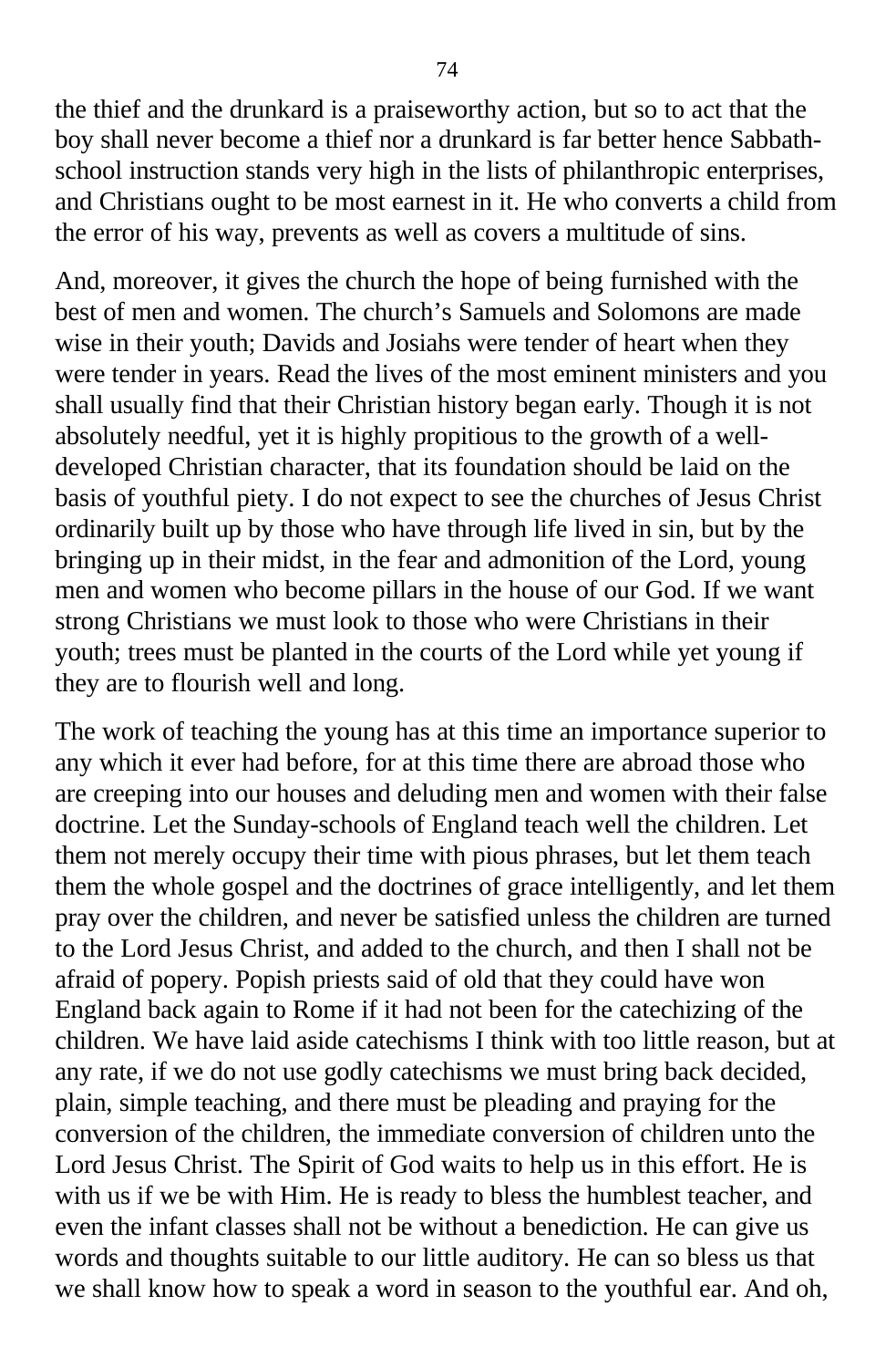if it be not so, if teachers are not found, or, being found, are unfaithful, we shall see the children that have been in our schools go back into the world like their parents, hating religion because of the tedium of hours spent in the Sunday-school, and we shall produce a race of infidels, or a generation of superstitious persons; the golden opportunity will be lost, and most solemn responsibility will rest upon us. I pray the church of God to think much of the Sunday-school. I beseech all lovers of the nation to pray for Sunday-schools; I entreat all who love Jesus Christ, and would see His kingdom come, to be very tender towards all youthful people, and to pray that their hearts may be won to Jesus.

The theme lies very near my heart. It is one which ought to press heavily upon all our consciences. God must lead your thoughts fully into it; I leave it, but not till I have asked these questions: — What have you been doing for the conversion of children, each one of you? What have you done for the conversion of your own children? Are you quite clear upon that matter? Do you ever put your arms around your boy's neck and pray for him and with him? Father, you will find that such an act will exercise great influence over your lad. Mother, do you ever talk to your little daughter about Christ; and Him crucified? Under God's hands you may be a spiritual as well as a natural mother to that well-beloved child of yours. What are you doing, you who are guardians and teachers of youth? Are you clear about their souls? You week-day schoolmasters, as well as you who labor on the Sabbath, are you doing all you should that your boys and girls may be brought early to confess the Lord? I leave it with yourselves. You shall receive a great reward if, when you enter heaven, as I trust you will, you shall find many dear children there to welcome you into eternal habitations; it will add another heaven to your own heaven, to meet with heavenly beings who shall salute you as their teacher who brought them to Jesus. I would not wish to go to heaven alone — would you? I would not wish to have a crown in heaven without a star in it, because no soul was ever saved by my means — would you?

There they go, the sacred flock of blood-bought sheep, the great Shepherd leads them; many of them are followed by twins, and others have, each one, their lamb; would you like to be a barren sheep of the great Shepherd's flock? The scene changes. Hearken to the trampings of a great host. I hear their war music, my ears are filled with their songs of victory. The warriors are coming home, and each one is bringing his trophy on his shoulder, to the honor of the great Captain. They stream through the gate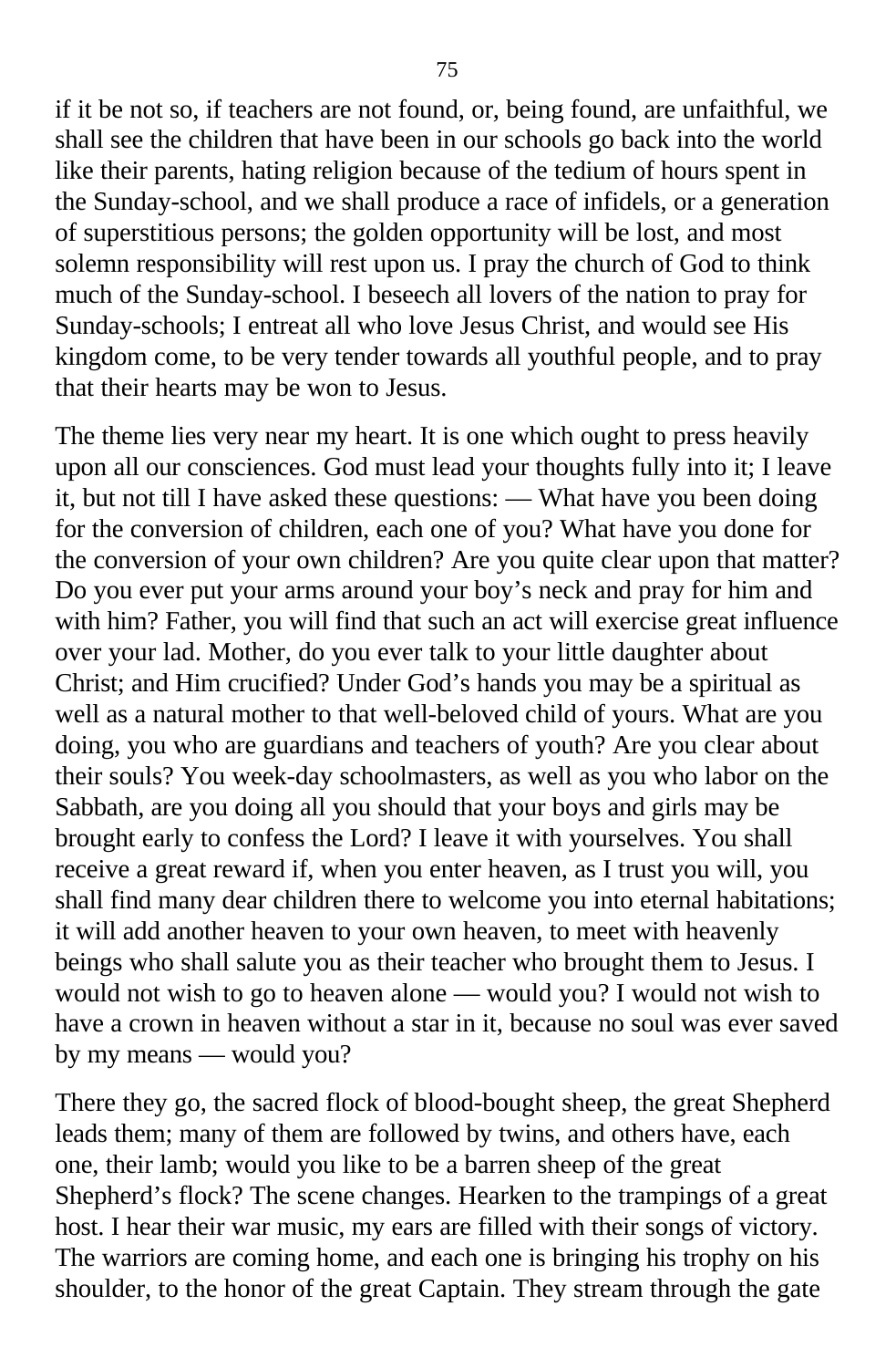of pearl, they march in triumph to the celestial Capitol, along the golden streets, and each soldier bears with him his own portion of the spoil. Will you be there? And being there will you march without a trophy, and add nothing to the pomp of the triumph? Will you bear nothing that you have won in battle, nothing which you have ever taken for Jesus with your sword and with your bow? Again, another scene is before me: I hear them shout the "harvest home" and see the reapers bearing every one his sheaf. Some of them are bowed down with the heaps of sheaves which load the happy shoulders: these went forth weeping, but they have come again rejoicing, bringing the sheaves with them. Yonder comes one who bears but a little handful, but it is rich grain; he had but a tiny plot and a little seed corn entrusted to him, and it has multiplied well according to the rule of proportion. Will you be there without so much as a solitary ear; never having plowed nor sown, and therefore never having reaped? If so, every shout of every reaper might well strike a fresh pang into your heart as you remember that you did not sow, and therefore could not reap. If you do not love my Master, do not profess to do so. If He never bought you with His blood, do not lie unto Him, and come unto His table, and say that you are His servant; but if His dear wounds bought you, give yourself to Him; and if you love Him, feed His sheep and feed His lambs. He stands here unseen by my sight, but recognized by my faith; He exhibits to you the marks of the wounds upon His hands and His feet, and He says to you, "Peace be unto you! As My Father hath sent me, even so send I you. Go ye into all the world and preach the gospel to every creature; and this know, that He that converteth a sinner from the error of his ways shall save a soul from death, and shall hide a multitude of sins."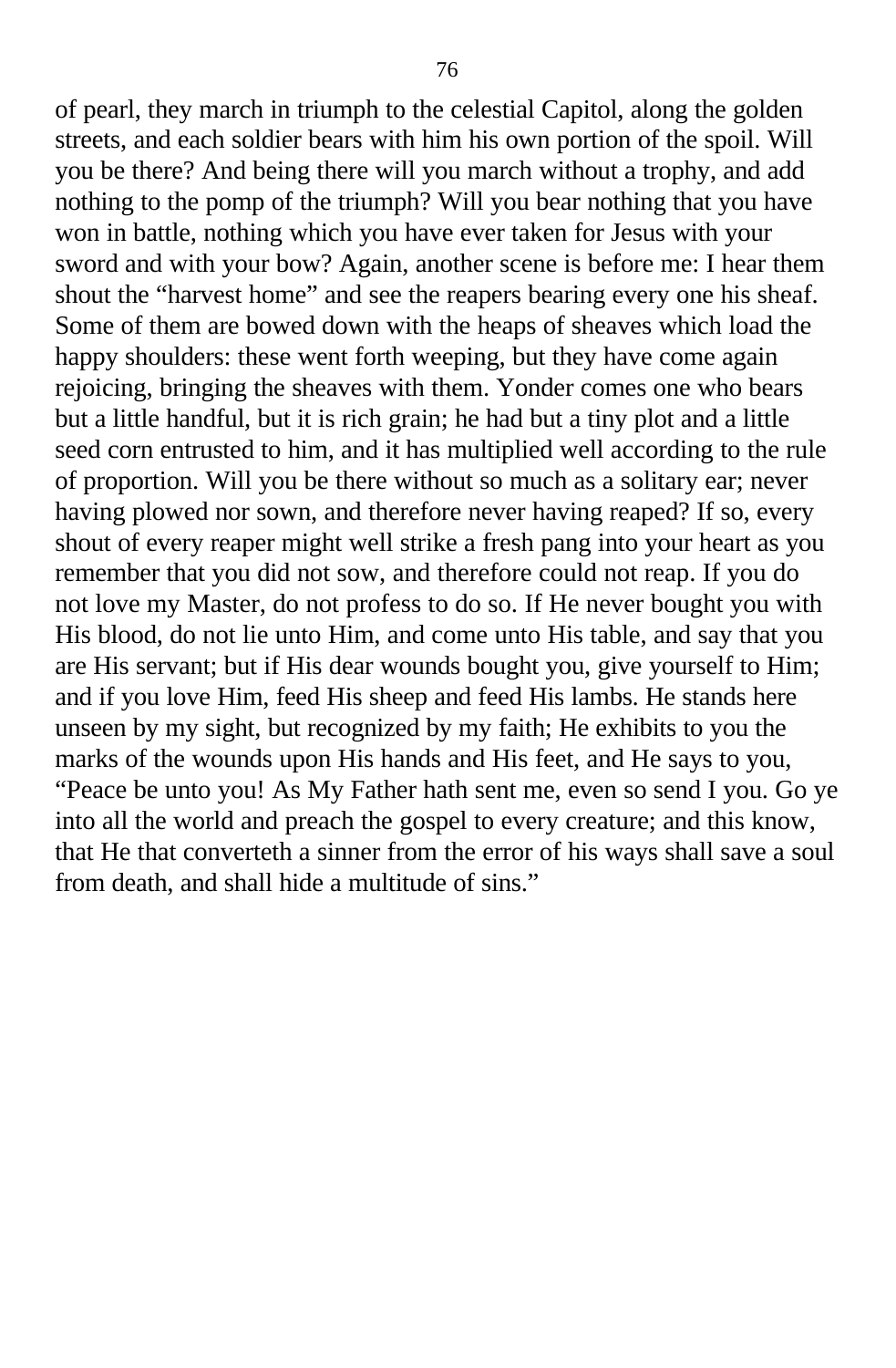### SAVING A SOUL FROM DEATH.

#### **JAMES 5**

IF any one of you has been the means of bringing back a backslider, it is said, "Let him know." That is, let him think of it, be sure of it, be comforted by it, be inspirited by it. "Let him know" it, and never doubt it. Do not merely hear it, let it sink deep into your heart. When an apostle inspired of the Holy Ghost says, "Let him know," do not let any indolence of spirit forbid your ascertaining the full weight of the truth. What is it that you are to know? To know that he who converteth a sinner from the error of his way shall save a soul from death. This is something worth knowing, it is no small matter. Why, we have men among us whom we honor every time we cast our eyes upon them, for they have saved many precious lives; they have manned the lifeboat or they have plunged into the river to rescue the drowning; they have been ready to risk their own lives amid burning timbers that they might snatch the perishing from the devouring flames. True heroes these, far worthier of renown than your blood-stained men of war. God bless the brave hearts! May England never lack a body of worthy men to make her shores illustrious for humanity. When we see a fellowcreature exposed to danger our pulse beats quickly, and we are agitated with desire to save him. Is it not so? But the saving of a soul from death is a far greater matter. Let us think what that death is! It is not non-existence; I do not know that I would lift a finger to save my fellow-creature from mere non-existence. I see no great hurt in annihilation; certainly nothing that would alarm me as a punishment for sin. Just as I see no great joy in mere eternal existence, if that is all that is meant by eternal life, so I discern no terror in ceasing to be; I would as soon not be as be, so far as mere colorless being or not being is concerned. But eternal life in Scripture means a very different thing to eternal existence; it means existing with all the faculties developed in fullness of joy; existing not as the dried herb in the hay, but as the flower in all its beauty. To die in Scripture, and indeed in common language, is not to cease to exist. Very wide is the difference between the two words to die and to be annihilated. To die as to the first death is the separation of the body from the soul; it is the resolution of our nature into its component elements; and to die the second death is to separate the man, soul and body, from his God who is the life and joy of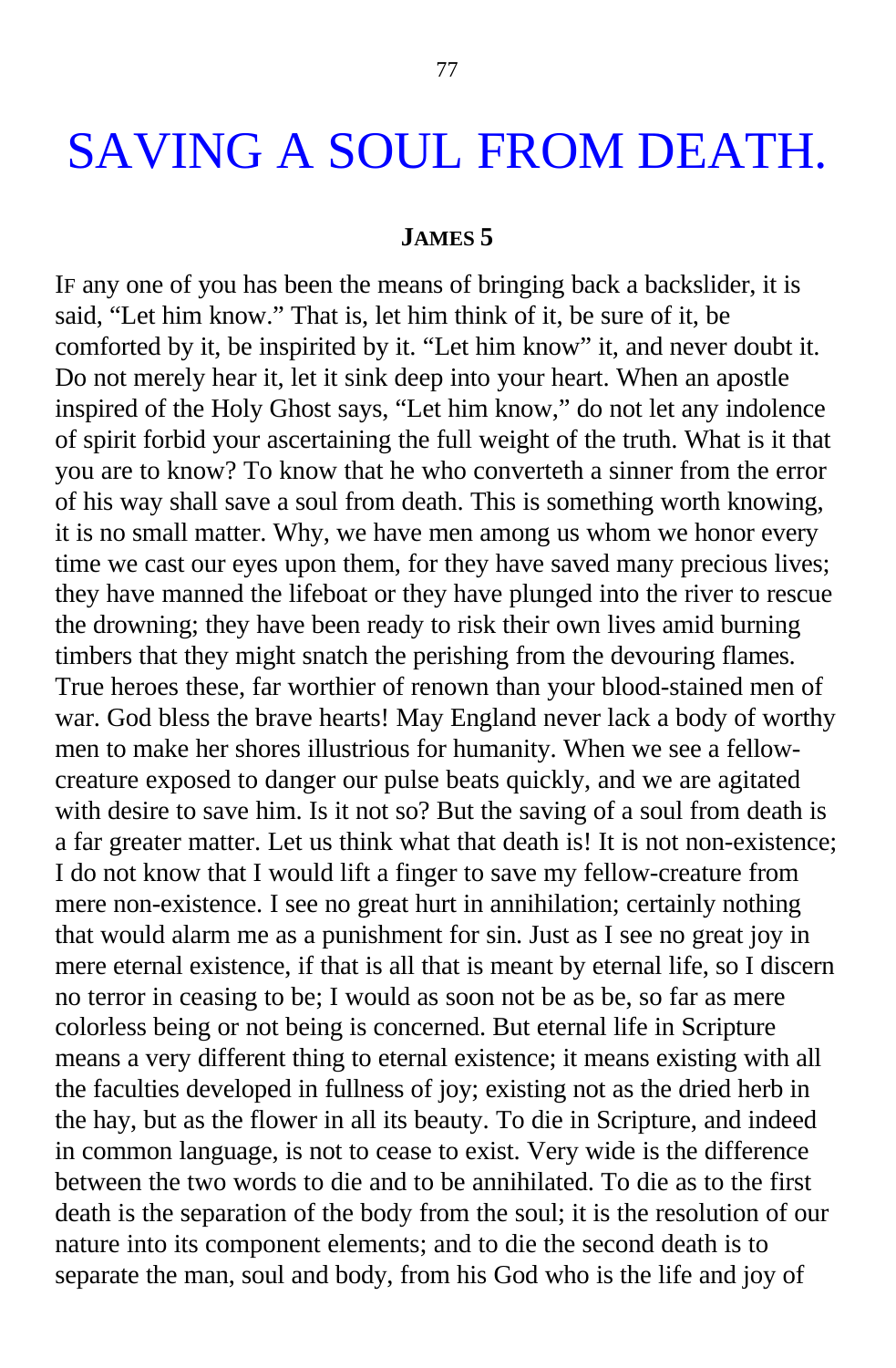our manhood. This is eternal destruction from the presence of the Lord and from the glory of His power; this is to have the palace of manhood destroyed and turned into a desolate ruin for the howling dragon of remorse, and the hooting owl of despair, to inherit for ever.

Now, remember your Savior came to this world with two objects: He came to destroy death and to put away sin. If you convert a sinner from the error of his ways, you are made like to Him in both these works after your manner in the power of the Spirit of God you overcome death, by snatching a soul from the second death, and you also put away sin from the sight of God by hiding a multitude of sins beneath the propitiation of the Lord Jesus.

The apostle does not say if you convert a sinner from the error of his ways; you will have honor. True philanthropy scorns such a motive. He does not say if you convert a sinner from the error of his ways you will have the respect of the church and the love of the individual. Such will be the case, but we are moved by far nobler motives. The joy of doing good is found in the good itself the reward of a deed of love is found in its own result. If we have saved a soul from death, and hidden a multitude of sins, that is payment enough, though no ear should ever hear of the deed, and no pen should ever record it. Let it be forgotten that we were the instrument if good be but effected; it shall give us joy even if we be not appreciated, and are left in the cold shade of forgetfulness. Yea, if others wear the honors of the good deed which the Lord has wrought by us; we will not murmur, it shall be joy enough to know that a soul has been saved from death, and a multitude of sins have been covered.

Let us recollect that the saving of souls from death honors Jesus, for there is no saving souls except through His blood. As for you and for me, what can we do in saving a soul from death? Of ourselves nothing, any more than that pen which lies upon the table could write the Pilgrim's Progress; yet let a Bunyan grasp the pen, and the matchless work is written. So you and I can do nothing to convert souls till God's eternal Spirit takes us in hand; but then He can do wonders by us, and get to Himself glory by us, while it shall be joy enough to us to know that Jesus is honored, and the Spirit magnified. Nobody talks of Homer's pen, no one has encased it in gold, or published its illustrious achievements; nor do we wish for honor among men it will be enough for us to have been the pen in the Savior's hand with which He has written the covenant of His grace upon the fleshy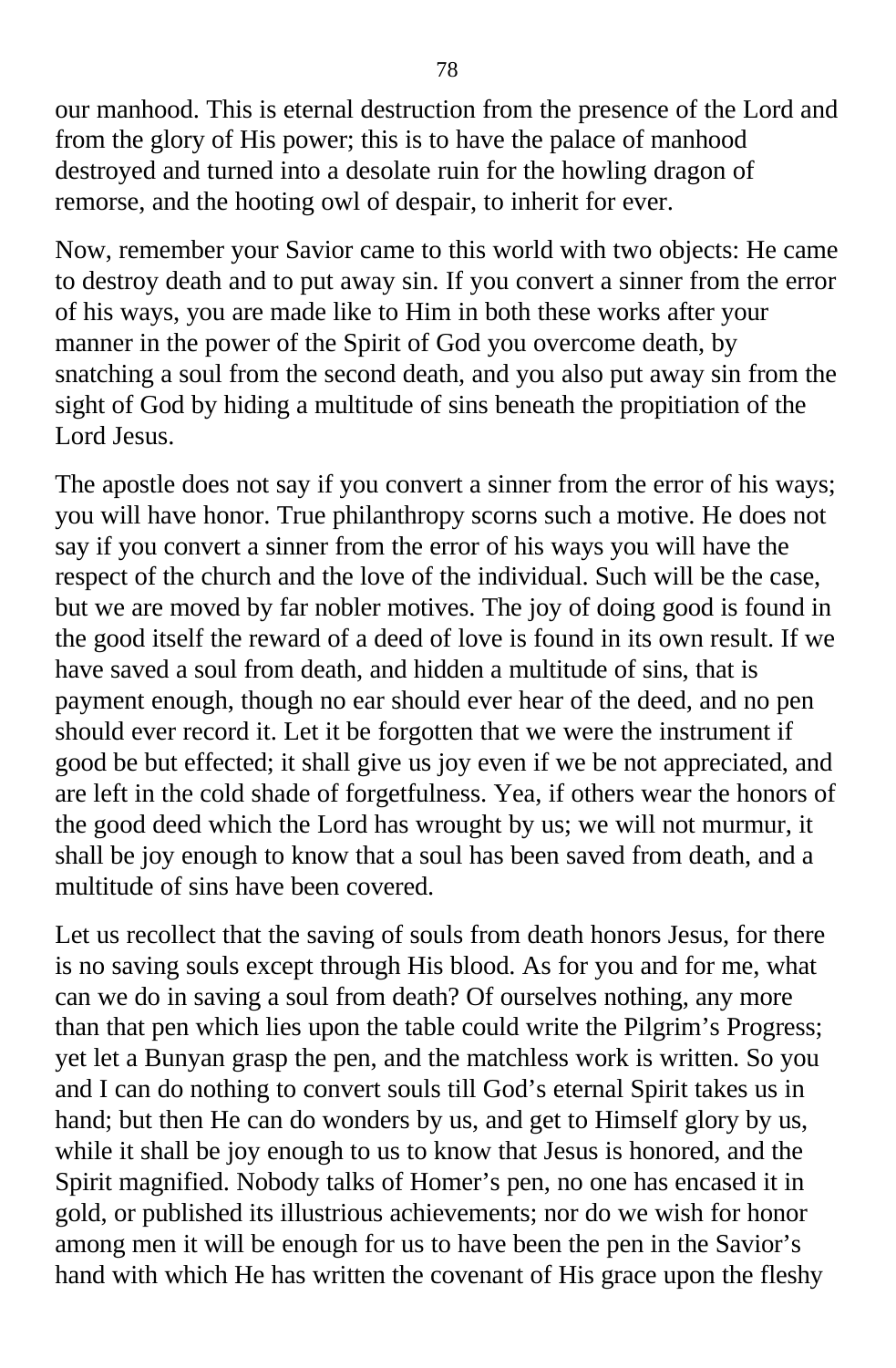tablets of human hearts. This is golden wages for a man who really loves his Master; Jesus is glorified, sinners are saved.

All that is said by the apostle is about the conversion of one person. "If any of you do err from the truth, and one convert *him,* let him know that he who converteth *the sinner* from the error of his ways shall save *a soul* from death." Have you never wished you were a Whitefield? Have you never felt, in your inmost soul, great aspirations to be another McCheyne, or Brainerd, or Moffat? Cultivate the aspiration, but at the same time be happy to bring one sinner to Jesus Christ, for he who converts one is bidden to know that no mean thing is done; he has saved a soul from death, and covered a multitude of sins.

And it does not say anything about the person who is the means of this work. It is not said, "If a minister shall convert a man, or if some noted eloquent divine shall have wrought it." If this deed shall be performed by the least babe in our Israel, if a little child shall tell the tale of Jesus to its father, if a servant girl shall drop a tract where some one poor soul shall find it and receive salvation, if the humblest preacher at the street corner shall have spoken to the thief or to the harlot, and such shall be saved, let him know that he that turneth any sinner from the error of his ways, whoever he may be, hath saved a soul from death, and covered a multitude of sins.

Let us long to be used in the conversion of sinners. James does not speak concerning the Holy Ghost in this passage, nor of the Lord Jesus Christ, for he was writing to those who would not fail to remember the important truths which concern both the Spirit and the Son of God; but yet we cannot do spiritual good to our fellow-creatures apart from the Spirit of God, neither can we be blessed to them if we do not preach to them "Jesus Christ and Him crucified." God must use us; let us pray and pine to be used; let us purge ourselves of everything that would prevent our being employed by the Lord. If there is anything we are doing, or leaving undone, any evil we are harboring, or any grace we are neglecting, which may make us unfit to be used of God, let us pray the Lord to cleanse, and mend, and scour us till we are vessels fit for the Master's use. Then let us be on the watch for opportunities of usefulness; let us go about the world with our ears and our eyes open, ready to avail ourselves of every occasion for doing good; let us not be content till we are useful, but make this the main design and ambition of our lives.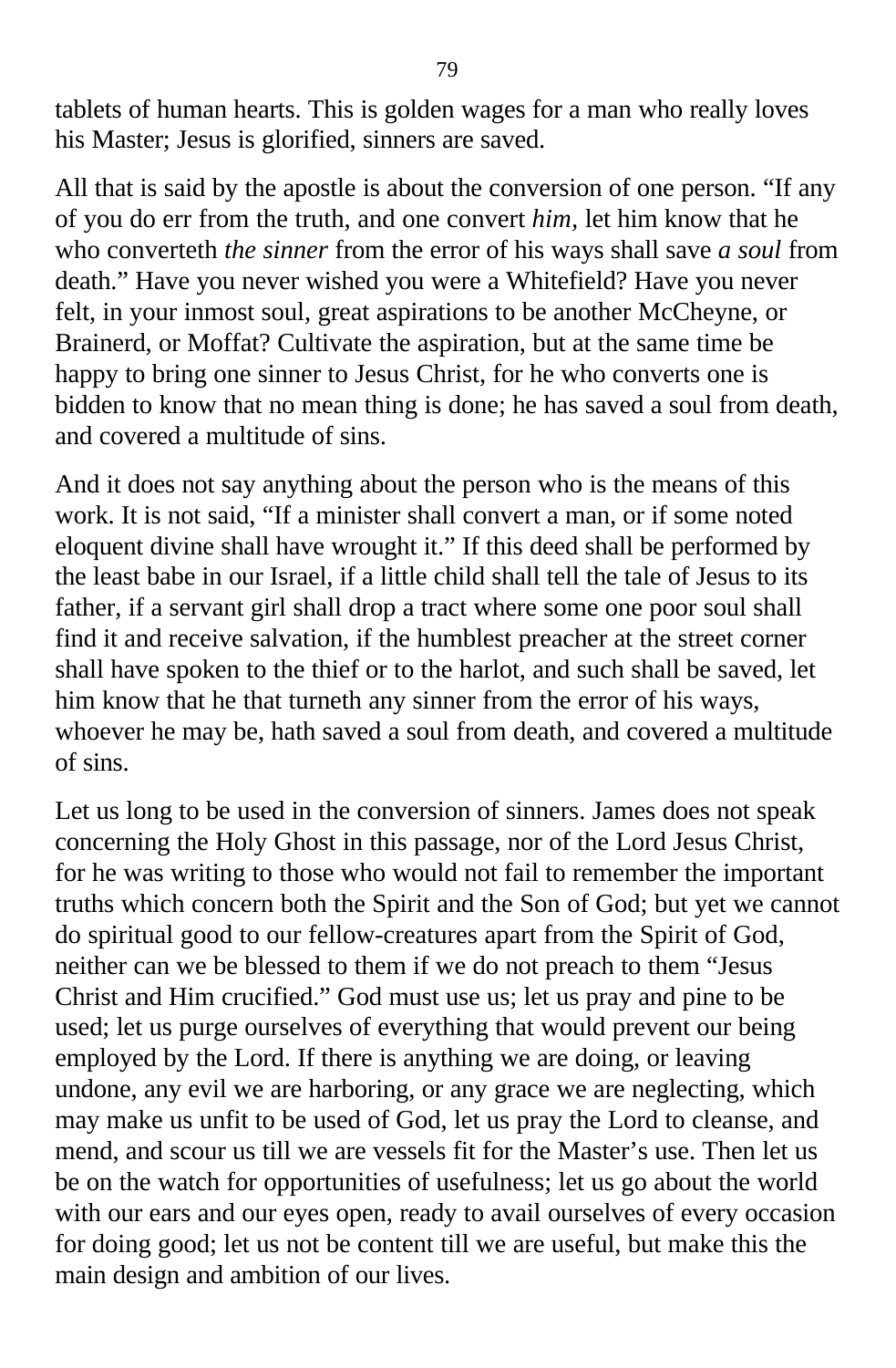# RESTORING THOSE WHO HAVE ERRED.

"Brethren, if any of you do err from the truth, and one convert him, let him know, that he which converteth the sinner from the error of his way shall save a soul from death and shall hide a multitude of sins." — James 5:19-20.

JAMES is pre-eminently practical. If he were, indeed, the James who was called the Just, I can understand how he earned the title, for that distinguishing trait in his character shows itself in his Epistle; and if he were "the Lord's brother," he did well to show so close a resemblance to his great relative and Master, who commenced his ministry with the practical Sermon on the Mount. We ought to be very grateful that in the Holy Scriptures we have food for all classes of believers, and employment for all the faculties of the saints. It was meet that the contemplative should be furnished with abundant subjects for thought — Paul has supplied them; he has given to us sound doctrine, arranged in the symmetry of exact order; he has given us deep thoughts and profound teachings; he has opened up the deep things of God. No man who is inclined to reflection and thoughtfulness will be without food so long as the Epistles of Paul are extant, for he feeds the soul with sacred manna. For those whose predominating affections and imagination incline them to more mystic themes, John has written sentences aglow with devotion, and blazing with love. We have his simple but sublime Epistles, — epistles which, when you glance at them, seem in their wording to be fit for children, but when examined, their sense is seen to be too sublime to be fully grasped by the most advanced of men. You have from that same eagle-eyed and eaglewinged apostle the wondrous vision of the Revelation, where awe, devotion, and imagination may enlarge their flight, and find scope for the fullest exercise. There will always be, however, a class of persons who are more practical than contemplative, more active than imaginative, and it was wise that there should be a James, whose main point should be to stir up their pure minds by way of remembrance, and help them to persevere in the practical graces Of the Holy Spirit.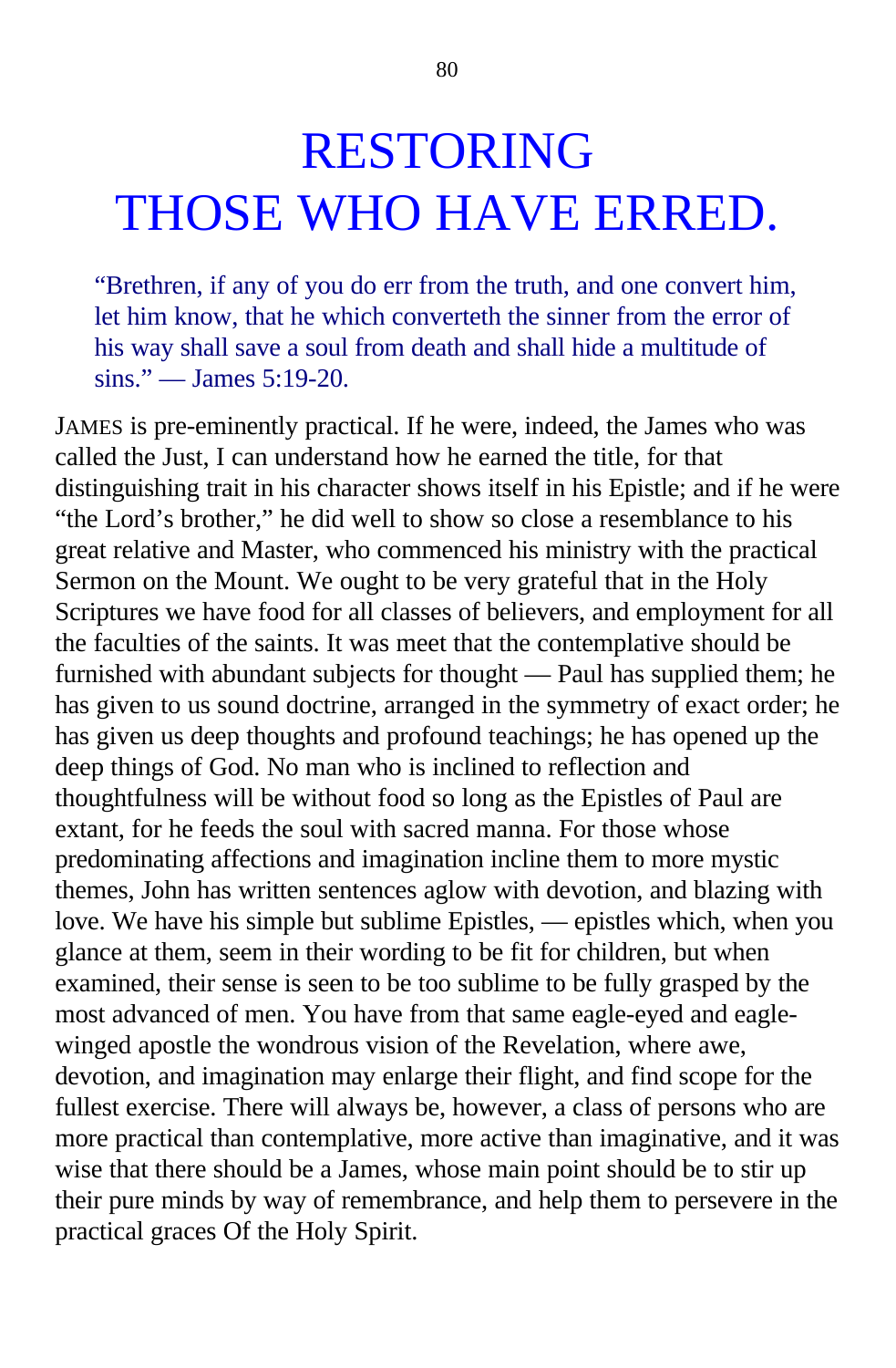Here is a special case of a backslider from the visible church: "if any of you" must refer to a professed Christian. The erring one had been named by the name of Jesus, and for awhile had followed the truth; but in an evil hour he had been betrayed into doctrinal error, and had erred from the truth. It was not merely that he fell into a mistake upon some lesser matter which might be compared to the fringe of the gospel, but he erred in some vital doctrine — he departed from the faith in its fundamentals. There are some truths which must be believed, they are essential to salvation, and if not heartily accepted the soul will be ruined. This man had been professedly orthodox, but he turned aside from the truth on an essential point. Now, in those days the saints did not say: "We must be largely charitable, and leave this brother to his own opinion; he sees truth from a different standpoint, and has a rather different way of putting it, but his opinions are as good as our own, and we must not say that he is in error." That is at present the fashionable way of trifling with divine truth, and making things pleasant all round. Thus the gospel is debased and another gospel propagated. I should like to ask modern broad churchmen whether there is any doctrine of any sort for which it would be worth a man's while to burn or to lie in prison. I do not believe they could give me an answer, for if their latitude in arianism be correct, the martyrs were fools of the first magnitude. From what I see of their writings and their teachings, it appears to me that the modern thinkers treat the whole compass of revealed truth with entire indifference; and, though perhaps they may feel sorry that wilder spirits should go too far in free-thinking, and though they had rather they would be more moderate, yet, upon the whole, so large is their liberality, that they are not sure enough of anything to be able to condemn the reverse of it as a deadly error. To them black and white are terms which may be applied to the same color, as you view it from different standpoints. Yea and nay are equally true in their esteem. Their theology shifts like the Goodwin Sands, and they regard all firmness as so much bigotry. Errors and truths are equally comprehensible within the circle of their charity. It was not in this way that the apostles regarded error. They did not prescribe large-hearted charity towards falsehood, or hold up the errorist as a man of deep thought, whose views were "refreshingly original;" far less did they utter some wicked nonsense about the probability of their having more faith in honest doubt than in half the creeds. They did not believe in justification by doubting, as our neologians do; they set about the conversion of the erring brother; they treated him as a person who needed conversion and viewed him as a man who, if he were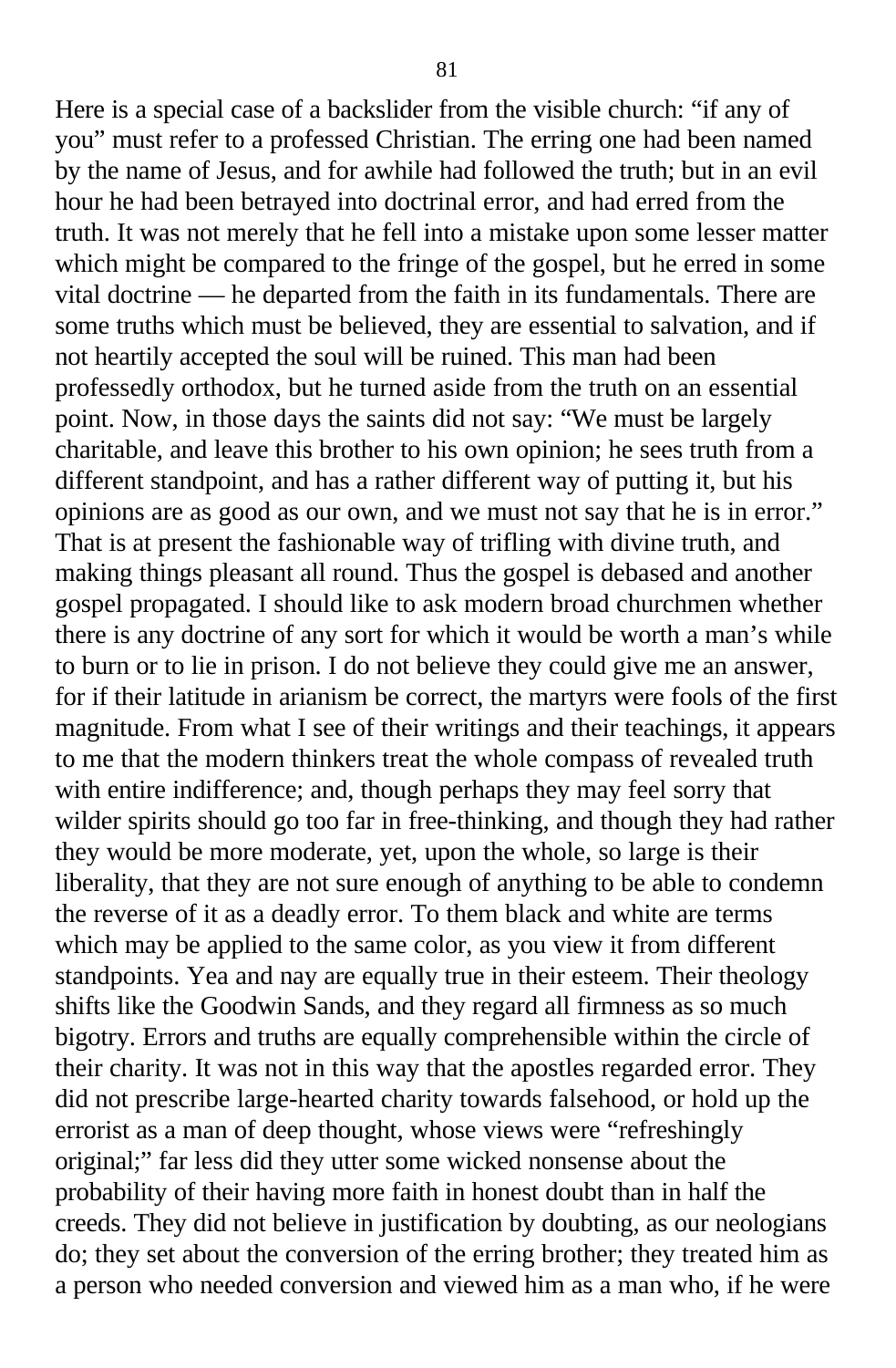not converted, would suffer the death of his soul, and be covered with a multitude of sins. They were not such easy-going people as our cultured friends of the school of "modern thought," who have learned at last that the deity of Christ may be denied, the work of the Holy Spirit ignored, the inspiration of Scripture rejected, the atonement disbelieved, and regeneration dispensed with, and yet the man who does all this may be as good a Christian as the most devout believer! O God, deliver us from this deceitful infidelity, which while it does damage to the erring man, and often prevents his being reclaimed, does yet more mischief to our own hearts by teaching us that truth is unimportant, and falsehood a trifle, and so destroys our allegiance to the God of truth, and makes us traitors instead of loyal subjects to the King of kings.

It appears that this man, having erred from the truth, followed the natural logical consequence of doctrinal error, and erred in his life as well; for the twentieth verse, which must of course be read in connection with the nineteenth, speaks of him as a "sinner converted from the error of his way." His way went wrong after his thought had gone wrong. You cannot deviate from truth without ere long, in some measure, at any rate, deviating from practical righteousness. This man had erred from right acting because he had erred from right believing. Suppose a man shall imbibe a doctrine which leads him to think little of Christ, he will soon have little faith in Him, and become little obedient to Him, and so will wander into selfrighteousness or licentiousness. Let him think lightly of the punishment of sin, it is natural that he will commit sin with less compunction and burst through all restraints. Let him deny the need of atonement, and the same result will follow if he acts out his belief. Every error has its own outgrowth, as all decay has its appropriate fungus. It is in vain for us to imagine that holiness will be as readily produced from erroneous as from truthful doctrine. Do men gather grapes of thorns, or figs of thistles? The facts of history prove the contrary. When truth is dominant morality and holiness are abundant; but when error comes to the front godly living retreats in shame.

The point aimed at with regard to this sinner in thought and deed was his conversion — the turning of him round, the bringing him to right thinking and to right acting. Alas! I fear many do not look upon backsliders in this light, neither do they regard them as hopeful subjects for conversion. I have known a person who has erred, hunted down like a wolf. He was wrong to some degree, but that wrong had been aggravated and dwelt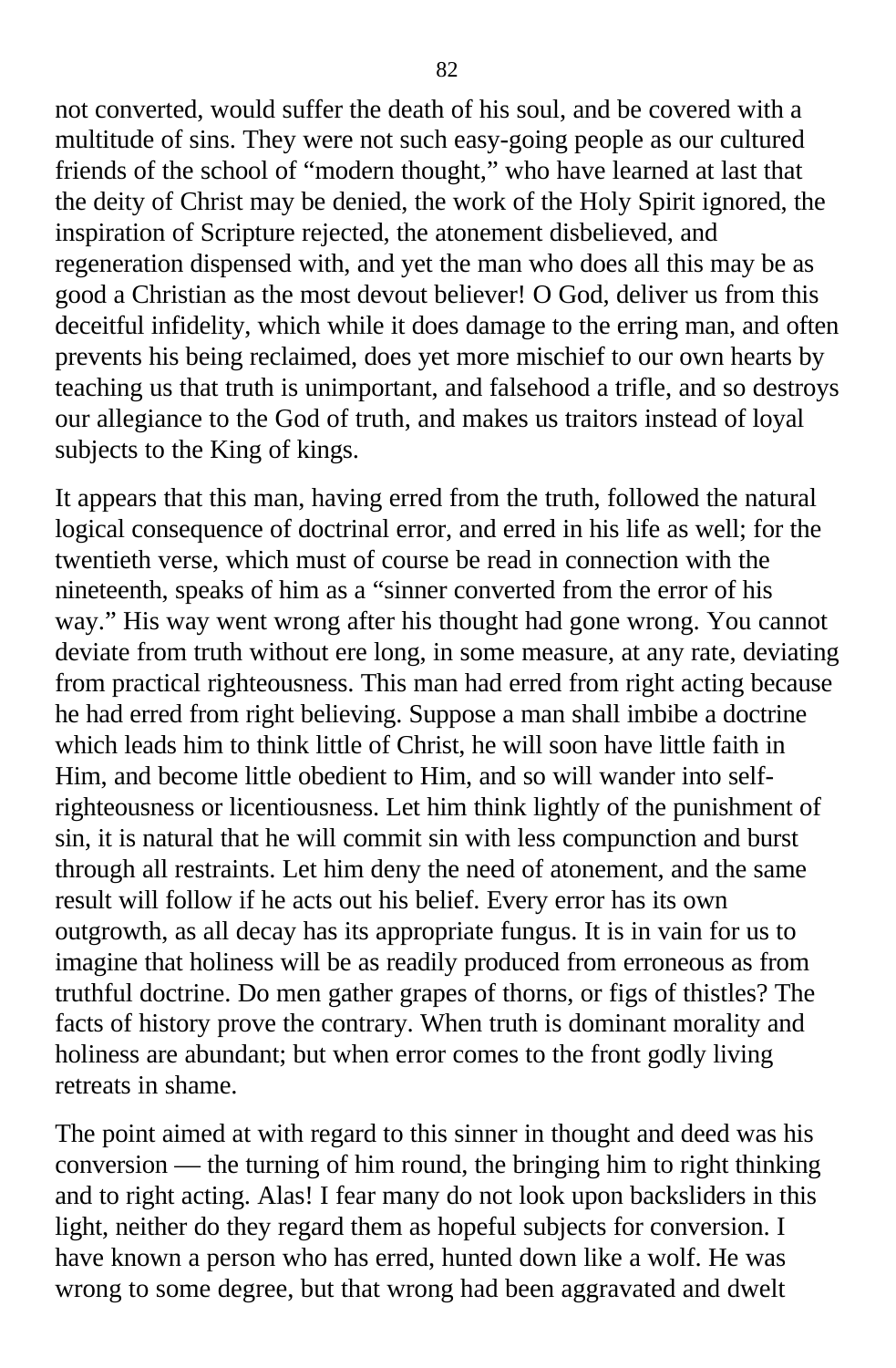upon till the man has been worried into defiance; the fault has been exaggerated into a double wrong by ferocious attacks upon it. The manhood of the man has taken sides with his error because he has been so severely handled. The man has been compelled, sinfully I admit, to take up an extreme position, and to go further into mischief, because he could not brook to be denounced instead of being reasoned with. And when a man has been blame-worthy in his. life it will often happen that his fault has been blazed abroad, retailed from mouth to mouth, and magnified, until the poor erring one has felt degraded, and having lost all self-respect has given way to far more dreadful sins. The object of some professors seems to be to amputate the limb rather than to heal it. Justice has reigned instead of mercy. Away with him! He is too foul to be washed, too diseased to be restored. This is not according to the mind of Christ, nor after the model of apostolic churches. In the days of James, if any erred from the truth and from holiness, there were brethren found who sought their recovery, and whose joy it was thus to save a soul from death, and to hide a multitude of sins. There is something very significant in that expression, "Brethren, if any *of you* do err from the truth." It is akin to that other word, "Considering thyself also, lest thou also be tempted," and that other exhortation, "Let him that thinketh he standeth take heed lest he fall." He who has erred was one of yourselves, one who sat with you at the communion table, one with whom you took sweet counsel; he has been deceived, and by the subtlety of Satan he has been decoyed, but do not judge him harshly, above all do not leave him to perish unpitied. If he ever was a saved man, he is your brother still, and it should be your business to bring back the prodigal and so to make glad your Father's heart. "Still for all slips of his," he is one of God's children, follow him up and do not rest till you lead him home again. And if he be not a child of God, if his professed conversion was a mistake, or a pretense, if he only made a profession, but had not the possession of vital godliness, yet still follow Him with sacred importunity of love, remembering how terrible will be his doom for daring to play the hypocrite, and profane holy things with his unhallowed hands. Weep over him the more if you feel compelled to suspect that he has been a willful deceiver, for there is sevenfold cause for weeping. If you cannot resist the feeling that he never was sincere, but crept into the church under cover of a false profession, I say sorrow over him the more, for his doom must be the more terrible, and "If any of you do err from the truth, and *one* convert him." One what? One minister? No, any one among the brethren. If the minister shall be the means or the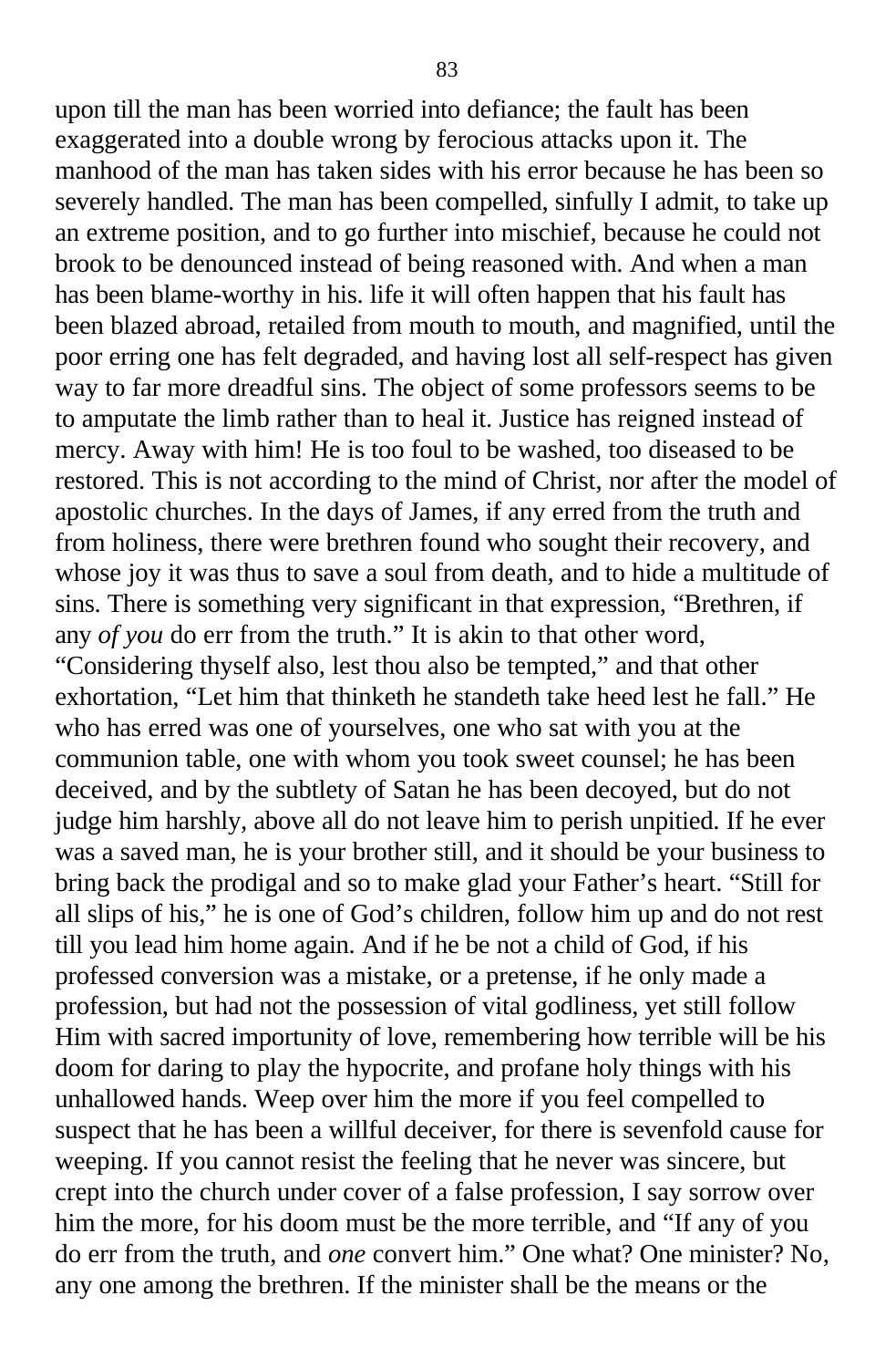restoration of a backslider, he is a happy man, and a good deed has been done; but there is nothing said here concerning preachers or pastors, not even a hint is given — it is left open to any one member of the church; and the plain inference, I think, is this — that every church member seeing his brother err from the truth, or err in practice, should set himself, in the power of the Holy Spirit, to this business of converting this special sinner from the error of his way. Look after strangers by all means, but neglect not your brethren. It is the business, not of certain officers appointed by the vote of the church thereunto, but of every member of the body of Jesus Christ, to seek the good of all the other members. Still there are certain members upon whom in any one case this may be more imperative. For instance, in the case of a young believer, his father and his mother, if they be believers, are called upon by a sevenfold obligation to seek the conversion of their backsliding child. In the case of a husband, none should be so earnest for his restoration as his wife, and the same rule holds good with regard to the wife. So also if the connection be that of friendship, he with whom you have had the most acquaintance should lie nearest to your heart, and when you perceive that he has gone aside, you should, above all others, act the shepherd towards him with kindly zeal. You are bound to do this to all your fellow-Christians, but doubly bound to do it to those over whom you possess an influence, which has been gained by former intimacy, by relationship, or by any other means. I beseech you, therefore, watch over one another in the Lord, and when ye see a brother overtaken in a fault, "ye which are spiritual, restore such an one in the spirit of meekness." Ye see your duty, do not neglect it.

It ought to cheer us to know that the attempt to convert a man who has erred from the truth is a hopeful one, it is one in which success may be looked for, and when the success comes it will be of the most joyful character. Verily it is a great joy to capture the wild, wandering sinner, but the joy of joys is to find the lost sheep which was once really in the fold and has sadly gone astray. It is a great thing to transmute a piece of brass into silver, but to the poor woman it was joy enough to lend the piece of silver which was silver already, and had the king's stamp on it, though for awhile it was lost. To bring in a stranger and an alien, and to adopt him as a son, suggests a festival; but the most joyous feasting and the loudest music are for the son who was always a son, but had played the prodigal, and yet after being lost was found, and after being dead was made alive again. I say, ring the bells twice for the reclaimed backslider; ring them till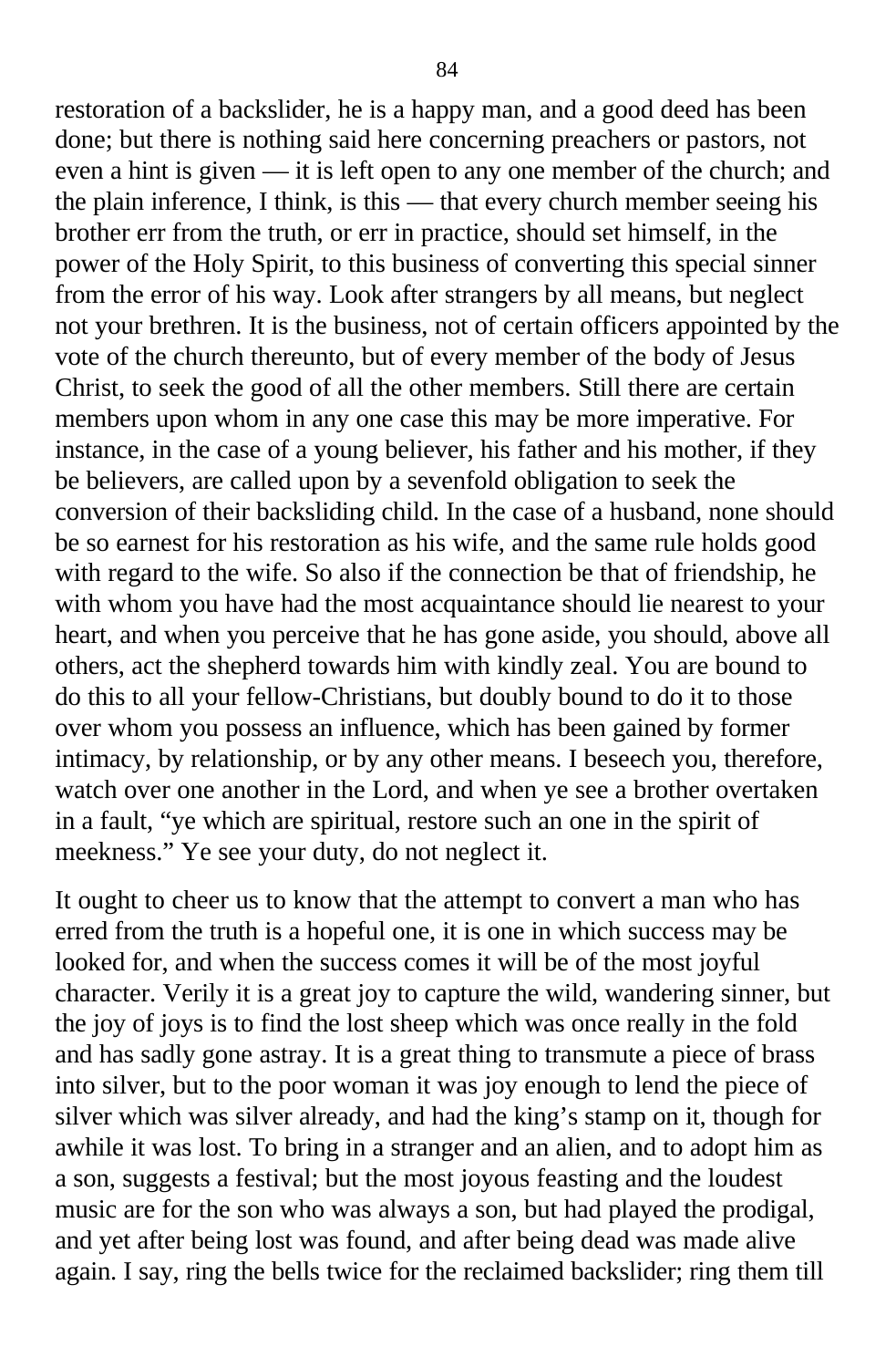the steeple rocks and reels. Rejoice doubly over that which had gone astray and was ready to perish, but has now been restored. John was glad when he found poor backsliding but weeping Peter, who had denied his Master, and cheered and comforted him, and consorted with him, till the Lord Himself had said, "Simon, son of Jonas, lovest thou me?" It may not appear so brilliant a thing to bring back a backslider as to reclaim a harlot or a drunkard, but in the sight of God it is no small miracle of grace, and to the instrument who has performed it shall yield no small comfort. Seek ye, then, those who were of us but have gone from us; seek ye those who linger still in the congregation but have disgraced the church, and are put away from us, and rightly so, because we cannot countenance their uncleanness; seek them with prayers, and tears, and entreaties, if peradventure God may grant them repentance that they may be saved.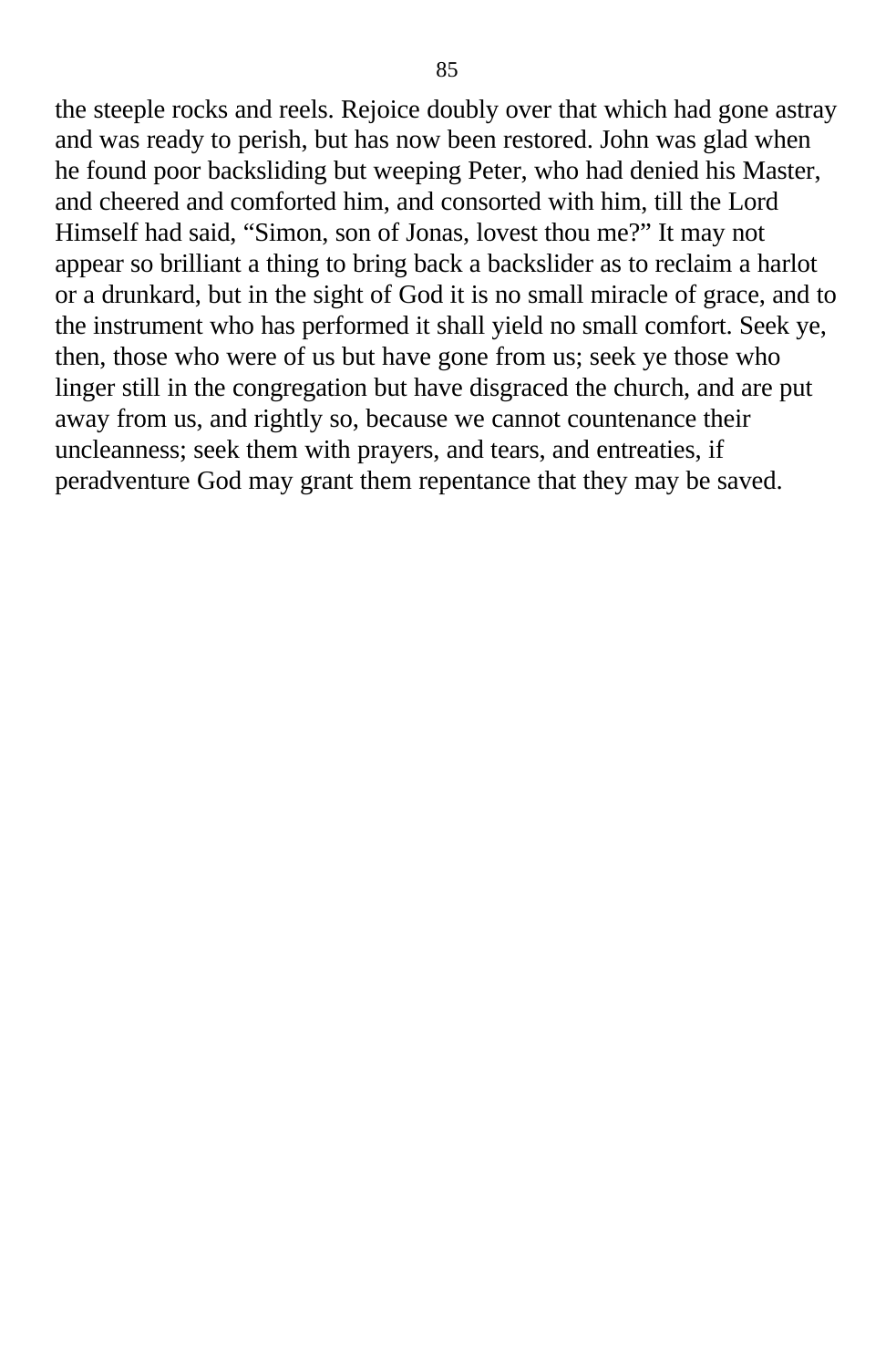### THE WEEPING SOWER.

#### **PSALM 126**

"AND weepeth." What means this word? As in the first words, "he that goeth forth," we see the man's mode of service, so here we note a little of the man himself. He goeth forth and weepeth. The man likely to be successful, is a man of like passions with ourselves, not an angel, but a man, for he weepeth. But then he is very much a man; he is a man of strong passions, weeping because he has a sensitive heart. The man who sleeps, the man who can be content to do nothing, and is satisfied with no result, is not the man to win sheaves. God chooses, usually, not men of great brain and vast mind, but men of true-hearted, deep natures, with souls that can desire, and pant, and long, and heave, and throb. It is a great thing that makes a genuine man weep. Tears do not lie quite so fleet with most of us; but the man who cannot weep cannot preach, — at least, if he never feels tears within, even if they do not show themselves without, he can scarcely be the man to handle such themes as those which God has committed to His people's charge. If you would be useful you must cultivate the sacred passions; you must think much upon the divine realities, until they move and stir your souls; that men are dying, that Christ is dishonored, that souls are not converted, that the Holy Ghost is grieved, that the kingdom does not come to God, but that Satan rules and reigns, all this ought to be well considered; our heart ought to be stirred until like the prophet we say, "O that my head were waters, and mine eyes a fountain of tears." The useful worker for Christ is a man of tenderness, not a Stoic; not one who does not care whether souls are saved or not; not one so wrapped up in the thought of divine sovereignty as to be absolutely petrified; but one who feels as if he died in the death of sinners and perished in their ruin, as though he could only be made happy in their happiness, or find a paradise in their being caught up to heaven. The weeping, then, shows you what kind of man it is whom the Lord of the harvest largely employs; he is a man in earnest, a man of tenderness, a man in love with souls, a man wrapped up in his calling, a man carried away with compassion, a man who feels for sinners — in a word, a Christ-like man; not a stone, but a man who is touched with a feeling of our infirmities, a man of heart, a man ready to weep because sinners will not weep. "Why does he weep?" however, asks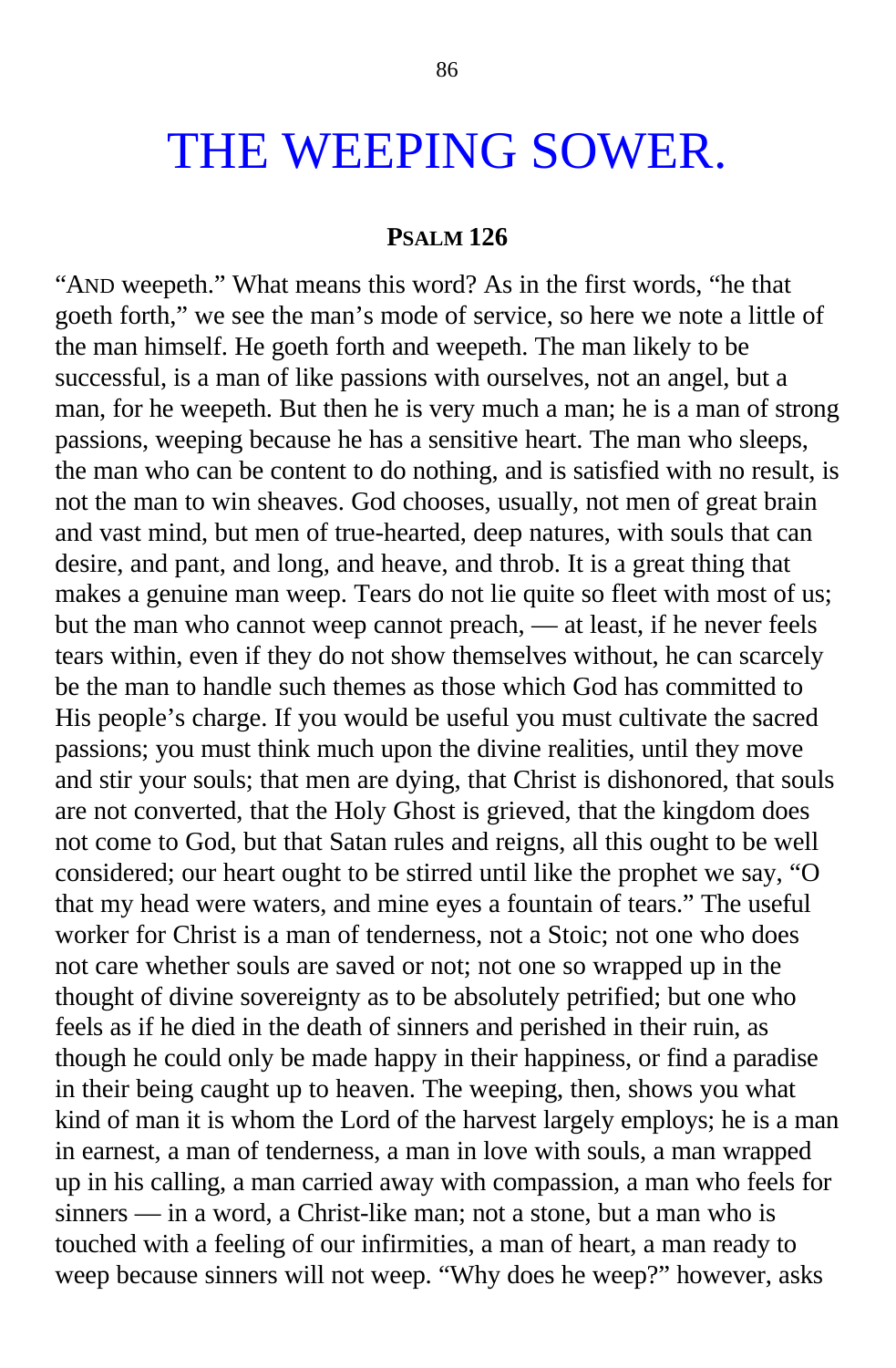someone — "he is on an honorable work, and he is to have a glorious reward!" He weepeth as he goeth forth because he feels his own insufficiency. He did not know what a weak creature he was until he came into contact with other men's hearts. He often sighs within himself, "Who is sufficient for these things?" He fancied it was easy work to serve God, but now he is somewhat of Joshua's mind, "Ye cannot serve the Lord." Every effort that he makes betrays to him his own want of natural strength. Well may he weep. He never teaches in the Sunday-school class, he never prays at the sick bed, but what he feels ashamed when he has done his work that he did not do it better. He never takes a little child on his knee to talk to it of Jesus, but he wishes that he could have spoken more tenderly of the sweet gentleness of the Lover of little children. He is never satisfied with himself, for he forms a right estimate of himself, and he weeps to think that he is so poor an instrument for so good a Master.

Moreover, he weeps because of the hardness of men's hearts. He thought, at first, he should only have to tell these great truths and men would leap for joy. Have you never seen fancy pictures at the head of our missionary magazines, of respectable gentlemen dressed in black suits, landing out of boats manned by devout sailors, carrying Bibles in their hands, and these well-to-do evangelists are surrounded by Turks and Chinese, black people and copper-colored people, who are running down to the sea-shore and taking these precious Bibles in their hands and looking as if they had found a priceless treasure? Ah, it is all in the picture, it is nowhere else — the thing does not occur, natives of barbarous isles and heathen kingdoms do not receive the gospel in that way. Heralds of the cross have to do a deal of rough work, and toil on; for the gospel, which ought to be welcomed is rejected; and as there was no room for Christ in the inn, when He became incarnate, so there is no room for the gospel in the hearts of mankind. Yes, and this makes us weep, since where there should be so much readiness to accept, there is so much obstinacy and rebellion.

The Christian worker weeps because, when he does see some signs of success, he is often disappointed. Blossoms come not to be fruit, or fruit half-ripe drops from the tree. He has to weep before God oftentimes, because he is afraid that these failures may be the result of his own want of tact or want of grace. I marvel not that any worker for Christ bedews the seed with his tears; the wonder is he does not lament far more than he does. Perhaps we should all weep more if we were more Christ-like, more what we should be; and perhaps our working would have about it diviner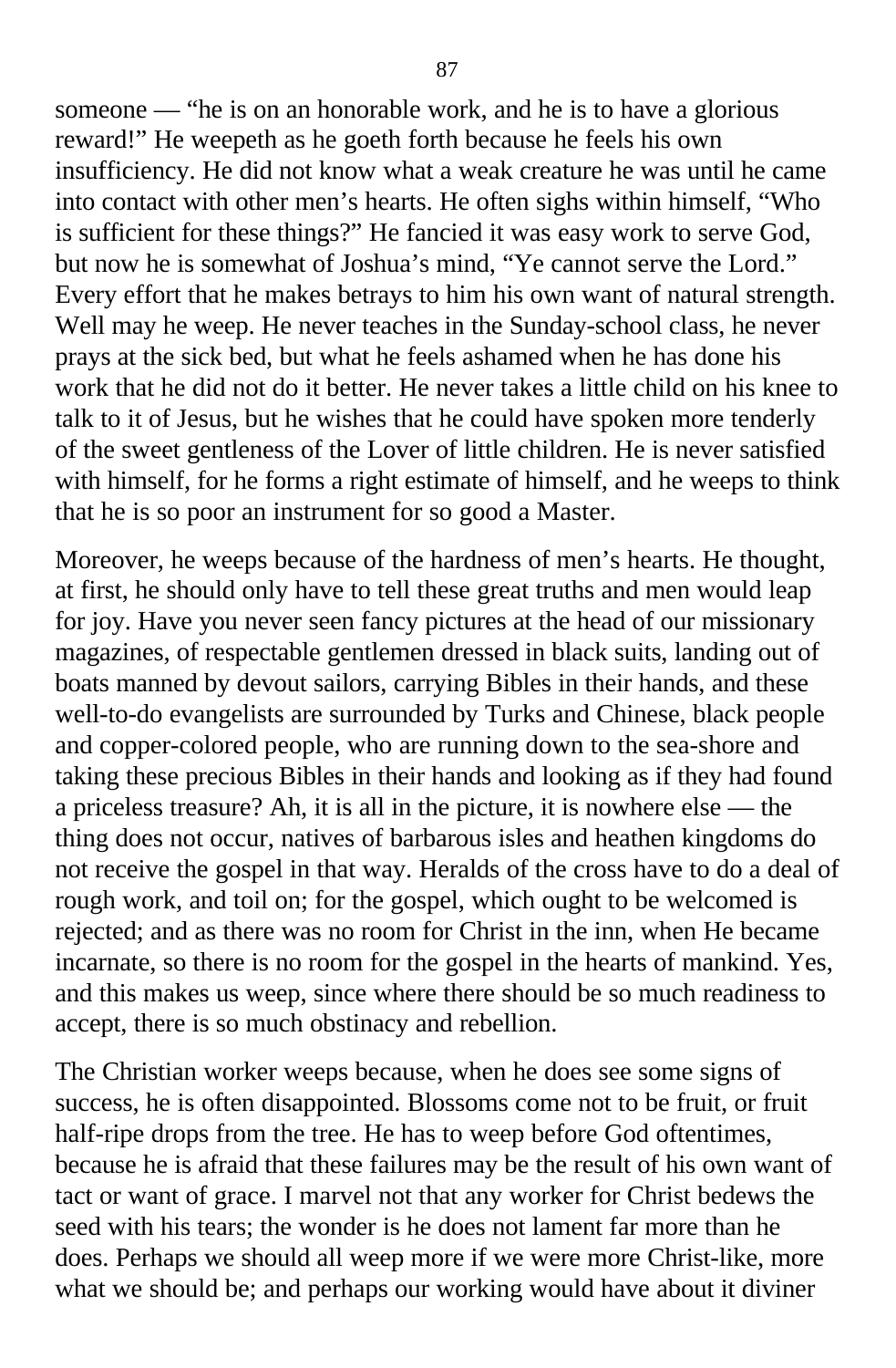results if it came more out of our very soul, if we *played* less at soulsaving, and worked more at it; if we cast soul and strength, and every energy of our being into the work, mayhap God would reward us at a far greater rate.

*"Bearing precious seed."* Workers for God must tell out the gospel and keep to the gospel. You must continually dwell upon the real truth as it is in God's Word, for nothing but this will win souls. Now, in order to do this, workers for Christ must know God's truth. We must know it by an inward experience of its power as well as in the theory. We must know it as a precious truth. It must be precious seed to us, for which we should be prepared to die if it were necessary. We must understand it as being precious because it comes from God; precious because it tells to man the best of news; precious because sprinkled with the blood of Jesus; precious because Christ values it, and all holy men esteem it beyond all price. We must not deliver it with flippancy, not talk of solemn themes with levity, not tell out the gospel as though we were relating a mere tale from the Arabian Nights, a romance meant for amusement, or to beguile a passing hour. We who sow for God must sow in right good earnest, because the seed is more precious than we can ever estimate.

Work for God as those who know that the truth is a seed. Do not speak of it and forget it. Do not tell the gospel as though it were a stone, and would lie in the ground and never spring up. Tell out the truth with the firm conviction that there is life in it, and something will come of it. Be on the alert to see that something, and you will be the man who will have results. Our estimate of the preciousness of the seed will have much to do with the result of the seed. If I do not esteem thoroughly and heartily the gospel which I teach, if I therefore do not teach it with all my heart, I cannot expect to see the sheaves; but if, valuing the gospel, I tell it out as being priceless beyond all cost, and tell it out therefore with due vivacity and with an earnestness that brings me to tears, I am the man who shall come again rejoicing, bringing my sheaves with me.

*"He shall come again."* What meaneth it but that he shall come again to his God? and this the worker should do after he has labored. You sought a blessing go and tell your God of what you have done, and if you have seen a blessing come, give Him thanks. Those men always come back to God with their sheaves who went from God with their seed. Some workers can see souls converted and take the honor to themselves, but never that man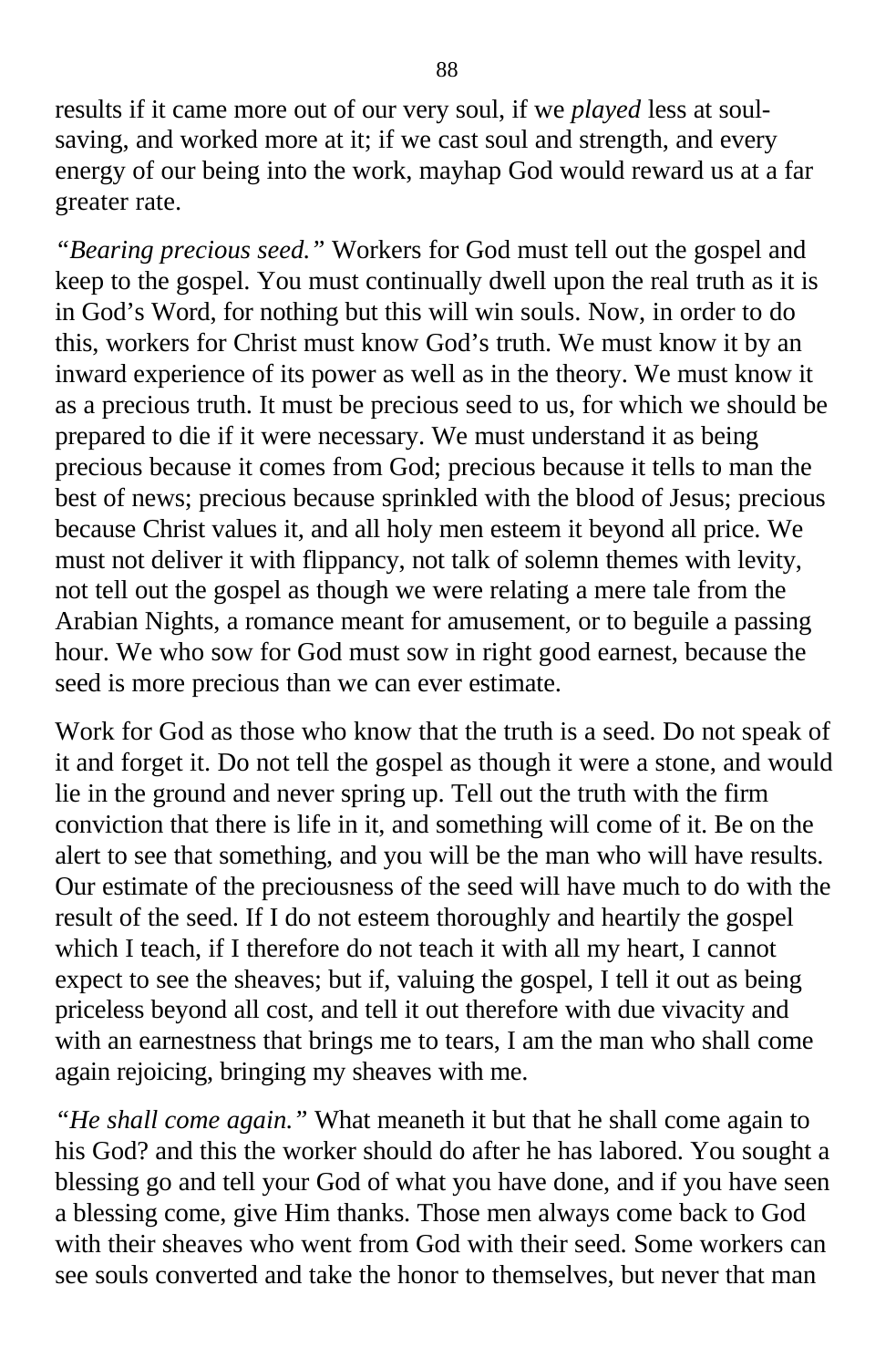who sowed in tears; he has learned his own weakness in the school of bitterness; and now when he sees results, he comes back again, he comes back to God, for he feels that it is a great wonder that even a single soul should be convinced or converted under such poor words as his.

"He shall doubtless come again." Does not that mean in the longest and largest sense, He shall come again to heaven? He did as it were go forth from heaven. His body had not been there, but His soul had; He had communed with God. Heaven was His portion and His heritage, but it was expedient for Him a little while to tarry here for the sake of others, and so in a certain sense He leaves the heaven of His rest to go into the field of sorrow among the sons of men. But He shall come again. Ah! blessed be God, we are not banished by our service. We are kept outside the pearl gate for a little while — thanks be to God for the honor of being permitted thus to be absent from our joys for awhile; but we are not shut out, we are not banished, we shall doubtless come again. Here is your comfort: you go perhaps into the mission-field, you journey to the remotest parts of the earth to serve God, but you shall come again. There is a straight road to heaven from the most remote field of service, and in this you may rejoice.

"He shall come again with rejoicing." What will he rejoice in? I reckon that at the last, when Christian service shall be done, and Christian reward shall be rendered, the toils endured in serving God, the disappointment, and the racking of heart, will all make raw material for everlasting song. Oh, how we shall bless God to think that we were accounted worthy to do anything for Christ! Was I enlisted in the host that stood the shock of battle? Did the Master suffer me to have a hand upon the standard that waved so proudly aloft amidst the smoke of the battle? Did he suffer me to leap into the ditch, or scale the rampart of the wall amongst the forlorn hope; or did he even suffer me to watch by the baggage while the battle was raging afar off? Then am I thankful that he in any way whatever permitted me to have a share in the glory of that triumphant conflict. And then, as old soldiers show their scars, and as the warriors in many conflicts delight to tell of hair-breadth escapes in "the imminent breach," and of dangers grim and ghastly, so shall we rejoice as we return to God to tell of our going forth, and of our weeping when we carried the precious seed.

Coming back rejoicing *with sheaves.* I do not suppose that the reaper is to bring home all his sheaves on his own back, but, as an old expositor says, he comes with the wains behind him, with the wagons at his heels, bringing